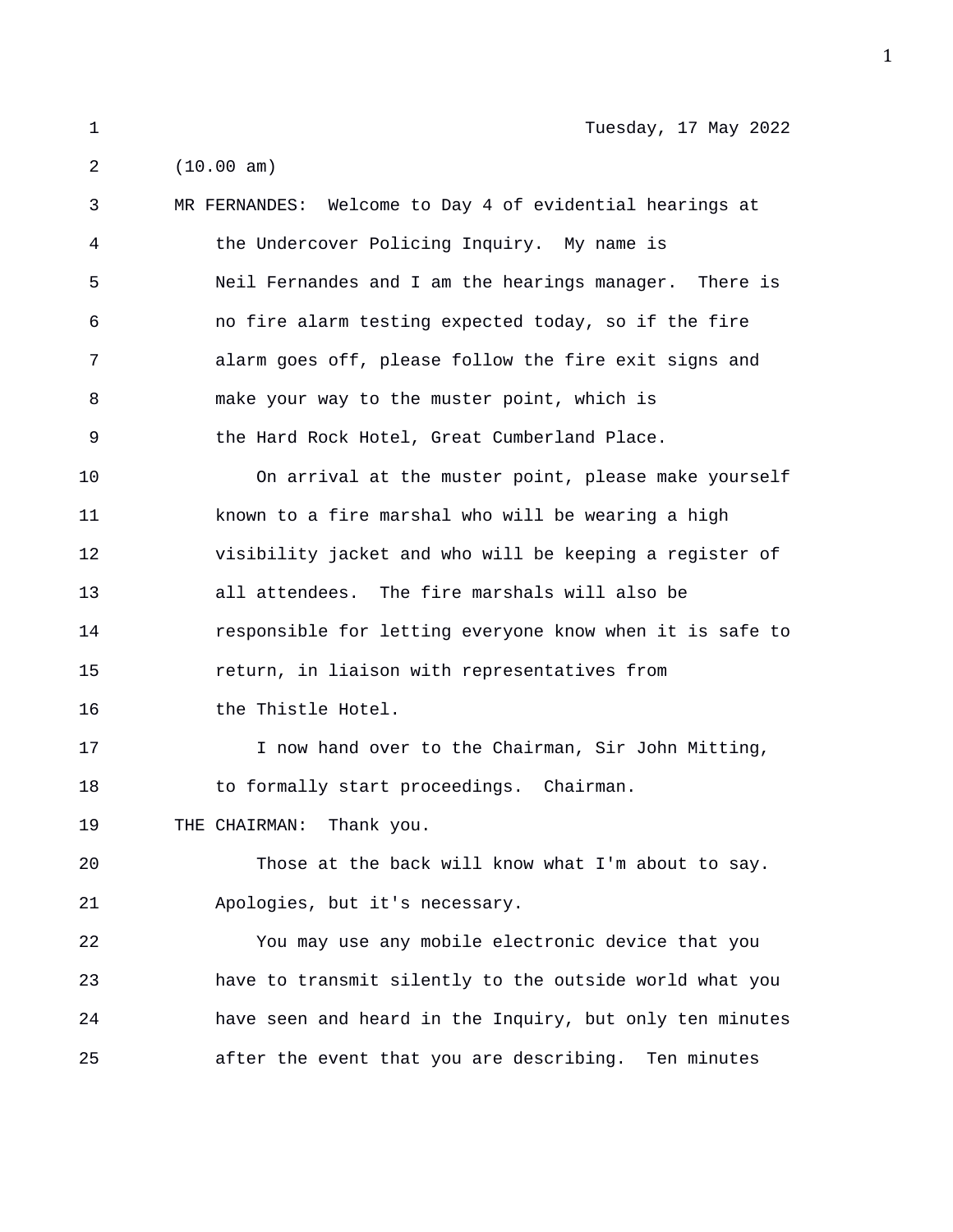1 must elapse before you do it. You may not use such 2 a device for recording our proceedings or for taking 3 photographs. 4 Thank you. 5 Ms Campbell. 6 Summary of the evidence of HN2401 (Anthony Greenslade) 7 MS CAMPBELL: Thank you, sir. This morning I'll be 8 summarising the evidence of HN2401, 9 Anthony John Greenslade. 10 Anthony Greenslade assisted the SDS as detective 11 inspector during a period of about six months from 12 the summer of 1973 to the end of the year. He provided 13 a witness statement to the Inquiry dated 27 July 2021, 14 which may be summarised as follows. 15 Anthony Greenslade joined the Metropolitan Police 16 Service as a cadet in 1954, becoming a full constable in 17 1957. He joined Special Branch in 1960 and undertook 18 various postings, including in C Squad, ports and the 19 section concerned with Black Power. 20 In 1971, he joined the Bomb Squad conducting 21 surveillance and enquiry into the actions of the 22 Angry Brigade. It was during this posting that he also 23 became involved with the SDS. 24 He states that he did not consider himself in 25 the SDS. He was formally on the Bomb Squad and he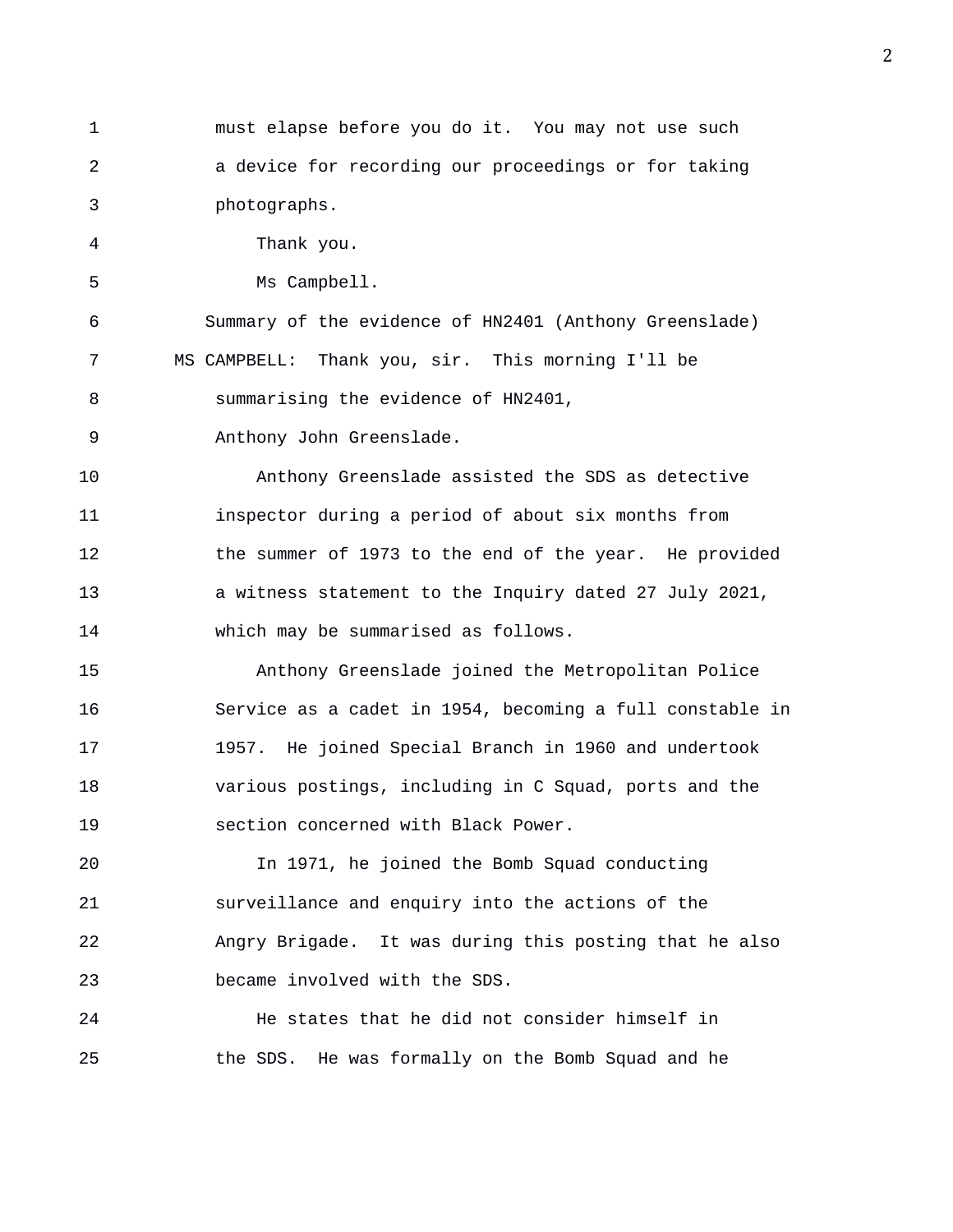1 confirms that he continued that work throughout his time 2 assisting the SDS. He notes that he was running 3 surveillance in the Bomb Squad with DI Derek Brice, who 4 was at the time also involved in managing the SDS, and 5 he believes that he was brought in on Brice's 6 recommendation.

7 Anthony Greenslade supported the squad in 8 an administrative capacity and was one of 9 three detective inspectors serving in management 10 positions for the SDS at the time. He had had no 11 previous contact with the SDS and only knew about it 12 vaguely before becoming involved. He confirms that he 13 had not previously done any undercover policing and did 14 not receive any training for the role.

15 Anthony Greenslade indicates that he was put on to 16 the SDS by Chief Superintendent Rollo Watts in order to 17 help in the purchase of 12 cars to be used by undercover 18 officers. Prior to this period, the SDS had been 19 renting a small number of vehicles for general SDS use, 20 something which Greenslade notes had been "a bad 21 experience".

22 He states that he was also tasked to run promotion 23 classes for members of the SDS as there had been a bad 24 record of promotional exam success in the squad. 25 Greenslade did not have experience in training officers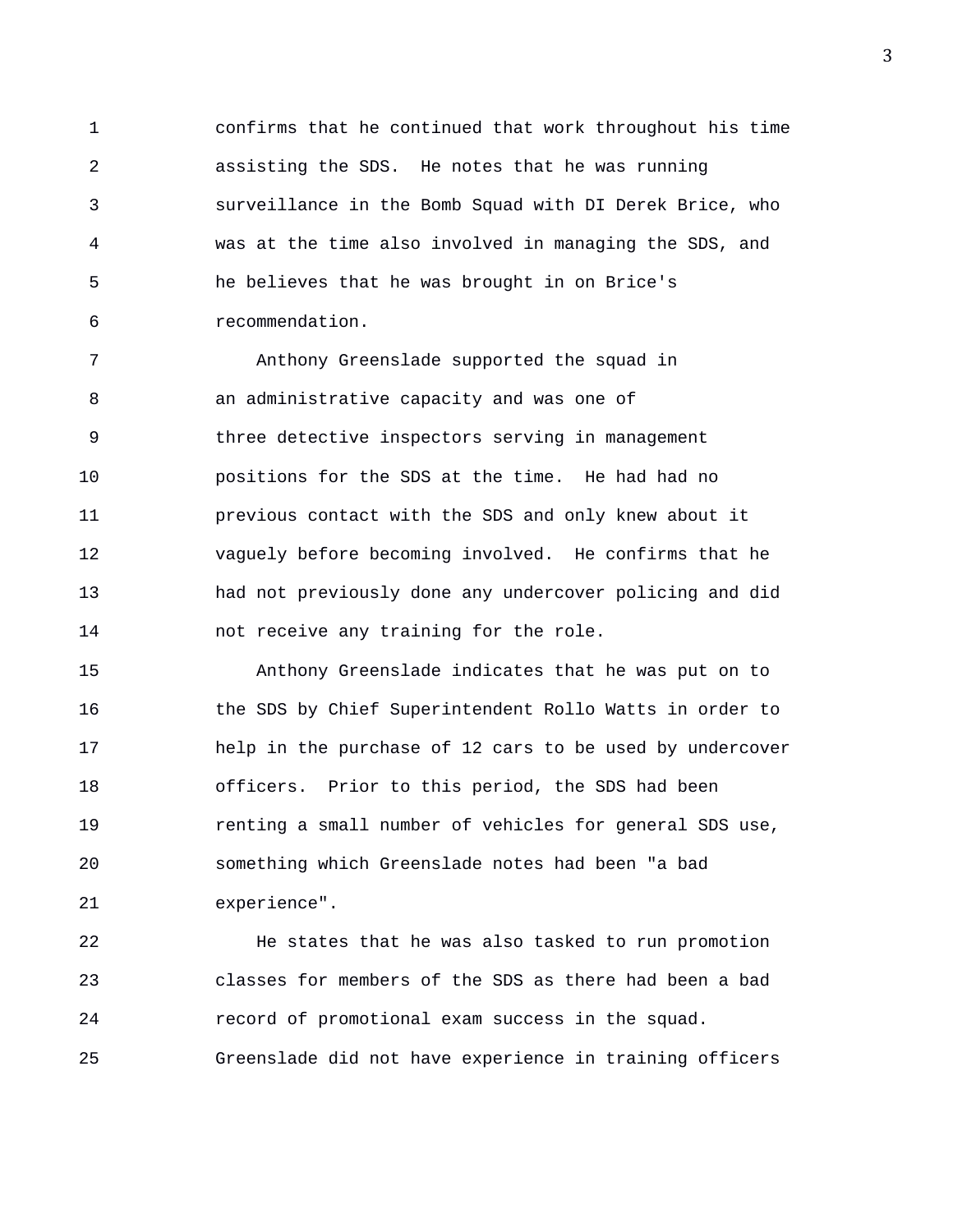1 in promotion exams prior to this and states that he does 2 not know why he was picked for this role. He ran weekly 3 sessions of three to four hours at the SDS safe house. 4 Six officers chose to take part in these sessions and 5 Greenslade recalls that three of the six were ultimately 6 successful.

7 He notes that:

8 "Morale was low at the time, and I was put on to try 9 and improve morale."

10 Greenslade cannot recall now how he knew morale was 11 low or what the cause of it was, but confirms that this 12 was a known issue. He recalls other individuals being 13 put on the SDS to help address the problem at the same 14 time.

15 Anthony Greenslade was involved in finding a second 16 safe house for the SDS. He states that his involvement 17 was "by accident" due to the fact that HN294 was unwell 18 at the time and Derek Brice was preparing to leave.

19 He did not have a role in recruiting officers, 20 though accepts that he may have recommended 21 one individual who he had previously managed. He states 22 that he believes officers were recruited "randomly" with 23 no set procedure. The process would have been largely 24 under the control of HN294, an individual who Greenslade 25 describes as the "kingpin" of the SDS. He recalls that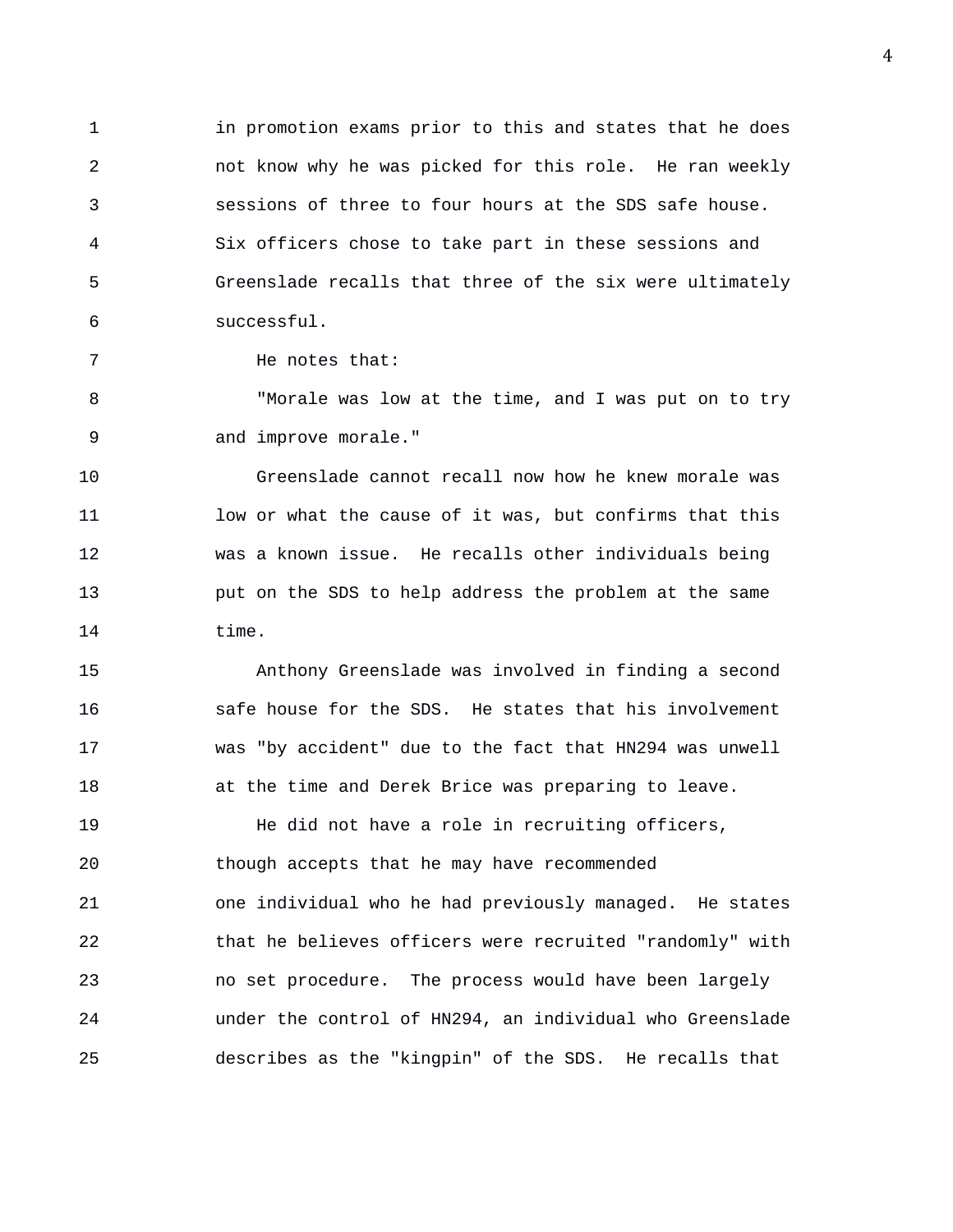1 HN294:

2 "... virtually ran the SDS as fiefdom. I do not 3 think he was very good at management."

4 Anthony Greenslade confirms that he was not involved 5 in training or tasking members of the SDS, choosing 6 targets, developing cover identities or anything to do 7 with intelligence reporting, exfiltration, pay or 8 overtime. He states that he had no role in liaising 9 with the Security Service or any other outside body.

10 Anthony Greenslade states that he was not involved 11 in the management of SDS officers, but maintained 12 contact with them through the promotion classes. He 13 also recalls playing cricket with the officers a couple 14 of times as a group.

15 Greenslade states that he had a desk in 16 Scotland Yard with the Bomb Squad and would attend 17 the SDS flat, but never worked from the SDS office in 18 Scotland Yard. He remembers Commander Matt Rodger 19 visiting the SDS flat, socialising with the undercover 20 officers and offering support. He does not remember how 21 often this occurred.

22 He did not have any role in compiling the SDS annual 23 reports. He states that he did not know why specific 24 groups were targeted, but expects that the decisions 25 were largely made by HN294 in consultation with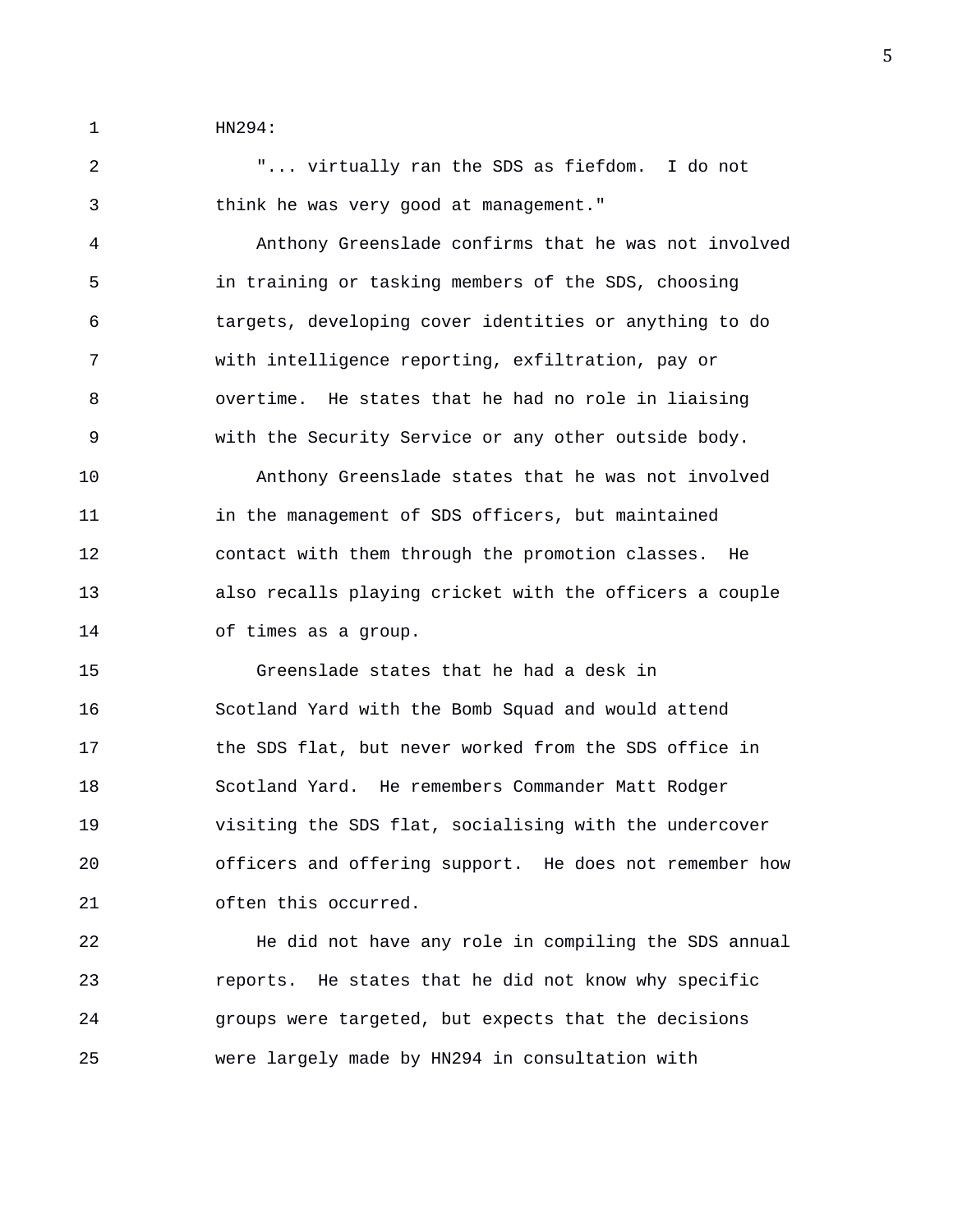1 the chief superintendent of C Squad. He cannot comment 2 on how successful the infiltrations were or how they may 3 have contributed to policing or assisted the 4 Security Service, as he was not involved in the 5 intelligence side of things.

6 Greenslade states that he does not know whether 7 prior permission was required for undercover officers to 8 assume positions of responsibility within their groups, 9 or whether any guidance was given on the issue. He was 10 also unaware of the use of deceased children's 11 identities.

12 He confirms that he did not give any guidance or 13 have any informal discussions with UCOs about sexual 14 relationships in their cover identities. He states that 15 his attitude to this issue was that any sexual activity 16 between undercover officers and civilians would have 17 been unacceptable. To his knowledge, none of his 18 contemporaries provoked or encouraged a third party to 19 commit a criminal offence, engaged in sexual activity 20 whilst in their cover identity, were arrested, tried or 21 convicted in their cover identity, were involved in 22 incidents of public order, crime or violence, reported 23 on any legally privileged information, or reported on 24 the activities of elected politicians. He confirms that 25 he did not give any officer orders, instructions, advice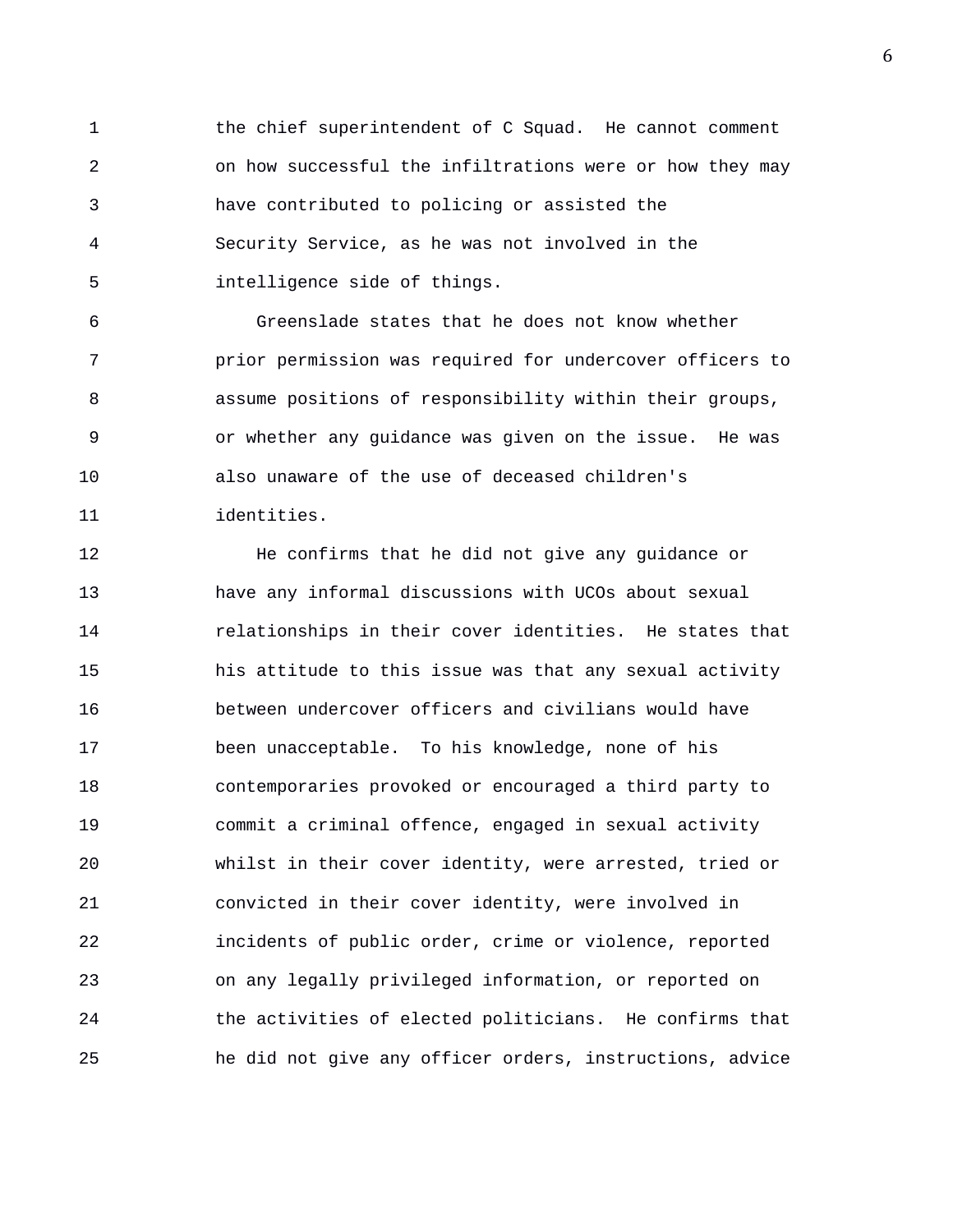1 or guidance in relation to any of these issues.

2 When asked to comment on a report concerning 3 personal details about an individual, Anthony Greenslade 4 notes that:

5 "This is the sort of report Special Branch was 6 always creating; it is a normal Special Branch report 7 into the background of a person with potential extremist 8 activity. I am not aware of any guidance by the SDS as 9 to the level of personal detail which was considered 10 helpful to the reader of the report, but there would not 11 need to be because it was standard within 12 Special Branch. Everyone would have the experience of 13 what to do."

14 When asked about reporting on trade unions, 15 Anthony Greenslade states that such information would 16 have been reported because Special Branch or the 17 Security Service would have been concerned about 18 disruption to the economy.

19 In terms of the contribution made to policing, 20 Greenslade states:

21 "The SDS provided advance warning of demonstrations. 22 That was the whole purpose of it ...

23 "I suppose the SDS assisted the Security Service in 24 identifying extremists and plans for possible 25 disruption."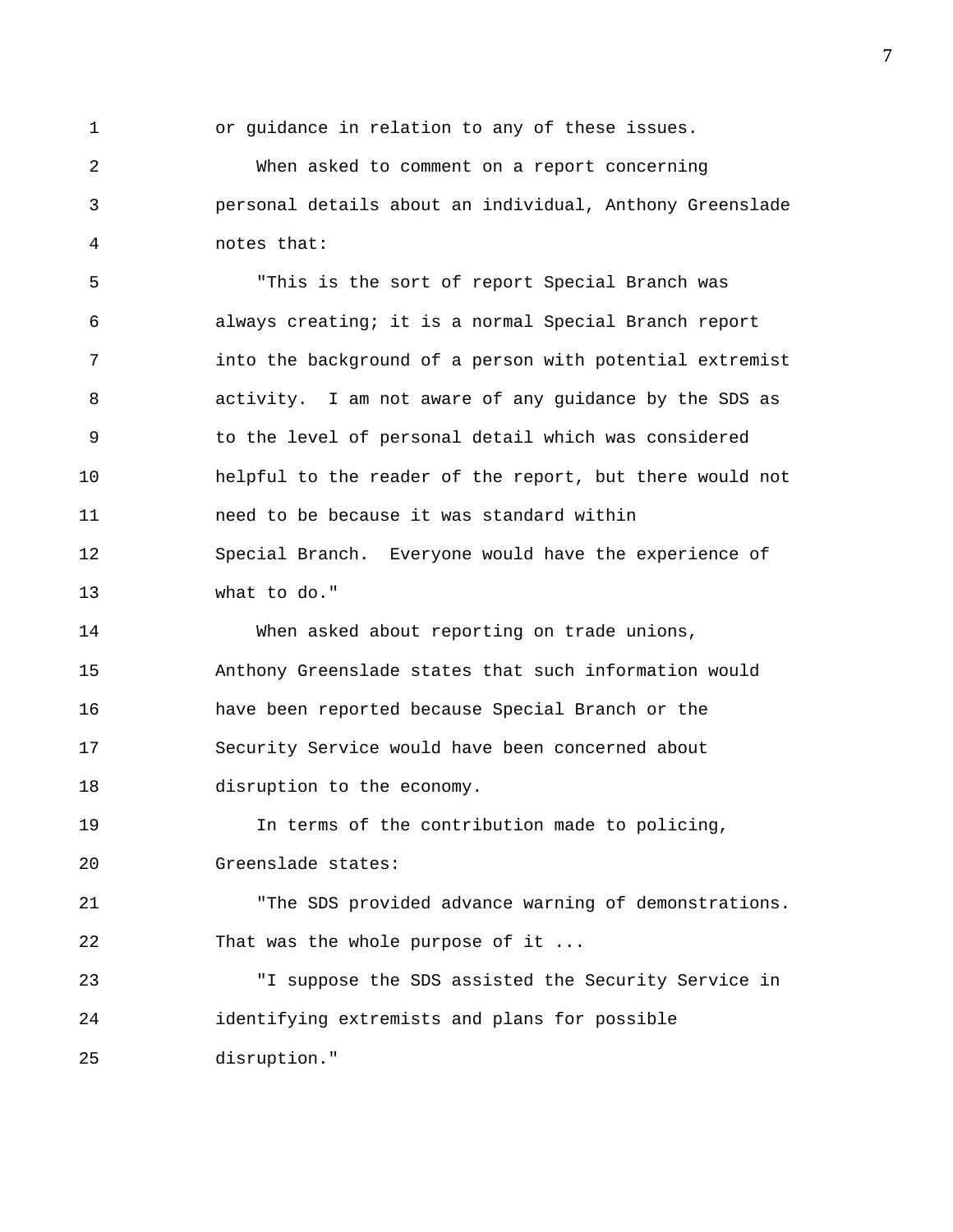1 He notes that overtime payments were a substantial 2 part of officer pay on the SDS and recalls that HN155, 3 cover name "Phil Cooper", was the highest paid 4 Detective Sergeant in the MPS at the time because of 5 overtime. Despite this, Greenslade did not get 6 the impression that this overtime influenced officers to 7 stay on the unit longer than they might, or influenced 8 them to paint an overly optimistic picture of what they 9 were achieving. 10 Anthony Greenslade retired from the

11 Metropolitan Police in 1987 at the rank of detective 12 chief superintendent. He concludes his witness 13 statement by observing that:

14 "The only matter I wish to add is that I disagreed 15 fundamentally with the principle of undercover policing. 16 It was damaging to individuals: many suffered from the 17 work, and some left the police afterwards. I think some 18 people are psychologically unsuited to that sort of 19 work, as I am."

20 Sir, that concludes the summary for

21 Anthony Greenslade.

22 THE CHAIRMAN: Thank you.

23 MS CAMPBELL: Documents related to that officer will be 24 published by the Inquiry today, as well as documents 25 related to four other individuals involved with the SDS.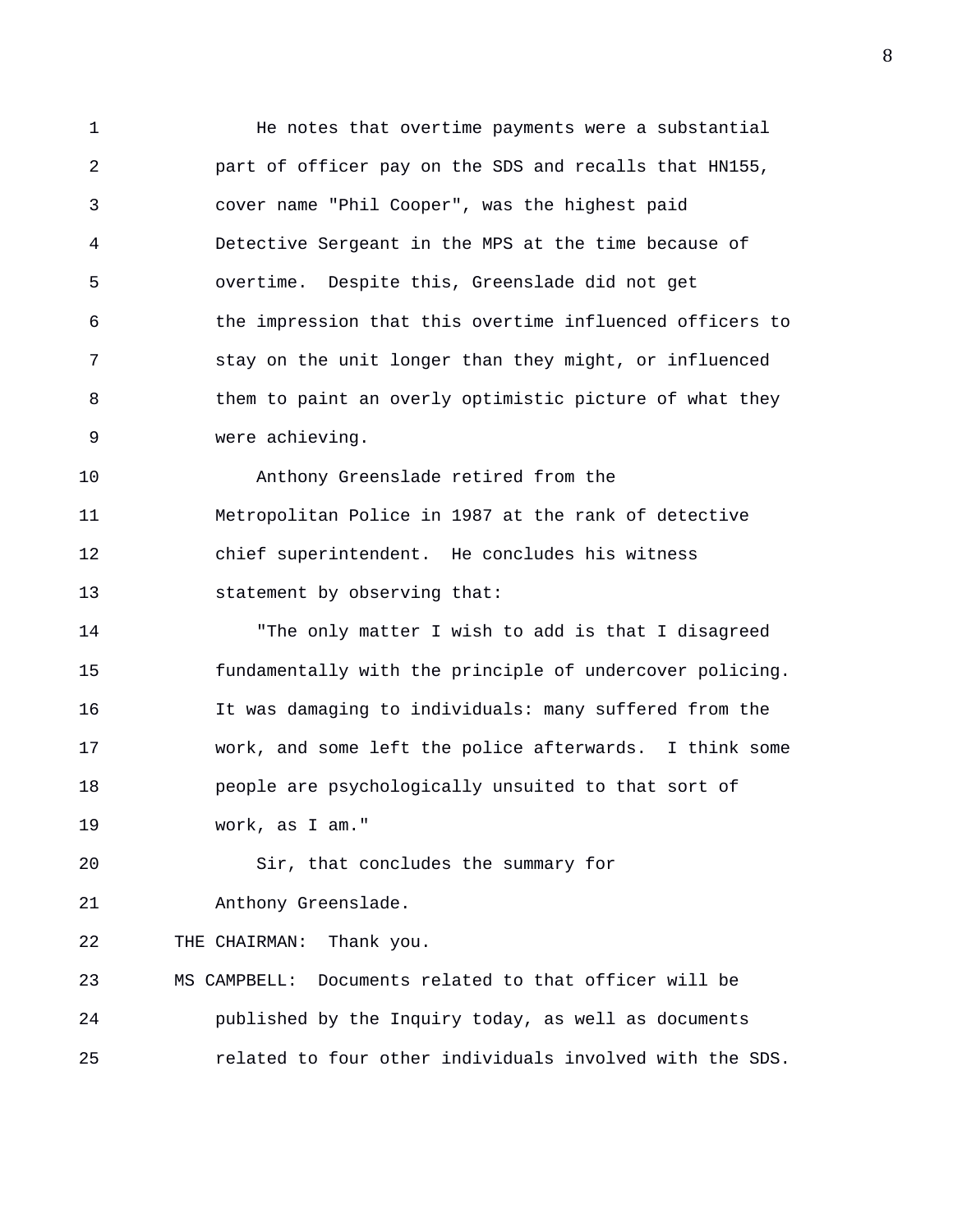1 They are HN294, who is deceased, who was 2 detective sergeant in the SDS from January 1969, and 3 detective inspector from March 1970, and finally, 4 detective chief inspector from November 1972 to 5 March 1974. 6 We will also be publishing the documents of HN332, 7 where no statement has been sought due to ill-health. 8 He was detective inspector in the SDS from July 1968 to 9 mid-1969 and head of the SDS between September 1971 to 10 February 1972. 11 HN819, Derek Kneale, who is deceased, who was head 12 of the SDS between March 1974 and April 1976. 13 And finally HN357, David Bicknell, where no 14 statement has been sought due to ill-health, who was 15 superintendent of the SDS from July 1974 to July 1975, 16 and then chief superintendent from August 1976 to early 17 1977. 18 Thank you, sir. 19 THE CHAIRMAN: Thank you. 20 We'll rise now for ten minutes to enable the screen 21 to be set up for our next witness. 22 (10.14 am) 23 (A short break) 24 (10.27 am) 25 THE CHAIRMAN: Mr Brice.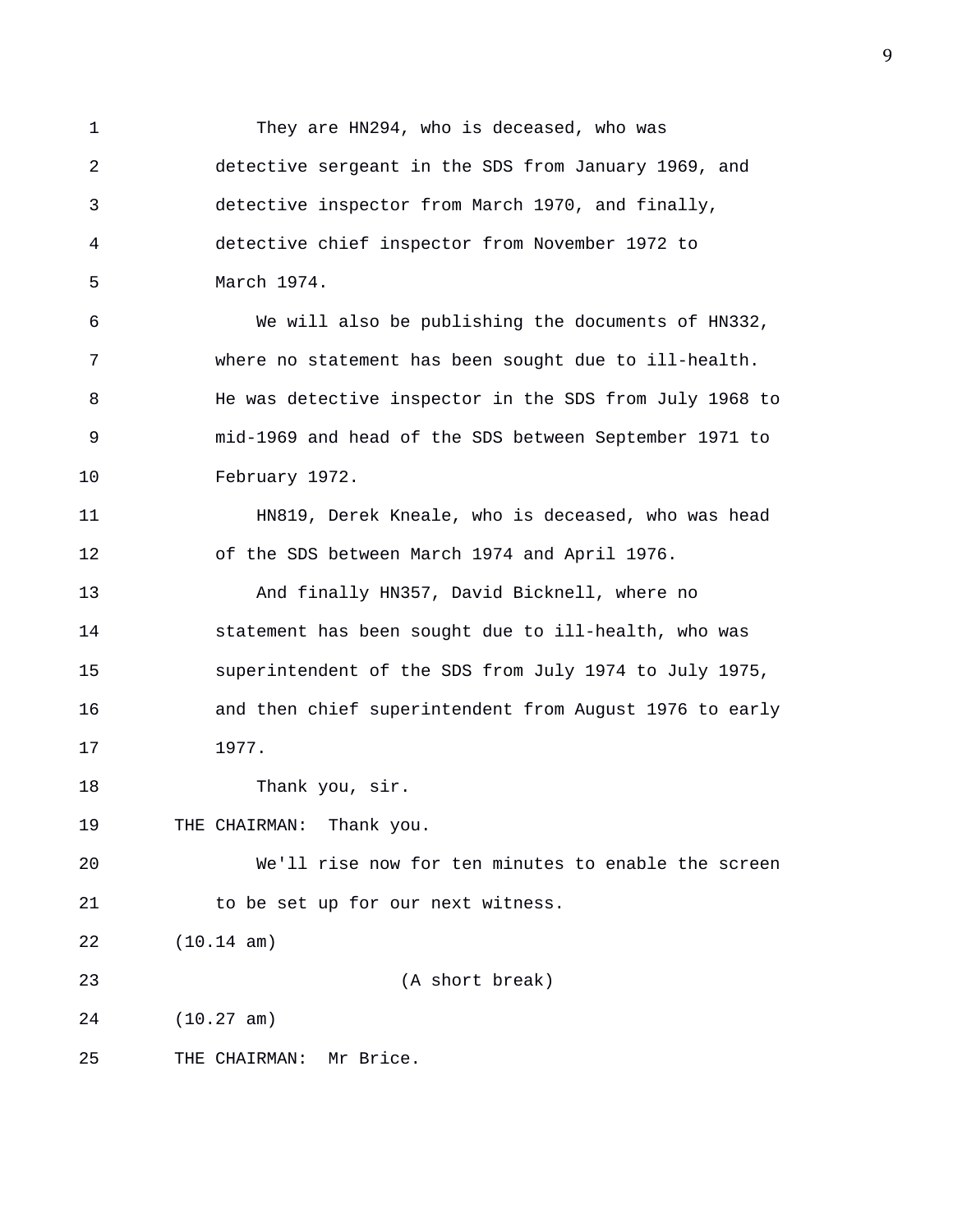- 1 A. Good morning, sir.
- 2 THE CHAIRMAN: Good morning. I understand you wish to be 3 sworn.

4 A. Thank you.

5 THE CHAIRMAN: Mr Fernandes will do the necessary.

6 HN3378 (Derek Brice) (sworn)

- 7 THE CHAIRMAN: Mr Brice, I understand that you would like to 8 give your evidence in 40-minute stretches with a quarter 9 of an hour's break in between.
- 10 A. If that's convenient, sir, yes.
- 11 THE CHAIRMAN: Of course it is.

12 A. Thank you.

- 13 THE CHAIRMAN: I hope this isn't going to be proof of one of 14 Parkinson's laws that work expands to fill the time 15 available, but we have plenty of time to accommodate
- 16 your wish.
- 17 A. Thank you.
- 18 THE CHAIRMAN: Ms Smith.
- 19 Questions by MS SMITH
- 20 MS SMITH: Thank you, sir.
- 21 Can you confirm your full name, please?
- 22 A. Derek William Fred Brice.
- 23 Q. And, Mr Brice, it's right that you made a witness 24 statement to the Inquiry dated 15 September 2021? 25 A. Yes.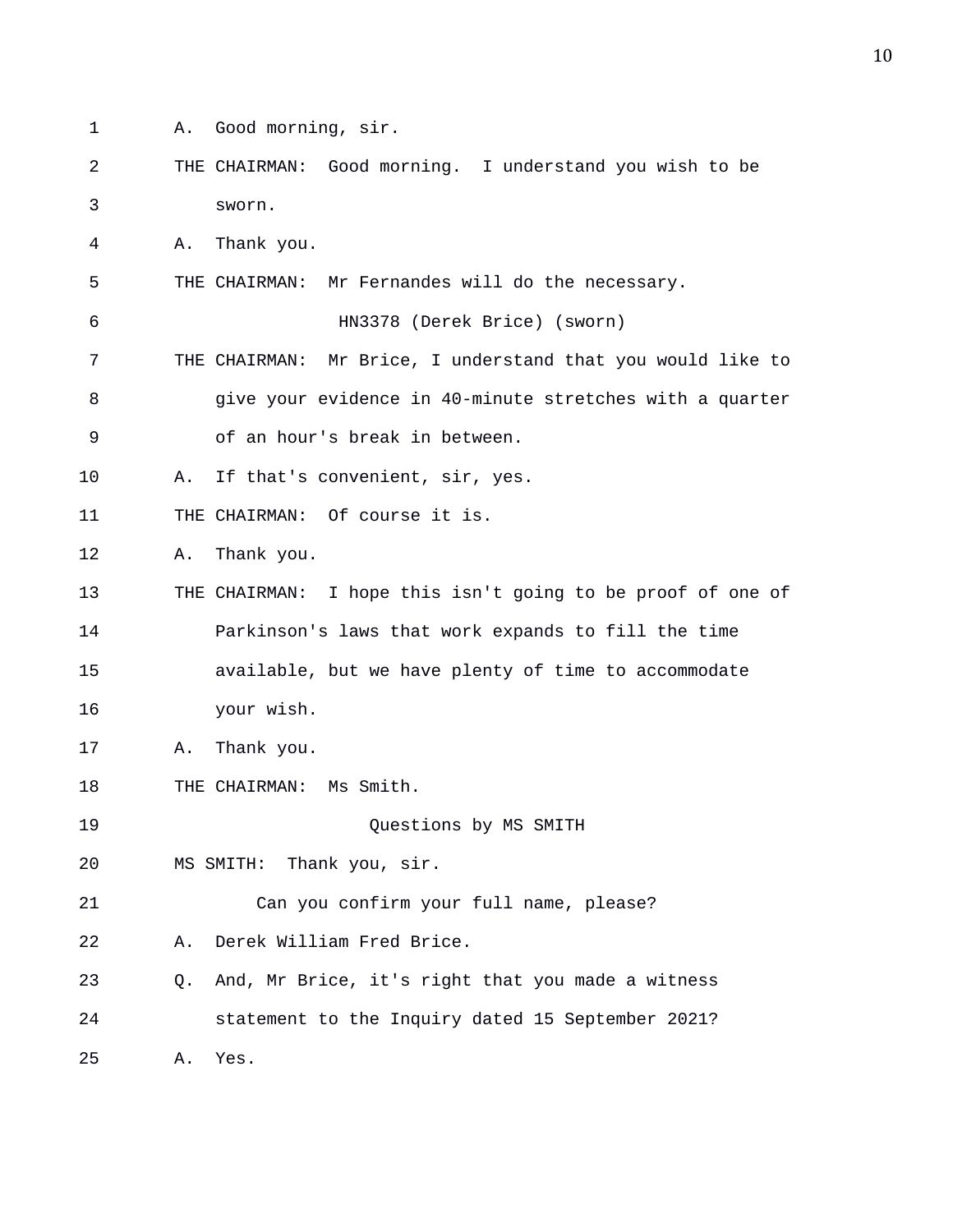1 Q. Have you had the opportunity to read the statement 2 before giving evidence today? 3 A. Oh, yes, before -- yes, not today, but before today, 4 yes. 5 Q. Yes, thank you. 6 Can you confirm, please, that the contents are true 7 and correct to the best of your knowledge and belief? 8 A. Yes, they are. 9 Q. May we start briefly with your background in the 10 Metropolitan Police Force. It's right that you joined 11 as a 19-year-old senior cadet in late 1957? 12 A. Yes. 13 Q. And at that point, as all officers do, you had 13 weeks 14 **training at Hendon.** 15 A. Yes. 16 Q. Following that, at the earliest opportunity, two years 17 on, you joined Special Branch. 18 A. I did. 19 Q. And you remained in Special Branch performing a variety 20 of roles for approximately 14 years before you left the 21 police force in October 1974. 22 A. That's correct. 23 Q. When you left, it's right you were in the rank of 24 detective inspector, having been in that rank since 25 1971?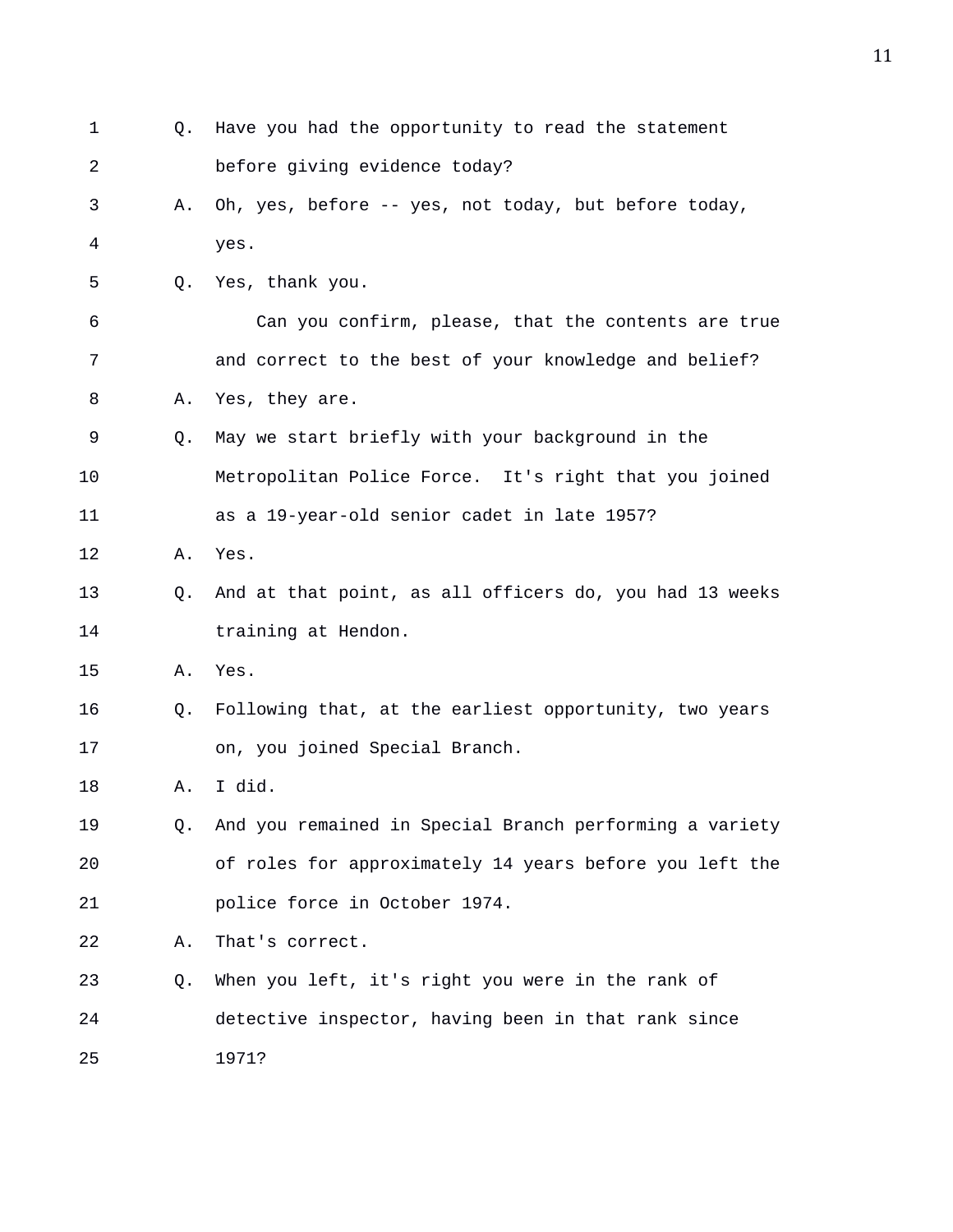1 A. That's correct.

| 2  | 0. | Can I please deal in a global sense, if you like, of     |
|----|----|----------------------------------------------------------|
| 3  |    | that time that you were in the Metropolitan Police Force |
| 4  |    | with the training that you received. You've confirmed    |
| 5  |    | the initial training at Hendon. Do you recall whether    |
| 6  |    | you received any additional training when you joined     |
| 7  |    | Special Branch?                                          |
| 8  | Α. | No, I can't recall any specific training, no.            |
| 9  | Q. | So if I were to ask you whether you have any             |
| 10 |    | recollection of a two-week course, that doesn't come to  |
| 11 |    | mind to you?                                             |
| 12 | Α. | It doesn't come to mind.                                 |
| 13 | Q. | When you joined the SDS, in and around that time, you    |
| 14 |    | completed, is it right, a four-month course at           |
| 15 |    | Bramshill?                                               |
| 16 | Α. | Could you ask me that question again, please?            |
| 17 | Q. | Do you recall completing a course at Bramshill in late   |
| 18 |    | 1973?                                                    |
| 19 | Α. | Yes, I do.                                               |
| 20 | Q. | A few more questions, please, if I may, on training.     |
| 21 |    | Whilst you were in the police force, do you recall       |
| 22 |    | training being given to you on the legal limits of       |
| 23 |    | police powers?                                           |
| 24 | Α. | I can't remember.                                        |
| 25 | Q. | I'll see if I can help in this way. Were you aware of    |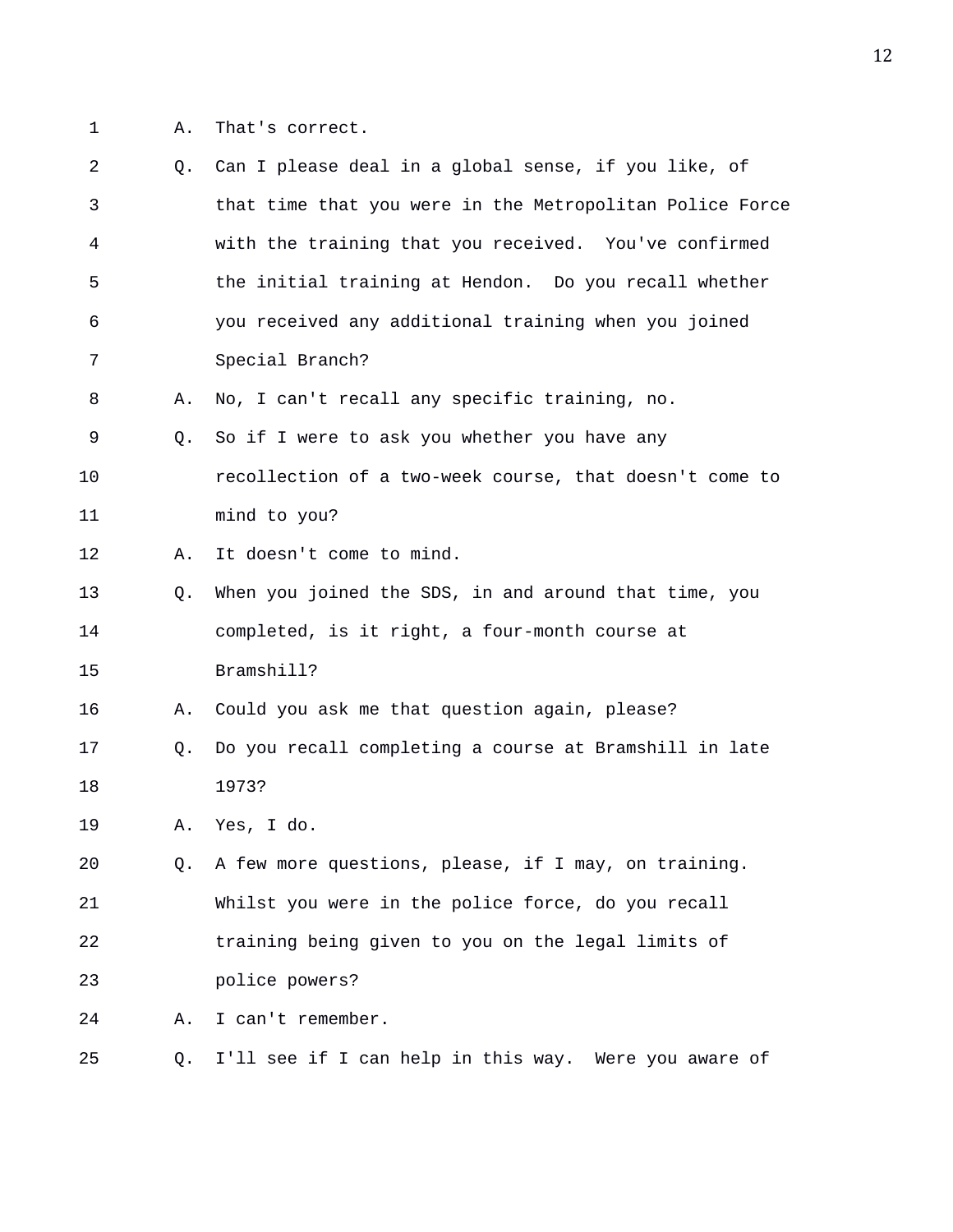1 the limits on a police officer's powers of entry, search 2 and seizure?

3 A. Yes.

- 4 Q. Were you given any instruction at any stage about 5 whether those powers or -- and limitations on those 6 powers were the same when you or an officer was acting 7 in an undercover role?
- 8 A. I can't remember, sorry.
- 9 Q. Does it follow with whether you ever addressed your mind 10 when you joined the SDS as to whether the limitations on 11 those powers were the same or different?
- 12 A. I have no comment to make on that, I'm sorry.
- 13 Q. Perhaps I can use an example that may assist. In your 14 witness statement, you refer to a force memorandum being 15 circulated on two occasions during your service on the 16 subject of agent provocateur. Do you recall that?
- 17 A. Yes, I do.
- 18 Q. Are you able to help with whether that was during your 19 time in Special Branch, on the SDS or both?
- 20 A. Well, it was in my time in Special Branch. I don't know 21 whether it was during my time on SDS.
- 22 Q. Is there any reason that you recall that particular 23 piece of guidance?
- 24 A. No.
- 25 Q. Do you have any recollection of other police orders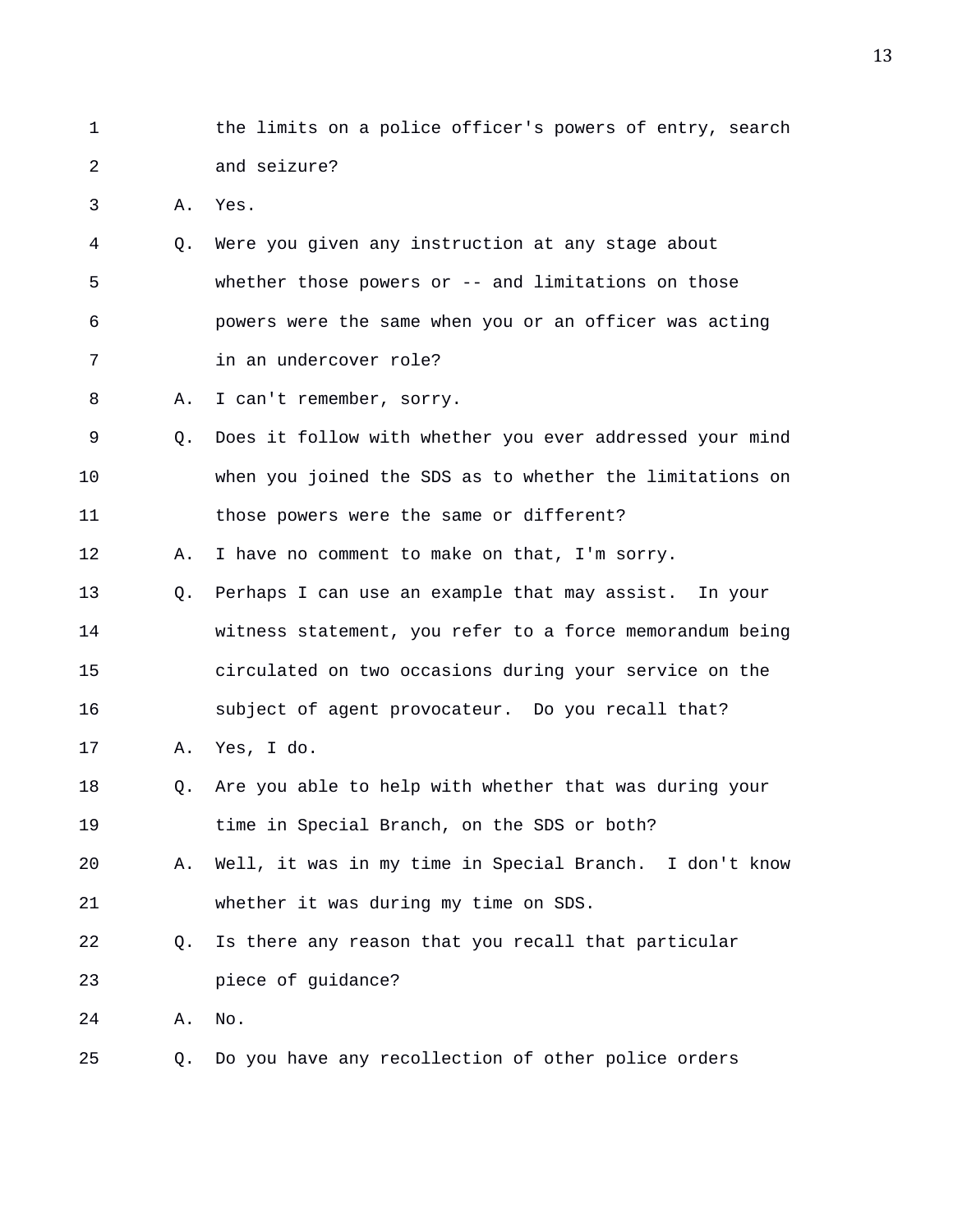1 being issued in the same way, by way of a circular? 2 A. I think there may have been the police order issued some 3 time about agent provocateur. 4 Q. Okay. 5 If we can have up document, please, {MPS/727104/1}. 6 Mr Brice, I hope that will come up on a screen that 7 you have. Are you able to see that document, Mr Brice? 8 A. Yes, I can, yes. 9 Q. You'll see that that's a Home Office circular dated 10 May 1969 regarding "Informants who take part in crime". 11 11 If we can scroll down, please, to the second page --12 actually, remaining where you were, sorry, the first 13 page, there, Mr Brice -- and I'll read it out if it 14 helps -- at paragraph 3(a), it states: 15 "No member of a police force, and no police 16 informant, should counsel, incite or procure the 17 commission of a crime." 18 Do you have any recollection whether that is the 19 memorandum that you received when you were in 20 Special Branch? 21 A. I've never seen that memorandum before. I was offered 22 it as a piece of exhibit. 23 Q. Does what's recorded there fit with your recollection of 24 what you received in relation to agent provocateur? 25 A. Yes, I think that -- the piece that you read out to me,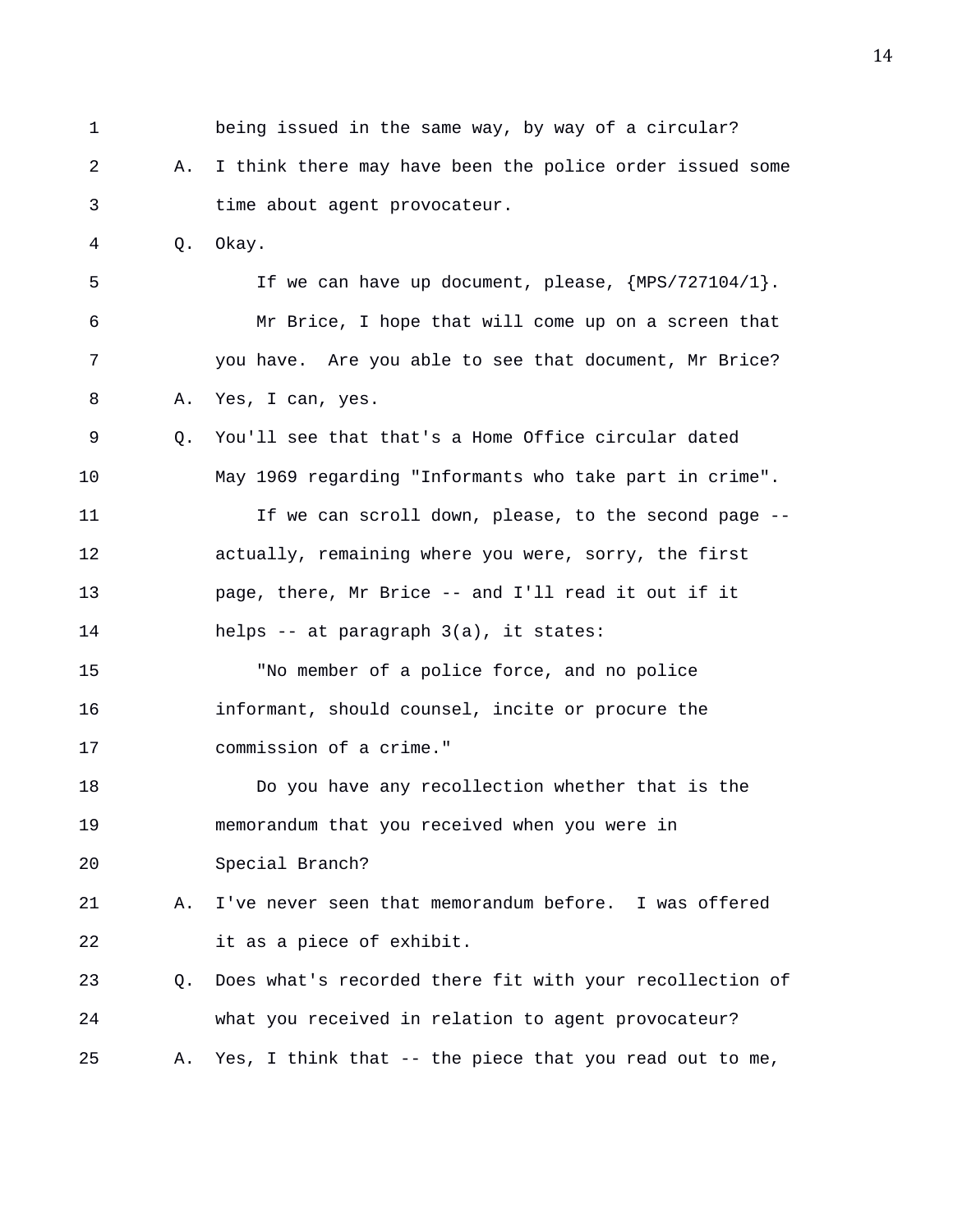1 of course, rings a bell, yes.

2 Q. Thank you.

3 A couple more questions on training and then we'll 4 move on. 5 During your service in the police force, did you 6 have in mind that you needed to police in a way which 7 would maintain the respect of the public and the 8 public's approval of your actions? 9 A. Yes. 10 Q. And did you maintain that view whilst you were on 11 the SDS? 12 A. Well, I was trying to, yes. 13 Q. Similarly, what about police disciplinary regulations? 14 Do you recall having knowledge of those? 15 A. I'm -- well, of course, yes, I was aware of -- of police 16 discipline regulations of what we could and should do, 17 and that's about as far as I can recall. 18 Q. Thank you, Mr Brice. I realise I'm asking you to turn 19 your mind back some years. 20 I'd like to move, please, to C Squad and your 21 experience there. Is this fair to say from your witness 22 statement; that early on in your police career, you were 23 on C Squad, you went off to do other work and then you 24 returned to C Squad, and that was a pattern that you 25 followed?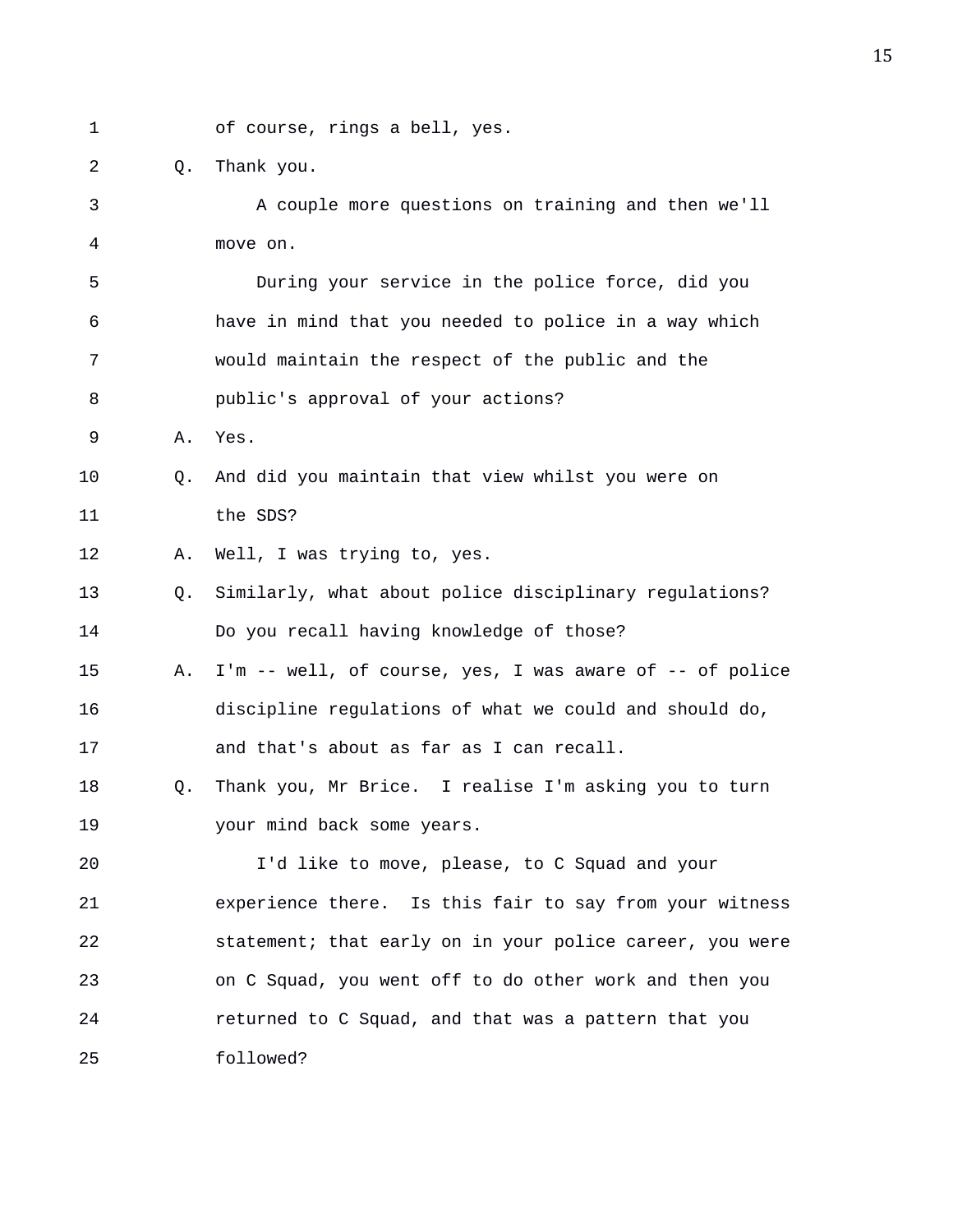1 A. Yes.

| 2            | Q. | And you returned to C Squad in 1971, now as detective  |
|--------------|----|--------------------------------------------------------|
| $\mathsf{3}$ |    | inspector, and remained there until the Bomb Squad was |
| 4            |    | formed the following year; is that right?              |
| 5            | Α. | Yes, I believe that to be true, yes.                   |
| 6            | O. | Mr Brice, you refer to returning to CO. Was that       |
| 7            |    | the Central Office?                                    |
| 8            | Α. | Yes, the Commissioner's Office, yes.                   |
| 9            | Q. | The Commissioner's Office, forgive me.                 |
| 10           | Α. | Yes.                                                   |
| 11           | Q. | And was that based at Scotland Yard?                   |
| 12           | Α. | Yes.                                                   |
| 13           | Q. | Whilst you were on C Squad, it's right that you dealt  |
| 14           |    | with left-wing groups; is that correct?                |
| 15           | Α. | Yes.                                                   |
| 16           | Q. | Can you help a little, please, as to what your role    |
| 17           |    | entailed in that regard in C Squad?                    |
| 18           | Α. | I would have been supervising the enquiries, probably, |
| 19           |    | of the DCs and the sergeants.                          |
| 20           | Q. | And you said that you don't recall any particular      |
| 21           |    | training in Special Branch. How did you come to        |
| 22           |    | understand what sort of information the squad wanted?  |
| 23           | Α. | I think -- I think we would have gained that knowledge |
| 24           |    | from learning, as it were, on the job, as it were,     |
| 25           |    | you know, being passed down.                           |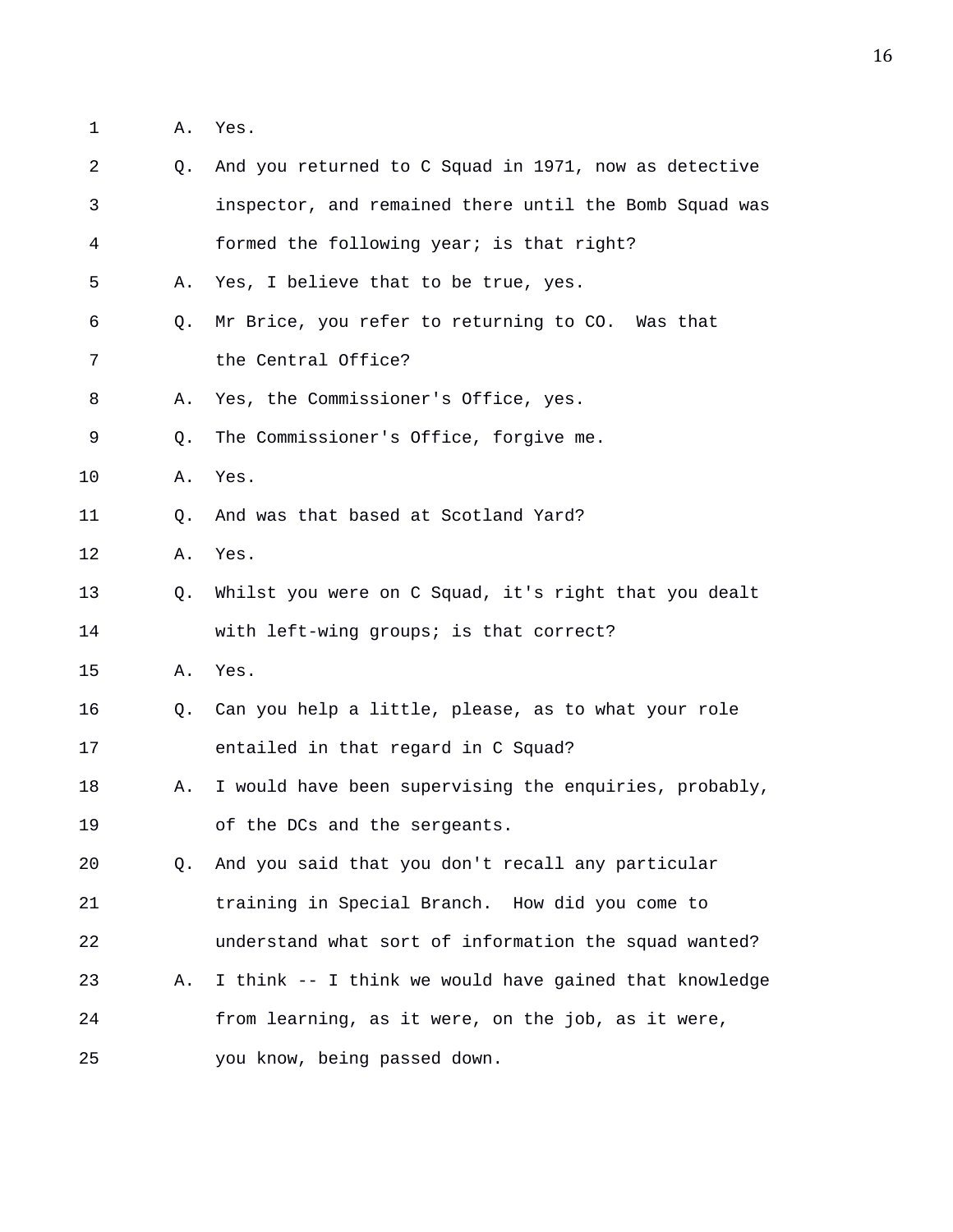1 Q. Are you able to help us, please, with how material was 2 collected and retained on C Squad? 3 A. I can't really remember now. 4 Q. Now, we'll come on to the SDS in a short while. You 5 said in your witness statement that you had no contact 6 with that squad before becoming involved in it. Whether 7 or not it came from the SDS, were you aware of 8 intelligence coming in from other sources to the 9 assistance of C Squad? 10 A. I wasn't aware, no. 11 Q. And was that throughout your time on C Squad? And 12 I'm focusing particularly, please, on your final stint 13 when you came back in 1971 to C Squad. Do you recall 14 any other intelligence coming in to assist? 15 A. I can't recall anything, no. 16 Q. Perhaps you've already answered this, but let me ask 17 this. Were you aware of any intelligence or information 18 coming in for onward dissemination, for example to A8, 19 public order? 20 A. Yes, I -- well, I -- I would have been aware that 21 information -- it was gathered, would be passed to them, 22 because they were in charge of public order, but that's 23 all I remember. 24 Q. And is that from your knowledge or an assumption that it 25 would go on to them?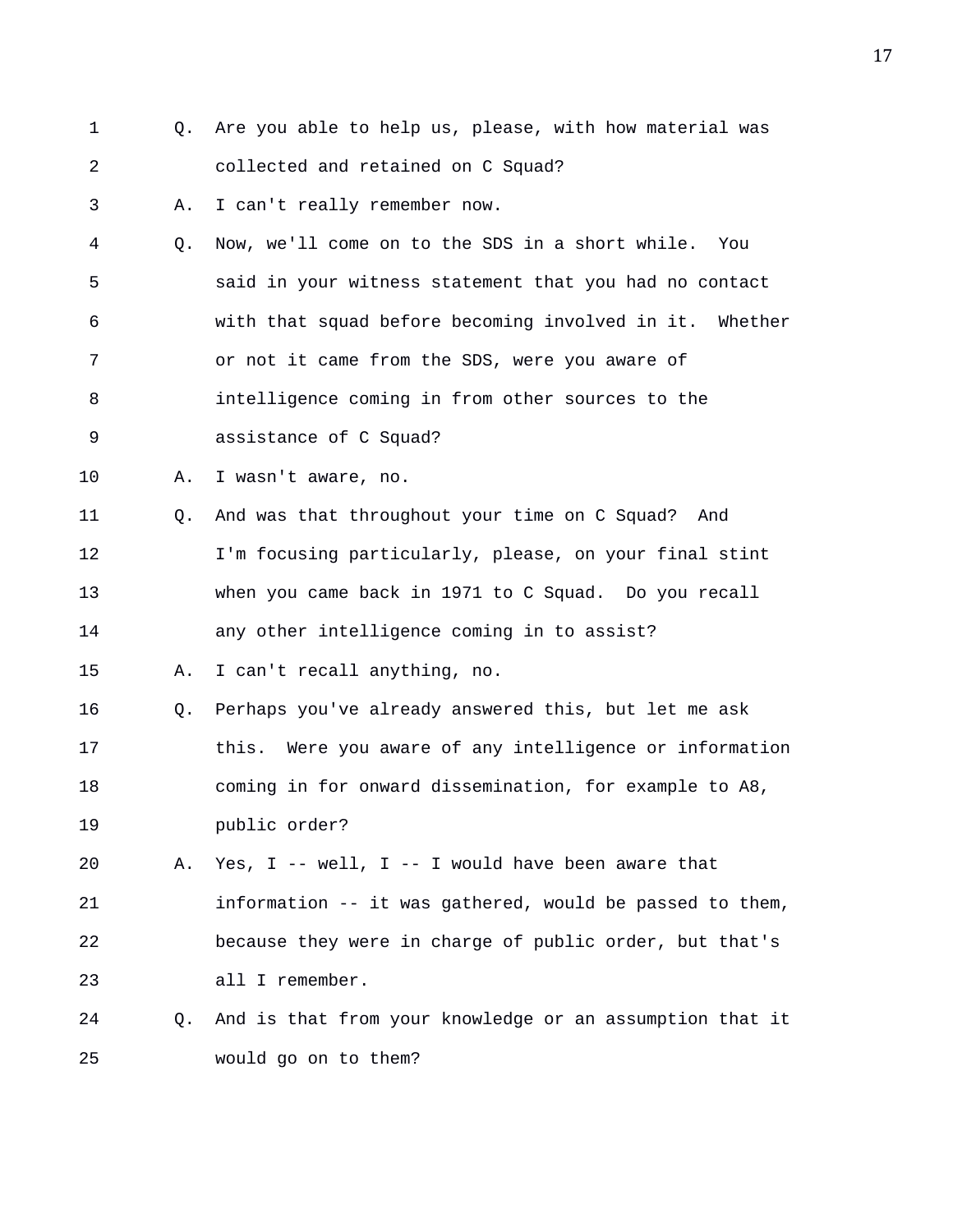1 A. I think it's an assumption that they would have received 2 the information that was available for them. 3 Q. Whilst you were working on C Squad, or indeed anywhere 4 else in Special Branch, did you ever pass requests for 5 intelligence to other units? 6 A. No. 7 Q. The second element of the work on C Squad that you refer 8 to in your statement is enquiries for the 9 Security Service. 10 A. Yes. 11 Q. Were those enquiries related to groups and individuals 12 that the Security Service were interested in? 13 A. They could have been groups or -- and/or individuals. 14 Q. And was the interest, to your understanding, of 15 potentially subversive groups and individuals, or was it 16 a different reason? 17 A. I can only assume that it was because they were 18 a subversive element. 19 Q. Were you given any training or guidance on what 20 subversion meant at that time? 21 A. I can't recall. 22 Q. Okay. 23 Enquiries for the Security Service, were any of 24 those relating to vetting? 25 A. I can't recall that either.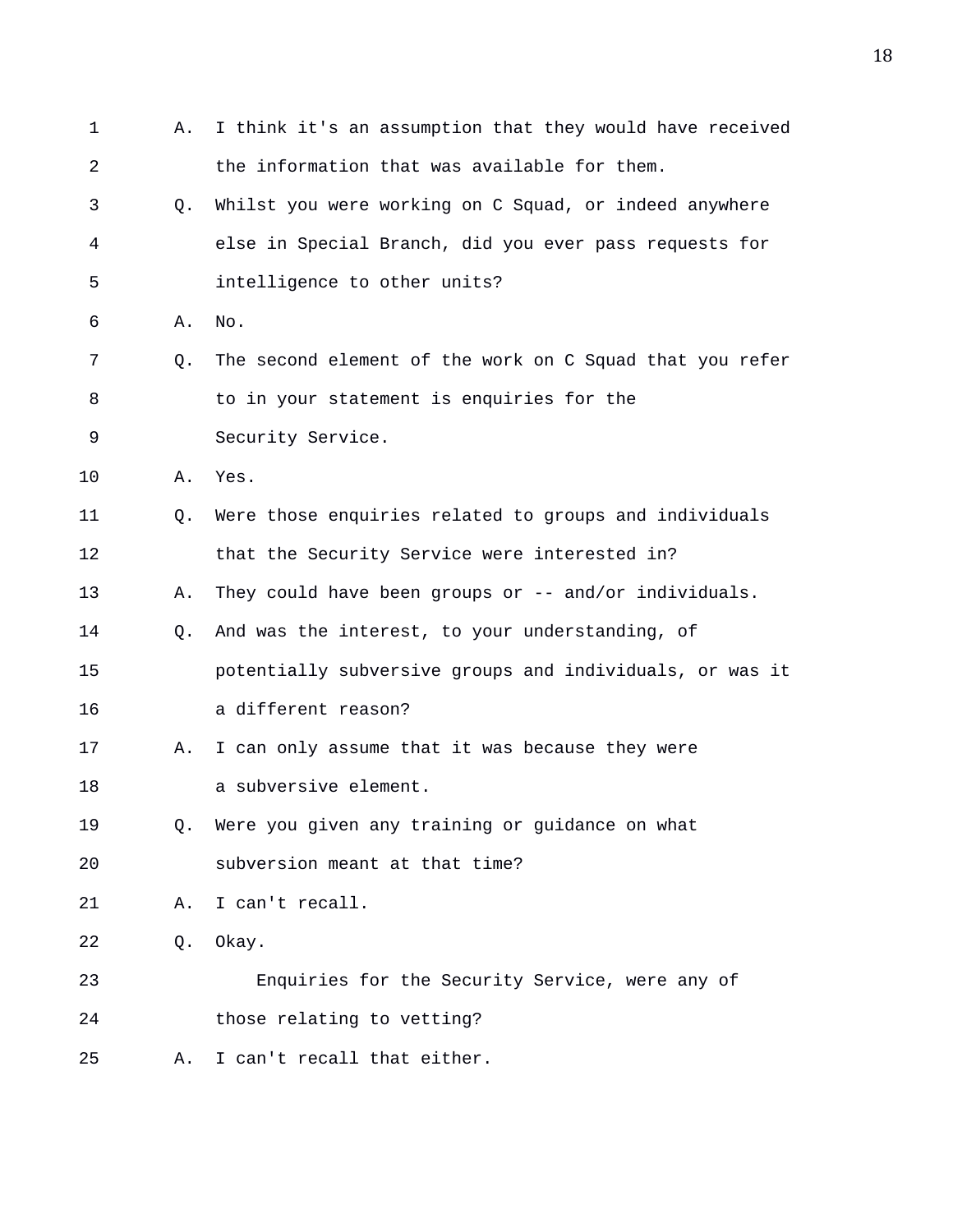1 Q. Final question relating to C Squad. You said that you 2 were a supervisor of some of the officers. Can you give 3 an idea, please, of how the squad was supervised and 4 managed during your time? 5 A. It's so long ago, I have a problem in remembering that, 6 I'm sorry. 7 Q. Okay. Again, I appreciate I'm asking you to turn your 8 mind back a considerable amount of time. 9 Before we move to the SDS, please, you moved in 1972 10 to the Bomb Squad, and there you were also a senior 11 officer on the surveillance unit; is that correct? 12 A. Yes. 13 Q. And you said that the head of the Bomb Squad was 14 Conrad Dixon. Were you -- 15 A. Yes, he was one of -- yes. 16 Q. Sorry, continue, please. 17 A. Yeah, he was one of the senior officers, yes. 18 Q. Were you aware that he was the former head of the SDS or 19 of a covert unit? 20 A. No, I wasn't. 21 Q. Did he give you any training or ethos on the performance 22 of a covert role? 23 A. No. 24 Q. Let's move now, please, to the SDS. I'd like to begin 25 with clarifying, if we can, your start date. Your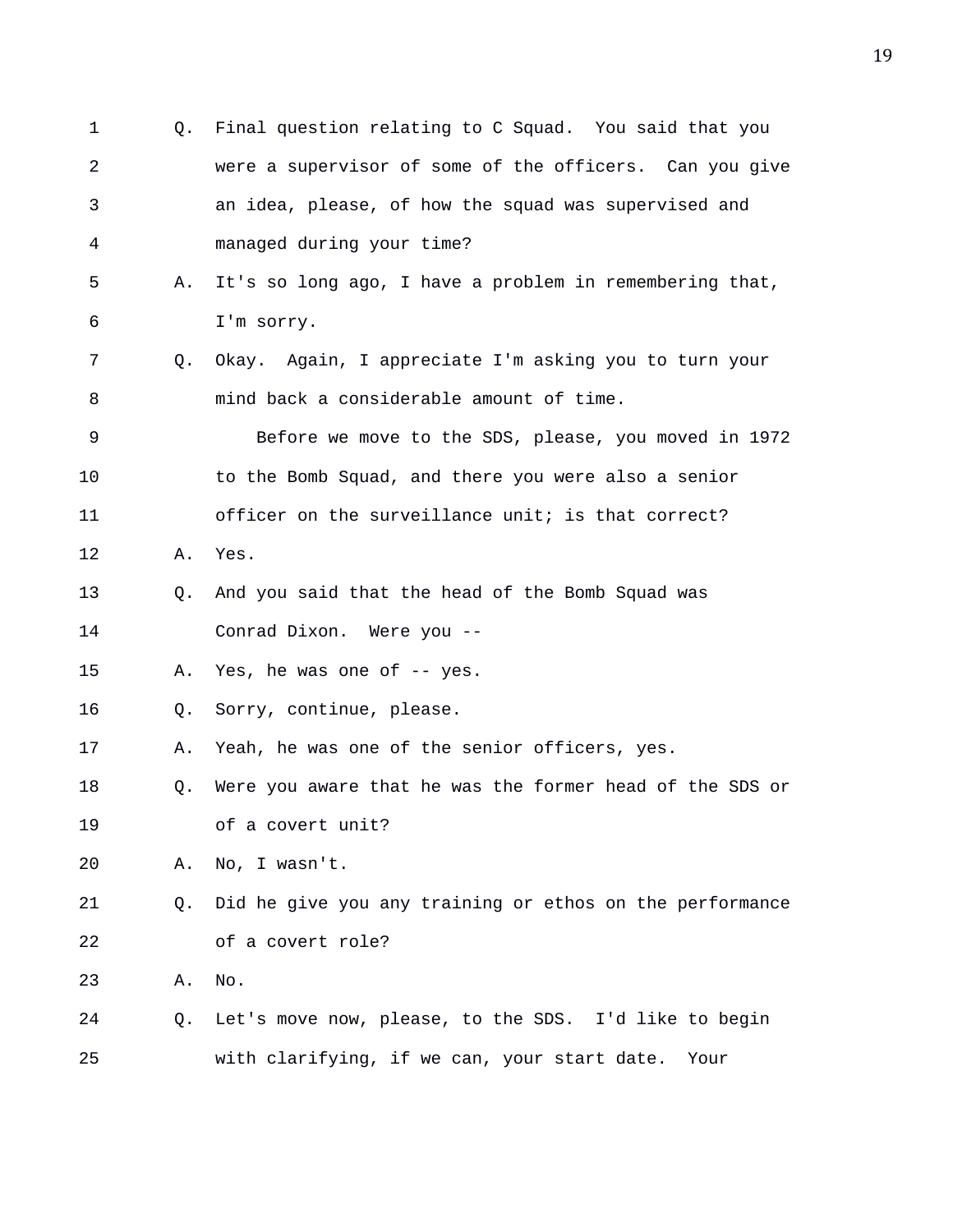1 initial recollection when you were asked to make 2 a witness statement for this Inquiry was that you'd been 3 on the unit for approximately -- you were on the unit, 4 sorry, for approximately 20 months. We know that you 5 left the SDS and the police force in October 1974, so 6 that would have put your starting date on the SDS in and 7 around February or March 1973. So it's right that was 8 your initial recollection, I think, Mr Brice? 9 A. Yes.

10 Q. Now, it seems, perhaps on receiving the bundle of 11 documents from the Inquiry for your witness statement, 12 you then thought your initial recollection was perhaps 13 incorrect. I'm going to suggest to you that your memory 14 on that, your recollection, was in fact the right one; 15 that you came on to the SDS in and around February or 16 March 1973.

17 Given the time that you've had to reflect since 18 providing your statement, would you now agree with that? 19 A. Yes, I would.

20 Q. Dealing, please, with your recruitment to the SDS, 21 I want to clarify, please, something that you put in 22 your statement at paragraph 14. It doesn't necessarily 23 need to be brought up at the moment.

24 What you said there was that you asked the 25 federation rep what Special Branch was before going into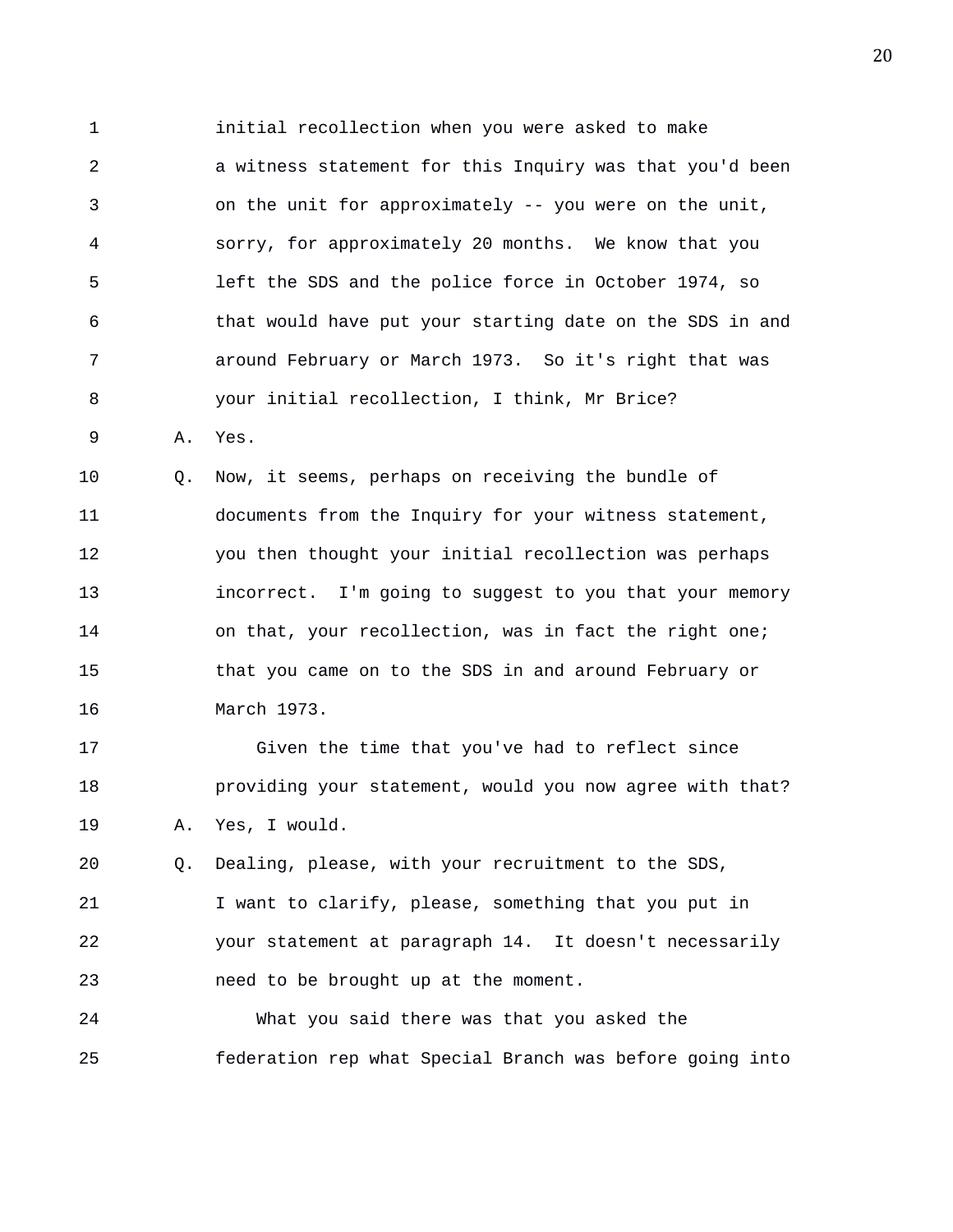| $\mathbf{1}$ |    | it and he said nobody talks about it. Did you mean       |
|--------------|----|----------------------------------------------------------|
| 2            |    | there you asked about what the SDS was rather than       |
| 3            |    | Special Branch?                                          |
| 4            | Α. | No, when I asked that question, I was a PC aged 20, when |
| 5            |    | I was -- when there was an application for members to    |
| 6            |    | join Special Branch, and I asked an old PC what they     |
| 7            |    | were and he -- he said, "Nobody talks about it", so --   |
| 8            |    | so I joined.                                             |
| 9            | О. | So, in fact, what's in your statement is correct; that   |
| 10           |    | the response "nobody talks about it" was in relation to  |
| 11           |    | Special Branch rather than to the SDS itself?            |
| 12           | Α. | Well, I think both, in some senses, yes. I didn't know.  |
| 13           | Q. | Okay.                                                    |
| 14           | Α. | I had no -- I didn't apply to join SDS. Whether you can  |
| 15           |    | say I was invited or not, I'm not sure, but that's where |
| 16           |    | I ended up.                                              |
| 17           | Q. | Once you joined the SDS, did that closed approach remain |
| 18           |    | in that were you able to talk freely, certainly amongst  |
| 19           |    | members of the SDS and the more senior managers, about   |
| 20           |    | what was happening in the squad?                         |
| 21           | Α. | I can't really answer that question, I'm afraid.         |
| 22           |    | I don't recall.                                          |
| 23           | Q. | Do you recall whether you were told, when you were       |
| 24           |    | moving to the SDS, to keep it a secret?                  |
| 25           | Α. | Well, no, I wasn't told it was a secret, but I think we  |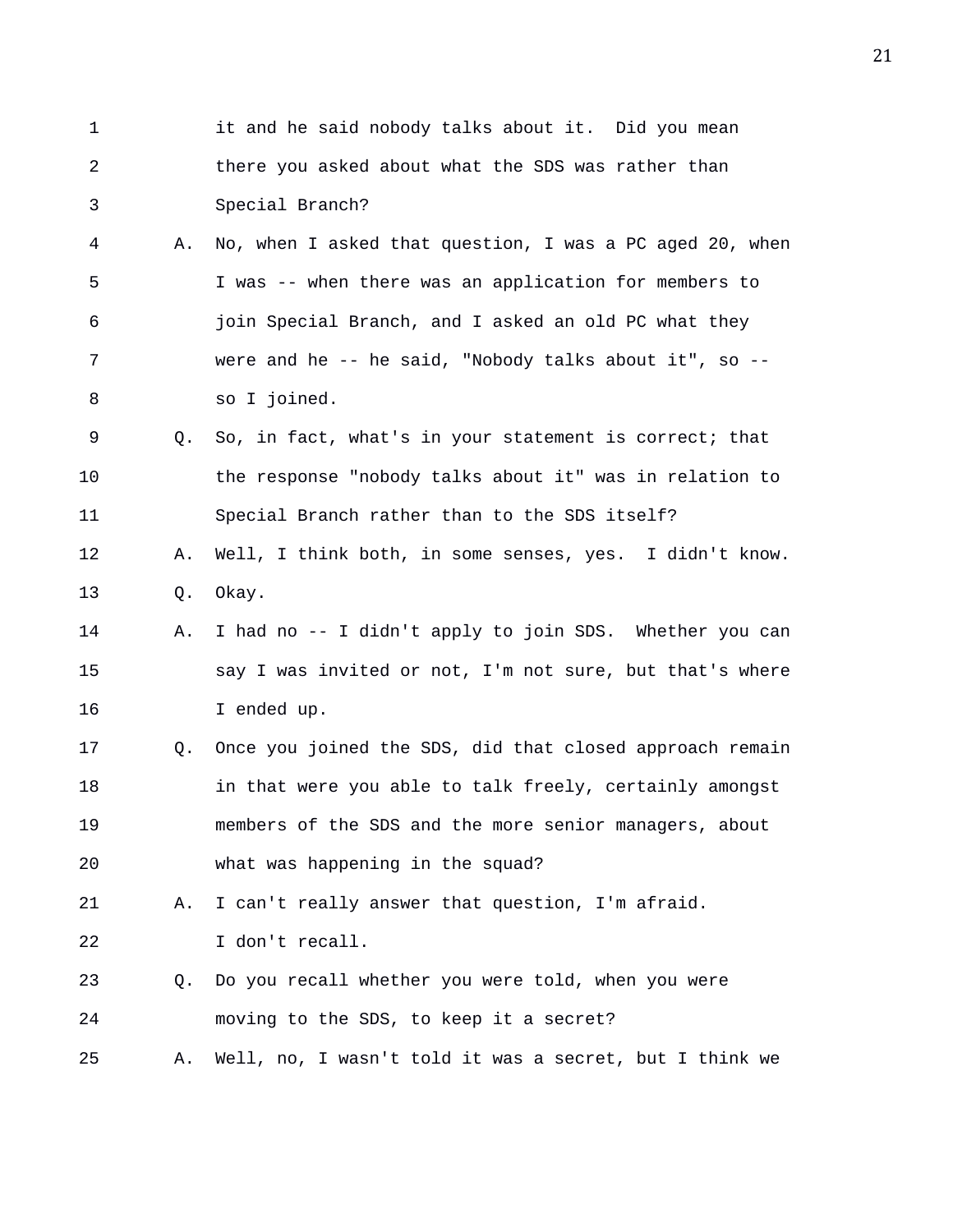1 just left it at that, really. I ...

2 Q. Okay.

| 3  |    | Now, you've touched on whether or not you were           |
|----|----|----------------------------------------------------------|
| 4  |    | invited; you didn't apply to join the SDS. In your       |
| 5  |    | witness statement, your recollection is that you in fact |
| 6  |    | didn't formally join the SDS, but sometimes you would be |
| 7  |    | back doing Bomb Squad work; is that correct?             |
| 8  | Α. | Well, the $-$ - the time is so long ago and I'm $-$ -    |
| 9  |    | I'm probably still a bit confused about what I was doing |
| 10 |    | from time to time, but I'm -- I'm okay with those dates  |
| 11 |    | you gave me earlier on.                                  |
| 12 | Q. | I wonder, please, if we can look at a document. It may   |
| 13 |    | or may not assist. It's -- can we have first, please,    |
| 14 |    | ${MPS}/737402/1$ .                                       |
| 15 |    | Sir, that's tab 15 of your bundle, I believe.            |
| 16 |    | This is a fairly difficult document to read,             |
| 17 |    | Mr Brice, as seems to trouble us with the documents.     |
| 18 |    | It's an organisational chart of Metropolitan's           |
| 19 |    | Special Branch and the C Squad.                          |
| 20 | Α. | Yes.                                                     |
| 21 | Q. | It is dated -- albeit there's no date on this particular |
| 22 |    | document -- we understand July 1973.                     |
| 23 |    | If I can ask you to look in the middle and               |
| 24 |    | the bottom of the document, can you see there, sitting   |
| 25 |    | underneath a chief inspector which reads "HN324", there  |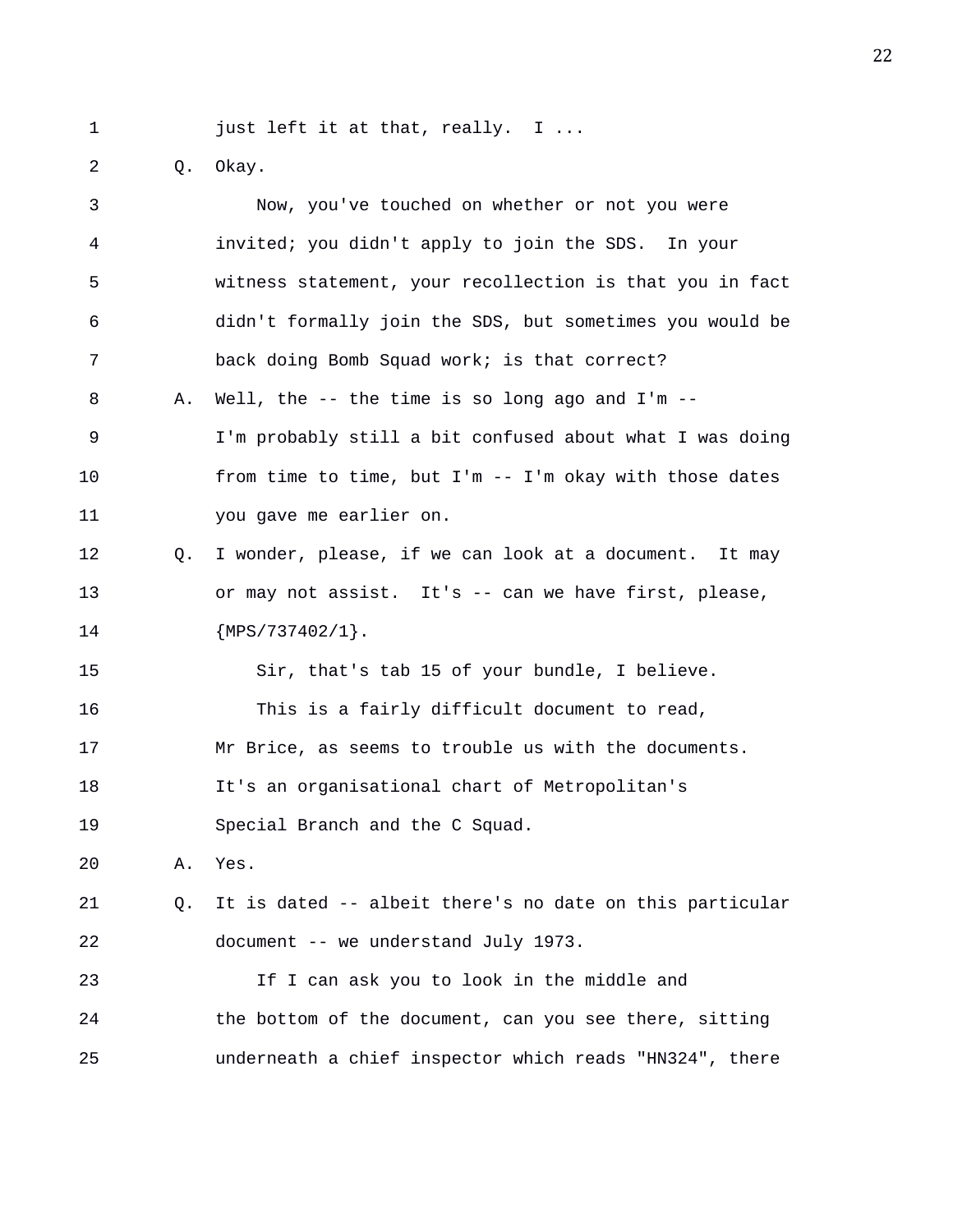1 is the "Special Demo", as it says, and your name is in 2 the second of those four boxes?

3 A. Yes.

- 4 Q. Now, I don't know whether this helps you or not as to 5 whether your recollection that you weren't really on 6 the squad is correct. It certainly seems as though you 7 are placed on that organisational chart as an inspector 8 in the Special Demonstration Squad.
- 9 A. I can accept that now, yes.
- 10 Q. Whilst we have this document on the screen, I'd just 11 like to ask you a couple of supplementary questions, 12 please, about C Squad.
- 13 Could you look to the far left of that page and 14 you'll see a box that says "SEC Service Insp".
- 15 A. Yes.
- 16 Q. We think that may refer to "Security Service Inspector". 17 Are you able to give us any help on what that role was? 18 A. I'm afraid it means nothing to me.
- 19 Q. Another rather tricky question on numbers, please. Can 20 you recall approximately how many officers there were in 21 C Squad ranked either sergeant or constable?
- 22 A. Above sergeant or constable?
- 23 Q. Of either the rank of sergeant or constable.

24 A. Well, I -- I'm sorry, I don't know.

25 Q. Okay.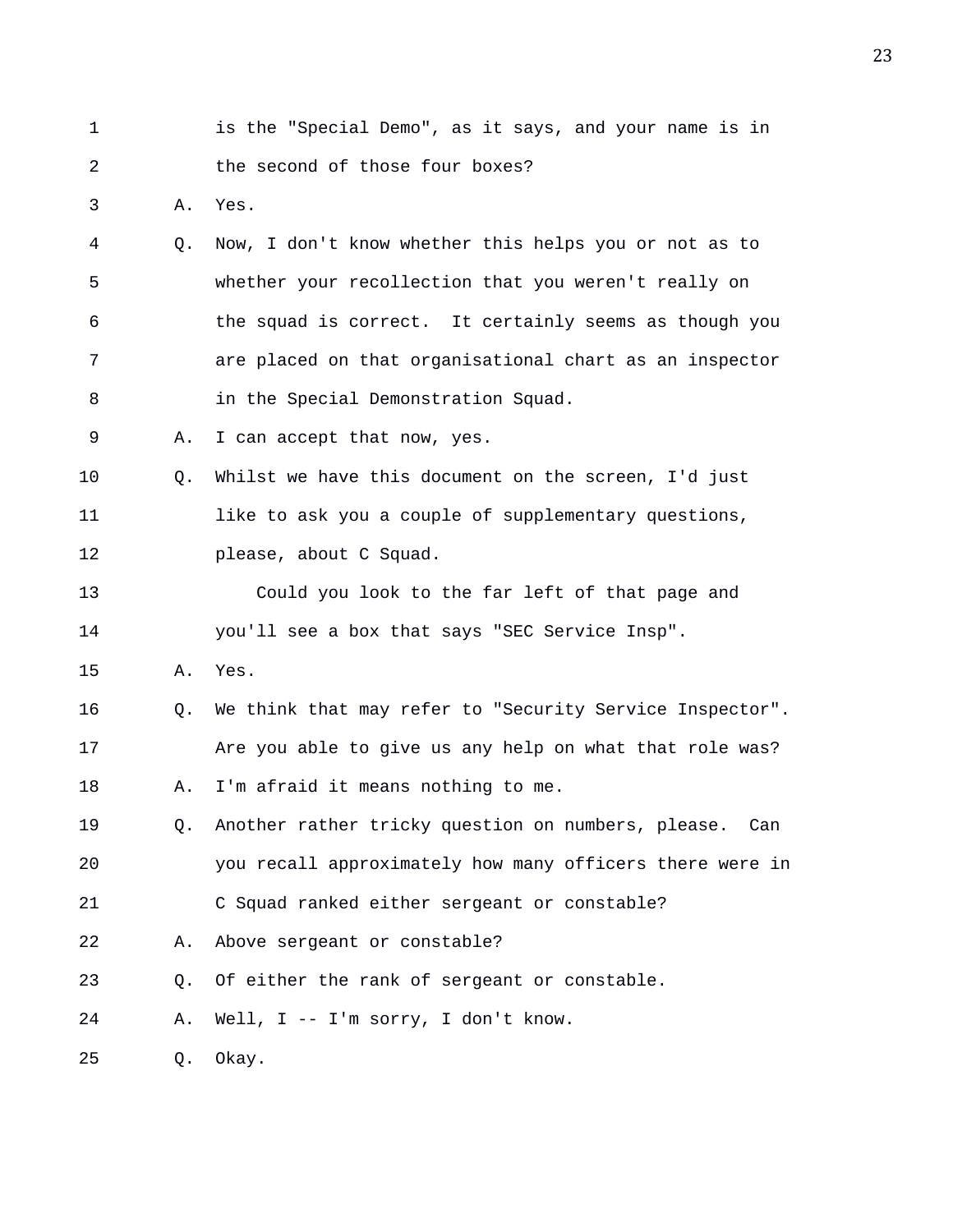| $\mathbf{1}$ |    | If we can take that document down, please.               |
|--------------|----|----------------------------------------------------------|
| 2            |    | Are you able to recall whether there are any lengthy     |
| 3            |    | periods of time after you joined the SDS when you were   |
| 4            |    | off that squad and doing other work?                     |
| 5            | Α. | I can't recall.                                          |
| 6            | Q. | In your witness statement, you make reference to the     |
| 7            |    | connection of you moving over from the                   |
| 8            |    | Bomb Squad/surveillance unit to the SDS was perhaps      |
| 9            |    | a relationship between those two squads. And just        |
| 10           |    | a "yes" or "no" answer, please. Were you aware of the    |
| 11           |    | two units being jointly supervised?                      |
| 12           | Α. | No.                                                      |
| 13           | Q. | Remaining on that connection for a moment, is it a fair  |
| 14           |    | assessment to say that there was no interview, no formal |
| 15           |    | process for joining, but it was perhaps more of a word   |
| 16           |    | of mouth based on recommendation or reputation that      |
| 17           |    | officers moved over to the SDS?                          |
| 18           | Α. | I can't answer that really, frankly.                     |
| 19           | Q. | Let's just see for a moment if this helps. Do you        |
| 20           |    | recall Anthony Greenslade, another detective inspector?  |
| 21           | Α. | Yes.                                                     |
| 22           | Q. | He was on the surveillance unit with you; is that        |
| 23           |    | correct?                                                 |
| 24           | Α. | Yes.                                                     |
| 25           | Q. | And for a period of time, he was on the SDS as well; do  |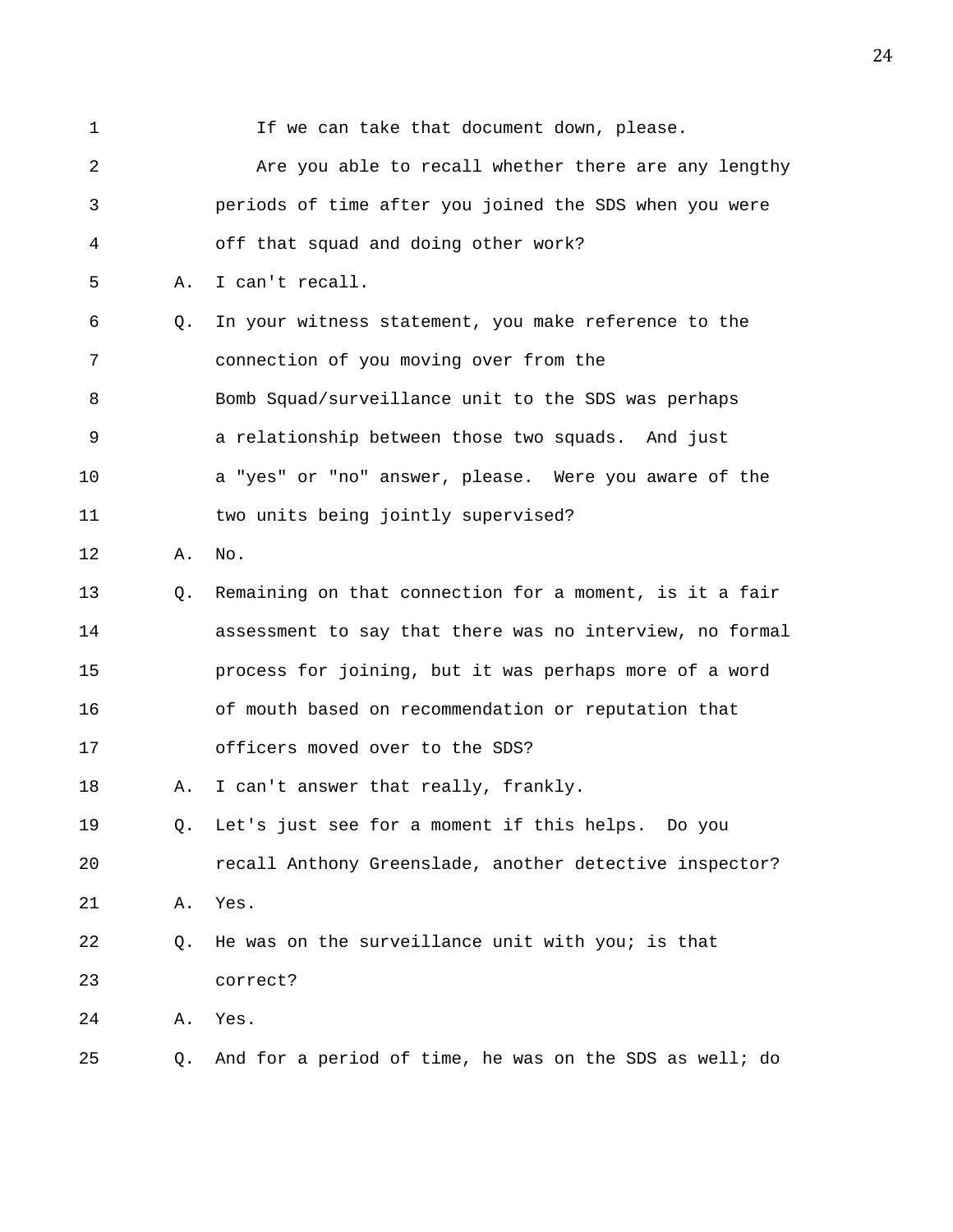1 you recall that?

2 A. Yes.

3 Q. And, in fact, I think he was brought on a couple of 4 months after you joined. He came over in the summer of 5 1973. He suggests that he thinks he was probably 6 brought on to the unit at your recommendation. Do you 7 recall whether you did recommend him?

8 A. It's possible. I don't recall.

9 Q. An officer we're hearing from tomorrow, HN34,

10 Geoffrey Craft, in his witness statement considers that 11 he may have been brought on to the SDS as a result of 12 you having a word with the senior managers. I think he 13 came on at the end of your tenure. Does that ring true 14 with your memory?

15 A. No, I don't recall that.

16 Q. The comment that he makes in his witness statement is 17 that Special Branch was a comparatively small place and 18 everyone knew everyone else. Is that a fair assessment? 19 A. Yes.

20 Q. Another officer, and the final of this recruitment 21 phase, is HN368, Richard Walker, a junior manager that 22 joined once you were leaving. He states that he was 23 asked to join by you; you'd known each other from 24 a police station years earlier. Do you have any 25 recollection of that?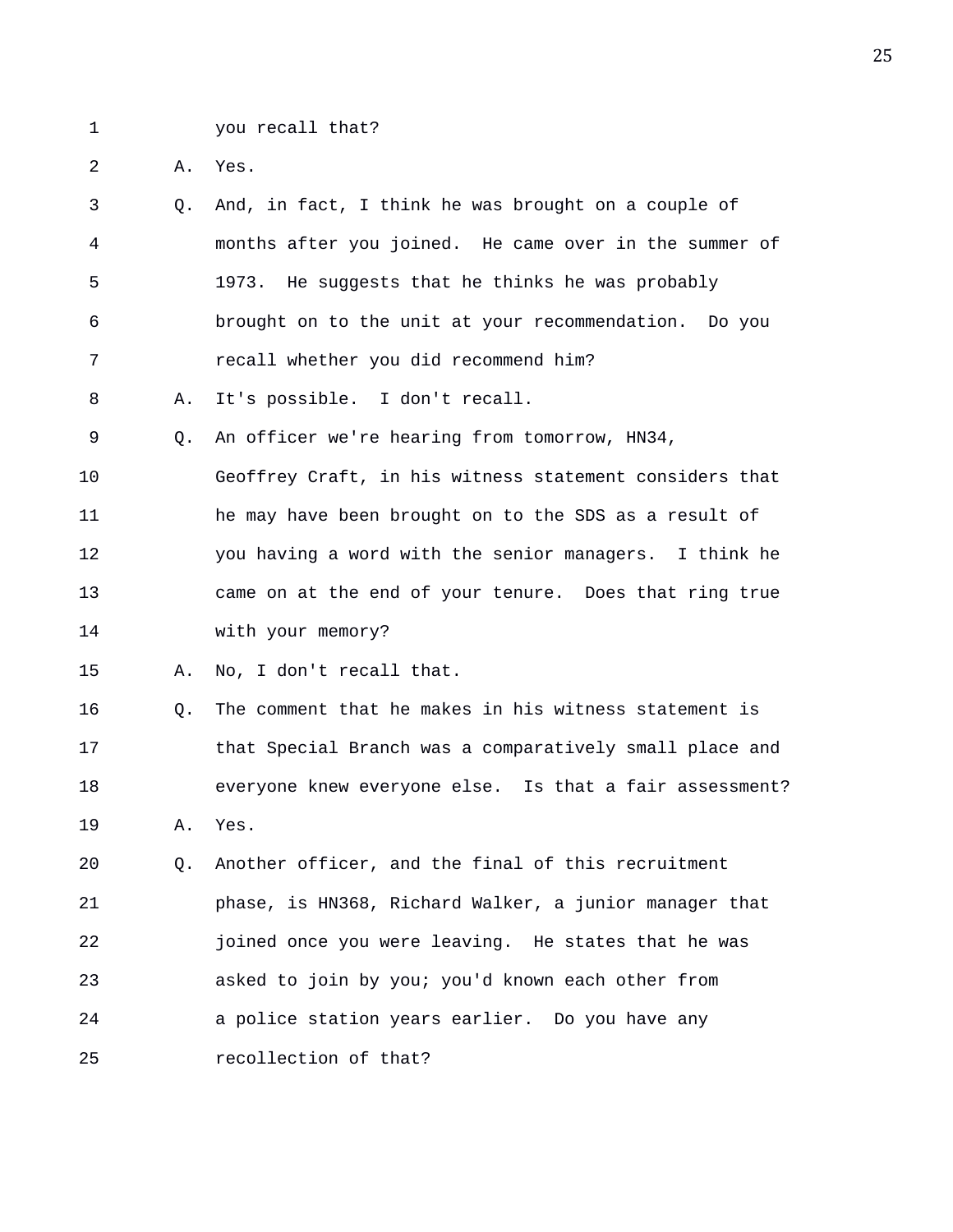- 
- 1 A. I don't recall that, but it's a possibility.
- 2 Q. If and when you were recommending management level 3 officers come over to the SDS, what characteristics or 4 personalities did you consider might work well on the 5 squad that were important?
- 6 A. I think they'd have to be officers that would have 7 a caring approach to the officers that they were 8 supervising.
- 9 Q. Can we turn, please, to the handover and/or any training 10 that you received as a detective inspector on the SDS.

11 It's fair to say, isn't it, that by the time you 12 joined, you were an officer of considerable experience 13 in intelligence-gathering, surveillance and the like? 14 A. I'm not sure I would say it that way, but if that's what 15 somebody's said, well, I must accept it, but ... 16 Q. Well, did you feel equipped from your time on C Squad

17 and other areas of Special Branch for 14 years that you 18 had an idea of what the Branch were interested in? 19 A. Yes.

## 20 Q. And did that influence at all how you expected the SDS 21 to operate?

22 A. No, not really.

23 Q. And I think it's right, isn't it, that you say for all 24 the experience that you had gained, you'd never 25 performed a role in undercover work before moving to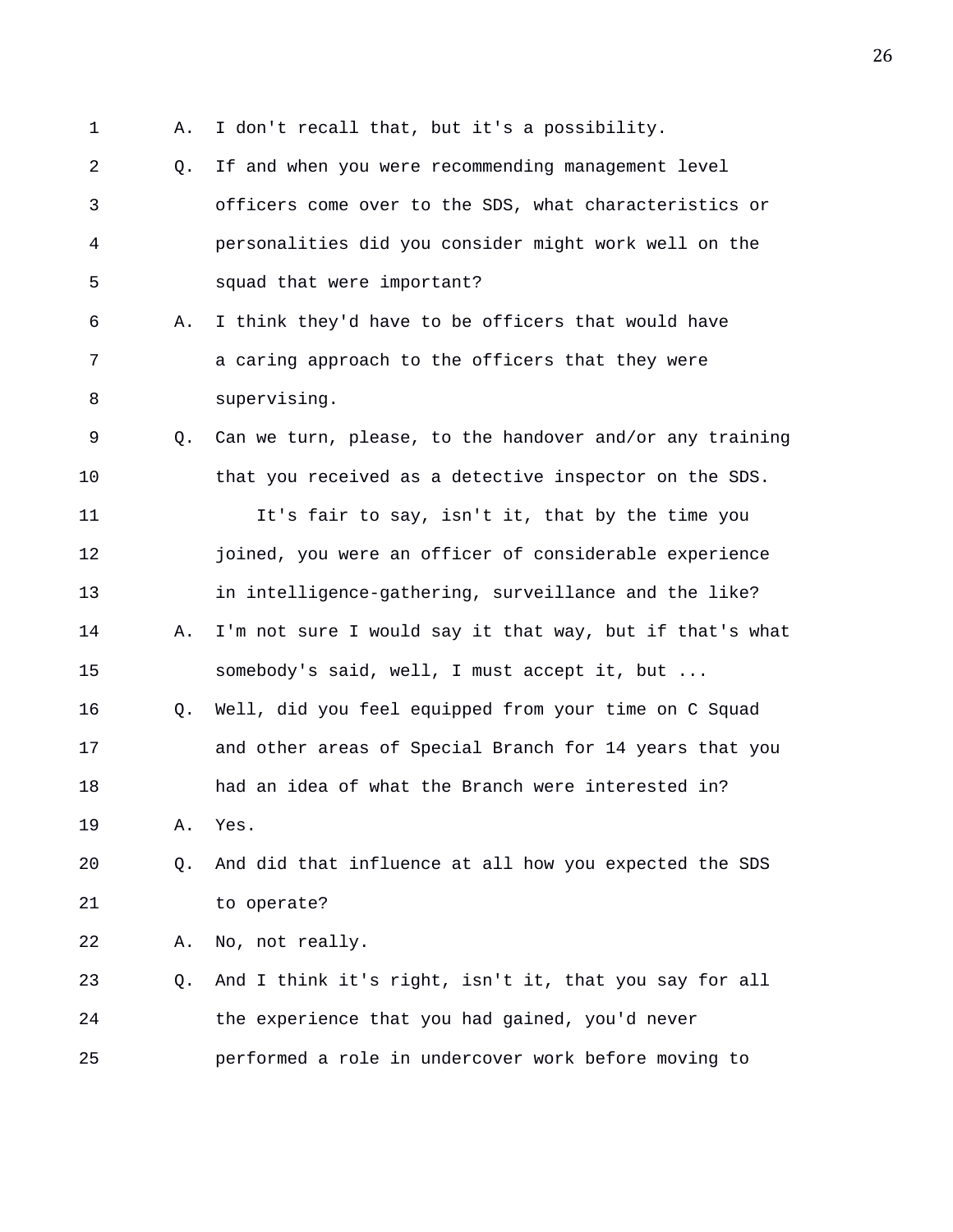- 
- 1 the SDS?
- 2 A. I had not performed undercover work. 3 Q. And, in fact, you yourself didn't perform any undercover 4 work whilst you were on the SDS. 5 A. That's correct. 6 Q. Now, you've made it clear in your statement there was no 7 formal training when you moved over. Does it follow 8 that you weren't provided with any documents or written 9 guidance when you joined the SDS? 10 A. I can't recall ever receiving any. 11 Q. Do you recall ever seeing a black loose-leaf folder that 12 was available to the undercover officers? 13 A. No. 14 Q. What you do say, is this right, Mr Brice, that of 15 course, you discussed how things were done when you 16 joined? 17 A. Probably. 18 Q. Do you recall that the chief inspector on the unit was 19 HN294? And you may wish to look at the document you 20 have there. 21 A. Yes. 22 Q. The detective sergeant, do you recall, was Dave Smith? 23 A. Yes. 24 Q. And certainly at the time of you joining, there wasn't 25 a dedicated superintendent; is that right?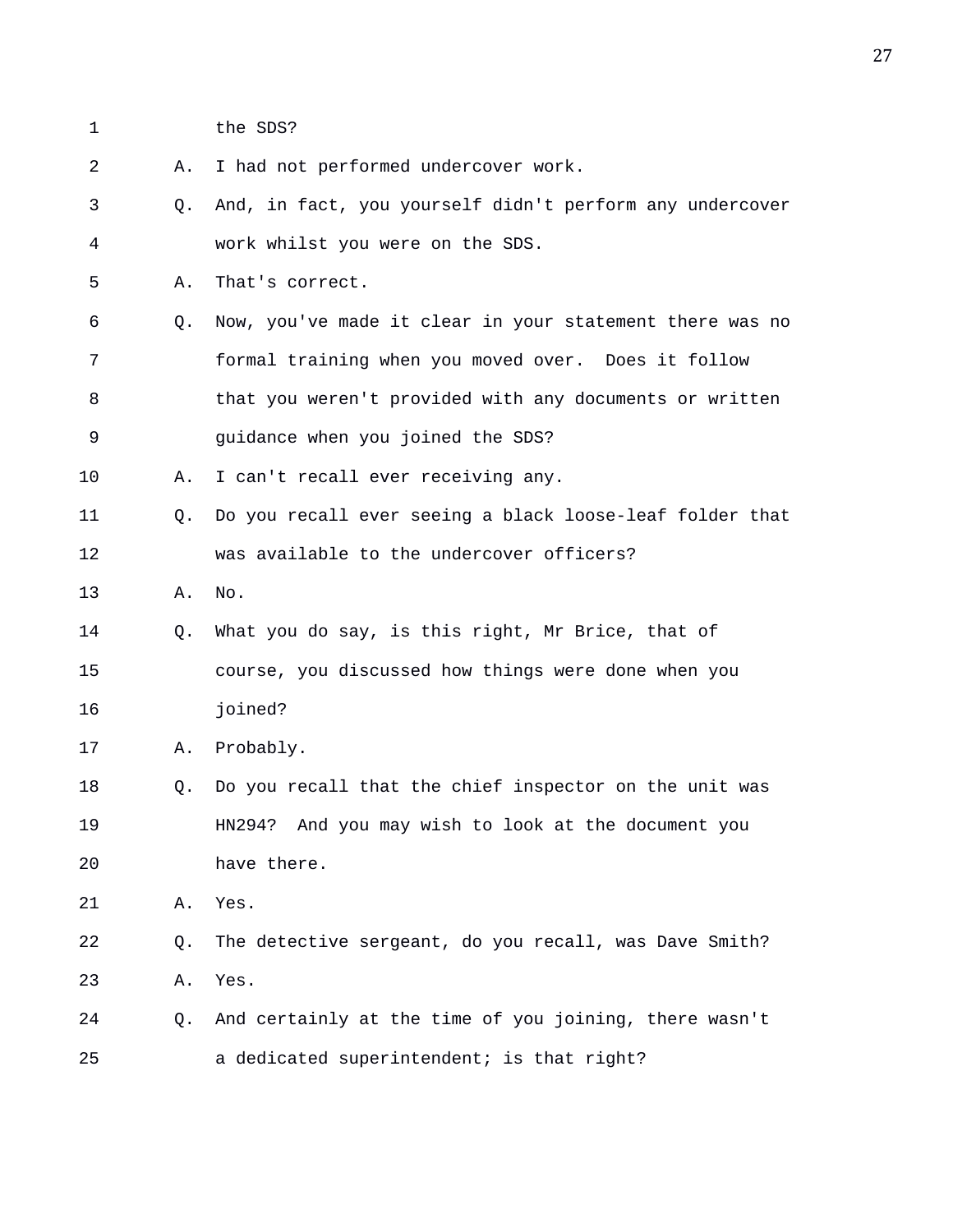- 
- 1 A. Yes, I can't remember that.

2 Q. We've spoken about Anthony Greenslade; that for a short 3 period he was a member of this management team. 4 A. Yes. 5 Q. Do you recall, please, any discussion with HN294 as your 6 immediate superior about the purpose of the SDS? 7 A. No. 8 Q. In your witness statement, you say that essentially the 9 purpose boils down to -- or the justification of "why we 10 were doing it in the first place", and you make 11 reference to the Vietnam Solidarity Campaign and the 12 demonstrations in 1968. 13 Did you discuss with HN294 why the unit was still 14 operating in 1973? 15 A. No. 16 Q. At that point in joining in early 1973, did you gain 17 an understanding about what the remit was of the SDS, of 18 what they were interested in? 19 A. Gradually, by talking to the officers, yes. 20 Q. And does it follow then that any information that you 21 gleaned on which groups were considered to pose 22 a threat, which groups that you were interested in, was 23 from being on the job rather than HN294, as your chief 24 inspector, informing you of how deployments and why 25 deployments were as they were?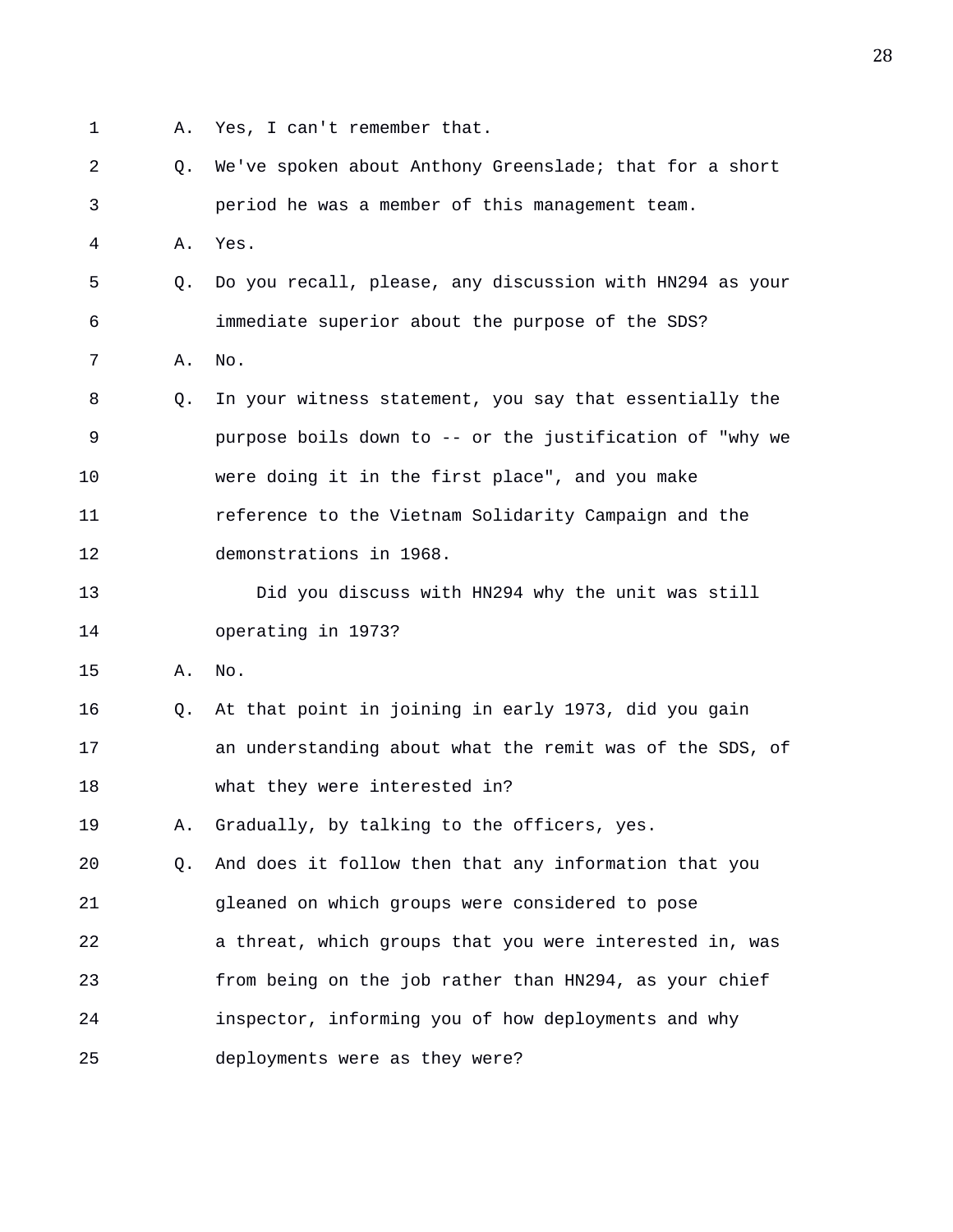1 A. I would say it's more likely I learned on the job. 2 Q. We've touched briefly on A8 in relation to C Squad. In 3 your witness statement, you refer to perhaps 4 an assumption, you say, that the information -- the 5 public order purpose was of interest to A8 and you 6 assume information went to them from the SDS; is that 7 right? 8 A. I assume it did. 9 Q. But does it follow that you're not able to help with how 10 and when the intelligence was disseminated to that unit, 11 to A8? 12 A. That information would have been disseminated and 13 decided upon at a level higher than me. 14 Q. Would that be a level higher but still within the 15 management team of the SDS, for example the chief 16 inspector, or higher than that rank? 17 A. Probably higher than that. 18 Q. Can I ask you this. When you're discussing public order 19 purposes in your witness statement -- and this is at 20 paragraph 100 -- you state: 21 "Some organisations were pacifists and caused no 22 problems ..." 23 Is that something you came to learn on the job on 24 the SDS? 25 A. I can't say, I'm afraid.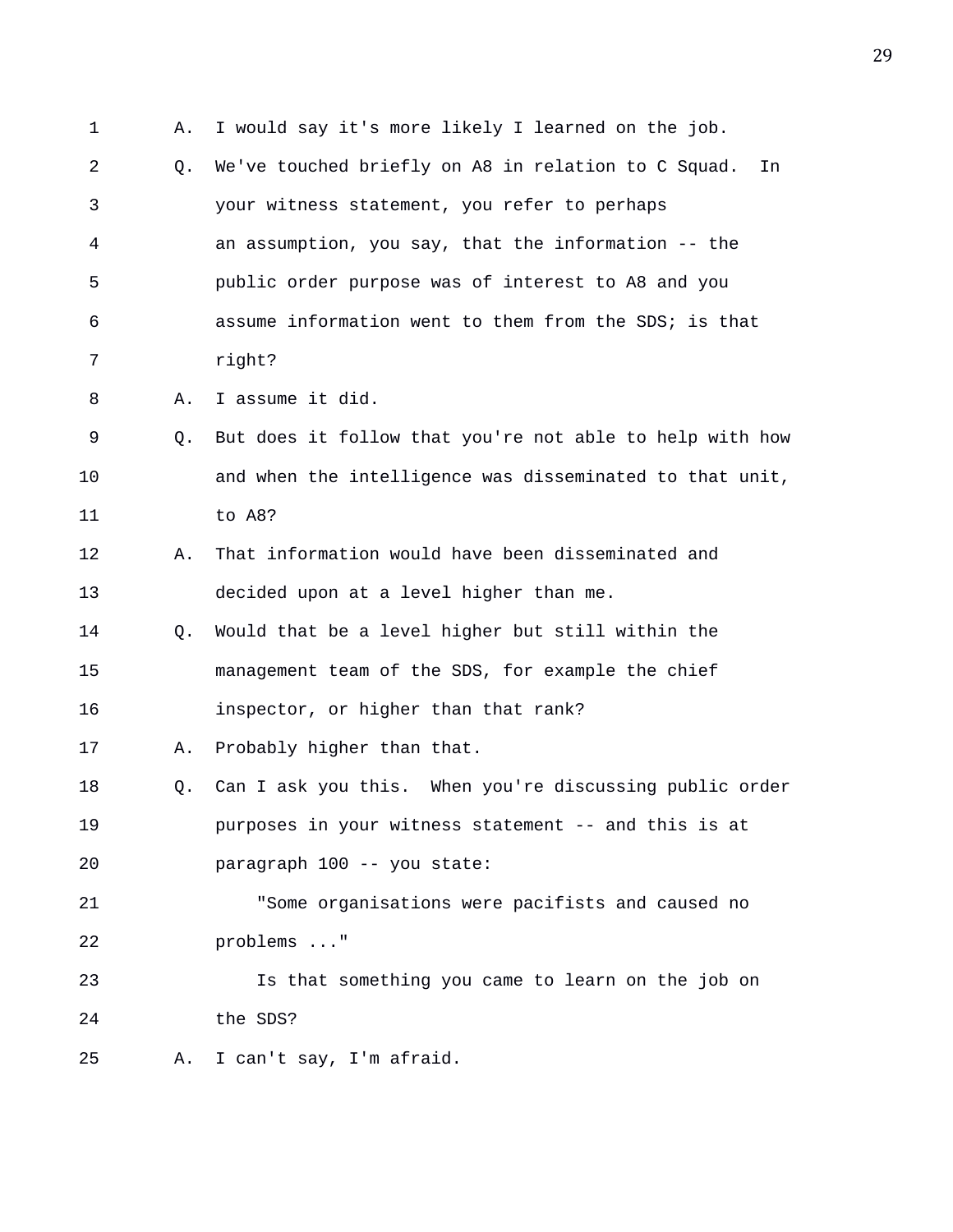1 Q. If you did come to that understanding whilst you were 2 the detective inspector on the SDS, would you seek to 3 review a deployment of that particular undercover 4 officer for its justification? 5 A. I'm not sure I can answer that either, I'm afraid. 6 Q. A couple more questions to finish this topic, Mr Brice, 7 and then I think we are about time for our break. 8 Did you have any understanding that there was 9 a direct relationship between the SDS and C Squad? 10 A. Because the -- yes, because the boss -- I think that 11 chart you showed me earlier, the boss of the whole thing 12 was -- was in charge of everything on C Squad, which 13 included that little box at the bottom where my name 14 was. 15 Q. And I think it's right, at this time, that you were all 16 on the same corridor in the same building at 17 Scotland Yard? 18 A. Yes, I'm -- I'm sure we were, yes. 19 Q. Do you recall whether there was regular and open 20 dialogue between -- if you were in your office and there 21 was a manager of C Squad in his or her office, that 22 there would be discussion? 23 A. Well, I don't recall any particular instances, but 24 there -- there -- there would be an opportunity if one 25 wanted it.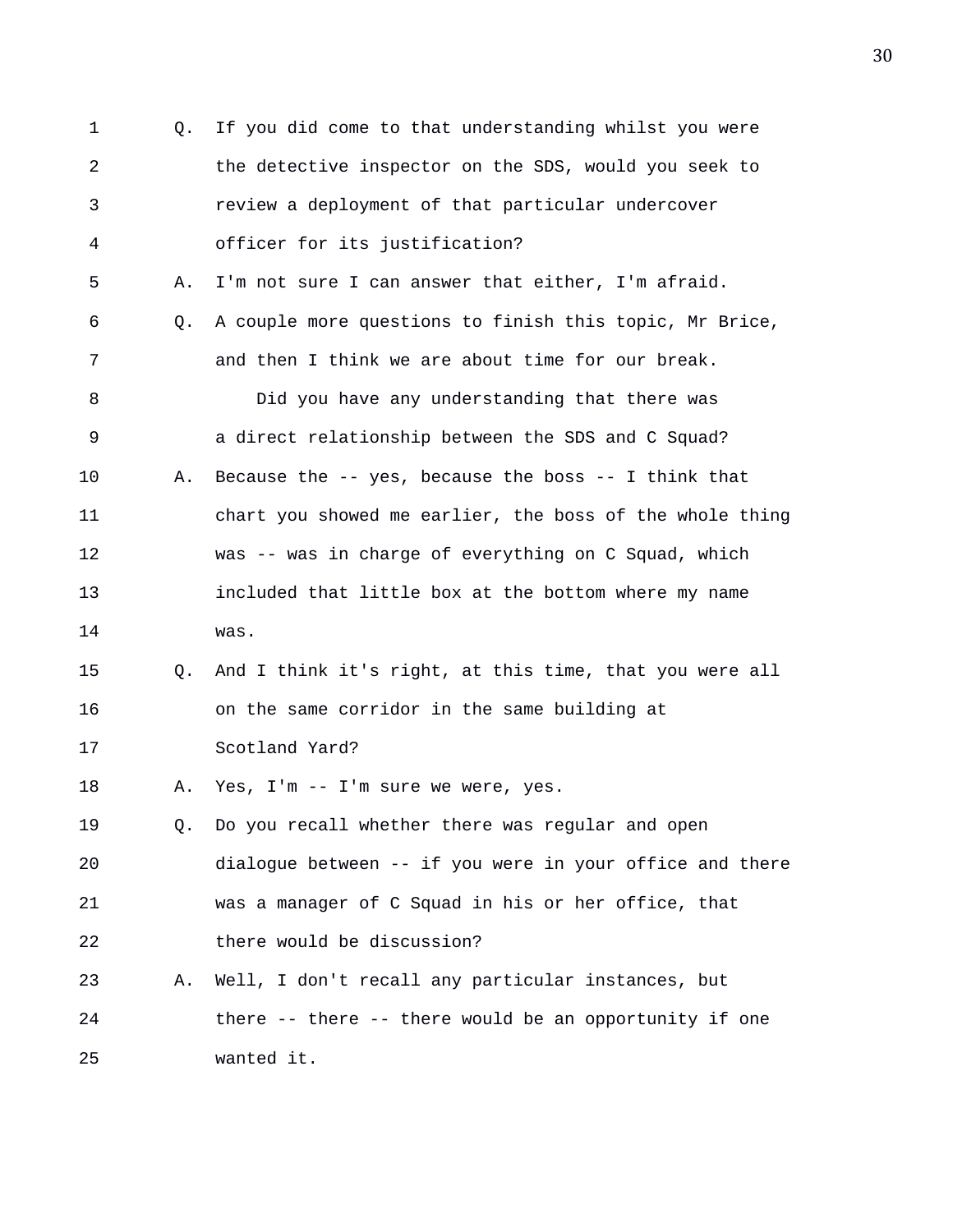1 Q. I just want to deal, please, finally before the break 2 with the role of the SDS in relation to the 3 Security Service.

4 Did you have any understanding that there was 5 a relationship between the SDS and the Security Service? 6 A. No.

7 Q. You were provided with a document in the preparation of 8 your witness statement which related to a meeting in 9 January 1974 where you attended, along with HN294, at 10 the Security Service. Now, it's fair you say you have 11 no recollection of that meeting.

- 12 A. Yes, I have no recollection of it, but I accept, because 13 I've seen the document.
- 14 Q. I just want to spend a few minutes on what HN294 15 recorded of that meeting in case it assists at all with 16 the relationship. I wonder, please, if we can have 17 document {MPS/735753/1}, starting at page 3 18 {MPS/735753/3}.
- 19 Sir, this is tab 7 of the bundle.

20 Mr Brice, I'm going to read some parts of that to 21 you and I'm starting at paragraph 2. This is 22 a memorandum of HN294, your chief inspector at the time, 23 dated 15 January 1974. He records in the document at 24 paragraph 2 that the meeting that you and he attended 25 was to acquaint you with the intentions of the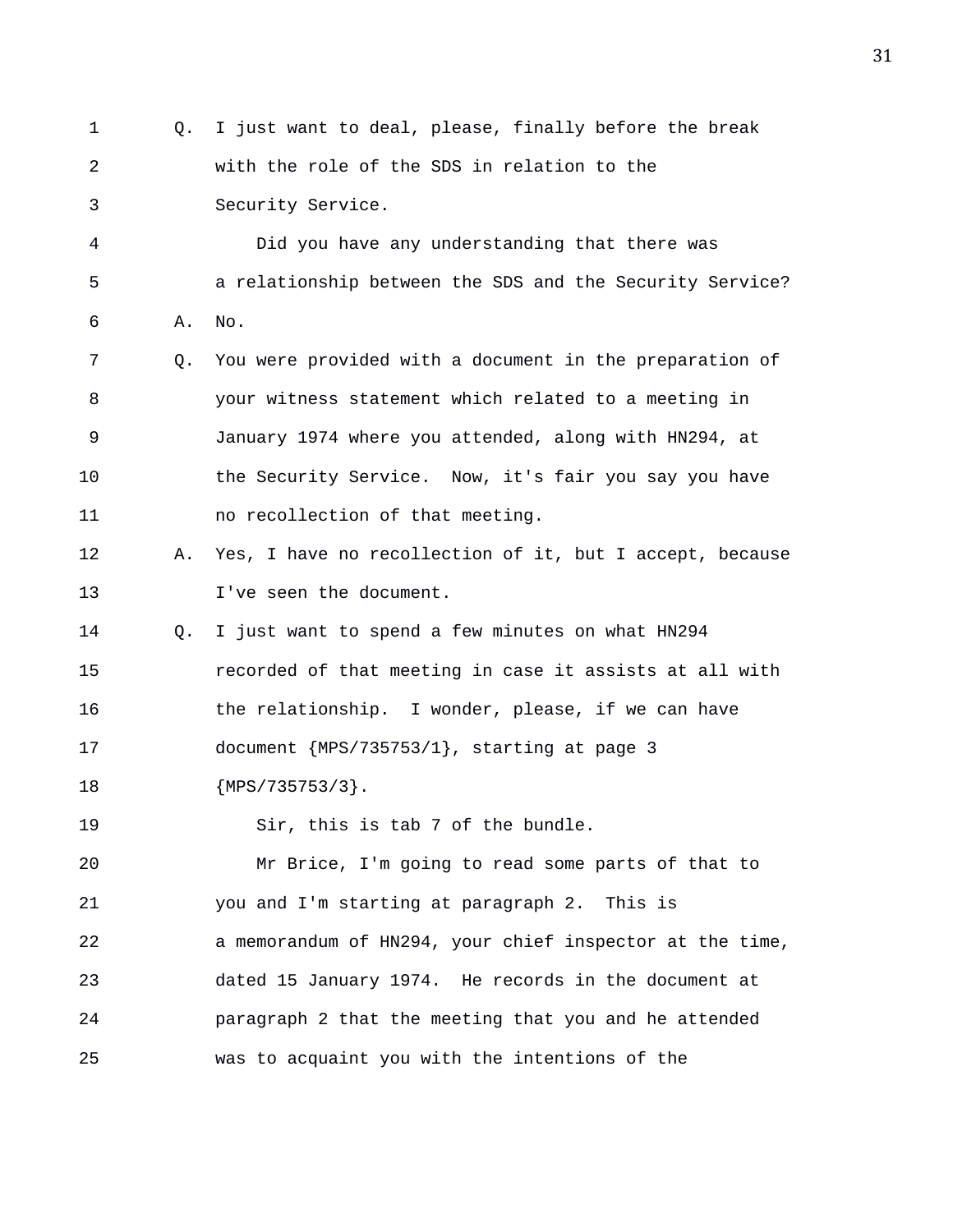1 Security Service to form a new section, and it was 2 a section to deal with extremist politics to the left of 3 the Communist Party, and he goes on to say that, in his 4 assessment, the Security Service wanted to ascertain 5 two things, and this is at paragraph 3. The first is 6 whether the SDS would be making their experience 7 available to the Security Service, and the second was 8 the attitude of the police if they were to come into 9 conflict with the law as an accessory to an offence.

10 Moving to page {MPS/735753/4}, the response that 11 HN294 records that was given at that meeting was that, 12 yes, the SDS would assist the Security Service and 13 information would be freely available and, two:

14 "That SDS officers were precluded by Home Office 15 instructions from any action likely to invite 16 an accusation of their being 'agent provocateurs' ..." 17 That document can be taken down now, thank you. 18 Mr Brice, do you recall, in January 1974, any 19 discussion within the unit of the relationship with the 20 Security Service and the new section that was being 21 formed?

22 A. None -- none at all.

23 MS SMITH: Sir, if that's a convenient time for a break. 24 THE CHAIRMAN: Certainly. We'll have a quarter of an hour 25 break and will you be ready to resume at the end of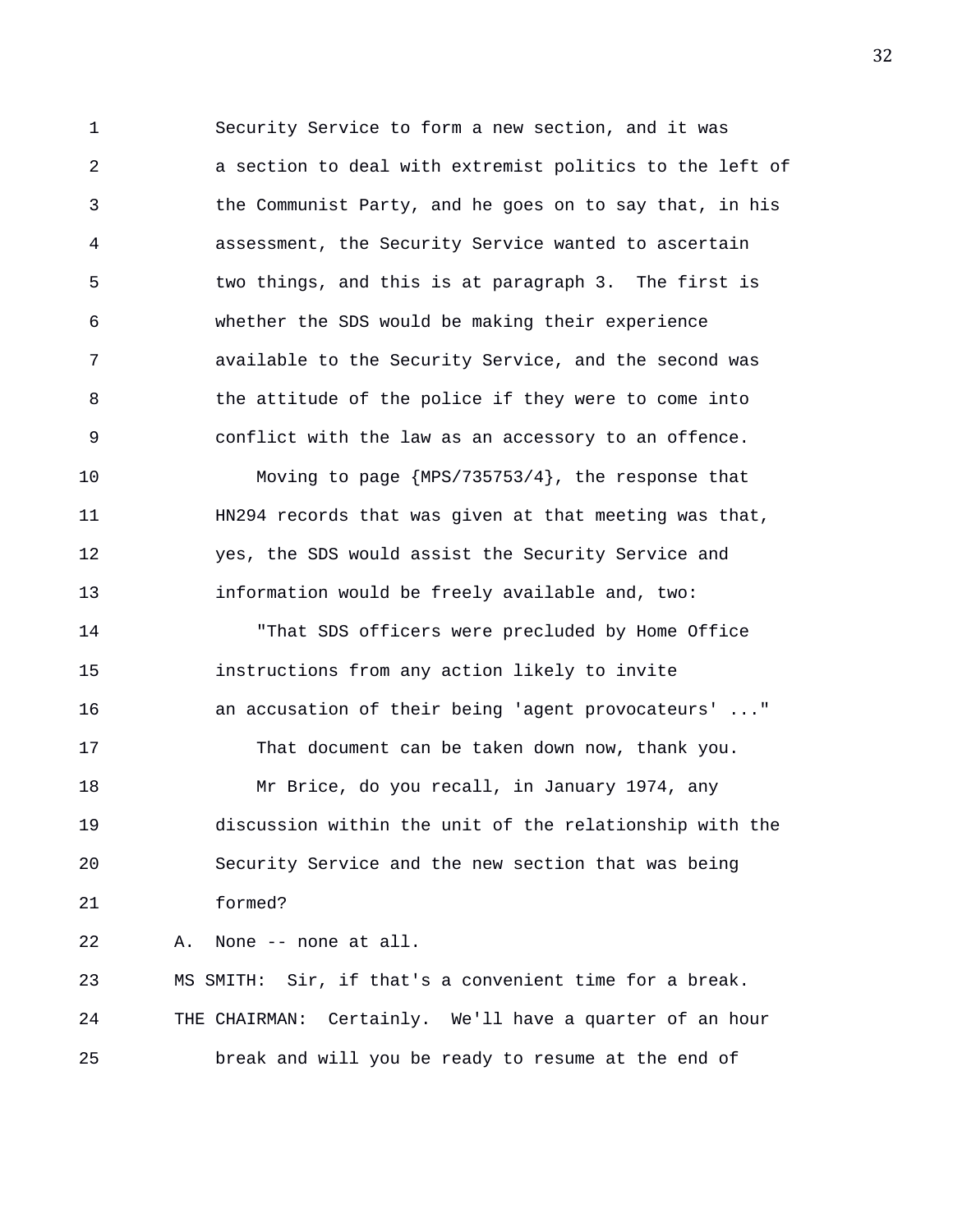| 1  | a quarter of an hour?                                           |
|----|-----------------------------------------------------------------|
| 2  | Thank you.<br>Α.                                                |
| 3  | Thank you.<br>THE CHAIRMAN:                                     |
| 4  | (11.05 am)                                                      |
| 5  | (A short break)                                                 |
| 6  | (11.21 am)                                                      |
| 7  | THE CHAIRMAN: Yes, Ms Smith.                                    |
| 8  | Thank you, sir.<br>MS SMITH:                                    |
| 9  | Mr Brice, I want to deal, please, with your role as             |
| 10 | detective inspector of the SDS now. That was one that           |
| 11 | was primarily supervising officers looking after their          |
| 12 | safety and their needs; is that correct?                        |
| 13 | Yes, I would describe it as a welfare officer, in<br>Α.         |
| 14 | a sense, yes.                                                   |
| 15 | And I think in your statement you say it's akin to<br>$\circ$ . |
| 16 | a quartermaster in the army.                                    |
| 17 | Yes.<br>Α.                                                      |
| 18 | Given that was your role, and I appreciate you've said<br>Q.    |
| 19 | that, to your recollection, the learning was really on          |
| 20 | the job rather than by way of a handover, I want to             |
| 21 | spend a few moments more looking at some specific areas         |
| 22 | of that -- exercising that supervisory function before          |
| 23 | we deal with the day-to-day interaction with the                |
| 24 | undercover officers.                                            |
| 25 | The first area, please, is compromise -- potential              |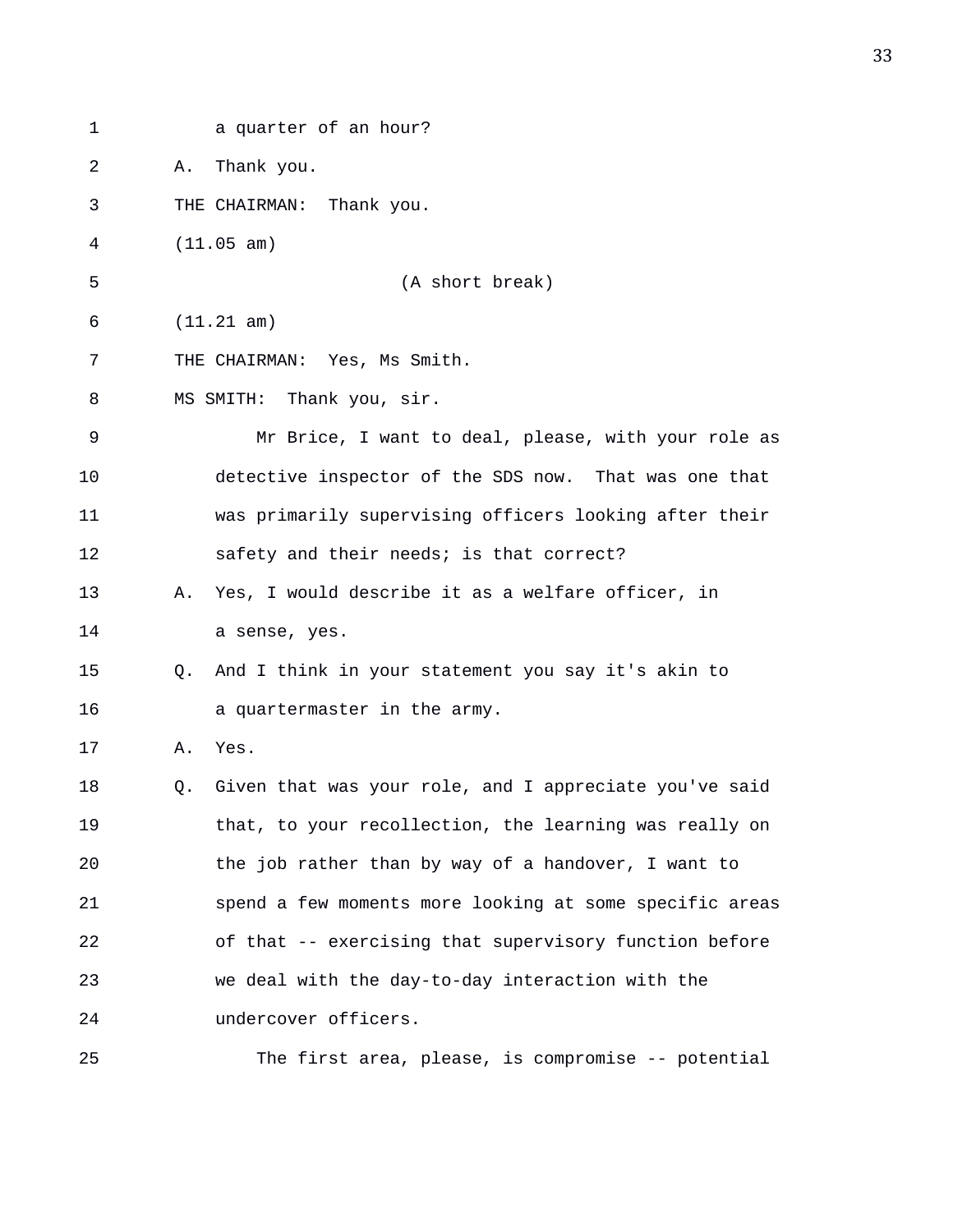1 compromise of the undercover officers.

| 2  |                | Immediately before or at around the time that you        |
|----|----------------|----------------------------------------------------------|
| 3  |                | joined the SDS, three officers were unexpectedly         |
| 4  |                | withdrawn from the field. Without going into any         |
| 5  |                | detail, do you have any recollection of a quarter of the |
| 6  |                | squad being unexpectedly withdrawn?                      |
| 7  | Α.             | No, I don't. No recollection at all.                     |
| 8  | Q <sub>z</sub> | I'll give you their nominals. If you'd like to look at   |
| 9  |                | the document you have, just in case that jogs your       |
| 10 |                | memory.                                                  |
| 11 |                | The first is HN45.                                       |
| 12 | Α.             | Right.                                                   |
| 13 | Q.             | And then a female officer, HN348.                        |
| 14 | Α.             | Yes.                                                     |
| 15 | O.             | And a third officer, and I can give you her name, it's   |
| 16 |                | Jill Mosdell.                                            |
| 17 |                | They, as I say, were all withdrawn unexpectedly and,     |
| 18 |                | in fact, it was an incident that was then referenced in  |
| 19 |                | the annual report of that year. Is your recollection     |
| 20 |                | that your superior, HN294, made no mention of that when  |
| 21 |                | you came on to the squad?                                |
| 22 | Α.             | I was not aware of that and I didn't recall the last     |
| 23 |                | two people being around when I joined.                   |
| 24 | Q.             | Again, without going into details, please, once you were |
| 25 |                | in your day-to-day life as the detective inspector on    |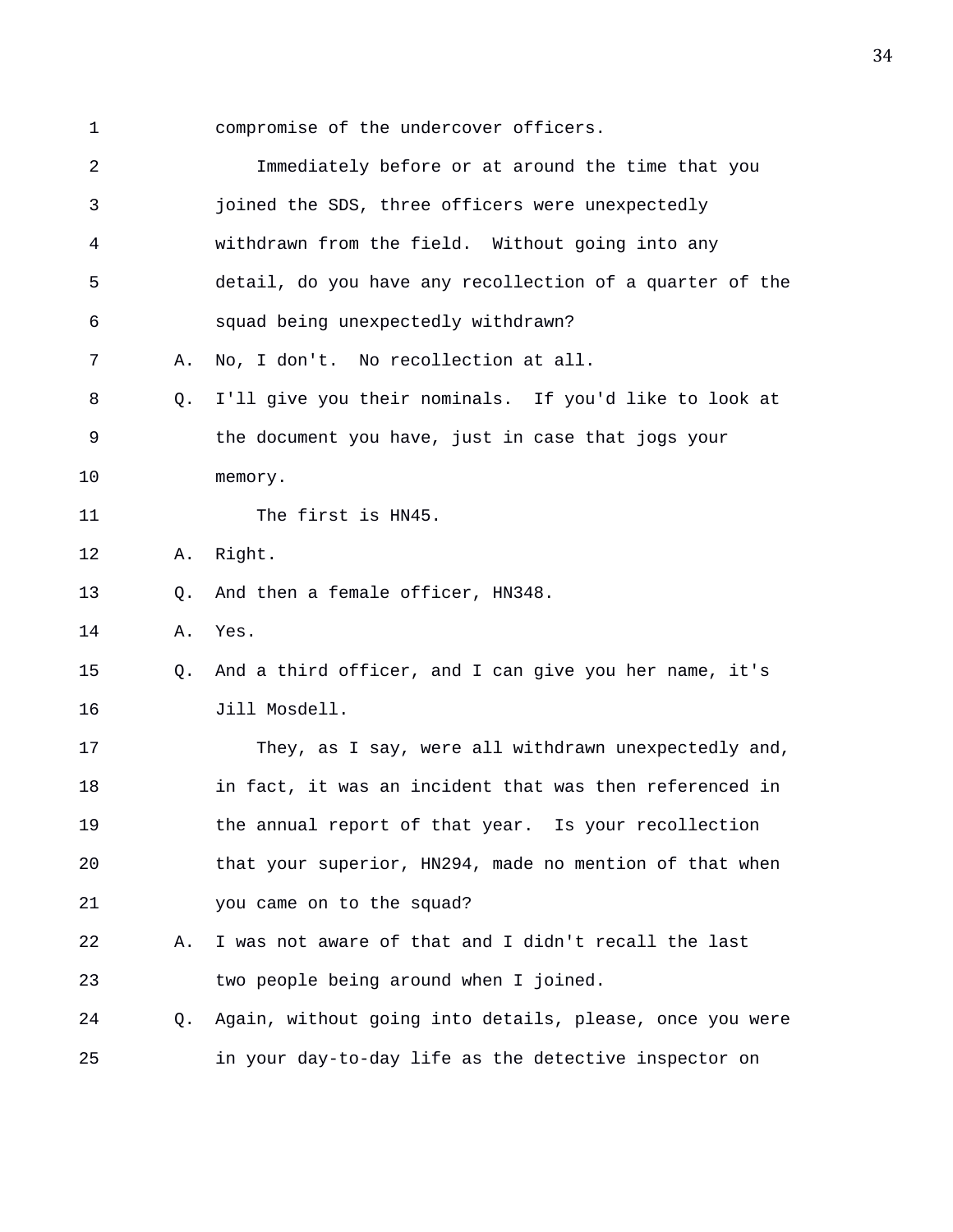1 the unit, did you hear or engage in conversations with 2 the undercover officers about the loss of those 3 three officers? 4 A. No. 5 Q. Targets and tasking, please. 6 How were you going to approach your daily 7 supervisory role, the welfare role, in the absence of 8 any information about what your officers were doing, 9 which groups that they were infiltrating? 10 A. Their job was very much one based upon trust that they 11 were doing the job that they were supposed to do, and 12 I saw them frequently. 13 Q. Did you understand it to be any part of your role to 14 conduct a review of their deployments? 15 A. On the basis of being a supervisory officer, yes, but it 16 was very difficult, because you're not doing their job 17 to actually make worthwhile comments. 18 Q. Did you -- and we'll come on to the meetings at the safe 19 house, but did you keep at the forefront of your mind 20 that you needed to have this appraisal of whether the 21 groups that they were infiltrating were causing an issue 22 with public order? 23 A. When you talked about appraisal, I thought you were 24 talking about the appraisal of the officer concerned, 25 not the organisations. I didn't have any -- I can't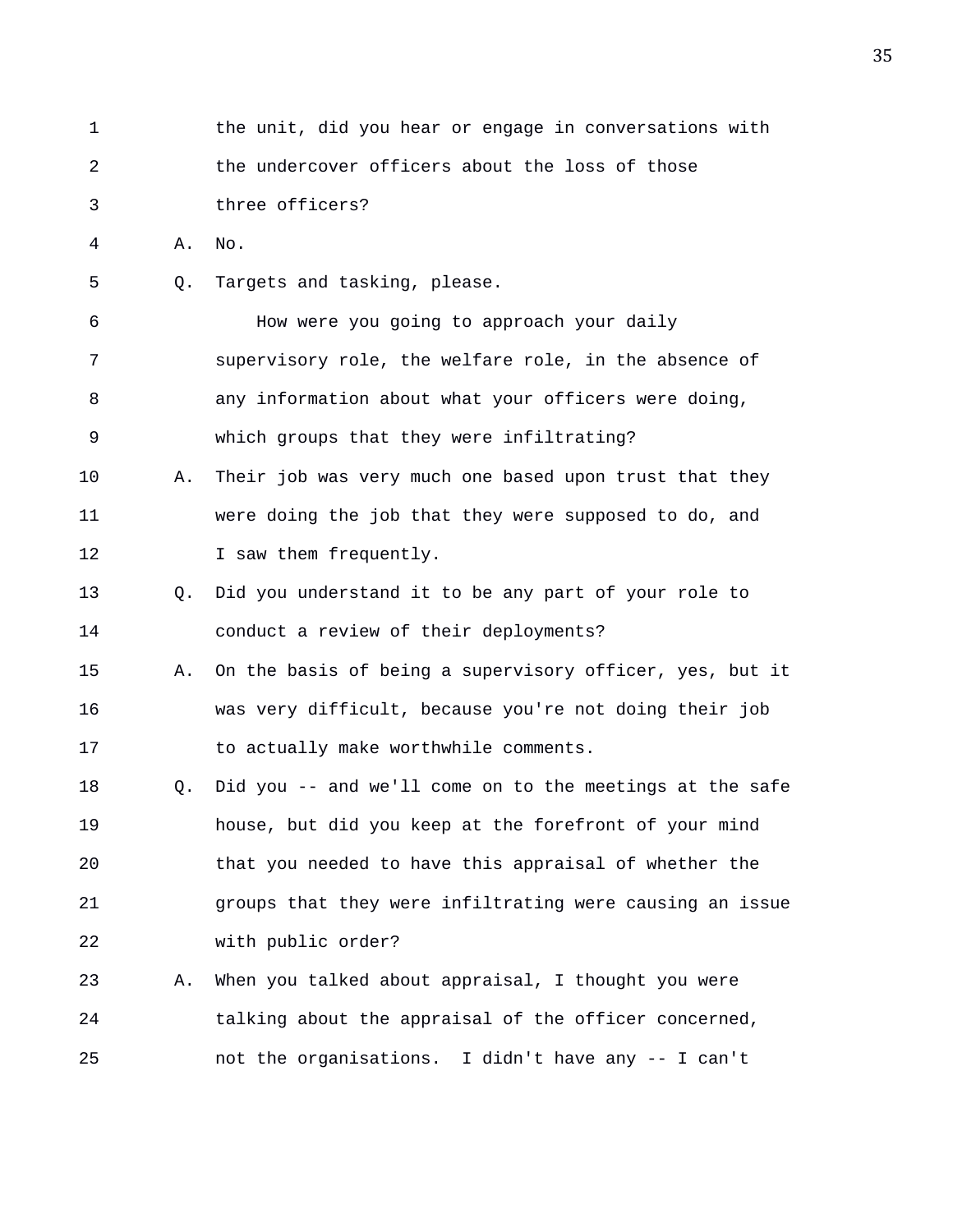1 recollect anything about the organisations themselves. 2 Q. So, just to clarify that, Mr Brice, when you say that 3 really it was on trust but you had to keep on top of 4 what your officers were doing, was that in relation to 5 assessing the officers rather than making an assessment 6 of the groups that they were infiltrating? 7 A. Yes, I think that's true. 8 Q. And what about the officers would you be assessing? 9 A. Well, I mean, one -- one way would be if they ever put 10 any intelligence work before -- into the office, as it 11 were. 12 Q. Okay. And so would you be able to monitor that when you 13 attended the bi-weekly meetings at the safe house? 14 A. Only that you were the messenger or the carrier of 15 possible notes or something being brought forward for 16 the back office. I couldn't vouch for that -- for the 17 authenticity of the information, no. 18 Q. So if an officer were handing nothing or very little in, 19 would that cause you to speak to the officer as to 20 whether there was a problem? 21 A. Well, it might do, but I can't be specific about that 22 now. 23 Q. Okay. We'll come back, when we move to the safe house, 24 to any assessment of reporting. 25 Positions of responsibility I'd like to speak to you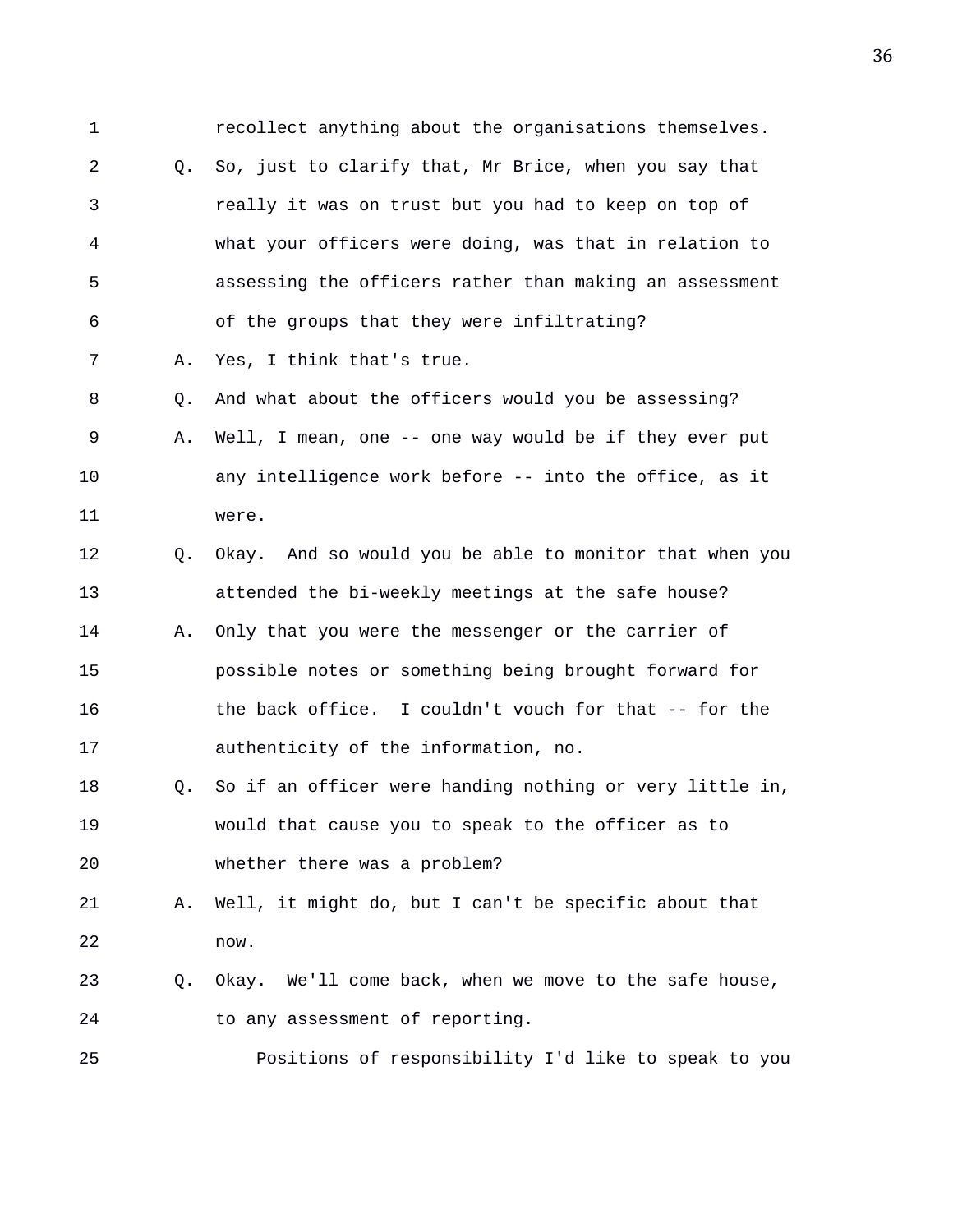1 about. This is something in your witness statement; 2 that you say there was no SDS policy, to your knowledge, 3 against undercover officers taking up positions of 4 responsibility and they didn't need to seek permission 5 before they did so. Is that correct? 6 A. That's correct. I wasn't aware of that. 7 Q. How did you come to that understanding, or was it simply 8 the absence of anything to the contrary? 9 A. I think it was the absence of -- I can't remember. 10 Q. In light of the memorandum that you do recall getting on 11 agent provocateur, did you seek any guidance from your 12 chief inspector as to whether it was appropriate for 13 an officer to take a leading control in a group? 14 A. No. 15 Q. Did you form any view in your own mind as to whether 16 that would be appropriate? 17 A. I can't recall forming any opinion. 18 Q. I'd like to ask you, please, about HN353. 19 A. Yes. 20 Q. That is an officer that you do recall being in the SDS 21 at the same time as yourself, and in fact we'll come 22 back to HN353. He was an officer recruited and in the 23 back office during your tenure in spring 1974. He, in 24 his witness statement, has told the Inquiry that he was 25 advised never to take an organisational role, and that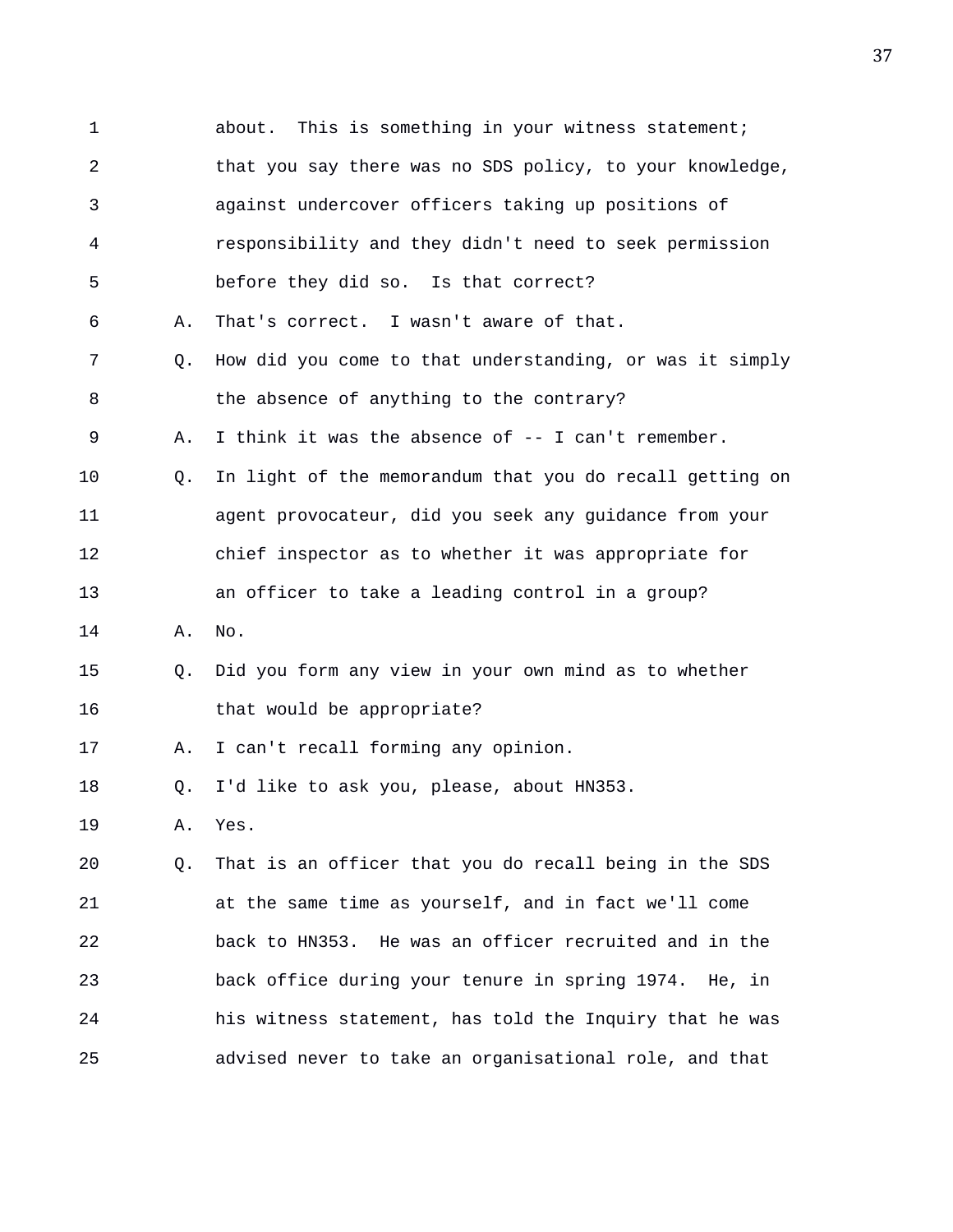| 1  |    | was by a manager in the back office.                     |
|----|----|----------------------------------------------------------|
| 2  |    | Do you recall that being you?                            |
| 3  | Α. | No, I don't.                                             |
| 4  | Q. | And it's right that at this time, the management team    |
| 5  |    | was made up in the back office of yourself and           |
| 6  |    | Dave Smith; is that right?                               |
| 7  | Α. | Yes.                                                     |
| 8  | Q. | Can we move on, please, to arrest of undercover          |
| 9  |    | officers.                                                |
| 10 |    | When you joined, HN298 was a member of the squad?        |
| 11 | Α. | Yes.                                                     |
| 12 | O. | About a year before you joined, HN298 had been arrested  |
| 13 |    | and subsequently prosecuted and convicted in his cover   |
| 14 |    | name, and that is the name of "Mike Scott". That had     |
| 15 |    | been managed by your chief inspector, HN294, and         |
| 16 |    | Commander Rodger as head of the C Squad and he -- the    |
| 17 |    | decision had been taken for him to engage in that matter |
| 18 |    | and be convicted in his cover name.                      |
| 19 |    | Is that something that was brought to your attention     |
| 20 |    | of how an officer may be dealt with if he was arrested?  |
| 21 | Α. | No.                                                      |
| 22 | Q. | Do you recall having any type of conversation with any   |
| 23 |    | of the undercover officers about their knowledge of what |
| 24 |    | happened with HN298?                                     |
| 25 | Α. | No.                                                      |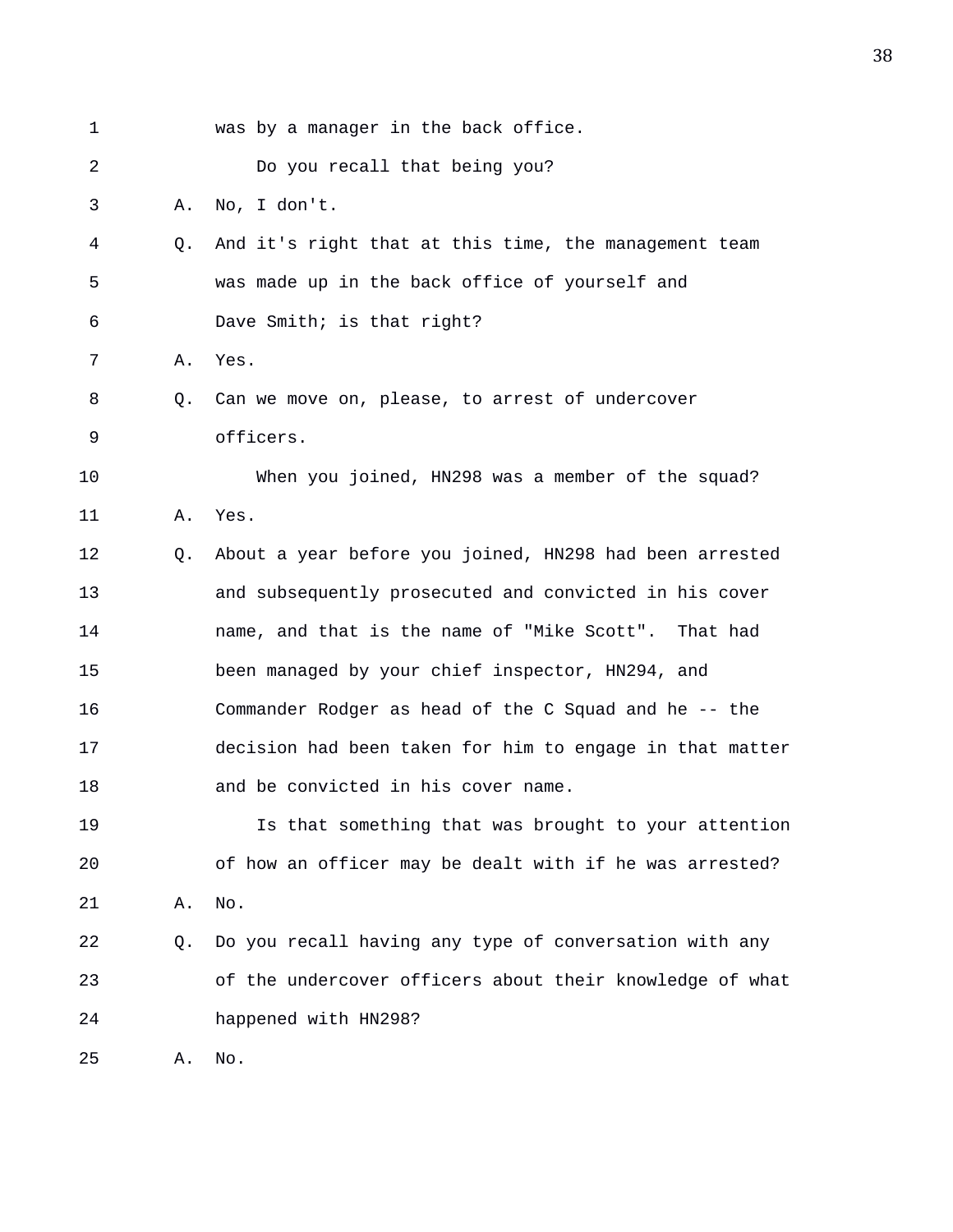1 Q. Mr Brice, we heard yesterday from officer -- from 2 Dave Smith, and he said that in the back office, there 3 was yourself and him and your chief inspector, and it 4 was a case of you being together there and if a problem 5 arose, you would perhaps discuss it and ask one another. 6 Does that accord with your recollection of how 7 things were done? 8 A. I think that's a reasonable thing to say, yes. I -- 9 I don't recollect any particular incidents, but -- not 10 all this time later, but that's a reasonable statement 11 to make. 12 Q. And is that your recollection; that it was that sort of 13 reactive approach to any issues rather than having 14 guidance and a clear path of how you were going to 15 manage the unit? 16 A. I'm not sure I can comment on that, really. 17 Q. Perhaps let me ask it in this way. When you went to the 18 back office, went to go and look after the welfare of 19 your officers, did you have any clear policy or guidance 20 in your mind in terms of compromise, arrest, positions 21 of responsibility, of how you would guide and supervise 22 them? 23 A. I saw them on a twice-weekly basis and -- though I would 24 like to feel that any issues would -- would have been 25 brought to my attention, which is why I say it was very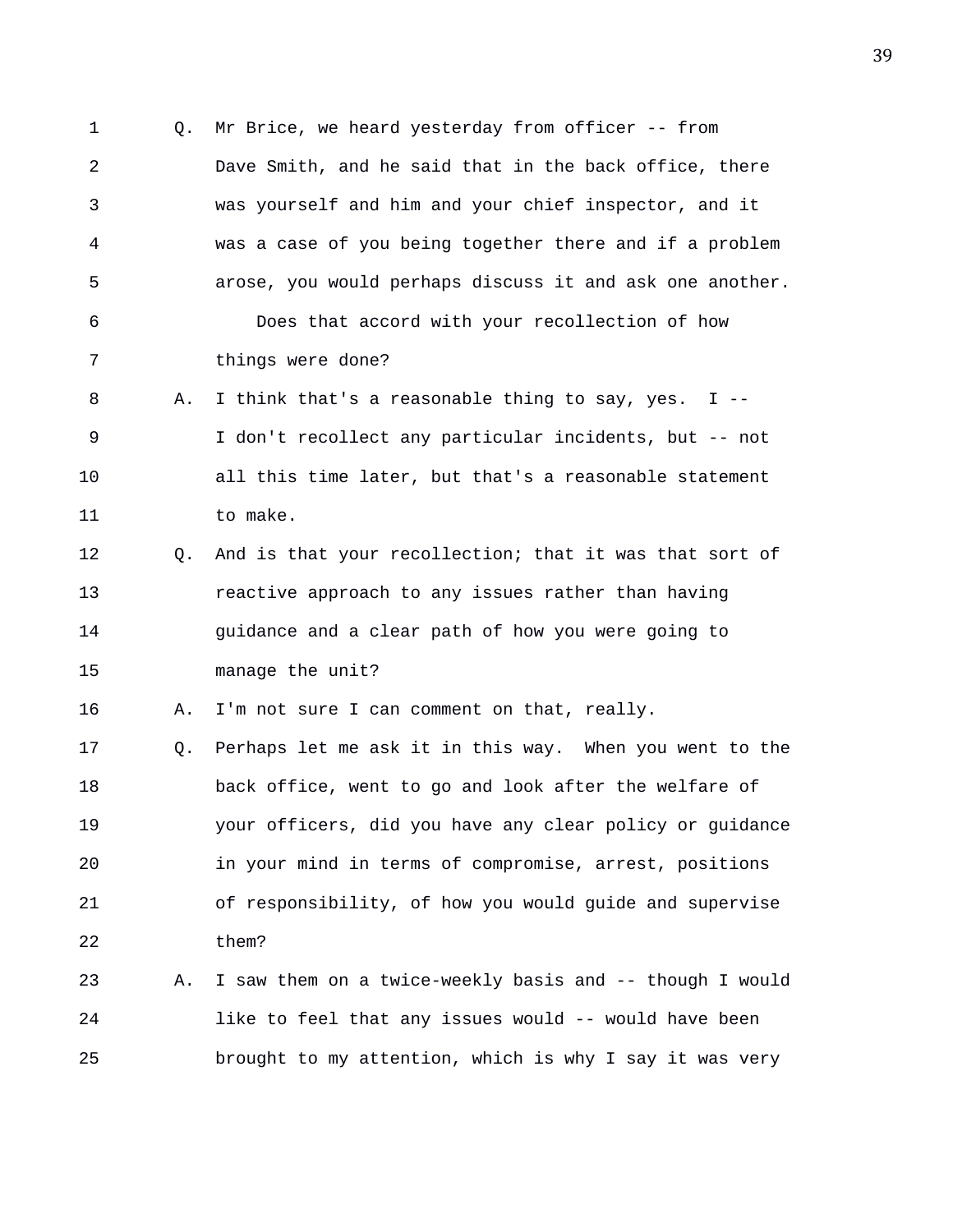1 much like a welfare function or role. 2 Q. Outside of you performing the welfare role, it's right 3 that, as and when needed, you stood in as head of the 4 unit, as acting chief inspector, didn't you? 5 A. Yes. 6 Q. And it's right that that was a role you took on from 7 time to time throughout your tenure, from 8 February/March 1973 up to leaving in October 1974; is 9 that right? 10 A. Yes. 11 Q. Did the absence of any firm policy on being head of 12 the unit and how you would deal with the officers cause 13 you concern? 14 A. No. 15 Q. And certainly until the mid-part of 1974, would you 16 agree that, in the absence of a dedicated 17 superintendent, if there was a problem and you were 18 acting chief inspector, effectively the buck stopped 19 with you; you were making the decisions? 20 A. Well, in any supervisory role, I think the point there 21 is that had I have required further assistance, I would 22 have gone to the next person up in rank, which would 23 probably have been a chief superintendent. 24 Q. And to your memory, would that be somebody who was on 25 the same corridor at Scotland Yard?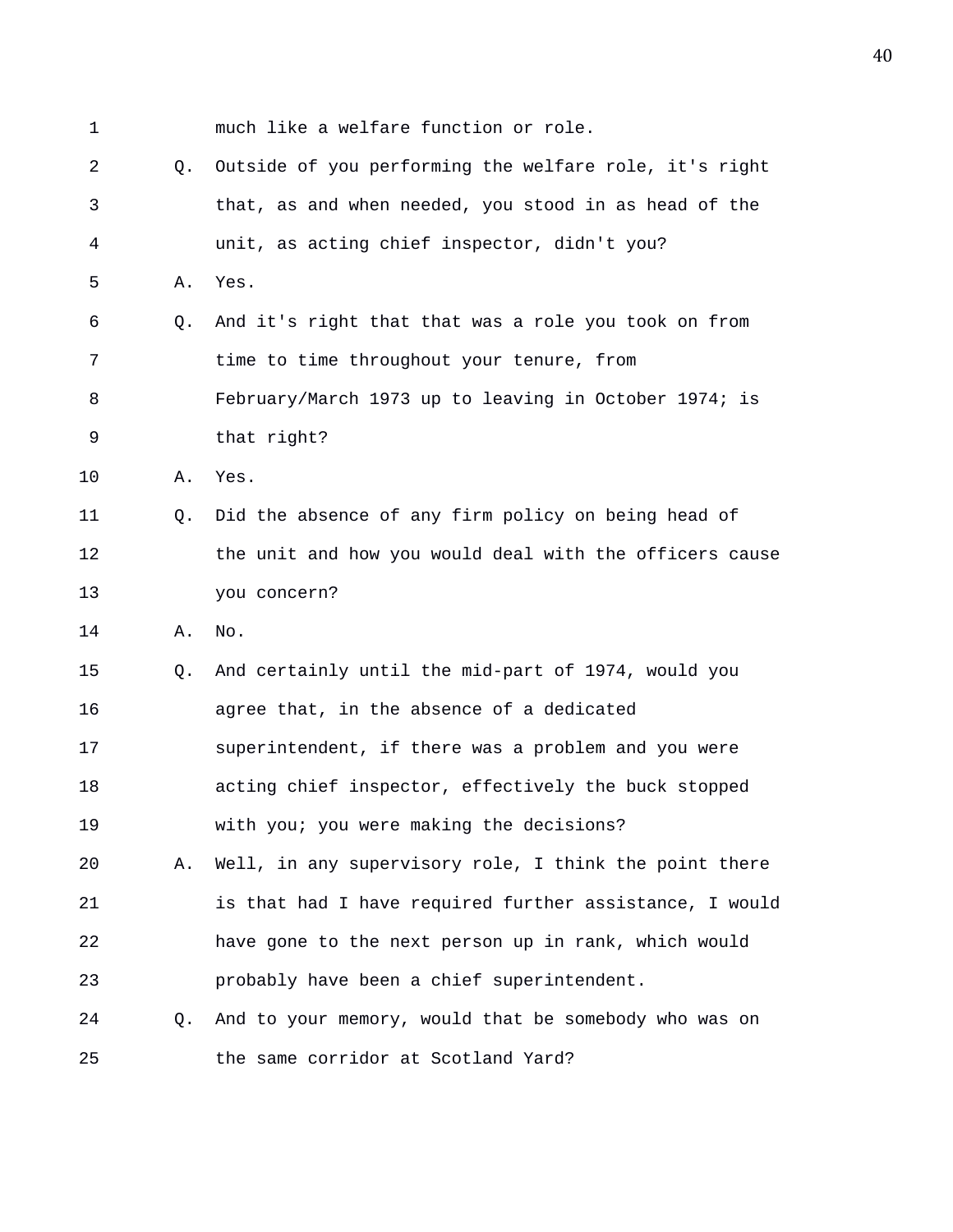1 A. Yes.

| 2  | Q. | Before we move to those meetings, can I spend a moment,   |
|----|----|-----------------------------------------------------------|
| 3  |    | please, on the management style of HN294.                 |
| 4  |    | Anthony Greenslade, your colleague in the                 |
| 5  |    | surveillance unit and then fellow detective inspector on  |
| 6  |    | the SDS, has described HN294 as being the "kingpin" of    |
| 7  |    | the SDS and running it as a fiefdom. Does that -- do      |
| 8  |    | you agree with that statement?                            |
| 9  | Α. | Yes, I think it's a fair statement from Mr Greenslade.    |
| 10 | Q. | Was your assessment that HN294 would keep his own -- his  |
| 11 |    | decision-making to himself, effectively, rather than      |
| 12 |    | share the role with you?                                  |
| 13 | Α. | Yes. This man is dead, but $I$ -- but I think it's a fair |
| 14 |    | statement.                                                |
| 15 | O. | Did, at the time, you feel that had any impact on your    |
| 16 |    | ability to perform your own role?                         |
| 17 | Α. | No.                                                       |
| 18 | Q. | Now, it was not just HN294 who was your chief inspector.  |
| 19 |    | About a year into your service, he was replaced with      |
| 20 |    | Derek Kneale as chief inspector; do you recall that?      |
| 21 | Α. | Well, I know Derek Kneale, but I don't recall, as it      |
| 22 |    | were, being answerable to him when I was on the SDS.      |
| 23 |    | But it -- it is possible.                                 |
| 24 | 0. | So is your main memory of HN294 in the chief inspector    |
| 25 |    | role?                                                     |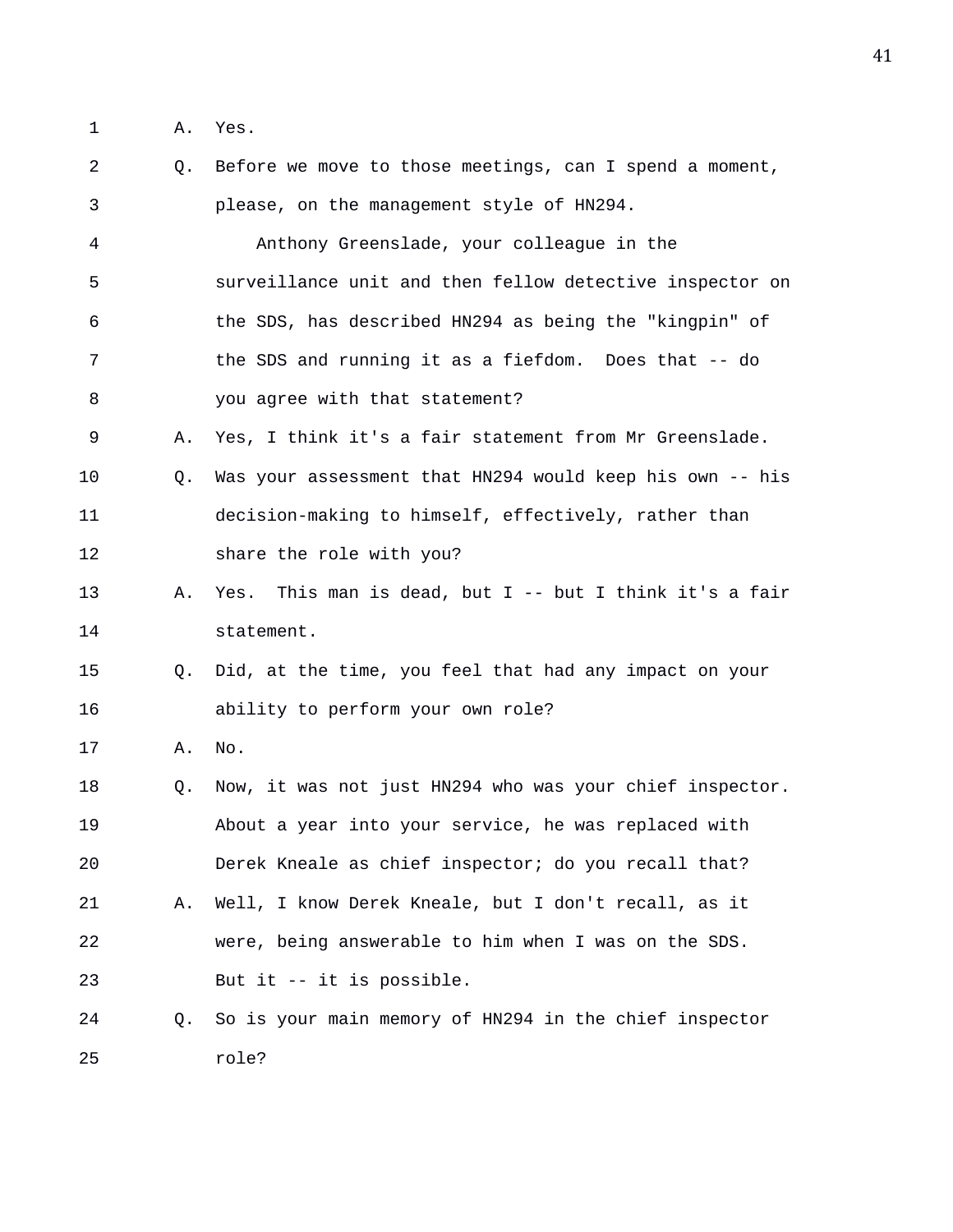1 A. Yes, and as you said earlier, I was often doing the 2 acting role because he was, sadly, I think, a person who 3 suffered from ill-health, which is why I was acting. 4 Q. It's right, I think, that you recall David Bicknell 5 becoming the superintendent in and around the time that 6 the SDS moved to the S Squad. Do you remember him 7 playing a role in the management? 8 A. Yes, he was the person that I would have been answerable 9 to when I was acting chief inspector, yes. 10 Q. Did that have any impact on how the SDS was run when 11 David Bicknell came on board? 12 A. Well, he was a -- an approachable senior officer, and 13 therefore obviously life would be a little easier. He 14 was there if we wanted him. 15 Q. Do I take it from that, Mr Brice, that you're drawing 16 a comparison with how approachable or not HN294 was? 17 A. Possibly, yes. Some people are more approachable than 18 others. 19 Q. Before we have our next break -- and we've still got 20 some time -- let's have a little look at your day-to-day 21 role, please. I want to ask you about procurement of 22 vehicles. 23 When you joined in February/March 1973, did each 24 undercover officer have their own vehicle? 25 A. I'm not sure everyone each had one, but I can't really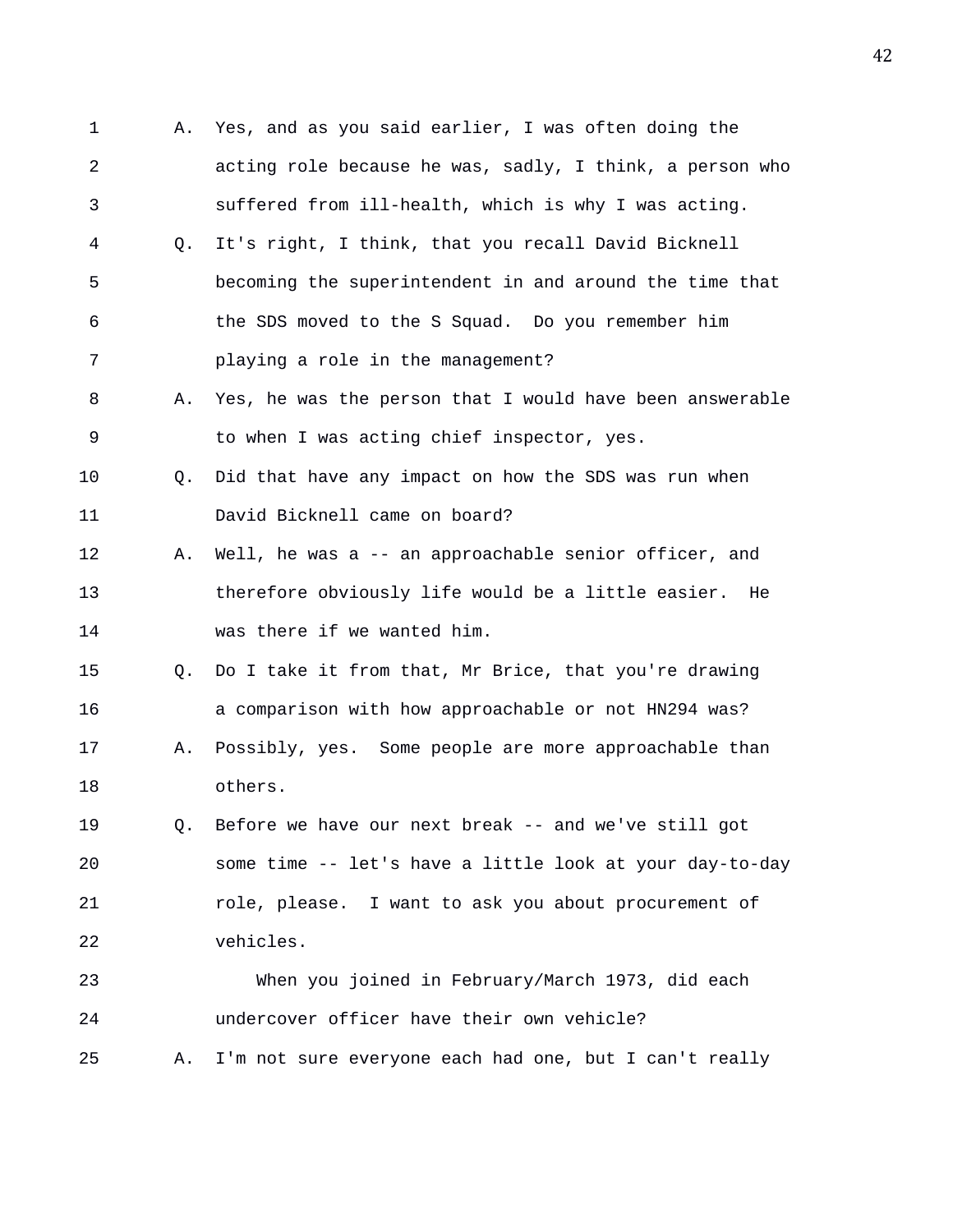- 1 be any more certain than that.
- 2 Q. Were you aware that until early '73, there was a pool of 3 only three to four vehicles that were hire vehicles that 4 the operational officers shared?
- 5 A. Yes, I think that's highly likely.
- 6 Q. So it's highly likely, but it's something that wasn't in 7 your direct knowledge; is that ...
- 8 A. Well, I say that because I wasn't aware that I had many 9 vehicles to look after, and if they were hired ones,
- 10 it -- it wouldn't have been down to me, yeah.
- 11 Q. I want to move, please, to the back office where you 12 were, your chief inspector, and HN103, David Smith.
- 13 If there were any new recruits to the SDS such as 14 officers who were going to be deployed in the future, 15 it's right, is it, that they would spend time in the 16 back office?
- 17 A. Yes, I think that's probably right. I can't recall any 18 individual, but I think that's right.
- 19 Q. And once an officer -- I think this is what your 20 evidence is in your witness statement -- had been asked 21 to join the SDS, effectively they were then yours to 22 look after.
- 23 A. Not while they were doing their stint in the office. 24 Q. But you would see them on a day-to-day basis in the 25 office.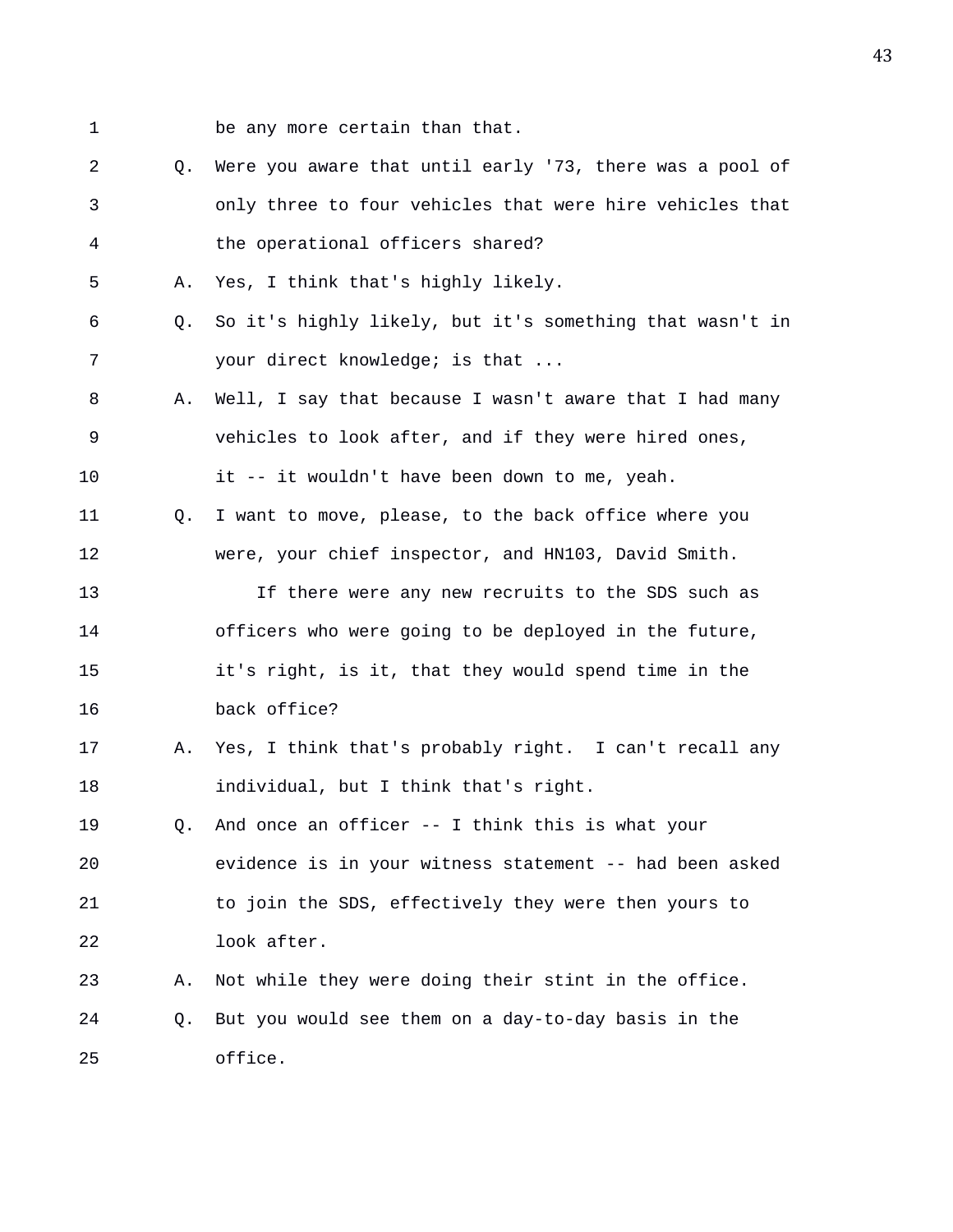| 1  | Α. | If I was in the office, yes, but very often I was not in |
|----|----|----------------------------------------------------------|
| 2  |    | the office.                                              |
| 3  | Q. | And when you weren't in the office, it's right that      |
| 4  |    | twice a week you were at the safe house, at the          |
| 5  |    | meetings?                                                |
| 6  | Α. | Yes.                                                     |
| 7  | Q. | And for the remainder of the time -- was this a case of  |
| 8  |    | you worked Monday to Friday in this role?                |
| 9  | Α. | Yes.                                                     |
| 10 | O. | If you weren't at the safe house meetings, would you be  |
| 11 |    | in the back office?                                      |
| 12 | Α. | More than likely.                                        |
| 13 | Q. | Let's deal, please, with new recruits. The officer that  |
| 14 |    | you do recall joining during your tenure is HN300.       |
| 15 |    | I don't know if you'd like to remind yourself of the     |
| 16 |    | name.                                                    |
| 17 | Α. | Yes.                                                     |
| 18 | Q. | In fact, other officers, in addition to HN300, were also |
| 19 |    | recruited and spent time in the back office in about the |
| 20 |    | middle of your service there. HN353 was one, and that's  |
| 21 |    | an officer that I think you do recall in your witness    |
| 22 |    | statement.                                               |
| 23 | Α. | Yes.                                                     |
| 24 | Q. | That officer came into the back office in spring '74 and |
| 25 |    | appears to have been reporting by about June of that     |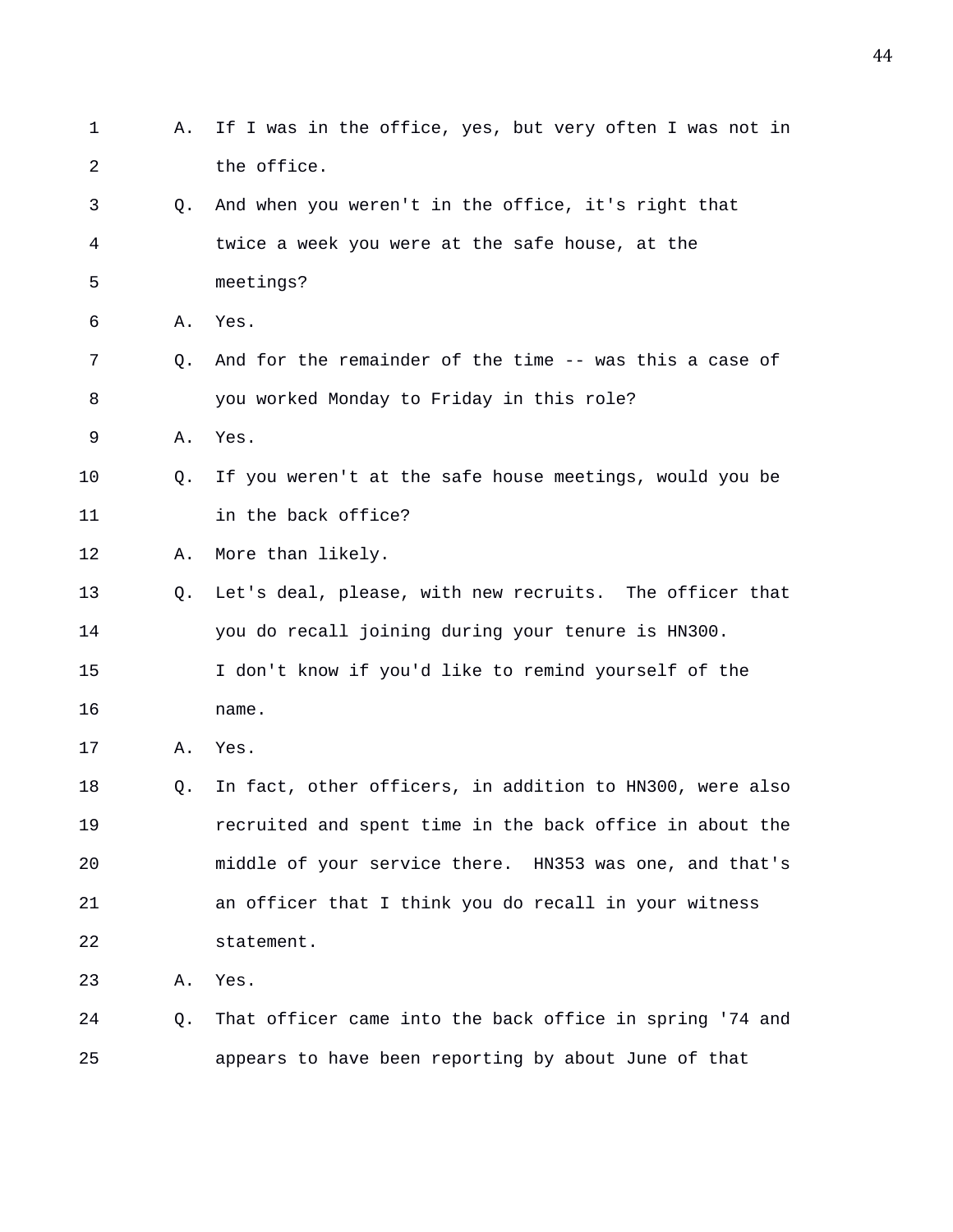- 1 year. Do you recall that officer in the back office?
- 2 A. No.
- 3 Q. HN351 was another, and to be fair, Mr Brice, in your 4 witness statement, you do say you don't recall.
- 5 A. I don't recall him.
- 6 Q. What about HN200?
- 7 A. Yes, I recognise him.
- 8 Q. He was an officer that came into the squad in about 9 April '74. And do you recall this; he remained in the 10 back office until the end of your tenure, essentially, 11 until October of that year.
- 12 A. I'm not absolutely sure of that. I thought he would 13 have gone from out of the back office while I was still 14 serving, but I can't be certain.
- 15 Q. And HN297, and I can give you his actual name, it's 16 Richard Clark.
- 17 A. Yes.
- 18 Q. He joined you in summer of 1974. Do you remember him?
- 19 A. I don't remember him at all. I know who it is, but 20 I don't remember him in my time in SDS.
- 21 Q. We'll come back on to your memory of him in a little 22 while, so we will come back to Richard Clark.
- 23 These officers that were in the back office -- so to 24 your memory, you do remember HN300 and HN200.
- 25 A. Yes.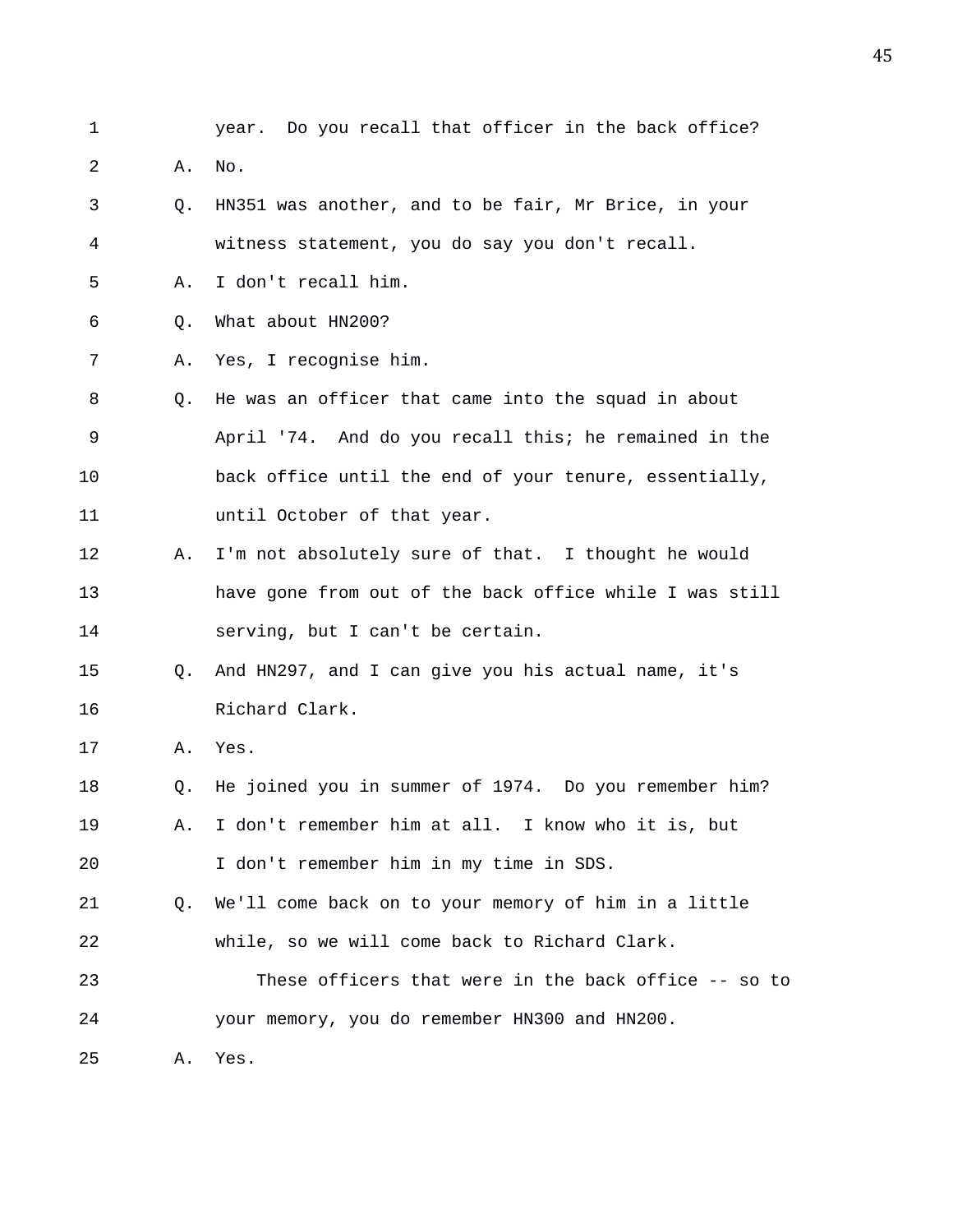- 1 Q. But all of the officers that I've mentioned to you used 2 the identity of a deceased child.
- 3 A. Sorry, can you ask me that again?
- 4 Q. The officers that we've just spoken about, all joining 5 in the middle, if you like, of your tenure, all used the 6 identity of a deceased child; do you recall that? 7 A. No, I'm not aware of that.
- 8 Q. I just want to explore for a few moments, please, you 9 said in your witness statement that when the officers 10 came to you, they had a cover identity. What the 11 officers have described either in their witness 12 statements or in oral evidence is that once on the SDS 13 and in the back office, they would develop their cover 14 identity.

15 Let's look at an example, perhaps. HN353, who we've 16 spoken about, that you recall.

17 A. Yes.

18 Q. He, in his witness statement, said he was told to go to 19 Somerset House to obtain the details to develop his 20 cover identity. Did you tell him to do that? 21 A. Certainly not. 22 Q. HN200, who you recall, challenged the instruction. 23 A. Yes.

24 Q. HN200 challenged the instruction to use a deceased 25 child's identity as it didn't sit comfortably with him,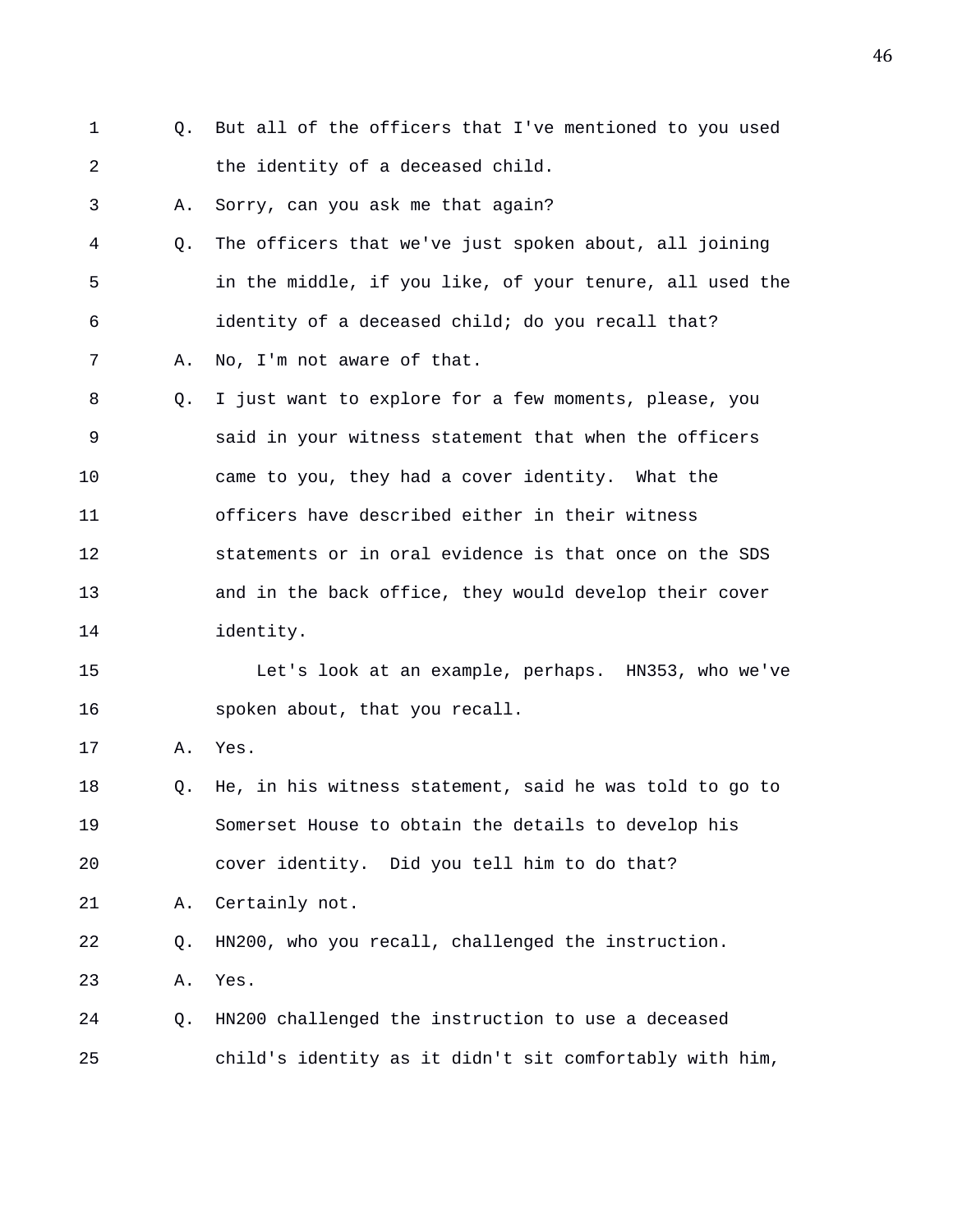1 and that led to a discussion about why he needed a birth 2 certificate, and that was during his time in the back 3 office. Do you recall a conversation with him of that 4 nature? 5 A. No. 6 Q. Do you recall overhearing any such conversation? 7 A. No. 8 Q. David Bicknell, who you say was your superintendent for 9 a period, addresses the use of such identities in 10 a witness statement given some years ago to 11 Operation Herne in 2015. He described, at this time, 12 with these officers, that it was a practical solution to 13 a problem that the SDS was facing in creating plausible 14 identities. 15 Did David Bicknell discuss the need for these 16 identities with you as head of the unit at that time? 17 A. Never. 18 Q. As acting chief inspector, did you give any 19 consideration to the importance of knowing how robust or 20 not your officers' identities were when they were going 21 out into the field each day? 22 A. Not especially, no. 23 Q. Mr Brice, let's move on from that area, please, to 24 training of these new recruits, and I'll take this 25 shortly.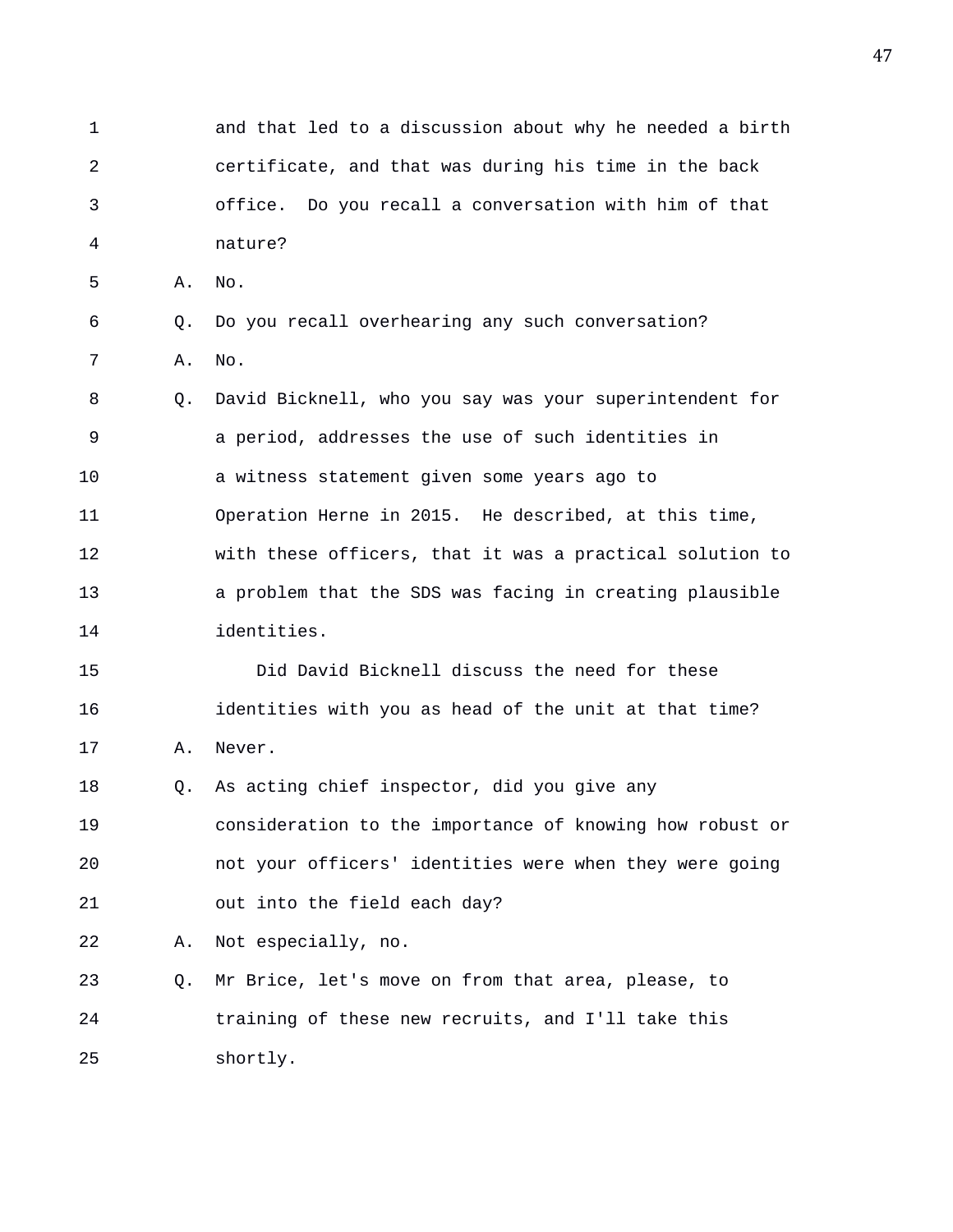1 The officers, in their witness statements, describe 2 much of their learning was on the job, as I think you've 3 described, and collectively say that they would speak to 4 deployed officers to get some information. 5 Does that accord with how you understood them to be 6 trained? 7 A. Yes, I think their ability to meet collectively, that 8 was one of the advantage of it. They could pick each 9 other's brains, really. 10 Q. On the topic of picking brains, HN200 has stated that he 11 would -- 12 A. Yes. 13 Q. -- go to senior officers if he wanted to pick a person's 14 brain as to how to go about his role. 15 Do you recall interactions with him about how he 16 should perform his day-to-day role? 17 A. I don't recall any reaction there, no, at all -- 18 interaction. 19 Q. HN351, 353 and 200, who we've been speaking about, were 20 all to infiltrate the International Socialists, then to 21 become known as the Socialist Workers Party. 22 Did you become aware, or were you involved in the 23 decision to deploy those three officers into that group? 24 A. I was not involved in that deployment. 25 Q. Let's start, if we may, dealing with the bi-weekly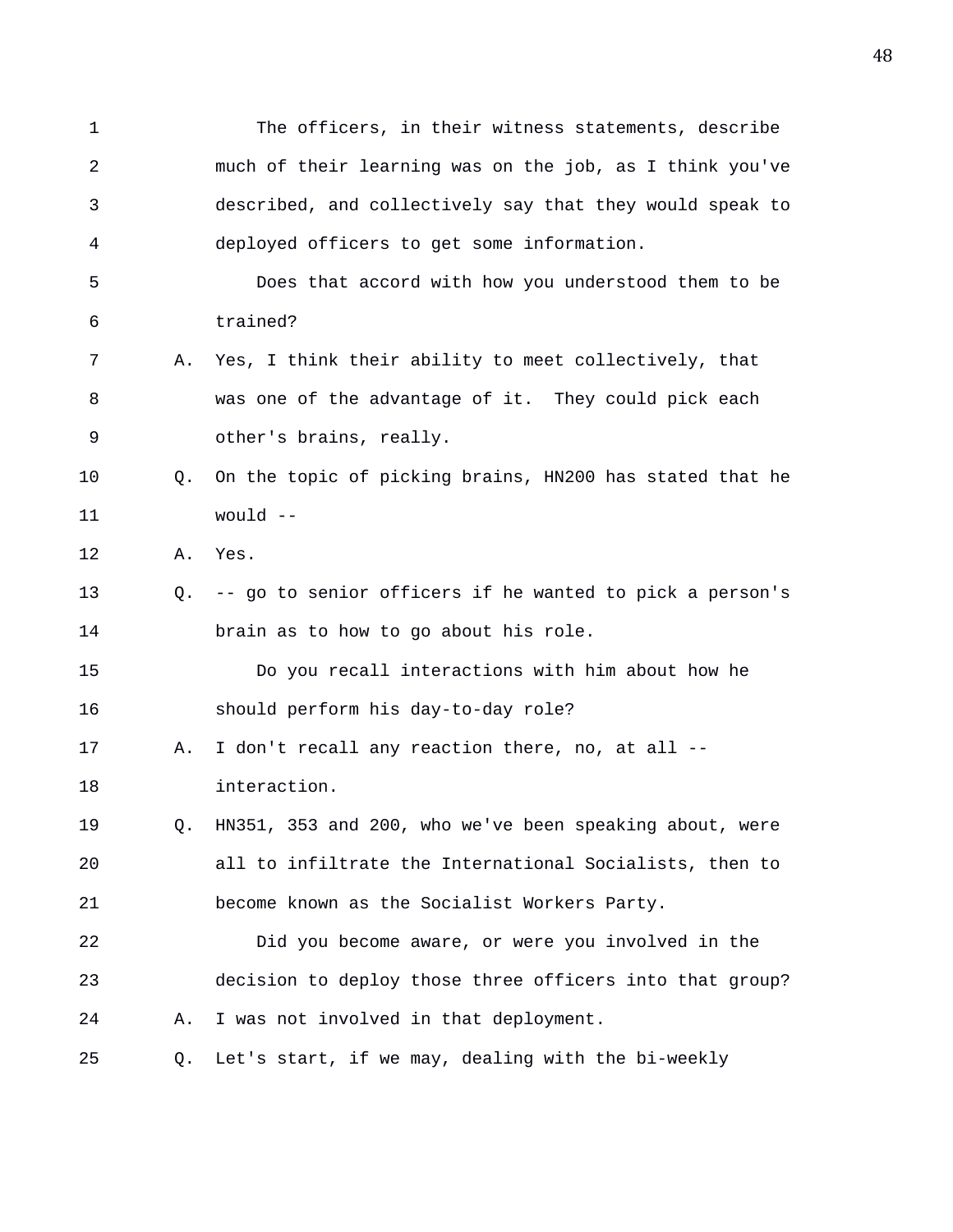1 meetings.

| 2  |    | Is your recollection that there were two safe houses     |
|----|----|----------------------------------------------------------|
| 3  |    | when you joined the SDS?                                 |
| 4  | Α. | Possibly. I -- can I just think on that? I think at      |
| 5  |    | one -- at one point, when I joined, there was only one.  |
| 6  | О. | Without going into details at this stage, did you come   |
| 7  |    | to understand why there was one and then there was       |
| 8  |    | an additional one, of why that happened?                 |
| 9  | Α. | I think it made sense to have an alternative, yes.       |
| 10 | Q. | Meetings at the safe house were described in the annual  |
| 11 |    | report for the year when you were in the SDS as having   |
| 12 |    | two purposes, essentially. One was an opportunity to     |
| 13 |    | discuss and identify problems and future targets, and    |
| 14 |    | the other was to afford an opportunity to assess the     |
| 15 |    | behaviour of operational officers so that any pressures, |
| 16 |    | operational or otherwise, could be diagnosed and         |
| 17 |    | remedied.                                                |
| 18 |    | Is that a fair assessment of the purpose that you        |
| 19 |    | understood them to be for?                               |
| 20 | Α. | Yeah, that's pretty fair.                                |
| 21 | O. | You've described the undercover role as "a gutsy job",   |
| 22 |    | which was "awful to do" and "scary at times".            |
| 23 |    | Focusing on your time in the SDS, how did you come       |
| 24 |    | to form that opinion?                                    |
| 25 | Α. | I think the whole nature of undercover work is -- it     |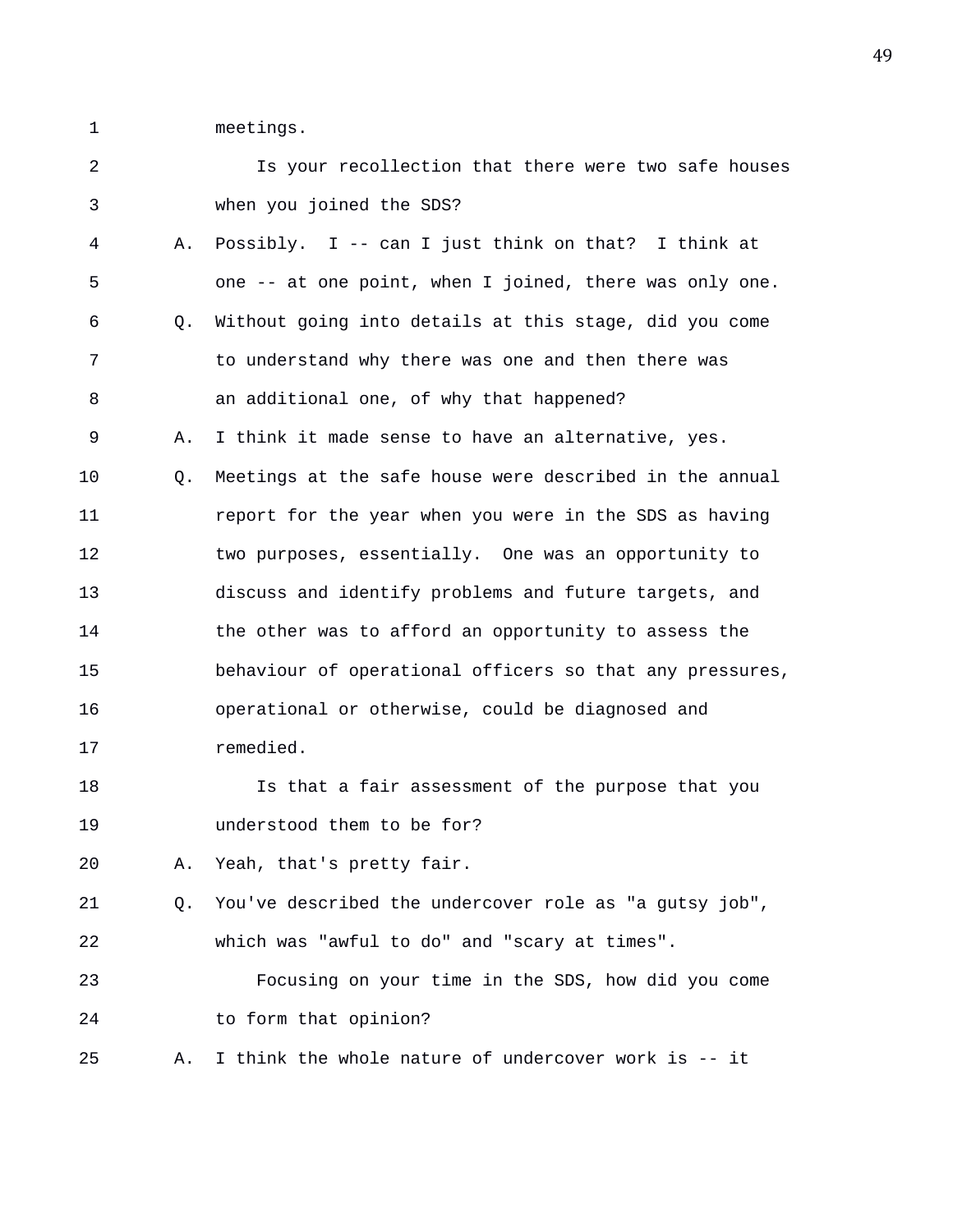| $\mathbf 1$    |    | needs a few -- a bit of guts to do it and that it can be |
|----------------|----|----------------------------------------------------------|
| $\overline{a}$ |    | risky and it's only possible by certain people.          |
| 3              | Q. | And you give the example in your witness statement that  |
| 4              |    | then it was important that the officers saw their        |
| 5              |    | contemporaries, shared some camaraderie together, and    |
| 6              |    | would it be fair to be able to be relaxed and to be free |
| 7              |    | in talking to one another?                               |
| 8              | Α. | Yes.                                                     |
| 9              | Q. | Can you help, please, describe how a day would be run or |
| 10             |    | how the day would go when you went to one of the safe    |
| 11             |    | houses?                                                  |
| 12             | Α. | Oh, we would have met probably mid-morning. We would     |
| 13             |    | have somehow eaten together around the lunch period, and |
| 14             |    | there was an opportunity then for either a one-to-one    |
| 15             |    | chat or meetings with smaller groups of people.          |
| 16             | Q. | And having met mid-morning, would the meeting run for    |
| 17             |    | the remainder of the day?                                |
| 18             | Α. | Well, I think they would probably have finished round    |
| 19             |    | about 4 o'clock because there may have been work to be   |
| 20             |    | done later on, because most -- a lot of their work       |
| 21             |    | tended to be that sort of start of the day onwards.      |
| 22             | Q. | Were you aware or involved, if there wasn't anywhere     |
| 23             |    | the officers were going at around 4 o'clock, might, from |
| 24             |    | time to time, they socialise outside of the safe house?  |
| 25             | Α. | Well, I didn't particularly socialise outside of the     |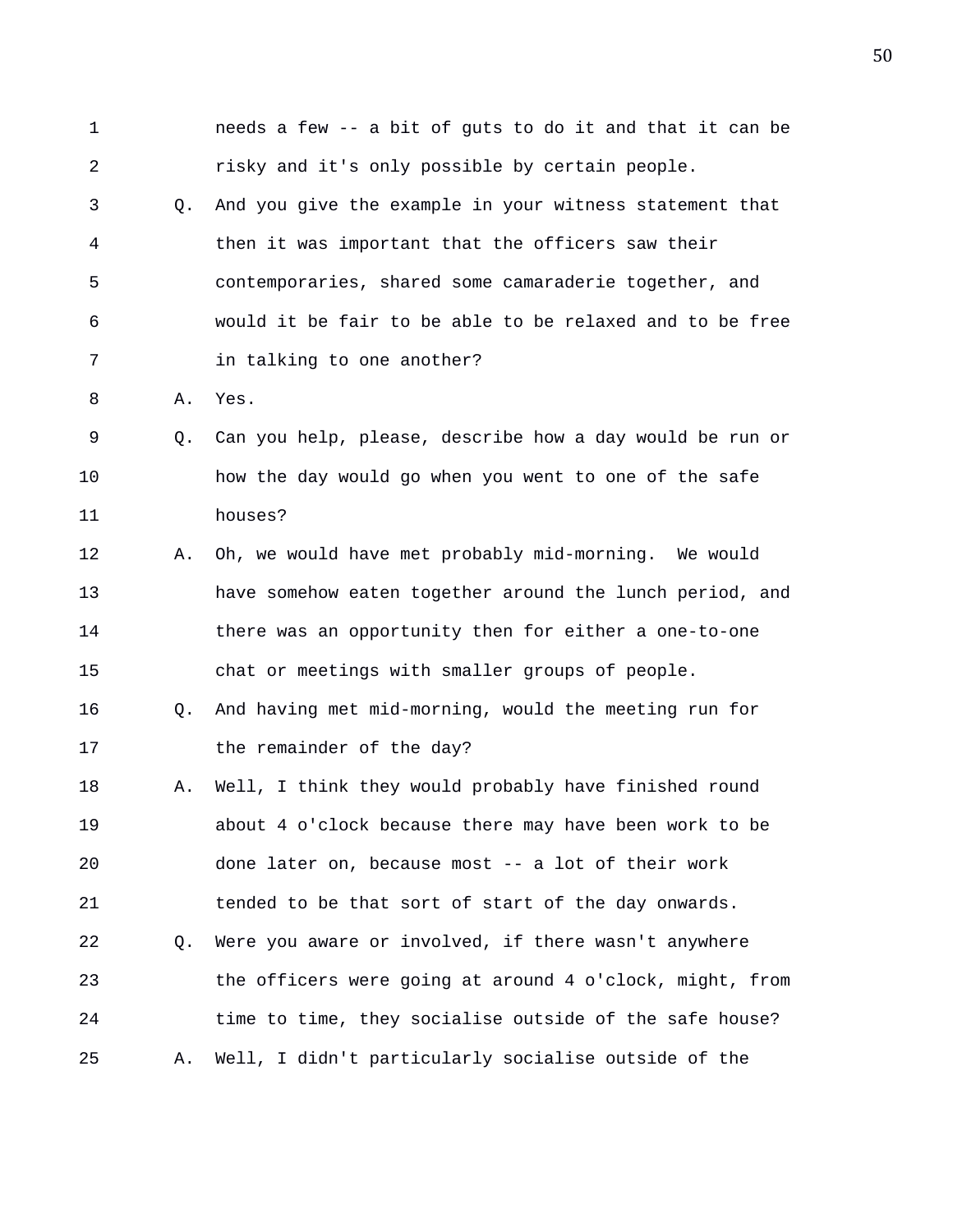1 safe house. I am not saying others didn't. I wouldn't 2 know.

3 Q. Okay.

4 Let's spend a few moments up until the break to deal 5 with the business side of things, if you like, at the 6 meetings, and then we'll deal with welfare afterwards. 7 You stated in your witness statement that some 8 officers wrote down their intelligence at the meetings, 9 and did others simply hand in a manuscript report to 10 you?

11 A. Yeah, yeah.

21 sometimes.

12 Q. Those that wrote their intelligence, their information, 13 down at the meeting, was there discussion about what 14 might be included or excluded in what they wrote? 15 A. No. I would have collected, or whoever was with me

17 Q. Do you recall David Smith sometimes coming to those

16 collected, the information as it was offered.

18 meetings? 19 A. Well, he -- he might have done. He wasn't -- it wasn't 20 his regular job, but I'm not saying he didn't turn up

22 Q. Earlier in your evidence you said one way of assessing 23 the officers was by the quantity of reports that may 24 come in. Are you able to help with the sort of volume 25 of reporting that was coming in twice a week at the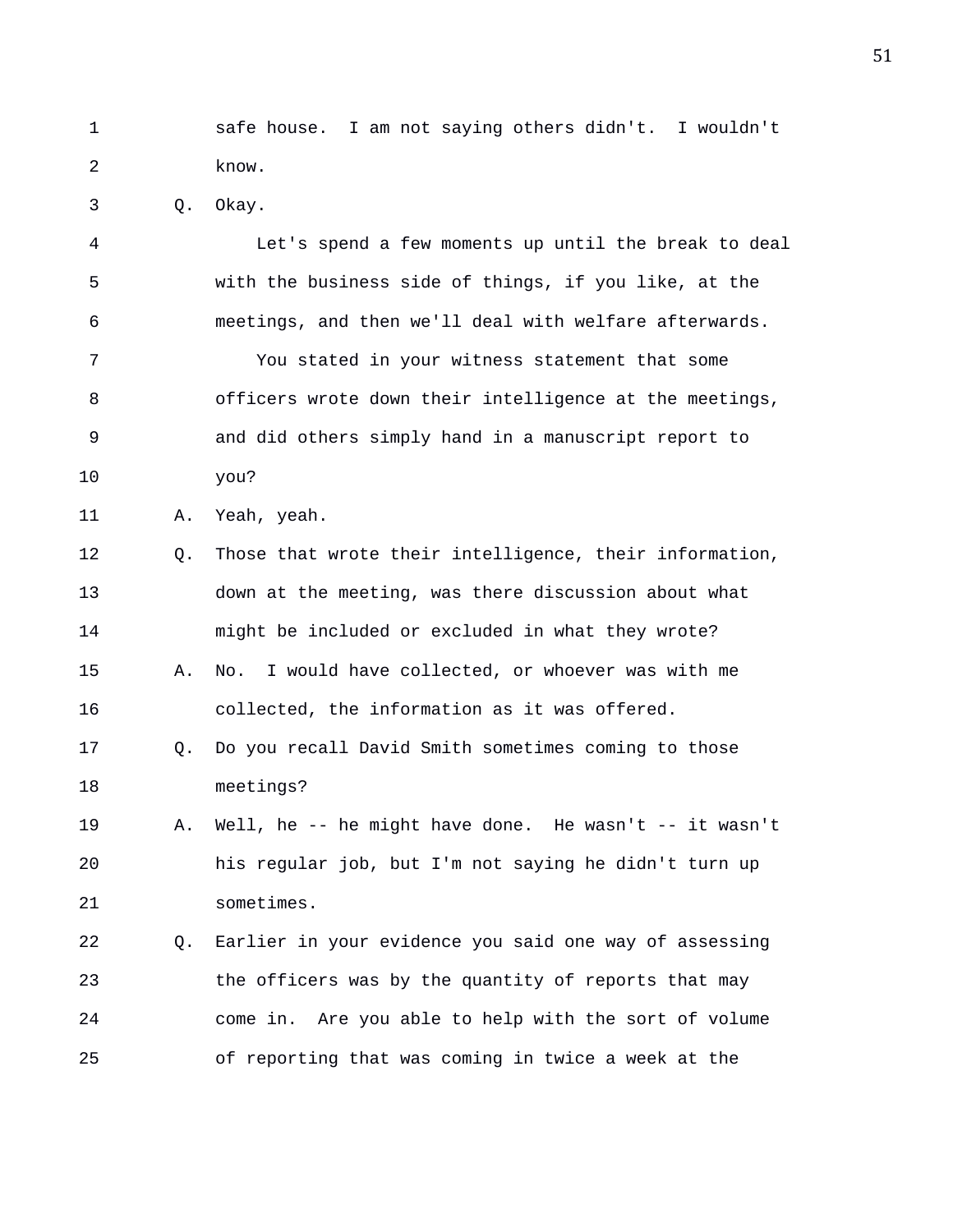1 meetings?

2 A. No, I can't, really.

3 Q. I won't bring it up, but, sir, for reference, the 4 document is {UCPI/16345/1}. 5 Mr Brice, that is simply an intelligence report that 6 you signed in August 1974 when you were acting chief 7 inspector, and that's one example of when 8 an intelligence report came across your desk. 9 Do you recall from time to time signing intelligence 10 reports? 11 A. Well, I have seen one or two in the documents, so -- but 12 I can't recall them individually, of course, but it is 13 a possibility, and there's one example. 14 Q. And from that example -- I'm not, for now, interested in 15 the content. It's simply, if it does, to help your 16 recollection. When that came to you to sign, would you 17 read it first? 18 A. Yes. 19 Q. Would you make any assessment of its contents? 20 A. No, I wouldn't necessarily be in a position to question 21 its content, and therefore my job was to send it further 22 up the line. 23 Q. What was the purpose in reading it before you signed it? 24 A. Well, I think it would be wise to read it before you 25 sign anything.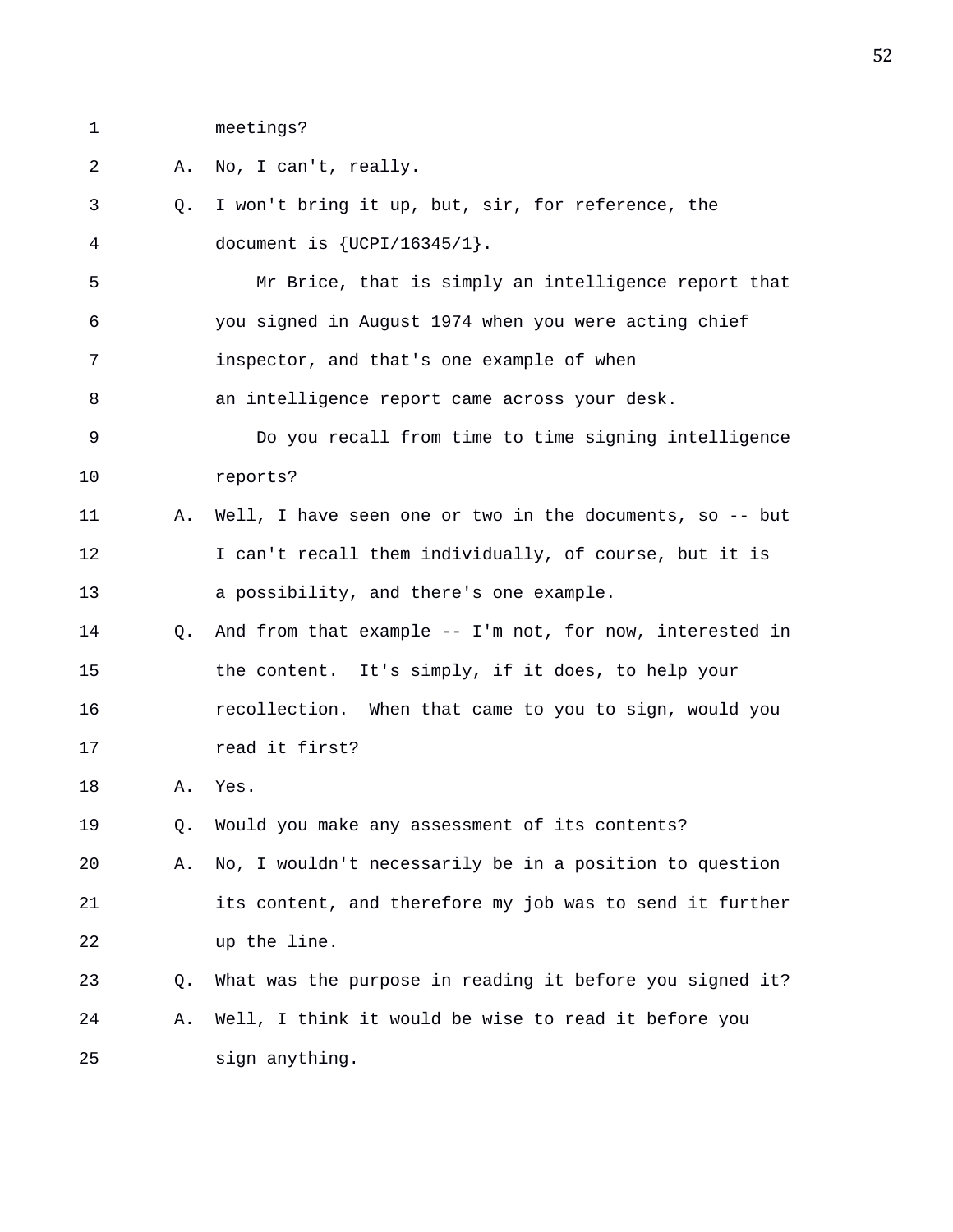- 1 Q. And so when you were reading it, if something jumped out 2 at you, would you then take it up with the individual 3 officer?
- 4 A. Well, I -- if it was something particularly outrageous 5 or something important and -- or I knew something which 6 maybe wasn't true, then of course I would question it, 7 but I don't recall any of the -- any of that -- those --8 that happening any time.
- 9 Q. What sort of content would cause you to say, "This is 10 outrageous, I need to deal with it"?
- 11 A. I -- I can't think of something at the moment,
- 12 I'm afraid.
- 13 Q. Two examples before we break, if I may. HN343 was 14 an officer in the squad.
- 15 A. Oh, yes.
- 16 Q. Do you recall that officer?
- 17 A. Yes.
- 18 Q. In his witness statement, his evidence is that he 19 recalls conversations with yourself and the chief 20 inspector giving an update on the situation in his 21 group, which was the International Socialists. 22 Do you recall discussions with him specifically?
- 23 A. I don't recall those discussions, no.
- 24 Q. HN299/342. I'll just give you a chance to look at that 25 officer's details.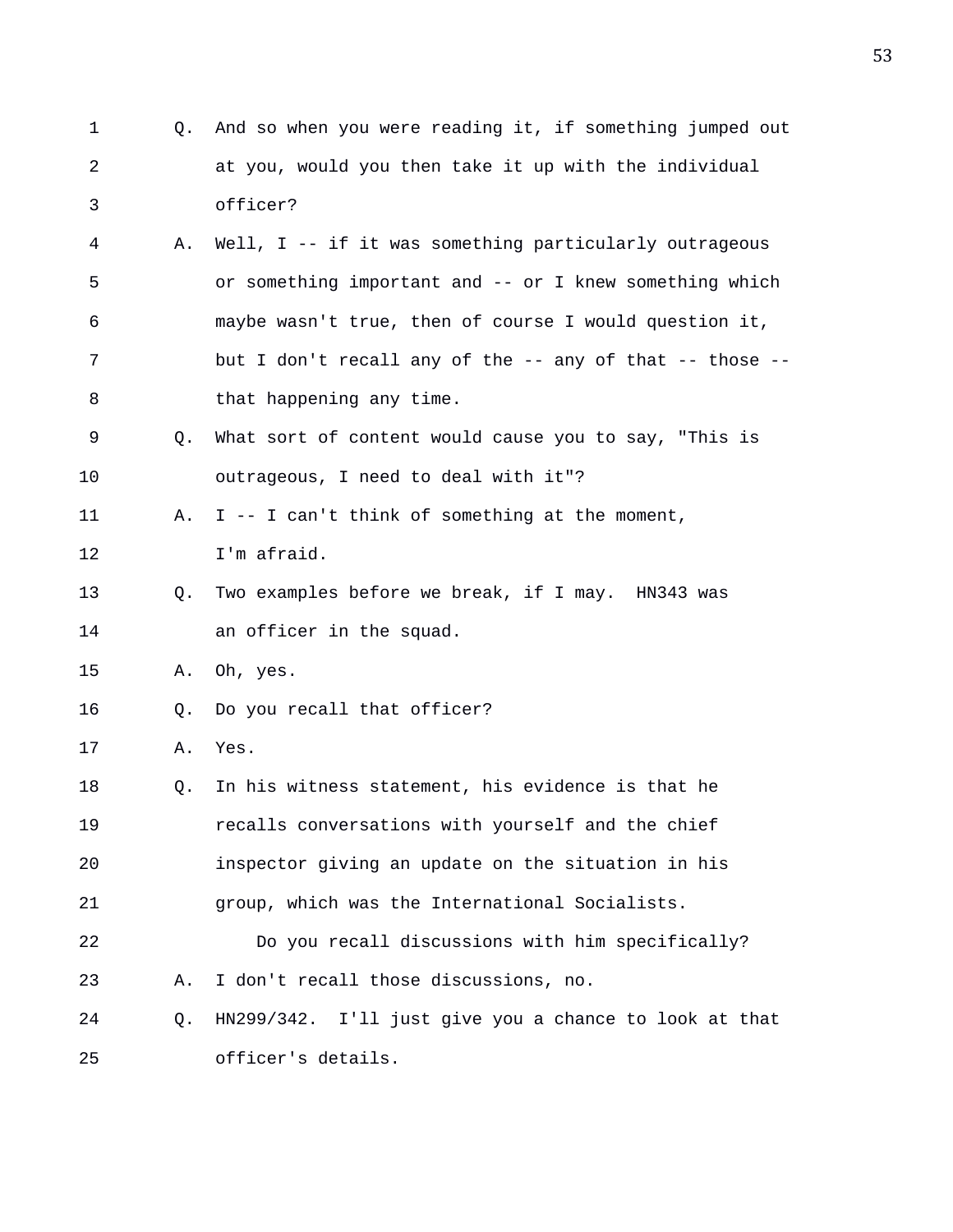1 A. Yes.

## 2 0. Do you recall that officer?

3 A. Yes.

4 Q. In his witness statement, he recalls that on occasion at 5 these meetings at the safe house, he was asked to attend 6 specific meetings or demonstrations, so given some 7 task -- direct tasking requests. Does that accord with 8 your recollection?

9 A. Well, that is possible. I don't recall myself 10 particularly detailing him to go to a particular place, 11 but it's possible.

12 Q. And finally on this topic before the break, what you do 13 say is that deployments would be discussed if an officer 14 was having "a sticky time". Could you help us, please, 15 with what you meant by "a sticky time"?

16 A. I think it's been mentioned earlier. I was -- I was --17 I was always -- I tried to be aware that -- whether they 18 were comfortable in the job they were doing, and 19 I'd like to think that you would have been able to 20 perhaps spot that. And there came a time, or there 21 would come a time, when people might want not to 22 continue doing the job they were doing. So, in other 23 words, I'd describe that as when -- when things got 24 a bit difficult in terms of maybe they were, I don't 25 know, apprehensive about being exposed.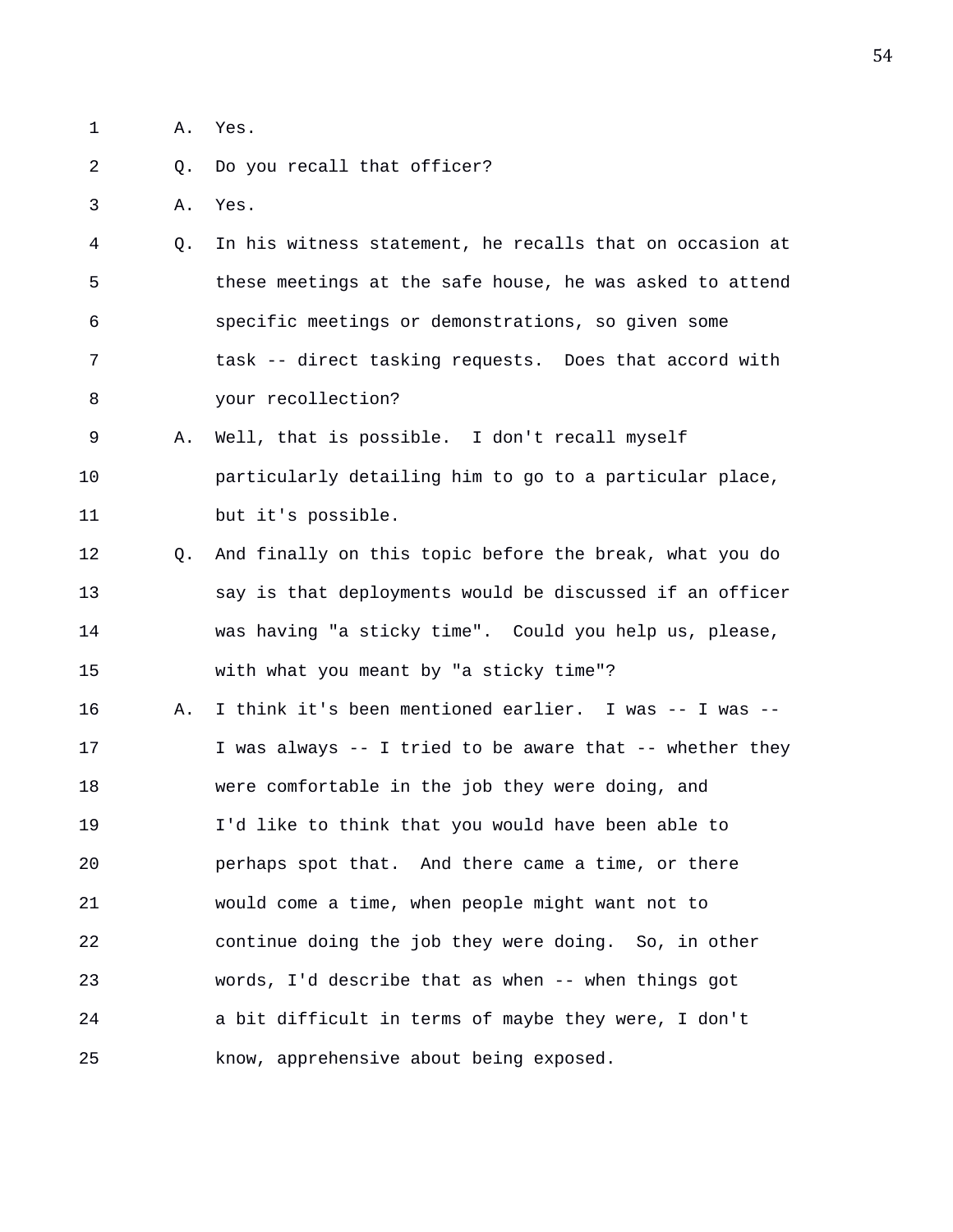- 1 Q. On that point, in case this assists you, HN343, who we 2 discussed a moment ago -- 3 A. Yes. 4 Q. -- he described in his witness statement that he'd had 5 enough of life as an undercover officer. As a single 6 young man, being deployed made it difficult to have 7 a personal life, and he spoke to management and was
- 8 asked to come off the unit and found a supportive 9 response in that.

10 Is that an example of what you're referring to 11 as "a sticky time"?

- 12 A. Yes, I think we can assume that's a reasonable comment 13 to make, yes.
- 14 Q. Do you recall having a conversation with that officer 15 about his wish to leave?

16 A. I don't recall it.

17 MS SMITH: Sir, if that's a convenient point for our next 18 break.

19 THE CHAIRMAN: Certainly.

20 MS SMITH: Thank you, Mr Brice.

21 THE CHAIRMAN: A 15-minute break, then your evidence will 22 resume and then we'll have a break for lunch, a rather 23 longer than 15-minute break. Content with that? Good. 24 A. Thank you.

25 (12.03 pm)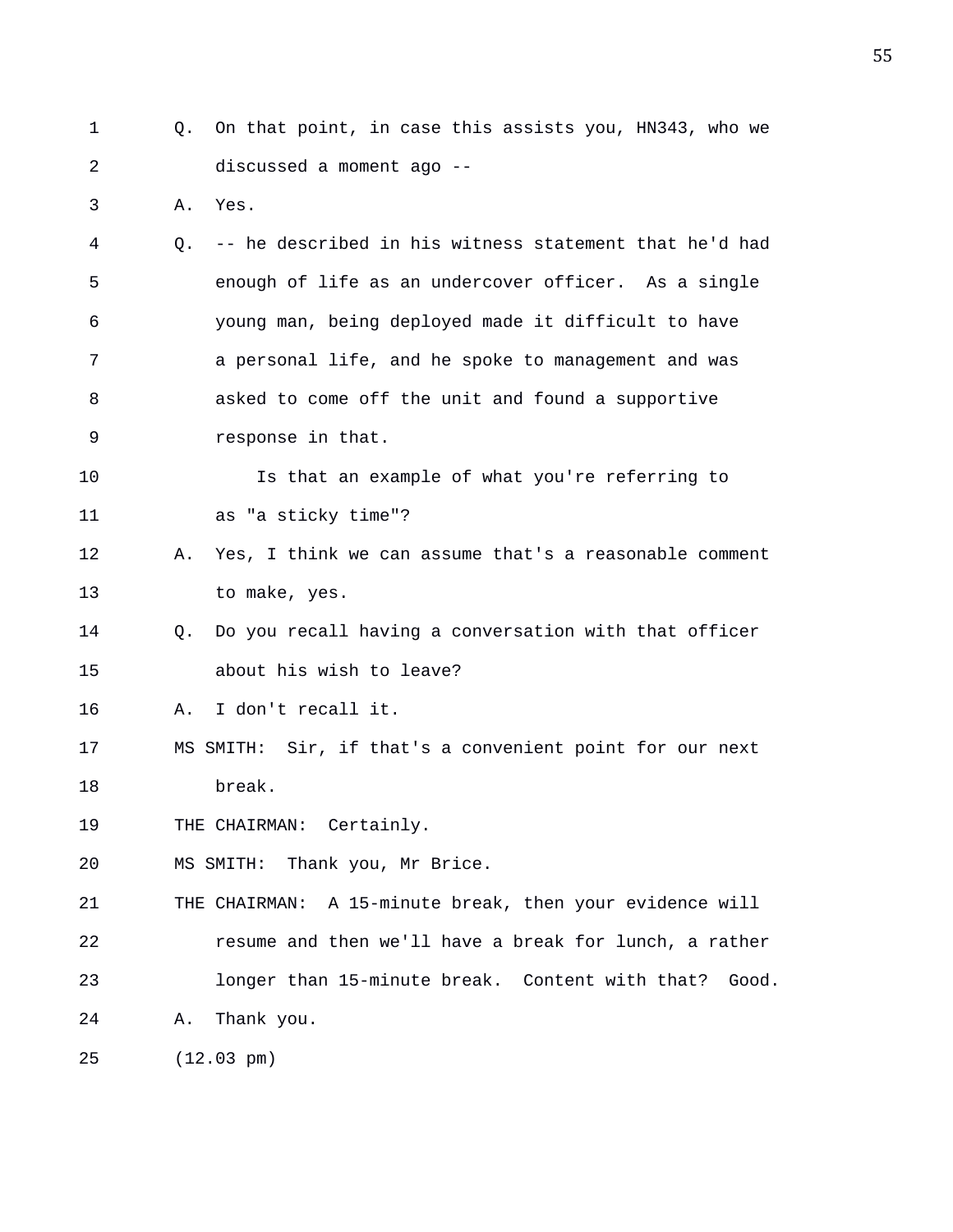1 (A short break) 2 (12.19 pm) 3 THE CHAIRMAN: Ms Smith. 4 MS SMITH: Mr Brice, before we move on to welfare, I just 5 want to ask for a clarification from one point in your 6 witness statement. It's paragraph 29. You say that 7 Detective Sergeant Smith and the chief inspector had 8 a direct line of communication that excluded you as 9 a supervisor. Can you just explain what you meant by 10 that, please? 11 A. What I meant was that they -- they sat in two adjacent 12 desks in the same office. 13 Q. Okay. So it was no more than that; it was simply that 14 they were there --15 A. That's right. 16 Q. -- and they didn't discuss. 17 A. I didn't have a desk, I didn't need one particularly. 18 So there, they were side by side in the office. 19 Q. Let's move on then, please, to welfare, and we're going 20 to come back to this part of your statement in a moment, 21 but you say that officers wouldn't necessarily tell 22 their detective inspector everything. Does it follow 23 from that that an important part of your supervisory and 24 welfare role was to observe the officers carefully at 25 the meetings and essentially to keep an ear to the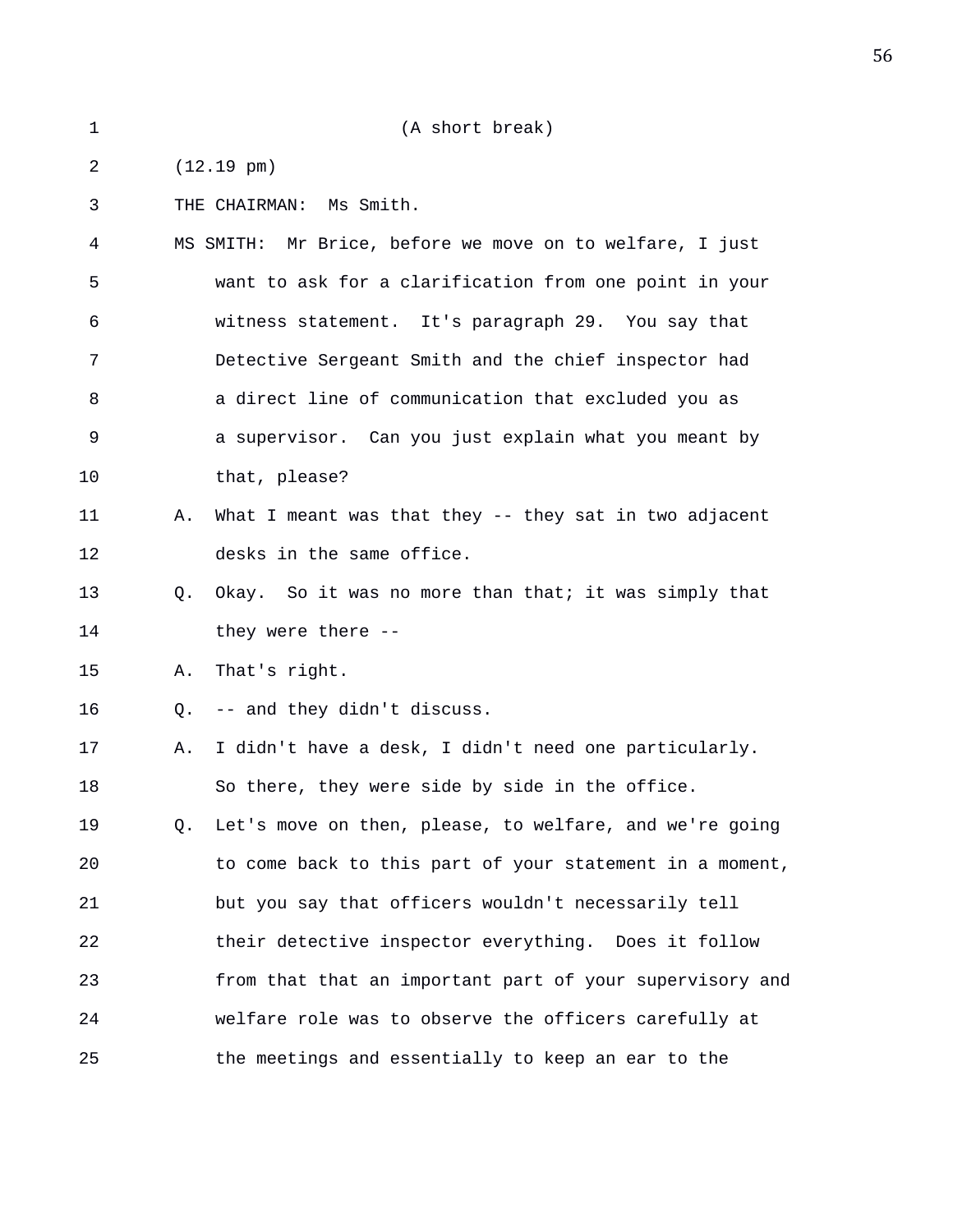- 
- 1 ground as to what was happening?

2 A. Yes, that would be fair.

| 3           | O. | Without giving any names, what were the welfare concerns |
|-------------|----|----------------------------------------------------------|
| 4           |    | of the officers when you were attending the meetings?    |
| 5           | Α. | I think, as we -- you indicated before the break, if     |
| 6           |    | people were feeling that they were fed up with that sort |
| 7           |    | of life, I -- I'd be looking for that sort of behaviour  |
| 8           |    | in their usual or unusual mannerisms, as the case may    |
| $\mathsf 9$ |    | be, and then invite a situation where, "Do you want to   |
| 10          |    | talk about this", because I think that was probably the  |
| 11          |    | most important thing of all.                             |
| 12          | Q. | Were there any other welfare concerns secondary to that? |
| 13          | Α. | Well, not that I can put my finger on at the moment.     |
| 14          |    | I think that was our main concern; that whether they     |
| 15          |    | felt in their own mind that they were "safe", in         |
| 16          |    | inverts.                                                 |
| 17          | Q. | When Anthony Greenslade came on to the SDS in summer of  |
| 18          |    | 1973, his evidence in his witness statement is that one  |
| 19          |    | of the reasons for him coming on was that morale was low |
| 20          |    | amongst the officers. Do you remember that being the     |
| 21          |    | kind of atmosphere at the time?                          |
| 22          | Α. | No, I wasn't.                                            |
| 23          | Q. | Did you have any concerns about the morale of your       |
| 24          |    | officers in --                                           |
| 25          | Α. | Well, not that I can recall now, and I'm surprised to    |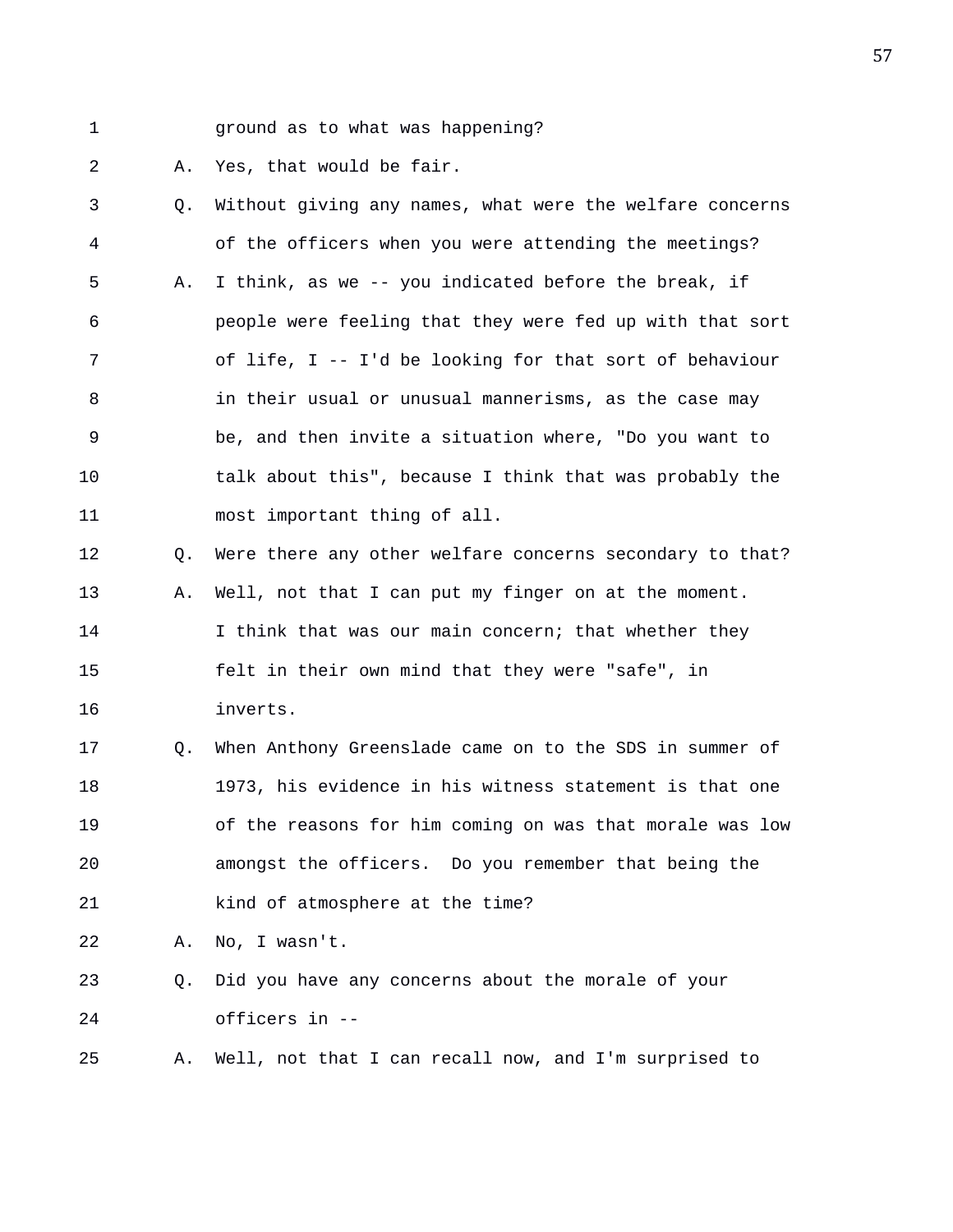- 
- 1 hear that statement now.

2 Q. You've referred to sharing a meal together, having 3 drinks and relaxing. Did that include alcoholic drinks 4 in the afternoon? 5 A. No. 6 Q. Did you ever consume any alcohol at the meetings? 7 A. I was not an encourager of alcoholic drinks, so no. 8 Q. What about the officers, the undercover officers? 9 A. Well, it wasn't -- it wasn't permitted during the -- 10 what I call the official meeting time in the safe house. 11 We didn't have alcohol. When we broke up -- and you 12 asked me this before -- what happened after that, then 13 I had no control over. 14 Q. Is that the period you say when the meeting came to 15 an end at about 4 o'clock? 16 A. And then we went on our separate ways, yes. 17 Q. Right. 18 Now, during your period of time, there were no 19 female undercover officers on the unit, were there? 20 A. That's true, I think, yes. 21 Q. And so it goes to follow that it was a male dominated 22 environment for the 20 months or so that you were there? 23 A. Well, I suppose numerically that's a fair statement to 24 make, yes. 25 Q. HN353, who you recalled --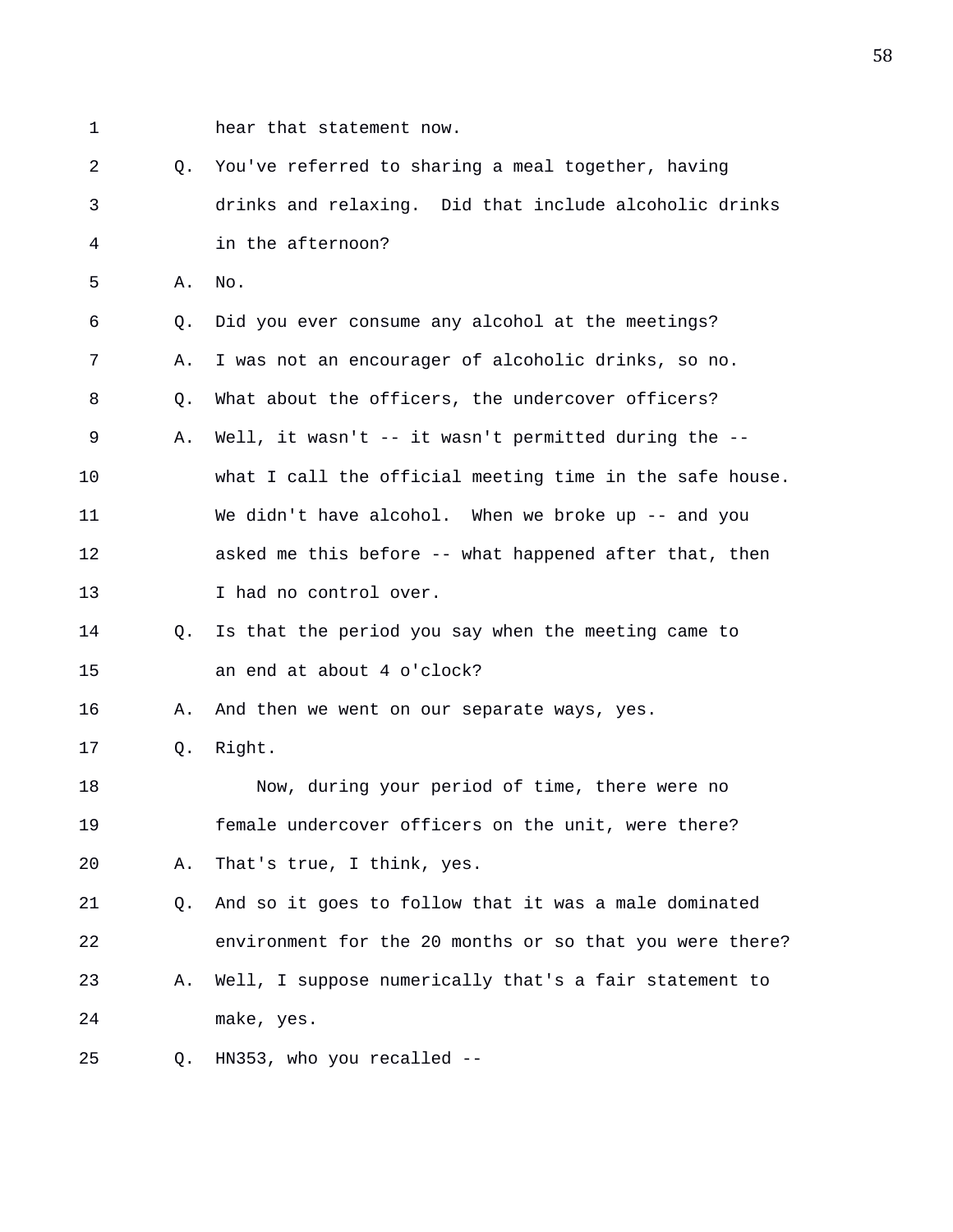- 1 A. Oh, yes.
- 2 Q. -- describes there being friendly banter at the 3 meetings. Is that fair?
- 4 A. Yes, I'm sure that there was.
- 5 Q. Another officer, who joined the SDS shortly after you 6 left, has described occasion when the friendly banter 7 would turn to comments on female members of the groups 8 that were infiltrated, or comments on reputation of the 9 officers and on sexual interactions of the officers.
- 10 Was that a fair description of the banter that took 11 place when you were on the SDS?
- 12 A. No, I wasn't aware of that at all, and you're saying 13 that happened to -- after my time.
- 14 Q. What sort of banter do you recall hearing? Anything 15 that caused you concern?
- 16 A. Well, I'm not aware of anything that did cause me 17 concern, really, and certainly I wouldn't have gone 18 along with the suggestion that that was banter about 19 females.
- 20 Q. If you'd have heard such type of banter, would you have 21 dealt with it?
- 22 A. Yes.
- 23 Q. The same officer describes that managers would 24 essentially turn a blind eye to such banter at these 25 informal meetings. Would that be fair to you or your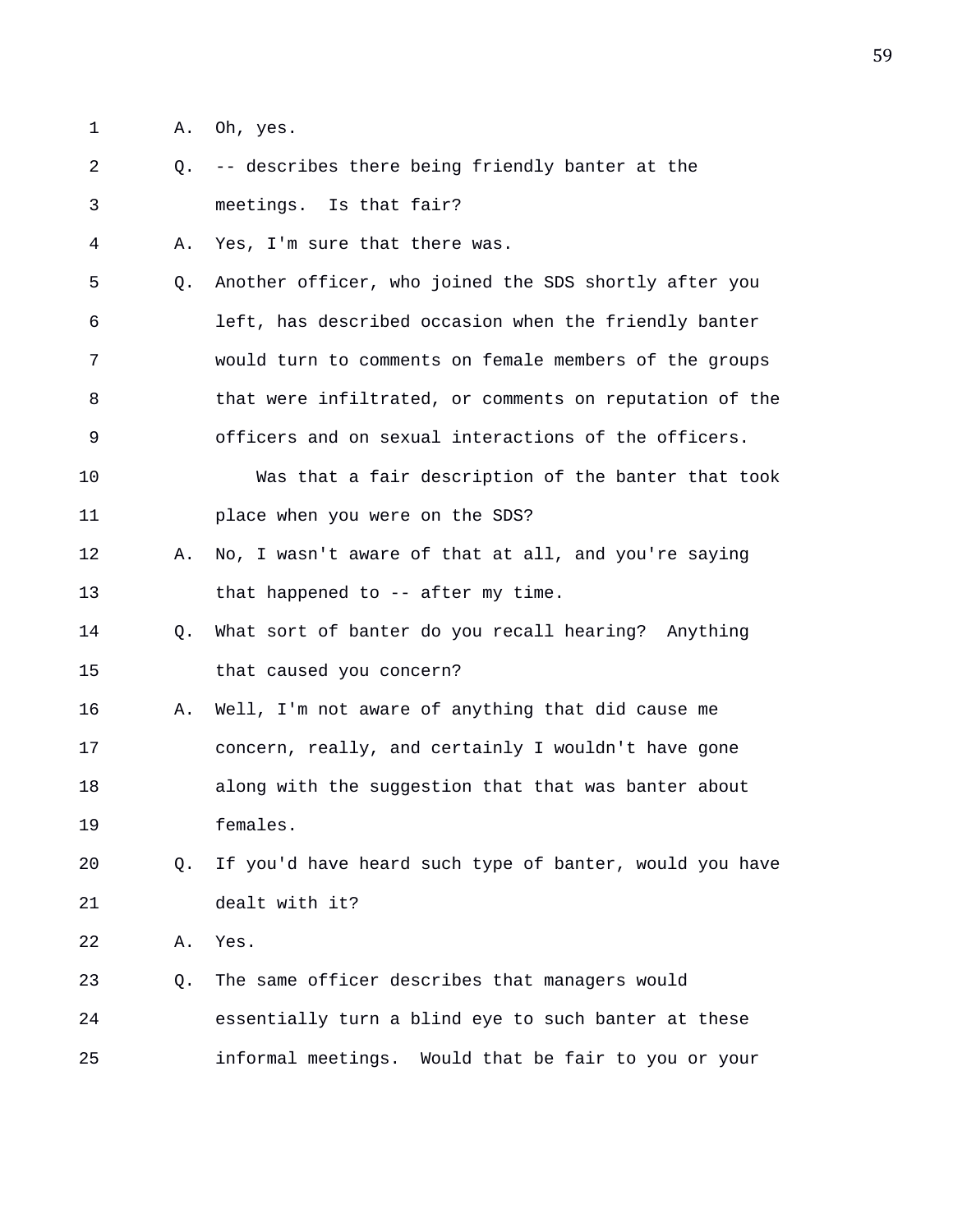1 superior at your time?

2 A. Not in my time, no.

3 Q. Let's go back to your comment that officers wouldn't 4 necessarily have told their detective inspector what 5 they were doing. If we can have paragraph -- the 6 statement is {MPS/747802/35} and paragraph 117, please. 7 I'm sorry, I don't have a page reference.

8 Mr Brice, this is your witness statement that's 9 being brought up on to the screen.

10 Thank you.

11 What is it that you thought officers might be 12 keeping from their managers?

13 A. What I mean there is this; that because the job was so 14 unique and individual, I wouldn't have an opportunity to 15 challenge, first of all, its authenticity and whether 16 there were any omissions or not. If I was supervising, 17 say, a younger detective on a crime investigation, 18 I could check back on certain things, but because it was 19 undercover, that's not possible from a position that 20 I was holding in SDS. I had to take these things at 21 face value. So when I say that it is possible that some 22 of the things that were done were not reported, I stand 23 by that statement, because I can't prove one way or 24 the other. I can't go out there and find out for 25 myself.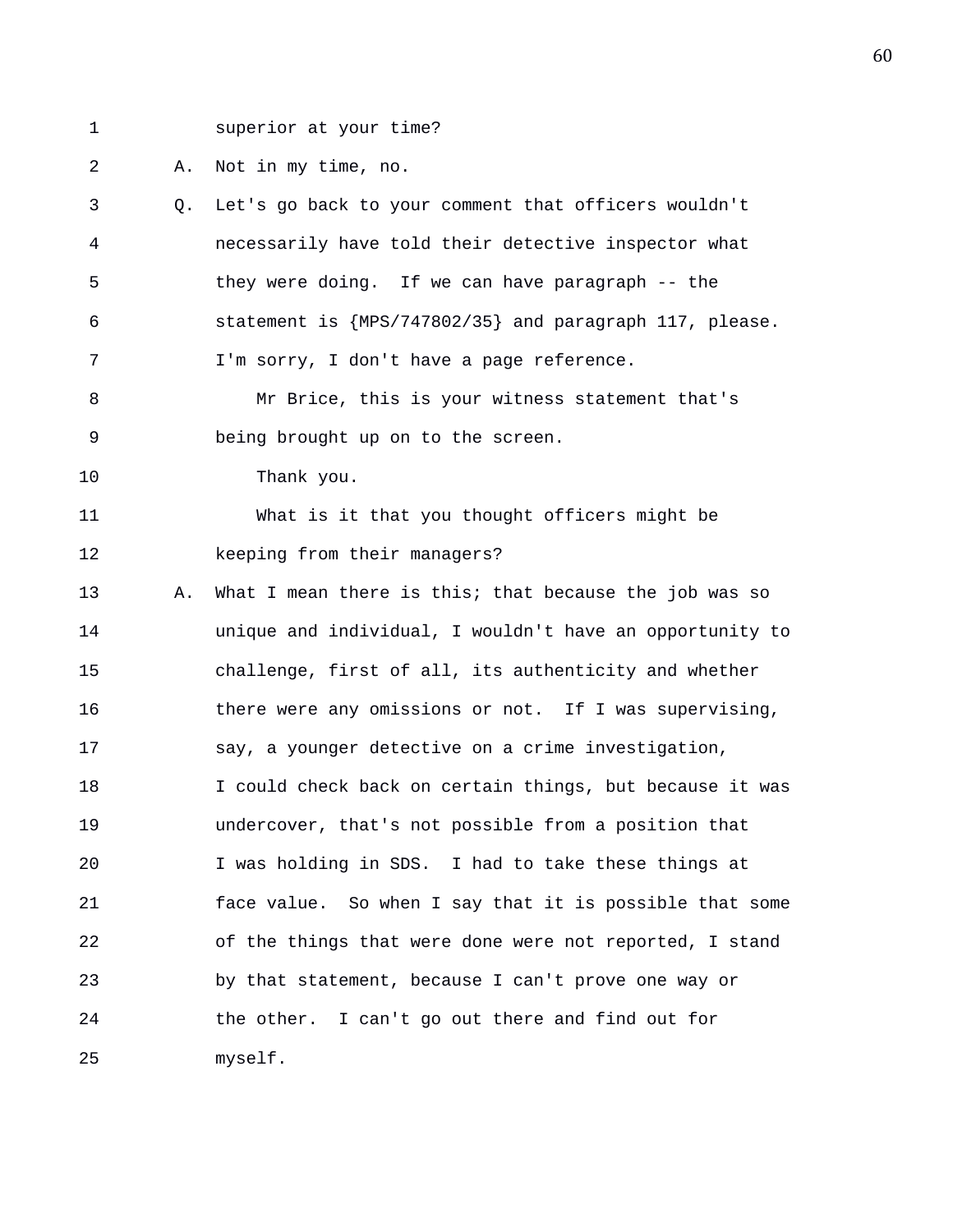2 A. Well, I think -- I'm not quite sure I understand the 3 question, because people don't necessarily tell 4 everybody everything, and certainly in a working 5 environment. That's -- that's what I meant by my 6 statement. I have to take it at face value, and there

7 may be things that I wasn't told, of course.

1 Q. What things are you referring to, Mr Brice?

8 Q. If I can just give you an opportunity to read to 9 yourself paragraph 117 of your statement, which I hope 10 is on your screen.

11 A. Oh, yes. (Pause)

12 Yes, I've read that again.

13 Q. Thank you.

14 In that paragraph, you're discussing, aren't you, 15 the difference, as you see it, in the moral standards 16 between then and now, discussing that officers -- in 17 your view, this was their day job, they weren't living 18 together with activists, and this is where we have 19 the comment that:

20 "... they would not necessarily have told the 21 Detective Inspector what they were doing ..."

22 And it's really then that final part of the sentence 23 that I'm interested in; is that you follow from your 24 comment that they wouldn't necessarily have told you 25 what they were doing that you were pretty confident they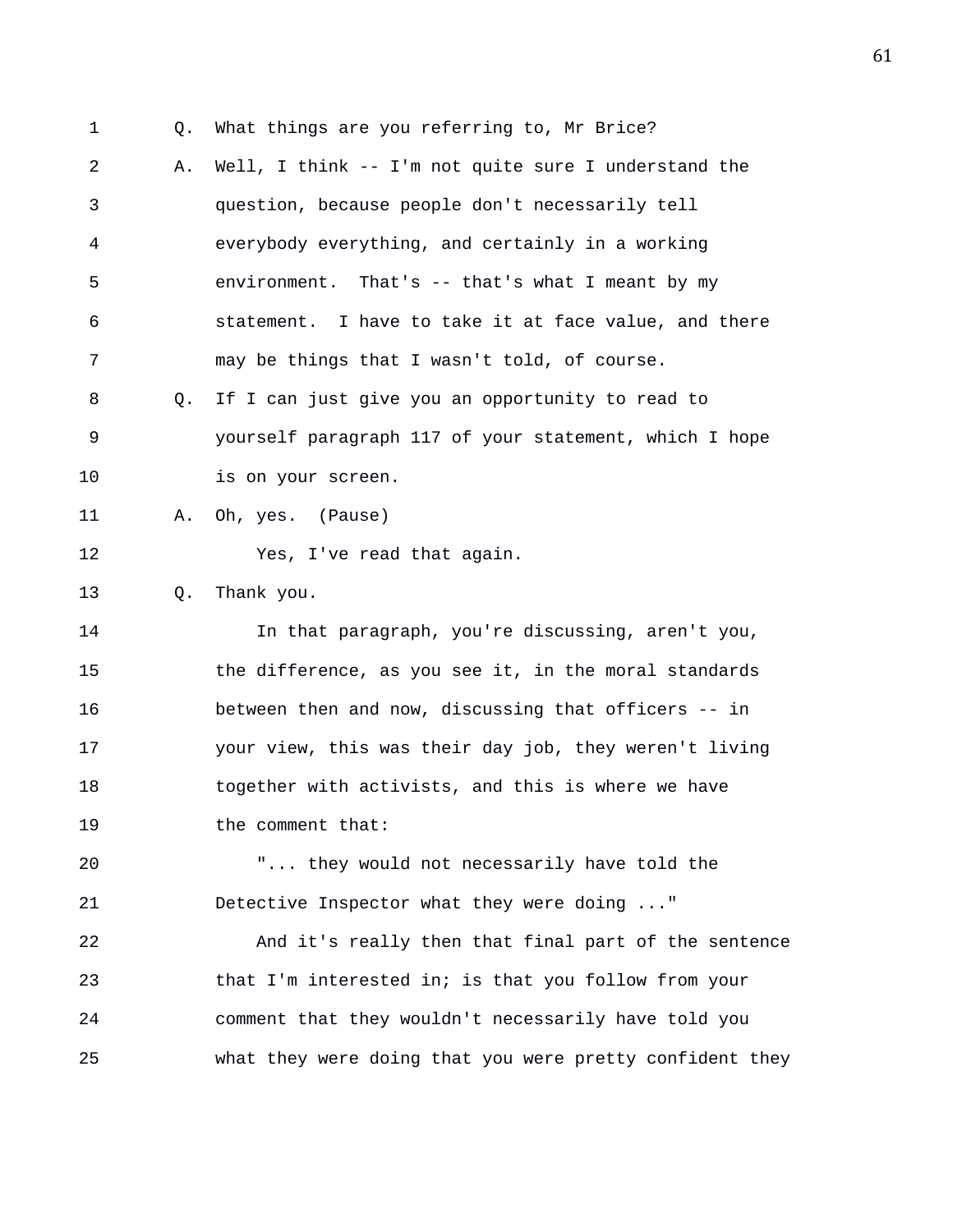1 all went home eventually. I --

2 A. Yes, I stand by that, because I think life has changed, 3 certainly as it was though then in the early 70s, and 4 what I meant there was that the job certainly wasn't 9 5 to 5, because I said earlier some of the work took place 6 in the evenings, but I was fairly confident that -- in 7 that day and age, cohabitation, for example, wasn't 8 common usage. People weren't identified right, left and 9 centre by where they were on their mobile phones. In 10 other words, you took people more on trust and -- so 11 what I mean is that maybe life was more simple and 12 straightforward then.

13 And what I -- what I mean is that they were -- as 14 far as I was concerned, the job they did primarily, 15 I think, was, I would say, evening activity. Most 16 meetings, for example, take place in the evenings. So 17 there would be a tendency to do the work, the undercover 18 work, and then resume some sort of normal life with 19 one's normal family, and what I mean is that, in other 20 words, to go home afterwards and, as far as one can, 21 pick up normal life again.

22 There perhaps was a clearer distinction between the 23 undercover work and ordinary life as it was in those 24 days.

25 Q. Mr Brice, was that any reference to the possibility that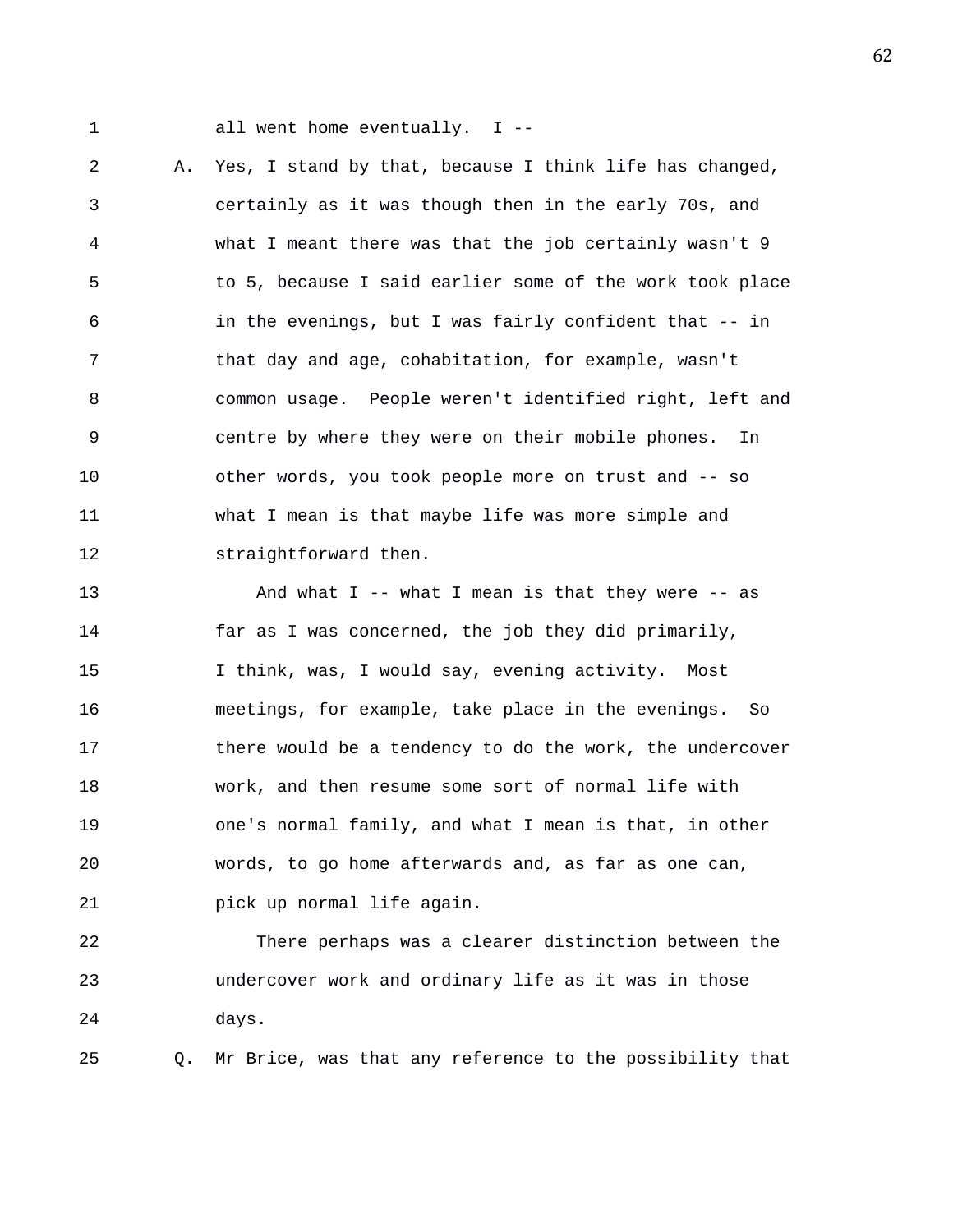1 an officer might be developing a close relationship with 2 a member of the group they were infiltrating, whether it 3 be a friendship or an intimate relationship, one that 4 they wouldn't tell you about but they would go home from 5 at some point? 6 A. Of course I have to say that is a possibility, but 7 I want -- I would just say a possibility. I can't say 8 any more than that, because I don't know. 9 Q. Was it a possibility that was in your mind back in 10 the -- 11 A. No. 12 Q. -- time you were in the unit? 13 A. No, it wasn't. That possibility is only because what 14 I've learned in the national press since about SDS. 15 Q. Staying on the topic of relationships and reputation, 16 I'm going to return, please, to deal with two officers 17 that we've spoken about, HN300, who you recalled, and -- 18 A. Yes. 19 Q. -- and HN297, Richard Clark. 20 A. Yes. 21 Q. Please can you bring up document {MPS/724152/1} and 22 scroll, please, to {MPS/724152/3}. 23 Mr Brice, this is a memorandum written by 24 Chief Inspector Kneale and dated 31 May 1974, so when 25 you were still on the unit. The first point I want to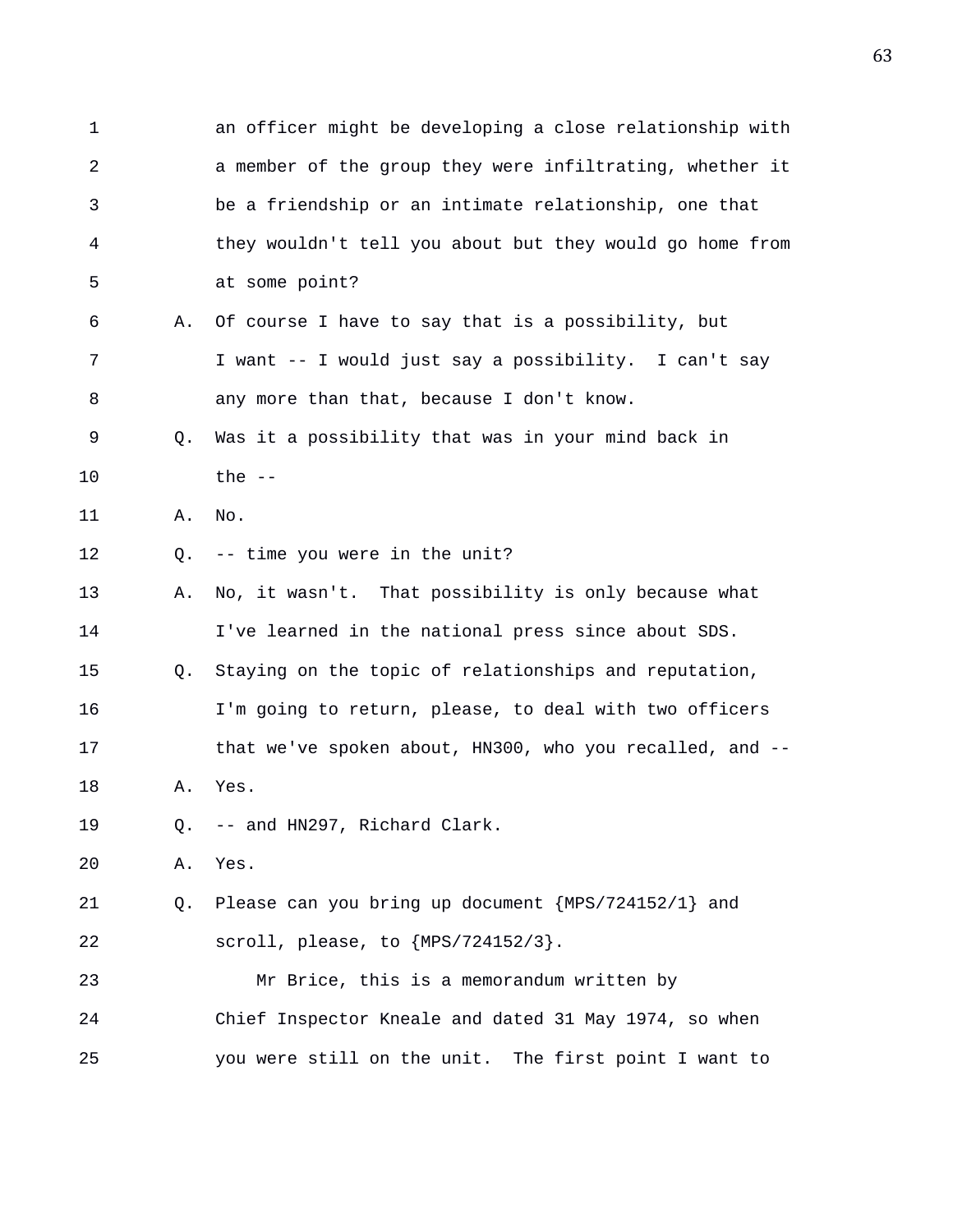1 deal with, please, is married officers. If you look 2 there, please, at paragraph 2, reference is made to 3 HN300: 4 "... seen ... indicated his willingness to join ... 5 [he is] a married man ... he lives with his wife and 6 child ..." 7 1 If we then move to paragraph 3, DC Richard Clark, 8 who is HN297, willing to join: 9 "He is a married man, aged 29, with ... 10 children ..." 11 So dealing with that point first, if we may. In 12 your witness statement, you recalled that as you gained 13 experience on the unit, you understood that those that 14 were recruiting looked at personal circumstances and 15 that preference was given to a prospective recruit who 16 was married; is that right? 17 A. Yes. 18 Q. The officers that we've spoken about who were recruited 19 during your time were all married. Was that a policy 20 that you understood to be developed whilst you were on 21 the SDS? 22 A. It could have been, yes. 23 Q. Now, in your -- well, can you explain what you thought 24 the purpose and the advantage was of recruiting 25 a married officer, please?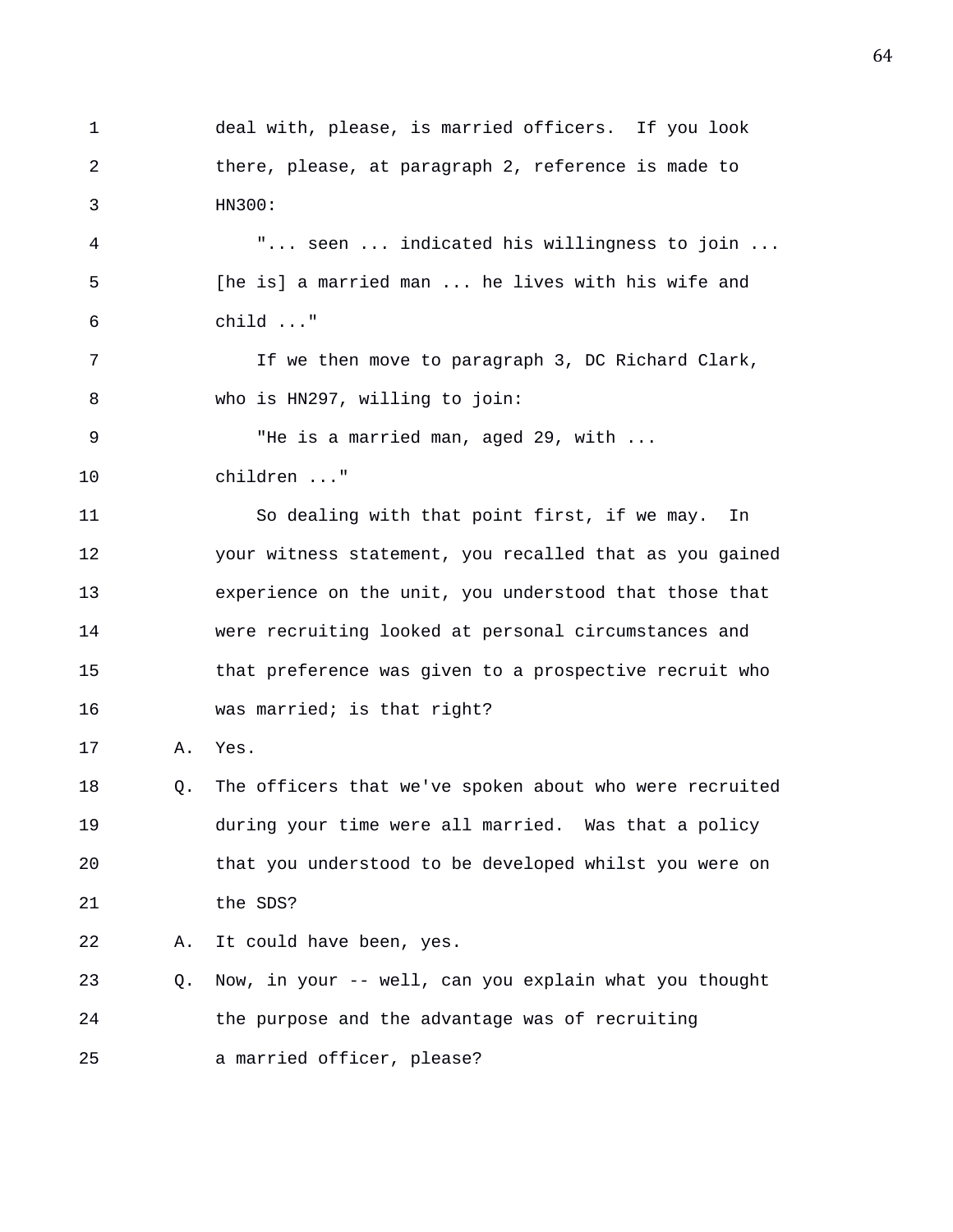1 A. I think my concern would be primarily that at the end of 2 an operation or a day's work or whatever, they would, by 3 definition, hopefully return to an established home 4 life, in this case with their wives and possibly their 5 children. That, to me, meant there was -- it was, in 6 inverts, "slightly more stable and safer" than the other 7 possibility.

8 Q. Are you aware whether the families of these officers 9 were made aware of the role that they were expected to 10 play to be providing that break, that stable home life? 11 A. Well, I'm not aware that wives were actually ever 12 interviewed or -- or -- but I think there was 13 a consideration that must have been given. I -- I was 14 never really involved in the selection of these people 15 that -- that appear on these lists. I -- we never sort 16 of sat down and said, "Who have we got next?" They sort 17 of emerged from somewhere, probably more senior up the 18 scale. Maybe it was a recommendation amongst more 19 senior officers saying, "This person might be suitable 20 for this type of work", and it would come down the line 21 rather than go up.

22 Q. And on that point, if an officer arrived to you and your 23 chief inspector that you had a different opinion about, 24 would you be able to challenge their suitability for the 25 unit with your superiors?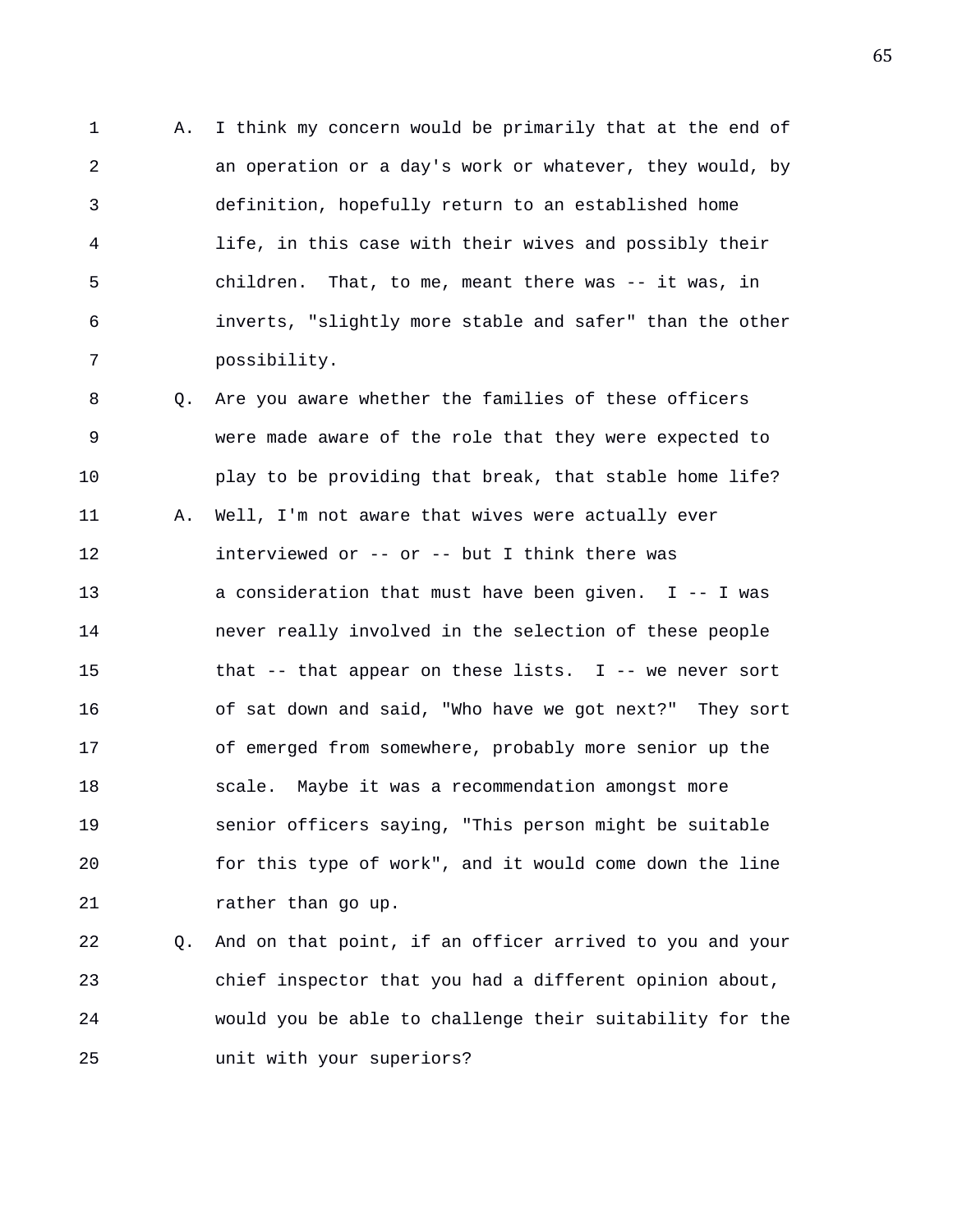1 A. Well, I think I would be expected to if I -- if I had 2 grounds to do that, and I think I would have a duty to 3 do that as well if, for some reason, I felt that that 4 person after all wasn't quite suitable for the job. But 5 I don't recall this ever happening.

6 Q. David Bicknell, in his witness statement, suggested that 7 the reason married men were chosen was it was considered 8 less of a temptation for them to enter into 9 inappropriate relationships with women. Was that also 10 a consideration that you understood at the time? 11 A. Well, I didn't say that and -- but I understand what 12 he's saying. Hopefully I put it in a different way to 13 your earlier question; that I felt it was a safer and 14 more stable place to go to when they'd done their job. 15 Q. Can I perhaps ask it like this. By mid-'74, was there 16 a live issue that there was at least a risk that male 17 officers infiltrating groups would engage in intimate 18 relationships?

19 A. Well, I can't answer that question specifically. Of 20 course -- of course there was always a risk, but 21 I wasn't aware of that risk during the latter part of my 22 time, or indeed any of my time on SDS. But then, how 23 would I have known any rate?

24 Q. Whether the officers were married or not, the job of the 25 officers were to go into a group, pretend to be single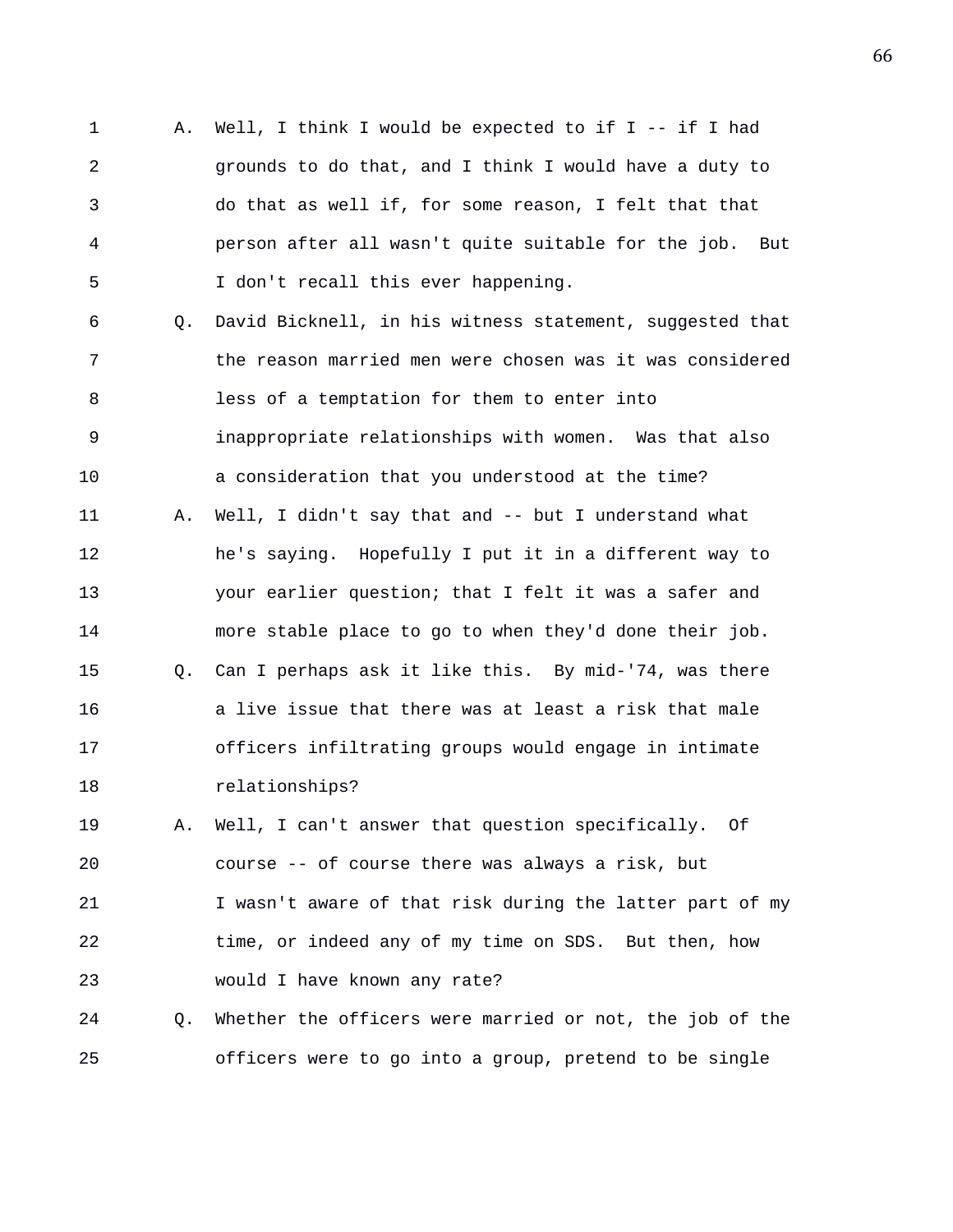1 and to befriend people in that group; is that right? 2 A. I think that's an assumption when you start out in this 3 job, but you say "single". I wasn't aware whether it 4 ever came up that a person had to admit that they were 5 single or married or whatever, if they were just going 6 to do the routine job. I don't think I can expand on 7 that any further.

8 Q. Let's move then, please, to just one or two questions. 9 The length of service; that David Bicknell, as your 10 superintendent, in his witness statement, said that 11 two years was the maximum length that he considered 12 an officer should be in the role, the reason being that 13 they didn't forget that they were police officers. Some 14 of the officers in the squad when you joined were on for 15 up to five years, so well in excess of that two-year 16 maximum.

17 Did you have any concerns about long-term 18 deployments and the risks that they carried? 19 A. I think Bicknell's statement is a reasonable one. 20 I would have been more concerned about the length of 21 time that they remained, as it were, safe and secure in 22 that job. 23 Q. Let's go back, please, to HN300 and 297.

24 A. Yes.

25 Q. Both of those officers had at some time been on the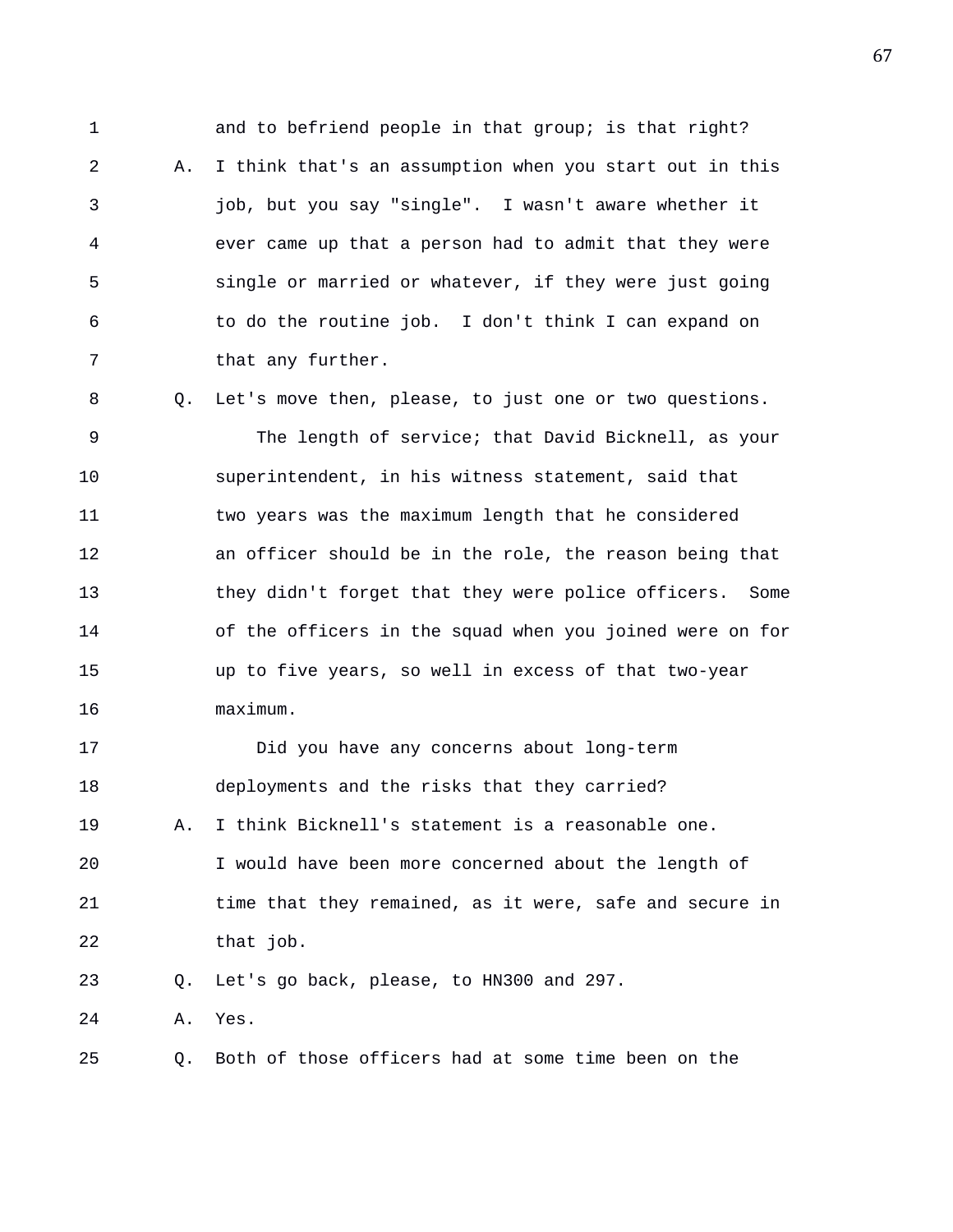| 1              |    | surveillance unit. Did you know either of them from      |
|----------------|----|----------------------------------------------------------|
| $\overline{a}$ |    | your connection with that unit?                          |
| 3              | Α. | No, I don't.                                             |
| 4              | O. | If -- we won't have it back up. The memorandum that      |
| 5              |    | I showed you, someone had spoken to them, it seems, at   |
| 6              |    | the behest of Chief Inspector Kneale.                    |
| 7              |    | Do you recall speaking to either of these officers?      |
| 8              | Α. | About joining SDS?                                       |
| 9              | Q. | Yes.                                                     |
| 10             | Α. | No.                                                      |
| 11             | Q. | Can we have up, please, document $\{MPS/741094/1\}$ .    |
| 12             |    | Mr Brice, what's being put up is an appraisal of         |
| 13             |    | HN297. Now, you weren't the person appraising him, but   |
| 14             |    | I want to take a look at the view of that was taken of   |
| 15             |    | him in January 1974. You'll see there that it reads:     |
| 16             |    | "DC Clark has recently shown remarkable abilities        |
| 17             |    | during a period of difficult surveillance work. Among    |
| 18             |    | these are an enthusiastic and intelligent use of         |
| 19             |    | available intelligence to full advantage, and an ability |
| 20             |    | to work extremely well in a team. He shows qualities of  |
| 21             |    | leadership under pressure which will fit him well for    |
| 22             |    | promotion to sergeant."                                  |
| 23             |    | It's later then that year, in the summer, that he is     |
| 24             |    | brought on to the SDS.                                   |
| 25             |    | The question I'd like to ask you as a result of          |
|                |    |                                                          |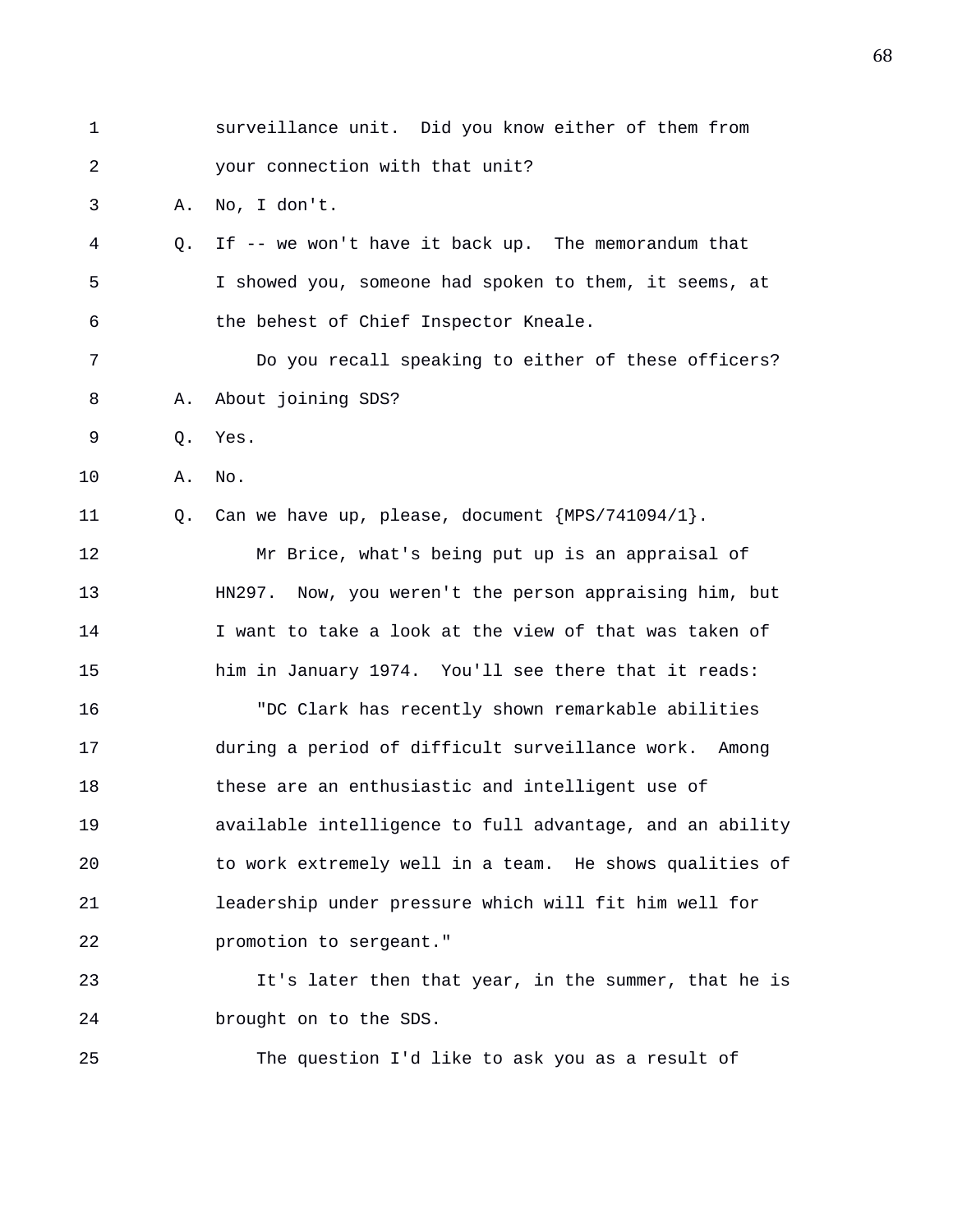1 that, and it can be -- Mr Brice, are you still reading 2 it or ... 3 A. No, I did read it. I think I got to the end. 4 Q. Thank you. 5 If that can be taken down. 6 Would an appraisal such as that, what you may 7 consider a glowing appraisal, weigh in the balance of 8 whether to recruit an officer to the SDS? 9 A. Yes, I -- I don't quite -- I don't see the connection 10 quite between the team leadership this required for 11 surveillance as distinct from work on the SDS, because 12 the SDS, until we met together twice weekly, was very 13 much an individual role they played. So I don't see 14 the connection that one makes it obvious for the other, 15 if that makes sense. 16 Q. I think what I'm driving at is in the recruitment to 17 the SDS, a closed secret unit, would a reputation, be it 18 good or bad, be important on knowing where -- who should 19 be brought on by those involved in recruiting? 20 A. I don't really -- I can't really answer how this process 21 of recruitment started up at all in terms of who 22 discussed what with who, but what I think I said earlier 23 on was that very often the candidate was presented. 24 I -- I don't have any recollection myself of being 25 involved at the very early stages of recommending people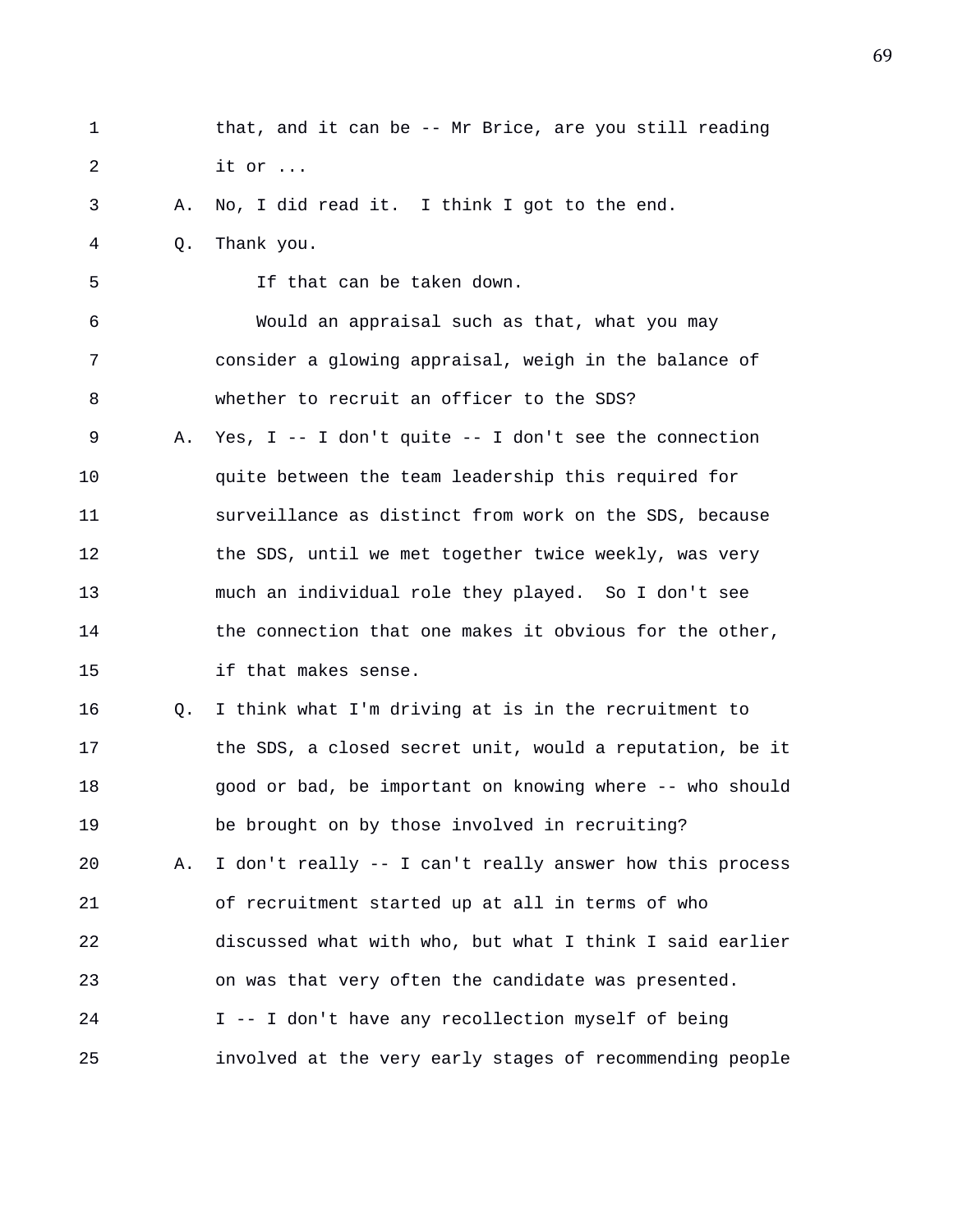1 particularly for SDS work.

2 0. We'll return to that in a moment.

3 HN300, an officer who was in the back office who you 4 recall being on the SDS, would it be fair to say that 5 you would have weekly, if not daily, interaction with 6 that officer? 7 A. Well, I would have interaction with him if he was in the 8 back office, yes, but not that frequently. 9 Q. HN300 has been described during evidence to this Inquiry 10 as having a reputation for falling in love all over the 11 place. Were you aware from your time in 12 Special Branch -- not just the SDS, but the wider 13 Special Branch -- of that reputation? 14 A. I didn't know this man very well and I'm not sure -- 15 I don't think he was ever properly engaged on SDS 16 operations while I was still there, so I'm not aware 17 of -- of that reputation, and of course I -- I left 18 the -- the force at the end of, I think, October '74, so 19 I don't know about any reputation that he might have 20 had. 21 Q. HN297, who, by the time you left in October -- that's 22 Richard Clark, if I can assist -- had been with the SDS, 23 albeit in the back office, for three or four months, has 24 been described as having a reputation -- again, in

25 Special Branch, not just within SDS -- as being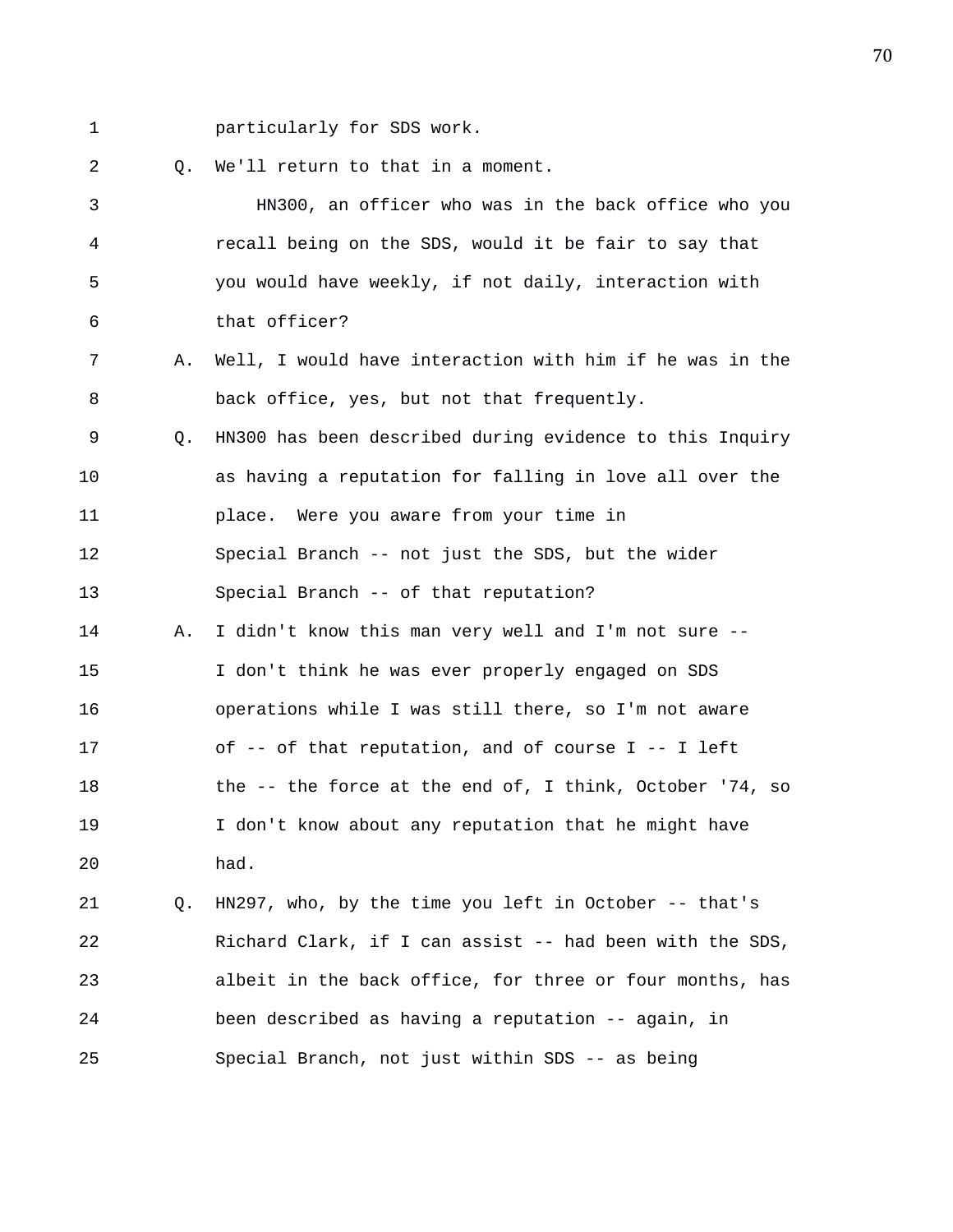| $\mathbf 1$ |    | a womaniser and to the degree that an officer has          |
|-------------|----|------------------------------------------------------------|
| 2           |    | described him as a "carnivore".                            |
| 3           |    | Were you aware of his reputation?                          |
| 4           | Α. | No, I wasn't.                                              |
| 5           | Q. | From your observations of him during that time, did you    |
| 6           |    | form any such view?                                        |
| 7           | Α. | Well, I don't remember him actually being -- certainly     |
| 8           |    | not on -- on the squad or I can't remember him in          |
| 9           |    | the back office either.                                    |
| 10          | О. | I just want to come back to the point of who was           |
| 11          |    | suitable to be on the squad. I understand what you say,    |
| 12          |    | that you had no involvement in recruitment, but you have   |
| 13          |    | said that if you were presented with an officer and        |
| 14          |    | told, "This person's coming to join you", and you felt     |
| 15          |    | that they just weren't suited, it would be a duty to       |
| 16          |    | raise that.                                                |
| 17          |    | What view, if any, would you take if you were              |
| 18          |    | presented with an officer who'd had a good reputation      |
| 19          |    | for the work product and considered to be a strong and     |
| 20          |    | safe pair of hands, was a married officer, an officer      |
| 21          |    | with children, so hence a stable home life, from your      |
| 22          |    | description, but that had a reputation for being           |
| 23          |    | Would that cause you to say this person is<br>a womaniser? |
| 24          |    | not suitable to infiltrate groups in an undercover role?   |
| 25          | Α. | Well, it's not something that happened to me at the        |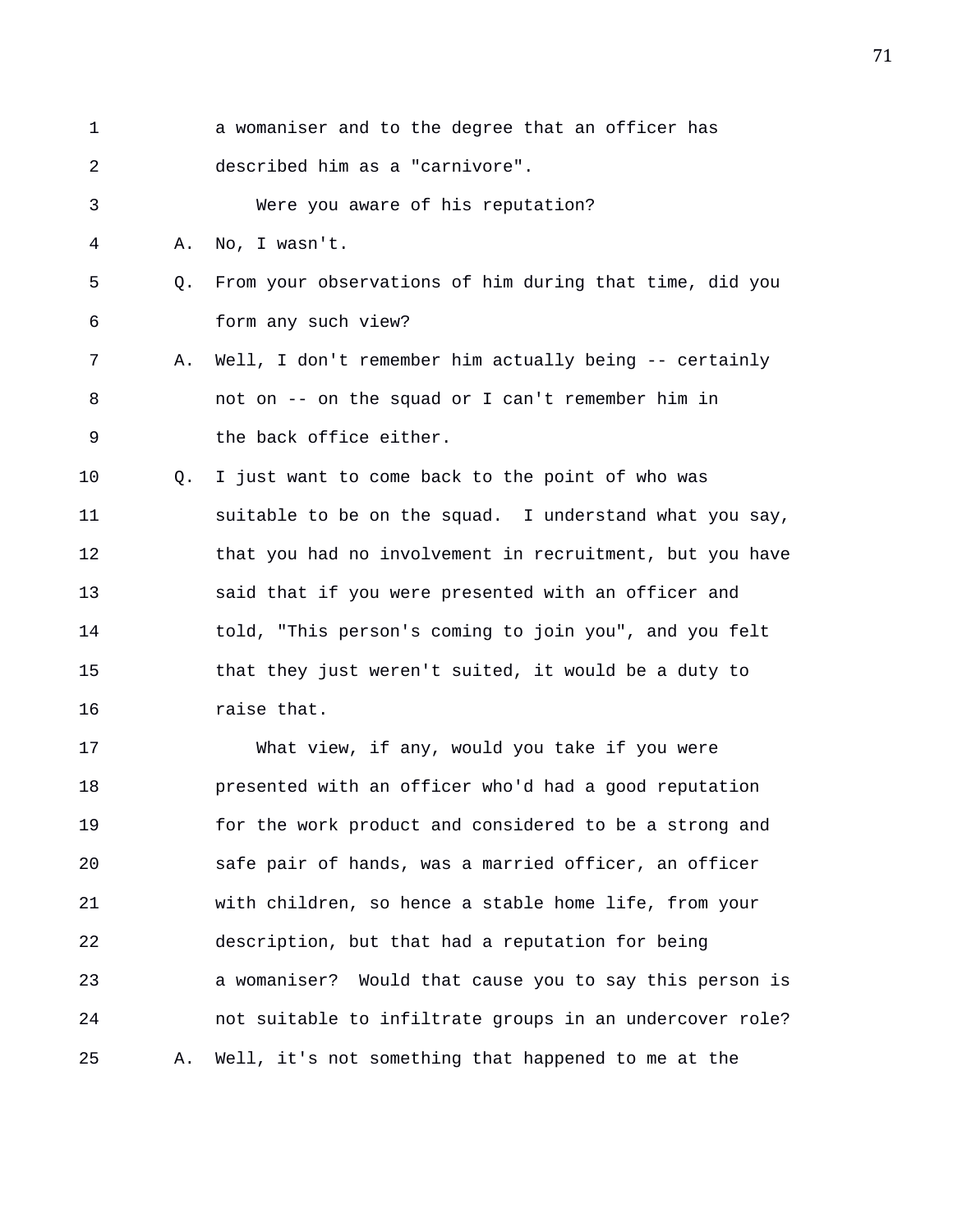1 time. If I was presented with that situation hitherto, 2 then it would be something I would want to consider, 3 I think, greater, because clearly there was a big degree 4 of trust involved in deploying these people in this sort 5 of work. I wasn't particularly on the angle of 6 womanising or whatever, but -- but it was the trust 7 aspect of it which I think is more important. And -- 8 and maybe when a person has that said about them, that 9 would, to me, raise a doubt about perhaps the whole 10 question of integrity.

11 Q. I appreciate I'm asking you to say what you think you 12 may have done as opposed to being a situation you were 13 faced with, but would it be a matter of it being 14 a balancing exercise and seeing where the balance fell, 15 or would it be a, "This is concerning, we won't have 16 this sort of person on the SDS"?

17 A. I find that question very difficult to answer, really, 18 I'm sorry.

19 Q. Final few topics, Mr Brice. I hope we can deal with 20 them before the lunch break. I just want to spend a few 21 moments on, as you learned on the job, the views that 22 you developed.

23 You have said in your witness statement that from 24 time to time, you would consider how to improve the 25 unit. Can you expand on that a little, please?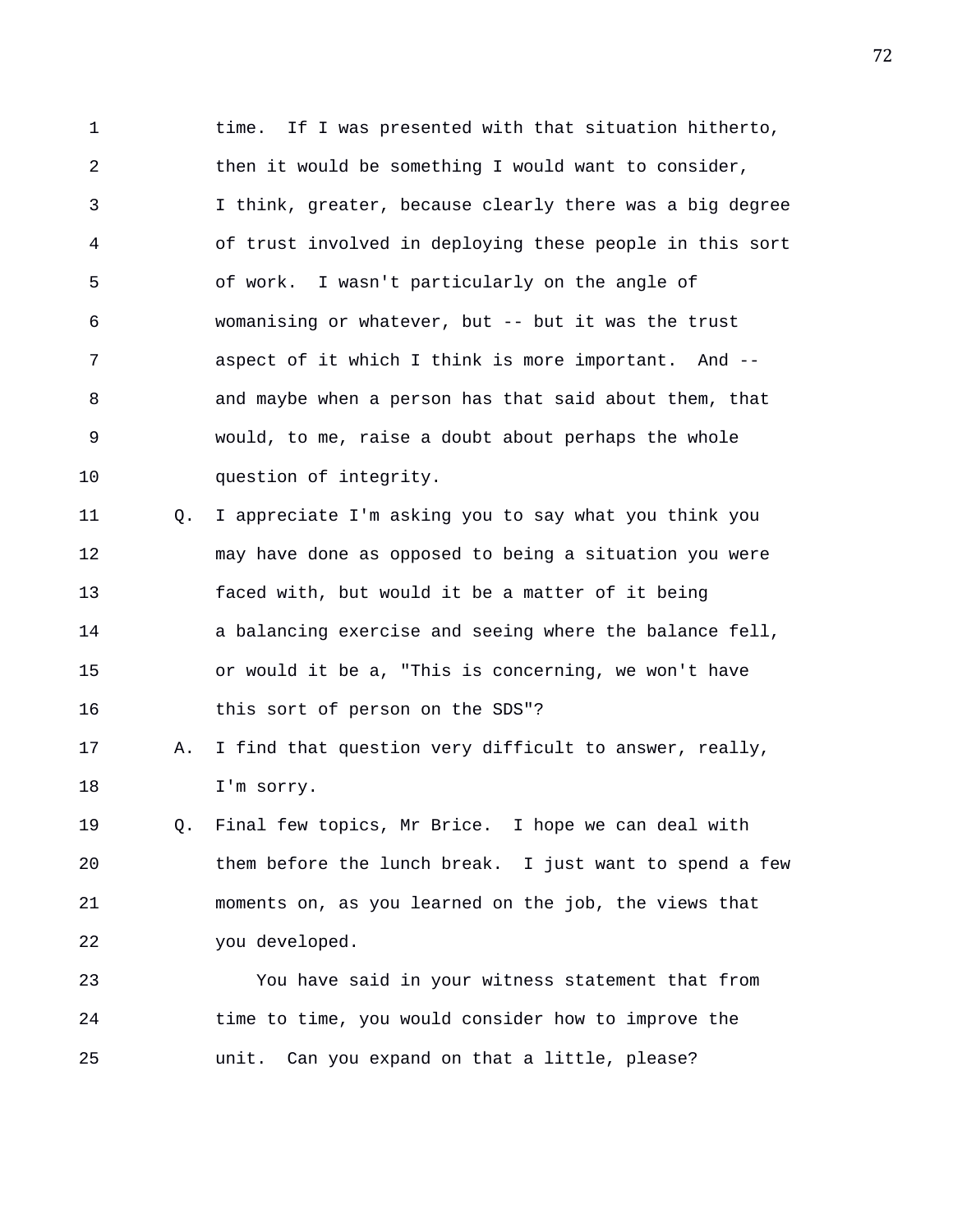1 A. How to improve it? I can't think of anything specific 2 in my time, and I'm only speaking from the months or the 3 year and a bit I spent on it. We -- we might have 4 benefited from even a more frequent number of meets, and 5 not that I felt it was wrong at the time. I think what 6 I'm saying here is that -- that you can't have too many 7 opportunities to meet people who are dealing with 8 difficult work situations, whether they are within 9 a group, as we were in the safe houses, or as 10 individuals. 11 So maybe we could have had more one-to-one 12 situations than we actually did, although people were 13 able to ask for one-to-one situations even when we met 14 together at safe houses. Sometimes things were 15 confidential. 16 Q. Do you recall now having any one-to-ones? 17 A. Do I recall? 18 Q. Having any one-to-one meetings -- 19 A. Yes. 20 Q. -- that request being made? 21 A. Yes. 22 Q. Again, for the moment, not going into detail, do you 23 recall what the concern was leading to those one-to-one 24 meetings? 25 A. People may have -- may have had a problem about feeling,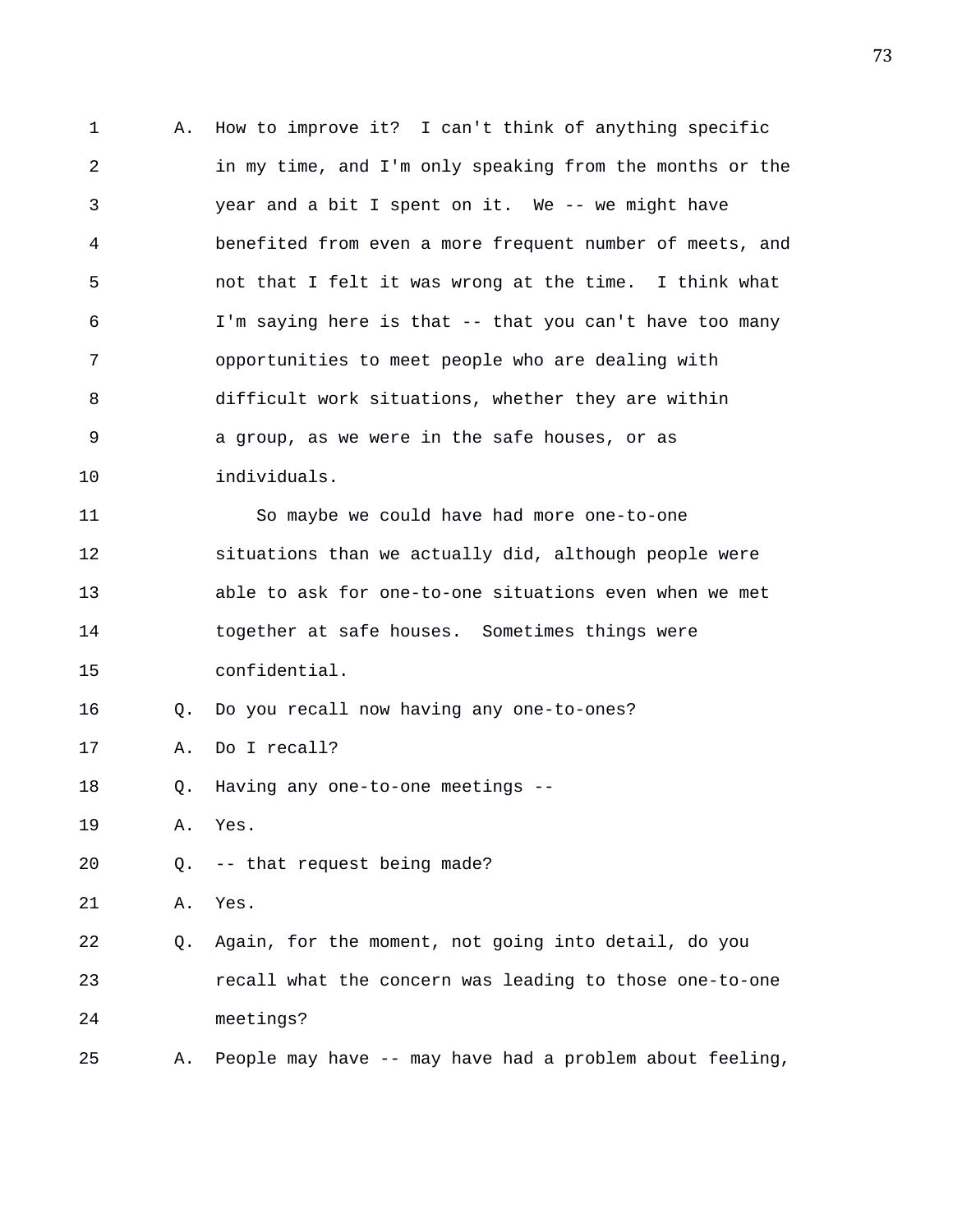1 for the time being, a bit less secure than they'd been, 2 or they might have had a domestic situation which would 3 cloud their ability to do this difficult work, or they 4 might want to change their cover operation in terms of 5 maybe on a job or something, or something like that.

6 So they were the sort of things that we were 7 available to discuss and they would have been dealt with 8 on a one-to-one situation, yes.

- 9 Q. And so if it was a welfare consideration such as home 10 life, that would be something that you were equipped to 11 deal with yourself, would it?
- 12 A. Well, not just me, I mean, but I was the first port of 13 call, in a sense, because I like to feel that in the 14 time I was there, I had developed a trustworthy 15 relationship with each of these officers, not just as 16 a team together, because they didn't work together after 17 all, but as individuals. And -- and basically, there 18 has to be an element of trust there together, and 19 I would have always thought that I was their first line 20 of -- not attack; solace in -- in being able to bring 21 that particular piece of worry they might have to 22 notice, and we'd take it from there.
- 23 Q. Would it be fair; some situations you would deal with 24 yourself and others you would refer up to your 25 superiors?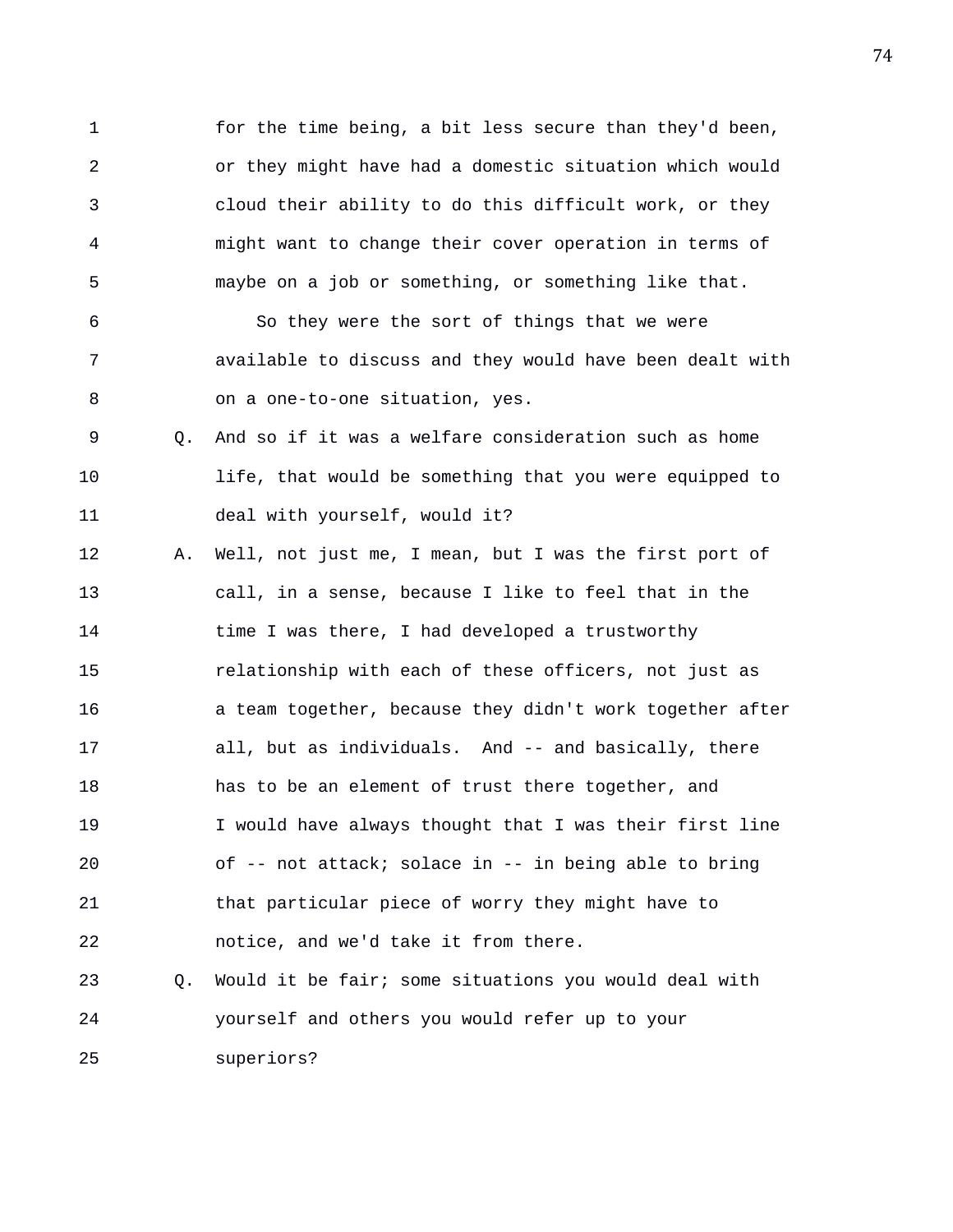1 A. Yes. I mean, that would be judged entirely on its 2 merits. I mean, if it was something that I could easily 3 put right, I mean, yes, of course I would do it -- 4 I would sort it out. And if it was something elsewhere 5 I needed further counsel as well, then I would take it 6 further up.

7 Q. Can I ask you this about intelligence. You've said that 8 you came to understand that if good intelligence was 9 being produced, the officer might run for a bit longer. 10 Did you come to understand what constituted good 11 intelligence?

12 A. It's a very difficult question to answer, and it was 13 always a difficult situation to know when to withdraw 14 somebody from this type of work. It wasn't difficult if 15 there was, say, personal problems or something in the -- 16 in welfare front, because that has to take precedence, 17 but in the gathering of intelligence, of course there is 18 a temptation to keep it going whilst things were looking 19 to be good.

20 I can't quantify that any further at this stage, 21 because it's so long ago. It's not an issue really 22 I'd ever came about, but I can understand you might want 23 to go that extra month or two when -- with the benefit 24 of hindsight, you might take somebody back out earlier 25 on. I -- I can't help any further than that.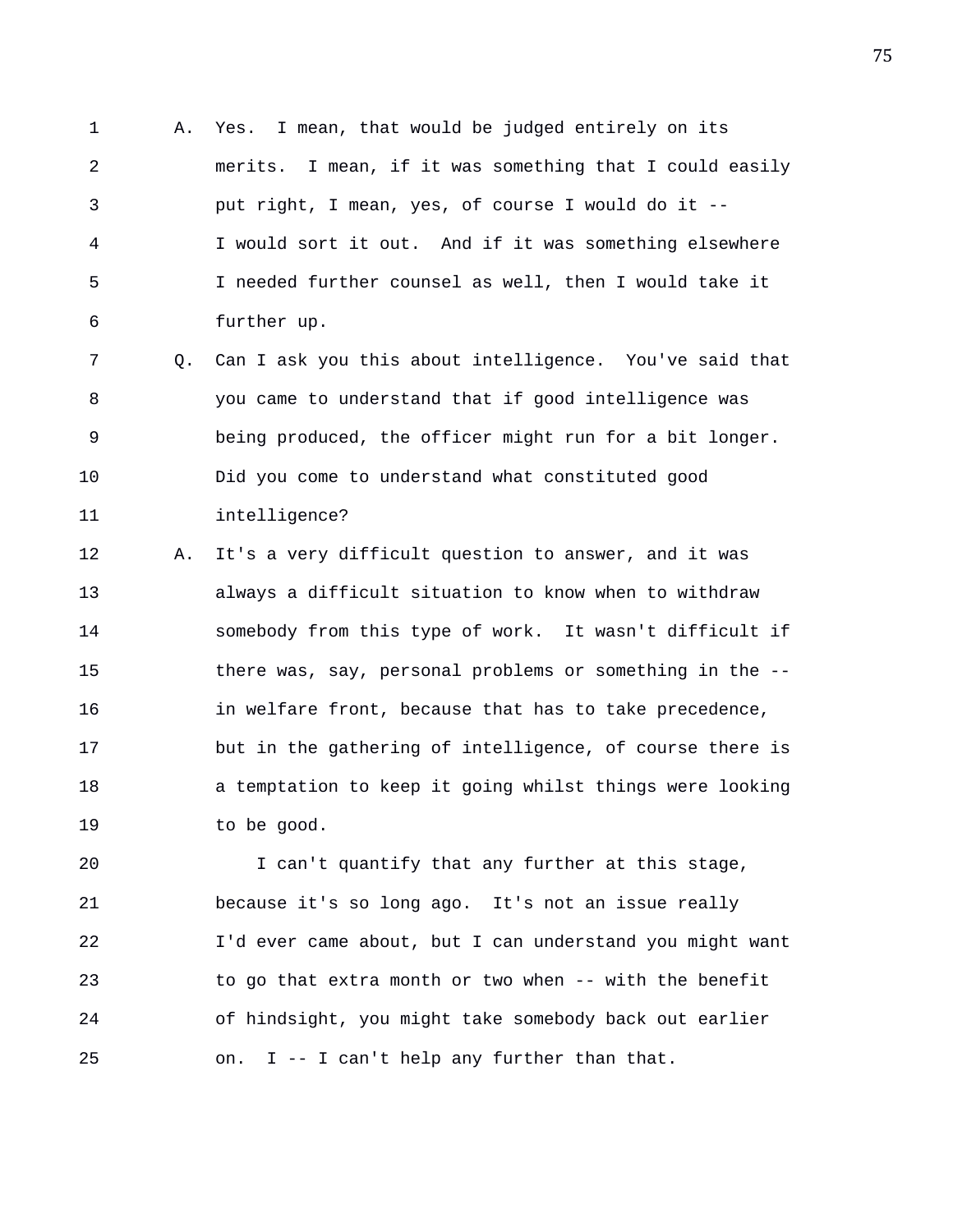1 Q. To your knowledge, would an officer be aware that -- 2 would they be given feedback so that they were aware if 3 they produced good intelligence, they may get a longer 4 run in the SDS? 5 A. No, I don't think -- I don't think that was ever 6 a guarantee or an ID of a guarantee, no. I think the 7 welfare situation was paramount in everybody's mind, 8 because what you didn't want them to be is to be 9 compromised. 10 Q. Mr Brice, the final topic I'd like to deal with is the 11 move to S Squad in July 1974. I wonder, please, could 12 we have document {MPS/730906/1}. 13 Sir, it's tab 3 of the bundle. 14 At page 3 {MPS/730906/3}. 15 Mr Brice, what is on the screen now is one of the 16 annual reports that were produced and the letters that 17 went from those high in Special Branch to the 18 Home Office -- 19 A. Yes. 20 Q. -- to seek the continuation, and this is dated 21 February 1975. 22 Could we scroll down a little bit, please. 23 I'm looking at the final paragraph on that page, and 24 this relates to the move to S Squad. It's a letter by 25 the Assistant Commissioner for Crime, Woods, and it says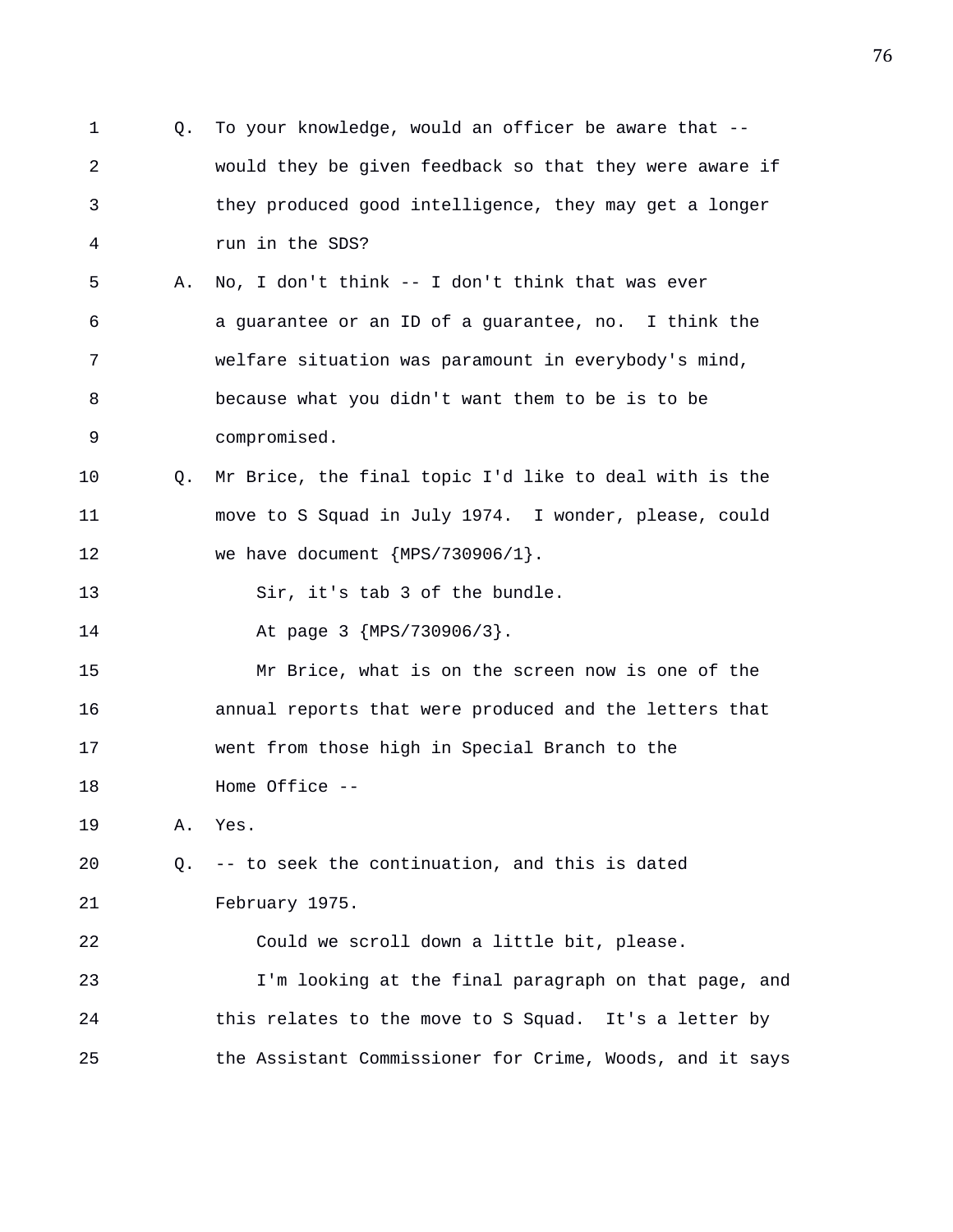1 this:

2 "The Commissioner and I have continued to take 3 a close personal interest in the activities of the Squad 4 and I would stress, as I did last year, that each 5 officer involved [undertakes] that the maintenance of 6 the strictest security remains paramount. Every 7 practical step is taken by close supervision and 8 intelligent anticipation to prevent exposure and no 9 complacency is permitted. To this end the operations of 10 the special Squad were placed in July 1974 directly 11 under ... day-to-day supervision of a Chief 12 Superintendent and Superintendent who were re-allocated 13 from other tasks in order to provide a further degree of 14 control."

15 A. Yes.

16 Q. Now, we've dealt with the fact that you're aware of this 17 move to the additional control of being under S Squad by 18 the arrival of David Bicknell on the SDS as your 19 superintendent; is that right?

20 A. Yes, I -- from my memory, I think Mr Bicknell became the 21 chief superintendent, so I think that's what I was 22 saying in my statement.

23 Q. Were you aware of any review that took place on the 24 management level of yourself and the chief inspector 25 that led to the SDS being brought under the control and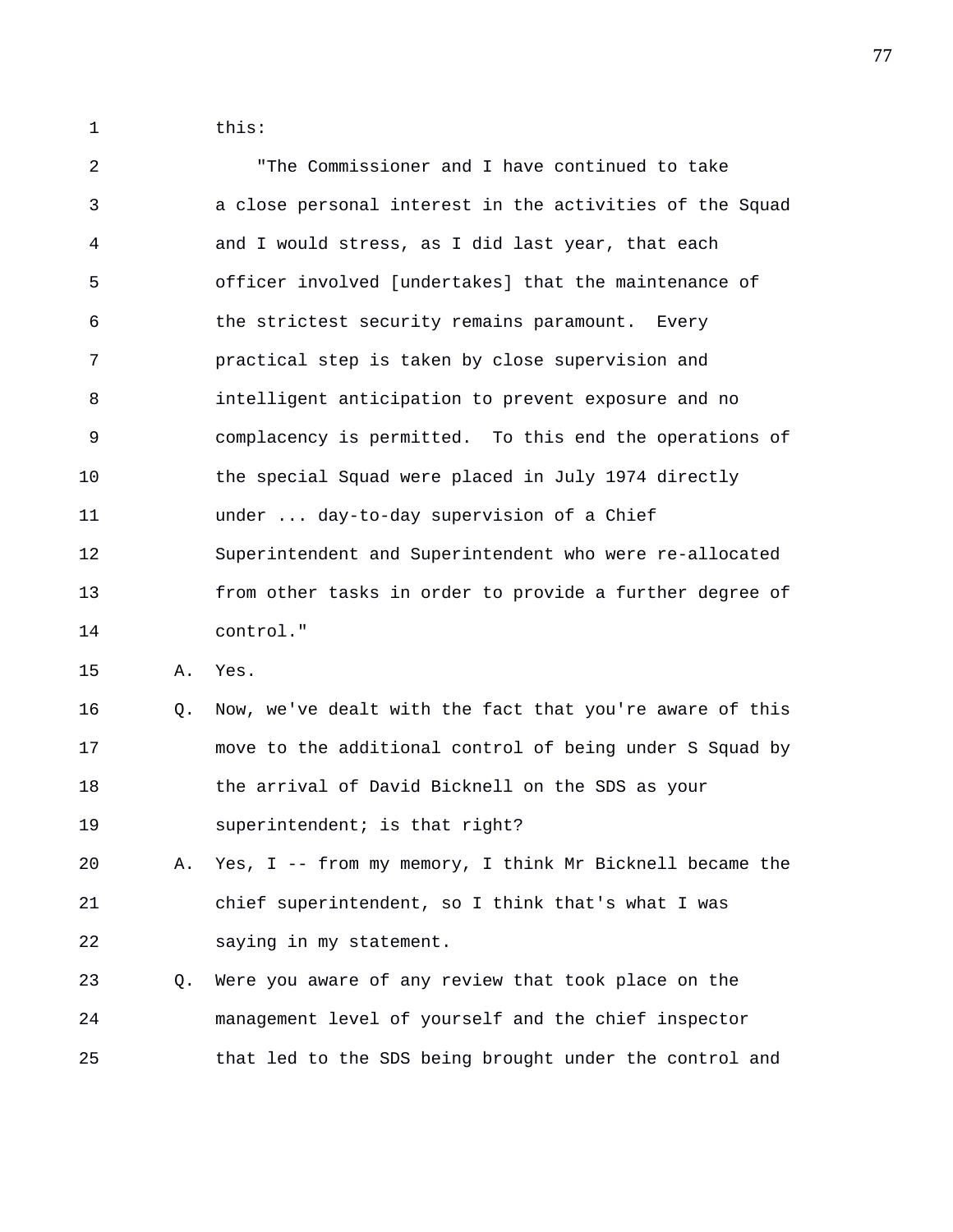1 supervision of S Squad?

2 A. I don't see any major difference between the control as 3 it was before it went to S Squad and when it went to 4 S Squad, apart from that slight change in chief 5 superintendent and superintendent. I think that's my -- 6 my answer.

7 Q. Well, that anticipates my next question. You said that 8 once David Bicknell was in place, it was a little 9 easier. He was more approachable. Aside from that, did 10 you notice any impact on the day-to-day running of the 11 SDS from July 1974?

12 A. No, because -- I wouldn't have done because, of course, 13 I was -- I say on the way out. I left in -- I think 14 on -- fairly early in October or something. So I wasn't 15 aware of -- of that structural difference making 16 a difference day-to-day. I wasn't exactly on demob 17 leave, but in a sense, I was still dealing with 18 Mr Bicknell at any rate. He may have been a rank 19 higher, so I didn't have a problem in dealing with him 20 when he was either a superintendent or a chief 21 superintendent. But I think by the time we get to the 22 point in that report, Mr Kneale was in place as well as 23 the -- as the chief inspector.

24 Q. You said earlier you don't really have any real 25 recollection of Derek Kneale.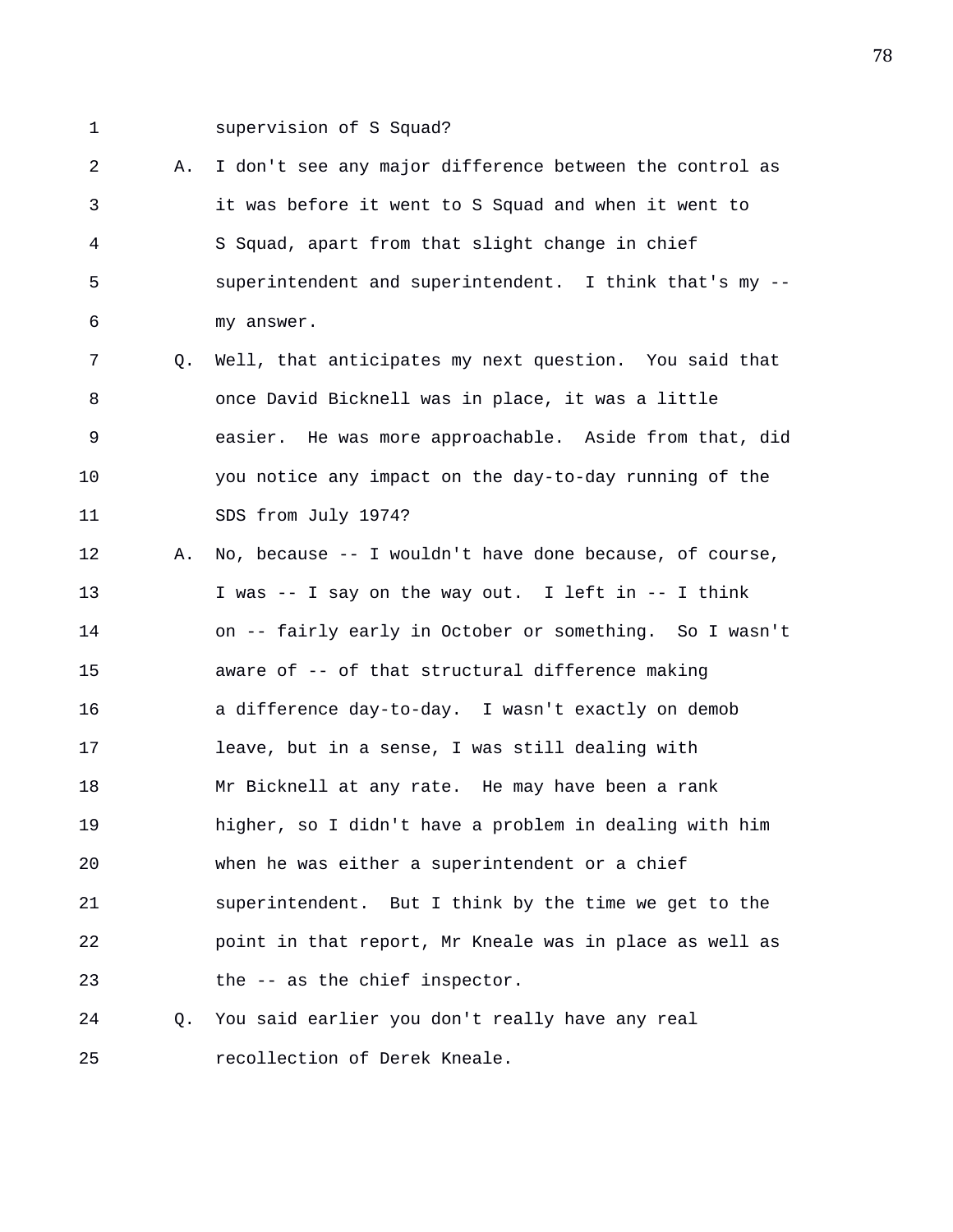| 1  |    | By July 1974 then, were you aware that you were          |
|----|----|----------------------------------------------------------|
| 2  |    | going to leave the police force? I don't need any        |
| 3  |    | detail, but just whether you recall.                     |
| 4  | Α. | Yes, I probably was, yes.                                |
| 5  | Q. | Two final points to deal with.                           |
| 6  |    | The description that I've just read out from             |
| 7  |    | the letter, would you agree that the supervision on      |
| 8  |    | a day-to-day basis and by senior managers was not so     |
| 9  |    | much concerned with the standards of undercover officers |
| 10 |    | and a check on the limitations of them trespassing into  |
| 11 |    | the lives of individuals, but the concern was to keep    |
| 12 |    | the activities of the unit secret and secure; that was   |
| 13 |    | the overriding concern?                                  |
| 14 | Α. | I think my answer to that is, of course, I -- I never    |
| 15 |    | saw that letter because it's -- until I was shown it as  |
| 16 |    | an exhibit not long ago, and nor should I have done.     |
| 17 |    | But what I would say is that those comments I would      |
| 18 |    | heartly endorse, and I believe that the point that they  |
| 19 |    | were making about the security of it was as important as |
| 20 |    | its -- as what it actually achieved in terms -- in terms |
| 21 |    | of intelligence. There was certainly a dual role here,   |
| 22 |    | and I happen to feel very strongly that, as you would    |
| 23 |    | expect I would, I suppose, that during my time on it, we |
| 24 |    | had a pretty close hand on what was going on in both of  |

25 those contexts. It's the success of it as far as its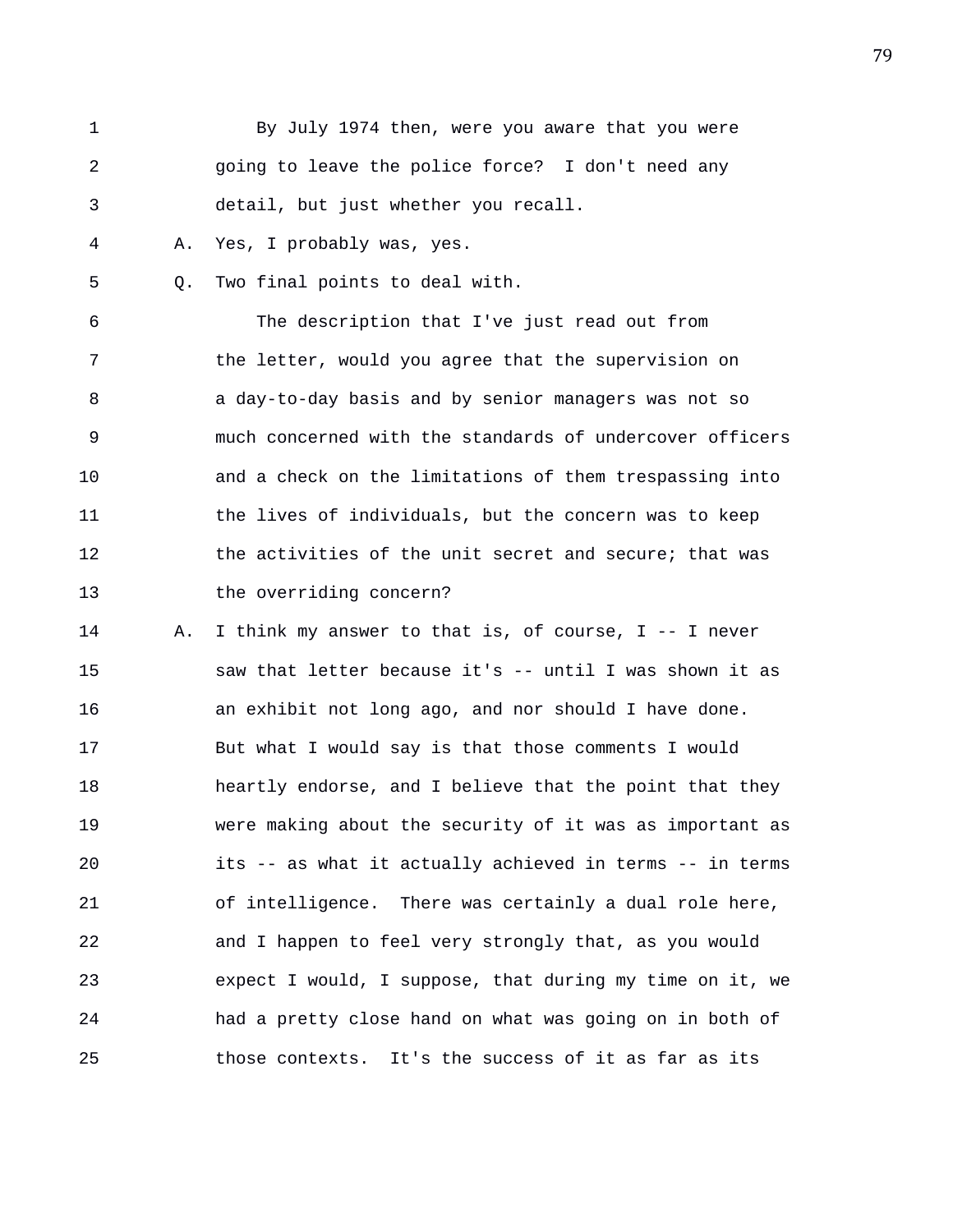1 gathering of information and also the fact that it was 2 pretty secure overall.

3 So I would endorse the comments of that senior 4 officer, whoever it was, writing to Mr Waddell at the 5 Home Office. 6 MS SMITH: Thank you, Mr Brice. For now, those are all 7 the questions I have for you. I realise we've now 8 arrived at 1.00 pm. 9 THE CHAIRMAN: Would it be sensible for any questions that 10 you may be requested to be posed to be communicated to 11 you over the lunch hour, or do you need longer than 12 that? 13 MS SMITH: I hope over the lunch hour will be sufficient, 14 sir. 15 THE CHAIRMAN: Yes, right. 16 Can you be back ready to recommence at 2.00, when 17 I think the final leg of your evidence will be 18 completed? 19 A. Thank you, sir. 20 THE CHAIRMAN: Thank you. 21 A. Thank you. 22 THE CHAIRMAN: Right, we'll adjourn until 2.00. 23 (1.02 pm) 24 (The short adjournment) 25 (1.59 pm)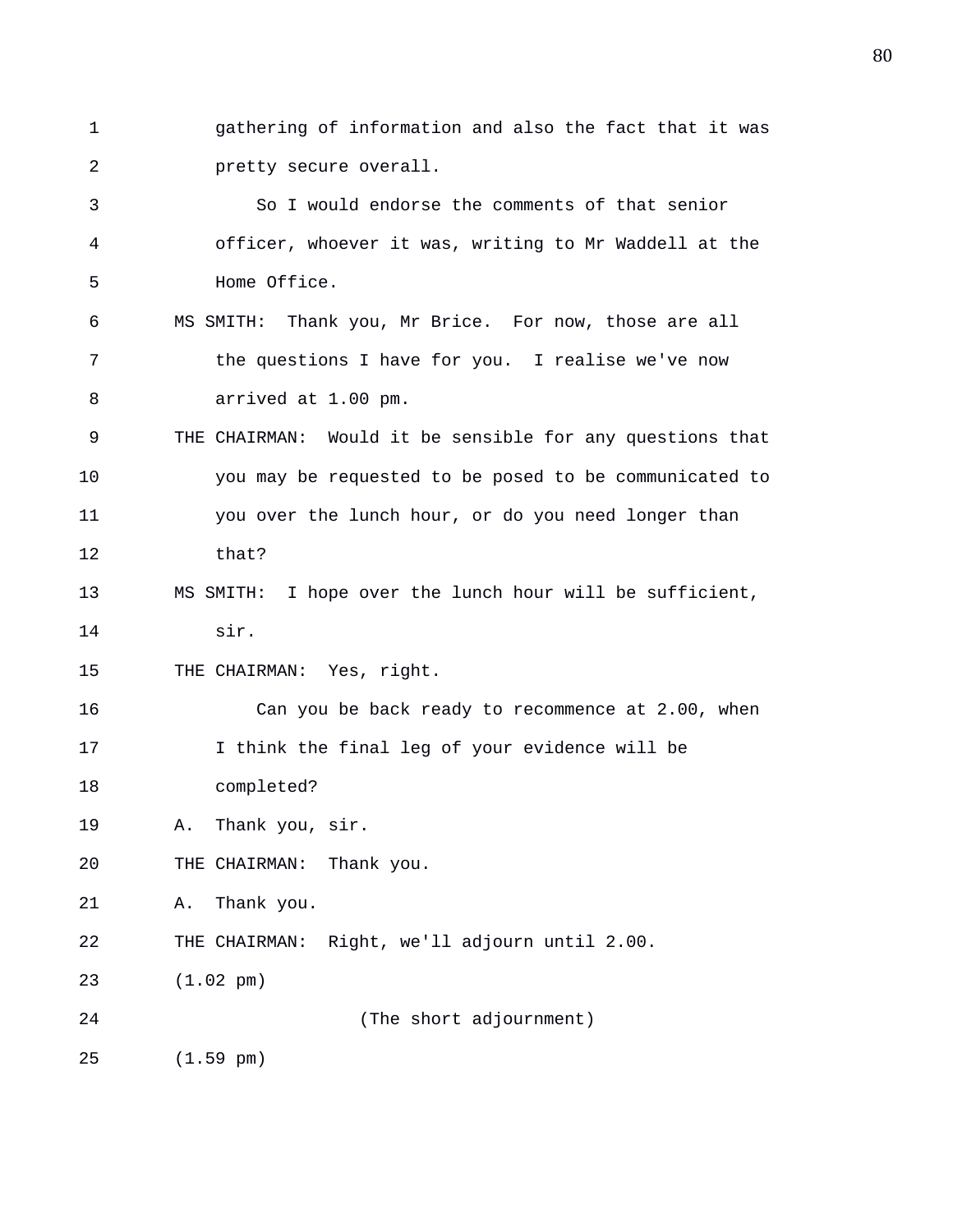1 THE CHAIRMAN: Yes.

2 MS SMITH: Thank you, sir. 3 Mr Brice, I have a couple of topics, or perhaps more 4 than a couple, to ask some supplementary questions, if 5 I may. 6 The first is the safe house. In your evidence 7 before lunch, you said that it made sense to have 8 an alternative, to have a second safe house. Can I ask 9 this, was the thinking behind that to avoid unwelcome 10 attention when there were frequent visitors, as in the 11 officers, to those premises? 12 A. Yes, of course. And also, of course, if we had to 13 vacate, probably because of that reason, we had another 14 place to go to. 15 Q. Next topic, please, is back to HN294, your chief 16 inspector when you joined. You drew the contrast with 17 David Bicknell that -- does it boil down to this -- 18 HN294 wasn't particularly approachable but Mr Bicknell 19 was? 20 A. Yes. 21 Q. What about the manner of HN294 and his style of 22 management made him unapproachable? Can you help us 23 with that, please. 24 A. Well, I was going to say he was -- he was less 25 approachable, because within -- I think it was just his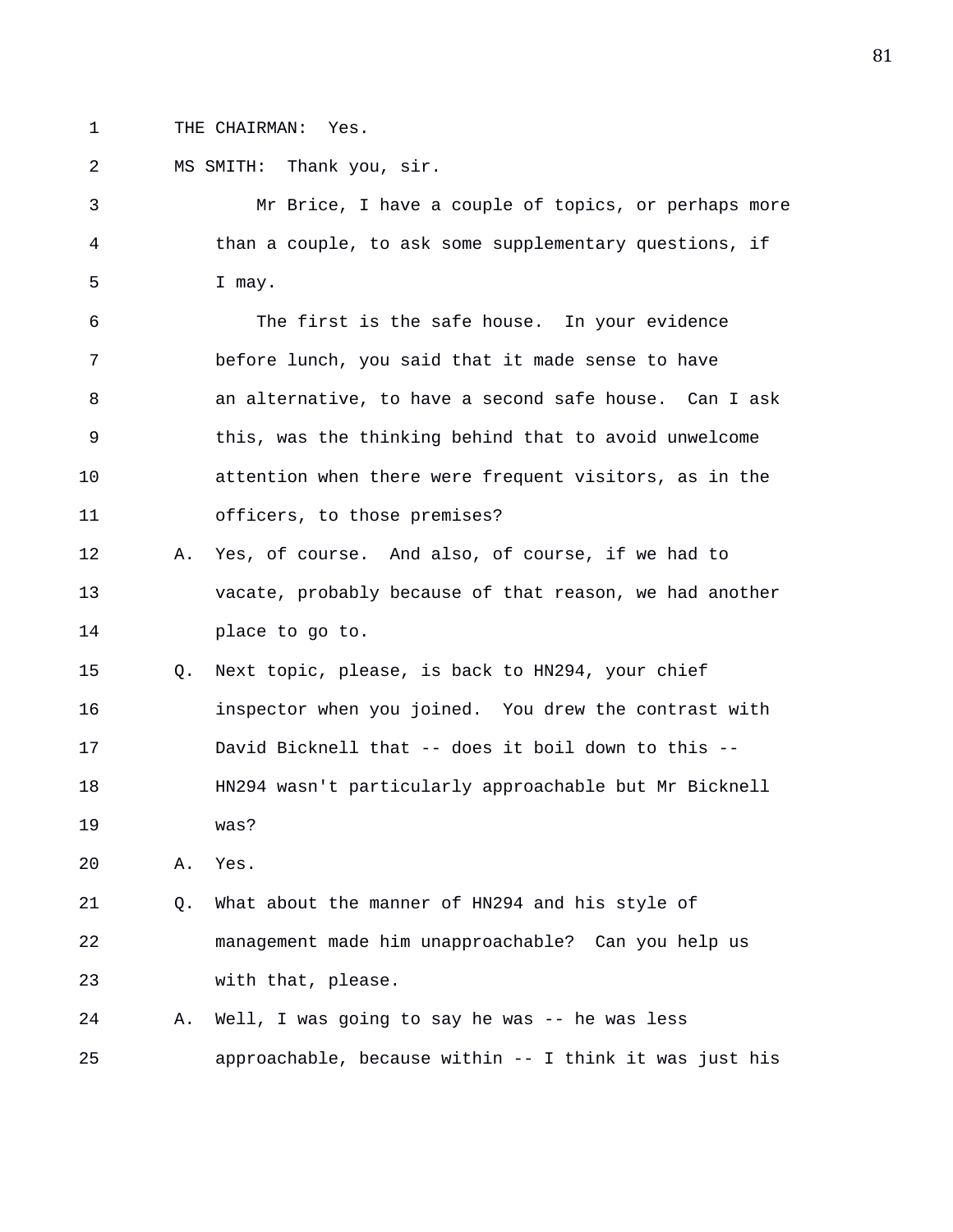1 personality. He was -- he came across, to me, as 2 a fairly dour sort of individual who probably kept a lot 3 to himself. That does sound unfair saying that now 4 because, sadly, he's passed away, but I think that 5 was -- in other words, we had a working relationship, 6 but it wasn't the greatest. But I hope it was -- 7 functioned, anyway.

8 Q. Did you observe an impact, if any, then on how the 9 officers would be able to interact with him and their 10 relations?

11 A. Well, I don't know how. They -- they would not directly 12 interact with him on a regular basis. Where he would 13 become more involved, if there's something emanated from 14 one of those officers, perhaps through myself, where 15 I needed to take him on board as well because of his 16 rank, I'm not -- I'm not aware that -- I mean, he --17 I wasn't aware that he ever came to the safe house, 18 because that wasn't his particular job.

19 Q. You agreed with Mr Greenslade's assessment in this that 20 he ran the unit as a fiefdom. Can you explain what it 21 was about how he ran the unit that it came to be 22 described in that way?

23 A. Well, yes, I wouldn't exactly use the term "fiefdom", 24 but I know what Mr Greenslade means. Well, I think 25 he -- I think the expression is he kept his cards close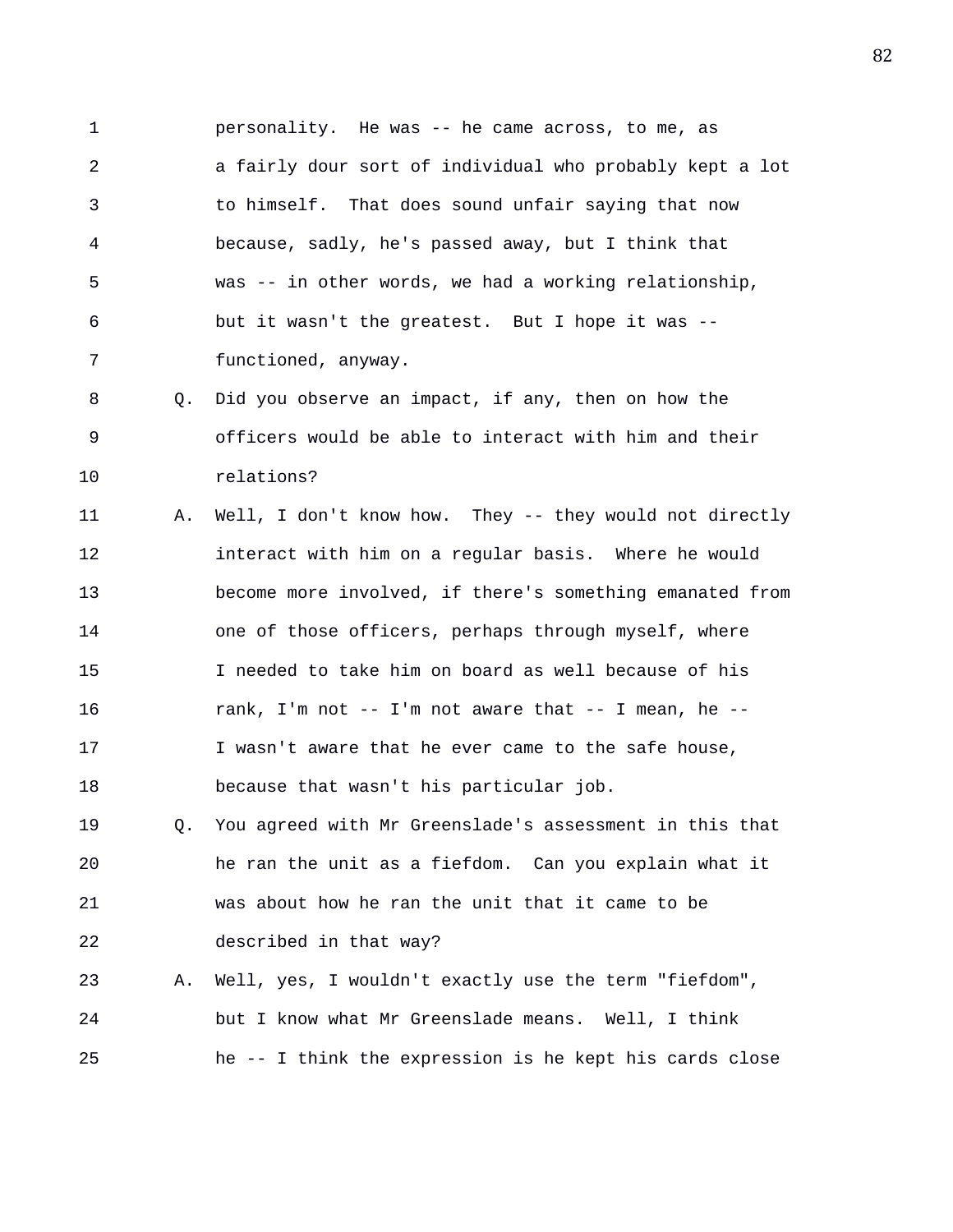| 1  |    | to his chest. That was just the way he did things, and  |
|----|----|---------------------------------------------------------|
| 2  |    | some of us operate in an entirely different way, so     |
| 3  | Q. | Thank you.                                              |
| 4  |    | Can we move on to HN45, who we spoke about.             |
| 5  | Α. | Yes.                                                    |
| б  | Q. | Do you have recollection of him being on the SDS when   |
| 7  |    | you were?                                               |
| 8  | Α. | Yes.                                                    |
| 9  | Q. | You said, much earlier in the questions and answers     |
| 10 |    | today, that you couldn't help with the compromise that  |
| 11 |    | led to HN45 being withdrawn. Does it follow that you    |
| 12 |    | can't help with the timing of when that happened?       |
| 13 | Α. | Well, I wasn't aware of -- of a compromise, and so      |
| 14 |    | I don't think I can answer any further that particular  |
| 15 |    | issue.                                                  |
| 16 | Q. | Can we move on, please, to the topic of deceased        |
| 17 |    | children's identities.                                  |
| 18 |    | I want to take you back to when you were on the         |
| 19 |    | Bomb Squad in 1972. Did you use undercover identities   |
| 20 |    | on that squad?                                          |
| 21 | Α. | No.                                                     |
| 22 | Q. | Can you recall whether Geoffrey Craft was on the        |
| 23 |    | Bomb Squad at any point?                                |
| 24 | Α. | Not in my time.                                         |
| 25 | Q. | Now, I've asked you many questions today about a period |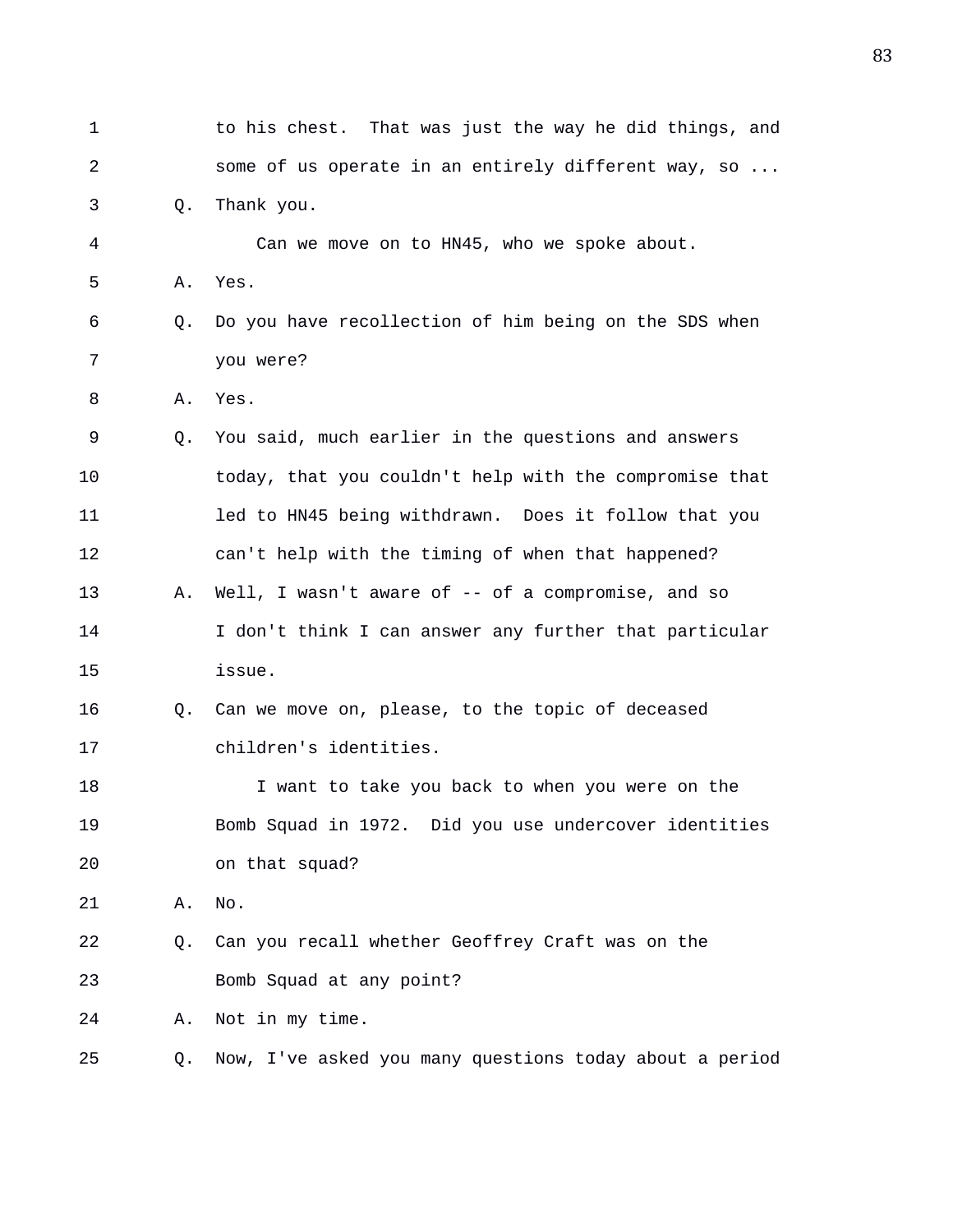1 of your life some 50 years ago, and it follows that 2 recollection is sometimes unclear. What I want to deal 3 with, please, is when I was asking you questions about 4 your involvement in any -- if any, with instructing your 5 officers to go to Somerset House to develop their 6 undercover identity, your recollection was clear that it 7 wasn't you and you didn't have any discussion with 8 Mr Bicknell about the use of deceased children's 9 identities.

10 Are you able to help with how you can be clear and 11 confident on that particular topic?

12 A. I was never aware of that actual occurrence taking 13 place. It wasn't something that was ever in my mind. 14 I don't recall being asked about, if you're -- if we're 15 talking about passports particularly, about getting 16 passports, and --

17 Q. If I --

18 A. -- I have a hunch that this was taking place after 19 I left SDS. It wasn't something that I was ever 20 concerned with and ever came across and certainly ever 21 instructed anybody to do.

22 Q. Thank you, Mr Brice. A couple more questions on this 23 practice and then we'll move on to the final topic. 24 Were you aware at the time of a criminal case 25 involving a person who'd used a deceased child's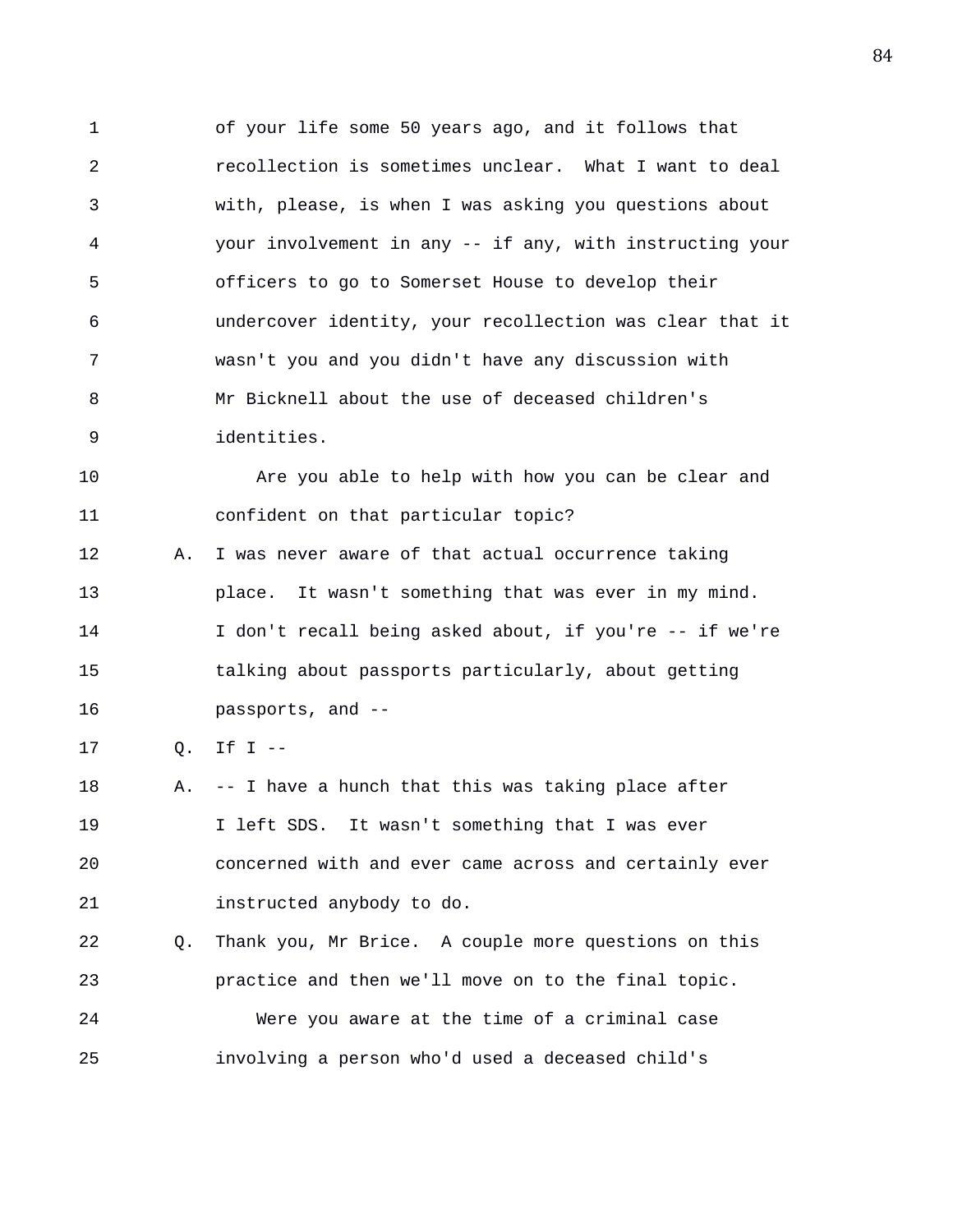- 1 identity being discussed within the SDS?
- 2 A. No.
- 3 Q. Do you remember the book "The Day of the Jackal" being 4 published?
- 5 A. I think "The Day of the Jackal" is when it first came to 6 my notice.
- 7 Q. Can you just expand a little on that, please. What do 8 you mean "when it first came to my notice"?
- 9 A. Well, isn't that the book where this -- this false 10 identity is -- is outlined?
- 11 Q. Are you aware of that book being discussed in 12 Special Branch in the SDS?
- 13 A. Not to my knowledge.
- 14 Q. Does it follow -- do you recall it having any influence 15 on how cover identities were to be developed at the 16 time?

17 A. No, I wasn't aware of it at the time.

18 Q. Mr Brice, can we move on, please, to the final topic and 19 taking you back to relationships that undercover 20 officers engaged in.

21 I was dealing with whether there was at least 22 the appreciation of a risk by mid-1974 that officers may 23 engage in intimate relationships, and you said, well, 24 there was always a risk, and certainly -- tell me if 25 I'm right -- the impression is that a great deal of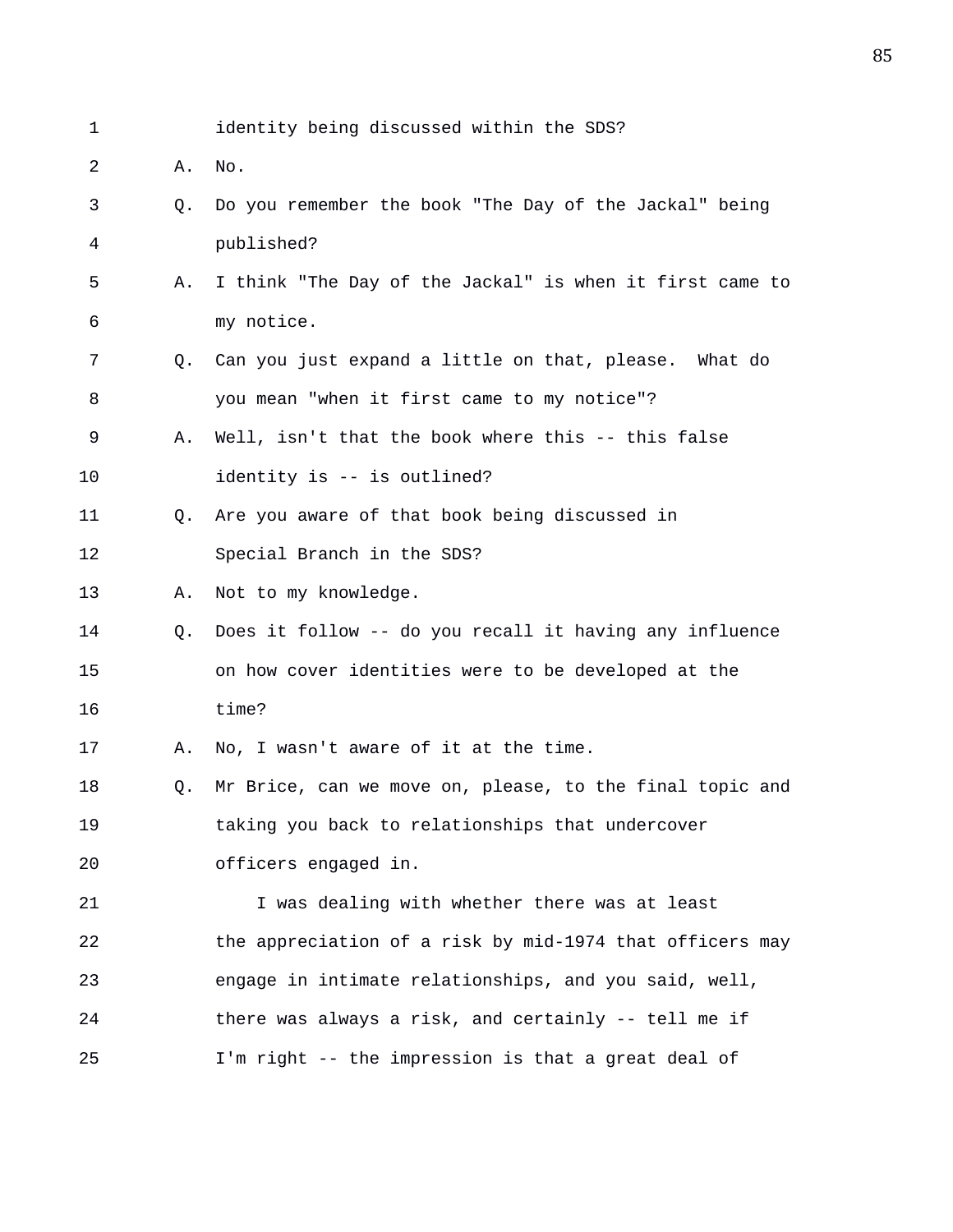1 trust was placed in these officers; is that fair? 2 A. Yes. 3 Q. I want to clarify from your evidence, please, did you 4 appreciate that that risk existed at the time when -- 5 A. No. 6 Q. -- you were on the SDS or subsequently? 7 A. No. 8 Q. Sorry, when you say "no", did you appreciate it at the 9 time back in '73/'74? 10 A. Of -- of what? Of a risk or a rift? 11 Q. A risk, sorry, of -- a risk of officers engaging in 12 inappropriate and intimate relationships. 13 A. Well, there must be, in human terms, always a risk, but 14 it wasn't something that occupied my thought processes 15 when I was on the SDS. 16 Q. Other than married men being recruited, were you aware 17 of any measures which were put in place to mitigate any 18 potential risks of officers getting too involved in the 19 groups that they were infiltrating? 20 A. I wasn't aware of anything, no. 21 Q. Hindsight is perhaps a great thing, but with the benefit 22 of hindsight, do you think more could have been done at 23 the time to alleviate such a risk? 24 A. Well, of course, with the benefit of hindsight, one 25 might be able to come up with something, but I think the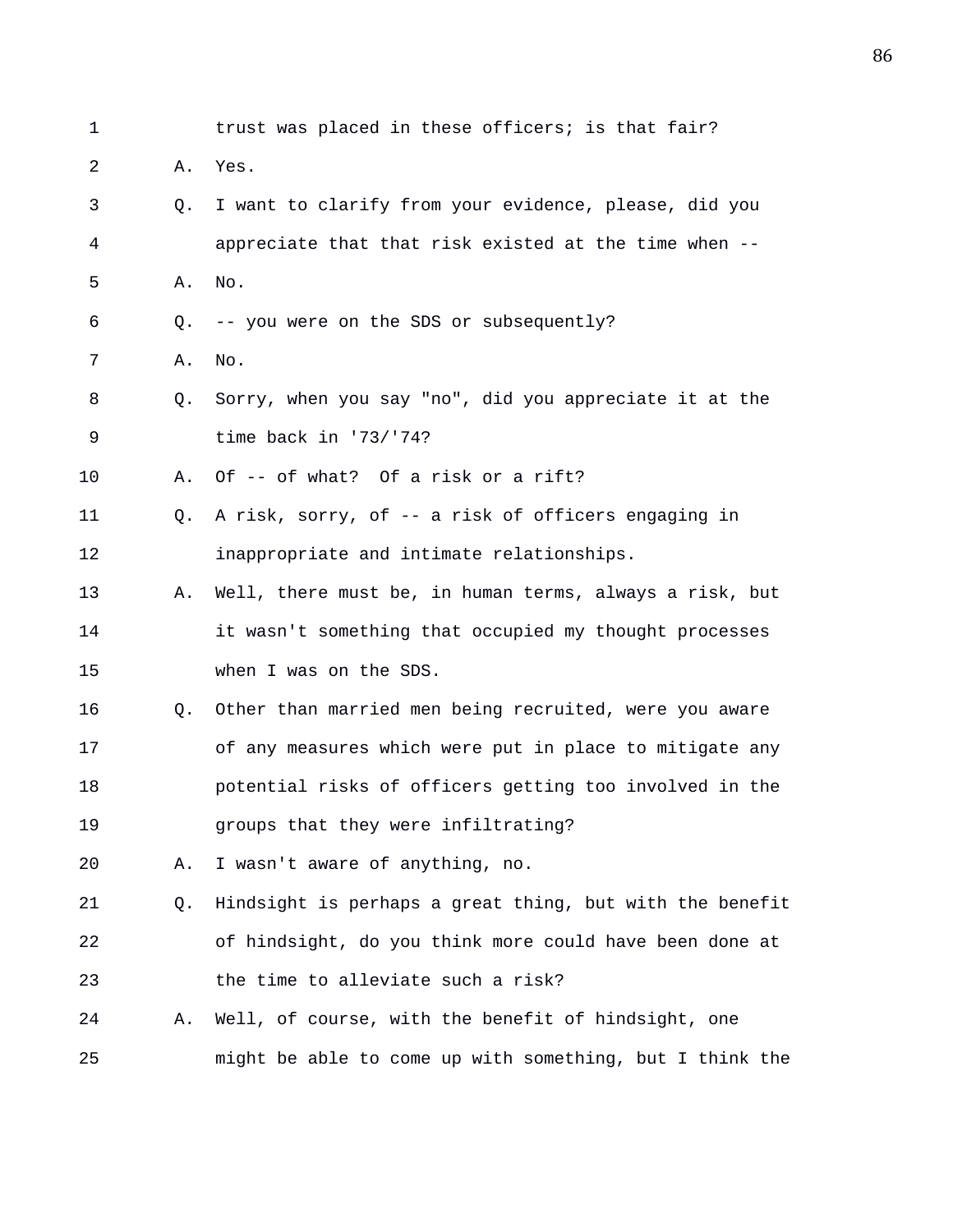1 fact is that when we were trying to emphasise the fact 2 that we were recruiting mainly married people with 3 this -- what I described as a stable and secure 4 background, that was, maybe inadvertently, a way of 5 preventing -- nothing's 100% in this world -- of that 6 sort of occurrence coming to light. So I think we were 7 doing the best we could at that time. I think that's 8 the best I can do with that.

9 Q. Thank you.

10 This is the final point and the final question; that 11 a reputation of an officer as a womaniser would, if 12 I've understood you correctly, be of relevance to the 13 issue of integrity and trust of an officer.

14 A. Well, if you had a list of pointers, I think if I saw 15 that, it would obviously raise questions in my mind 16 **b** about -- well, I think I was trying to say this before; 17 about my judgment in recommending him for that type of 18 work, because there was obviously a -- a bigger risk 19 than if he wasn't a womaniser, if you follow my track 20 there, and I think it's as simple as that.

21 It's not something that I would have, as it were, 22 gone along with or -- or brushed over, really. I think 23 it's something that would have been quite important to 24 me in -- in deciding on what -- what would happen. 25 Q. Would your concern have been greater regarding a married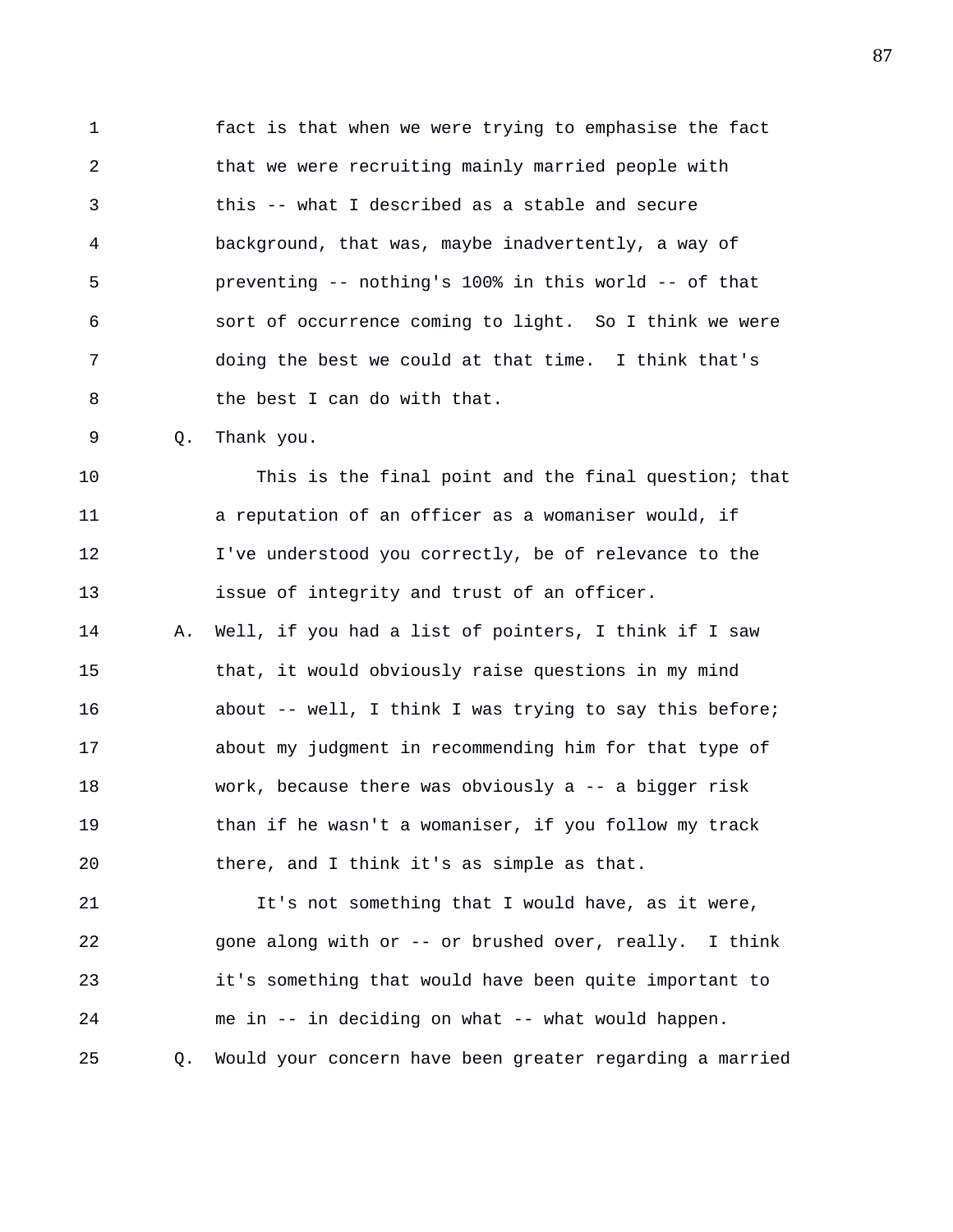1 officer that had such a reputation or a single officer 2 with such a reputation or no difference? 3 A. Well, of course, I think, on moral grounds, you would 4 have to say that you'd take that more seriously if it 5 was from a married officer, but I don't want 6 particularly to moralise on this, because that was 7 just -- that was the way I felt at the time. I think 8 **the fact we were choosing those married officers was** 9 a way of -- well, we wouldn't have chosen them if they'd 10 have had that reputation anyway, so married or single. 11 MS SMITH: Thank you, Mr Brice. Those are all the questions 12 that I have. 13 A. Thank you. 14 THE CHAIRMAN: Is there any re-examination? 15 MR SKELTON: No, thank you. 16 Questions by THE CHAIRMAN 17 THE CHAIRMAN: Mr Brice, I want to ask you about one topic 18 that you've not, I think, been asked about so far. Can 19 I ask you to bear in mind, please, that the documents we 20 have suggest that HN294 was replaced by Derek Kneale 21 some time between March and May 1974. 22 A. Yes. 23 THE CHAIRMAN: The documents we have, the last one for HN294 24 is March, the first for Derek Kneale is May. 25 A. Yes.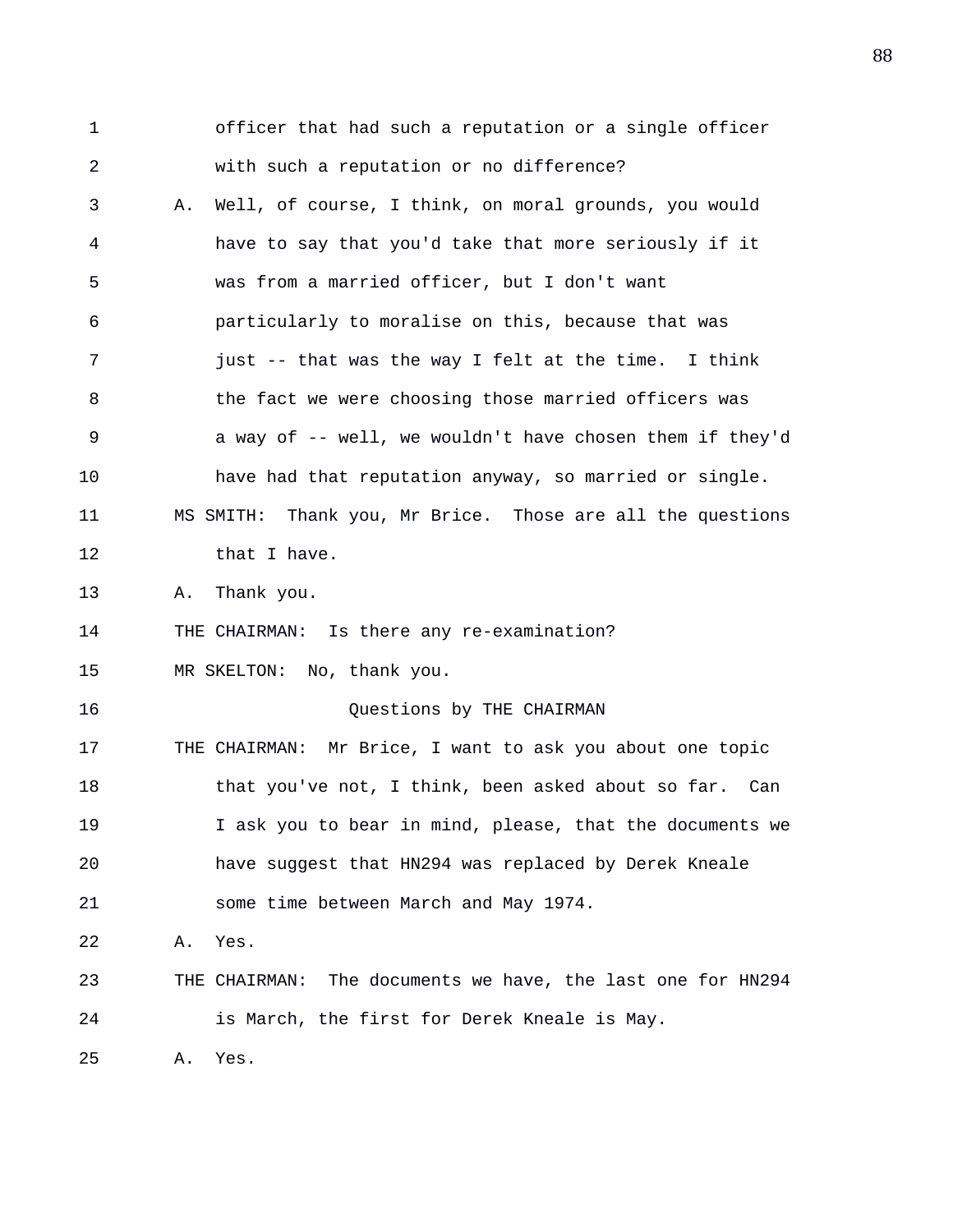1 THE CHAIRMAN: In 1974, there was a particularly striking 2 and grim event, which occurred on 15 June 1974. Do you 3 know of what I speak, or would you like me to remind you 4 further? 5 A. I've not heard of that, sir. 6 THE CHAIRMAN: The disturbance in Red Lion Square which led 7 to a death, the death of Kevin Gately. 8 A. Yes. 9 THE CHAIRMAN: Does that ring a bell? 10 A. I can -- I can recall an incident in Red Lion Square, 11 but I can only recall it because of your reminding me 12 now. 13 THE CHAIRMAN: Yes, but does my reminding you now remind you 14 that a young man did die in that incident? 15 A. Yes. 16 THE CHAIRMAN: And there was an inquiry by 17 Lord Justice Scarman into the circumstances of his 18 death? 19 A. Yes. 20 THE CHAIRMAN: You remember that now, do you? 21 A. Well, I don't remember any -- any more detail than that. 22 THE CHAIRMAN: Yes, right. 23 Could I ask that document {MPS/730906/1} is put up 24 on the screen at page 13 {MPS/730906/13}. 25 Can you see that --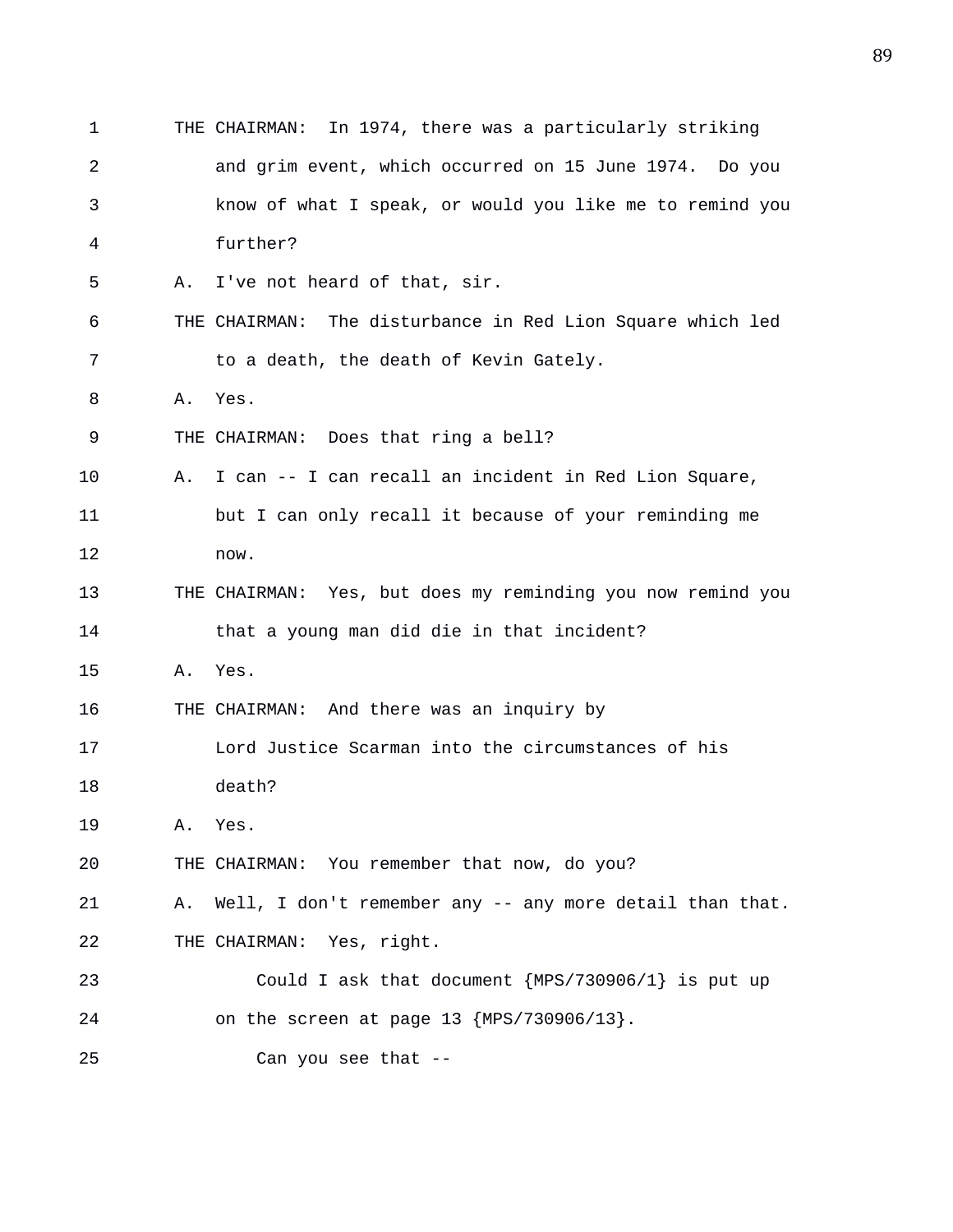1 A. Yes, I can.

| 2  |    | THE CHAIRMAN: -- and can I tell you what it is? It is    |
|----|----|----------------------------------------------------------|
| 3  |    | a document -- the annual report signed by Derek Kneale   |
| 4  |    | dated 4 February 1975, so it covers the year 1974.       |
| 5  | Α. | Yes.                                                     |
| 6  |    | THE CHAIRMAN: And if you'd read, please, paragraph 20 -- |
| 7  |    | could that be put up -- under "Review". Just read that   |
| 8  |    | to yourself, if you would.                               |
| 9  |    | (Pause)                                                  |
| 10 | Α. | Yes.                                                     |
| 11 |    | THE CHAIRMAN: You see the sentence that says:            |
| 12 |    | "Fortunately, the SDS gave forewarning of both the       |
| 13 |    | size of the demonstration and the possible disorder      |
| 14 |    | which might occur."                                      |
| 15 | Α. | Yes.                                                     |
| 16 |    | THE CHAIRMAN: Now, you are the only person who then had  |
| 17 |    | managerial responsibility within the SDS who is still    |
| 18 |    | alive and I was wondering if you could help me about     |
| 19 |    | what was done to forewarn uniformed officers about the   |
| 20 |    | possibility of disorder in Red Lion Square.              |
| 21 | Α. | I'm very sorry, sir, but I've never seen that report     |
| 22 |    | until it's been shown to me now and I can't,             |
| 23 |    | regrettably, shed any information on that point at all.  |
| 24 |    | THE CHAIRMAN: Yes, but forget being shown the report for |
| 25 |    | the first time now. Does what it says, that "the SDS     |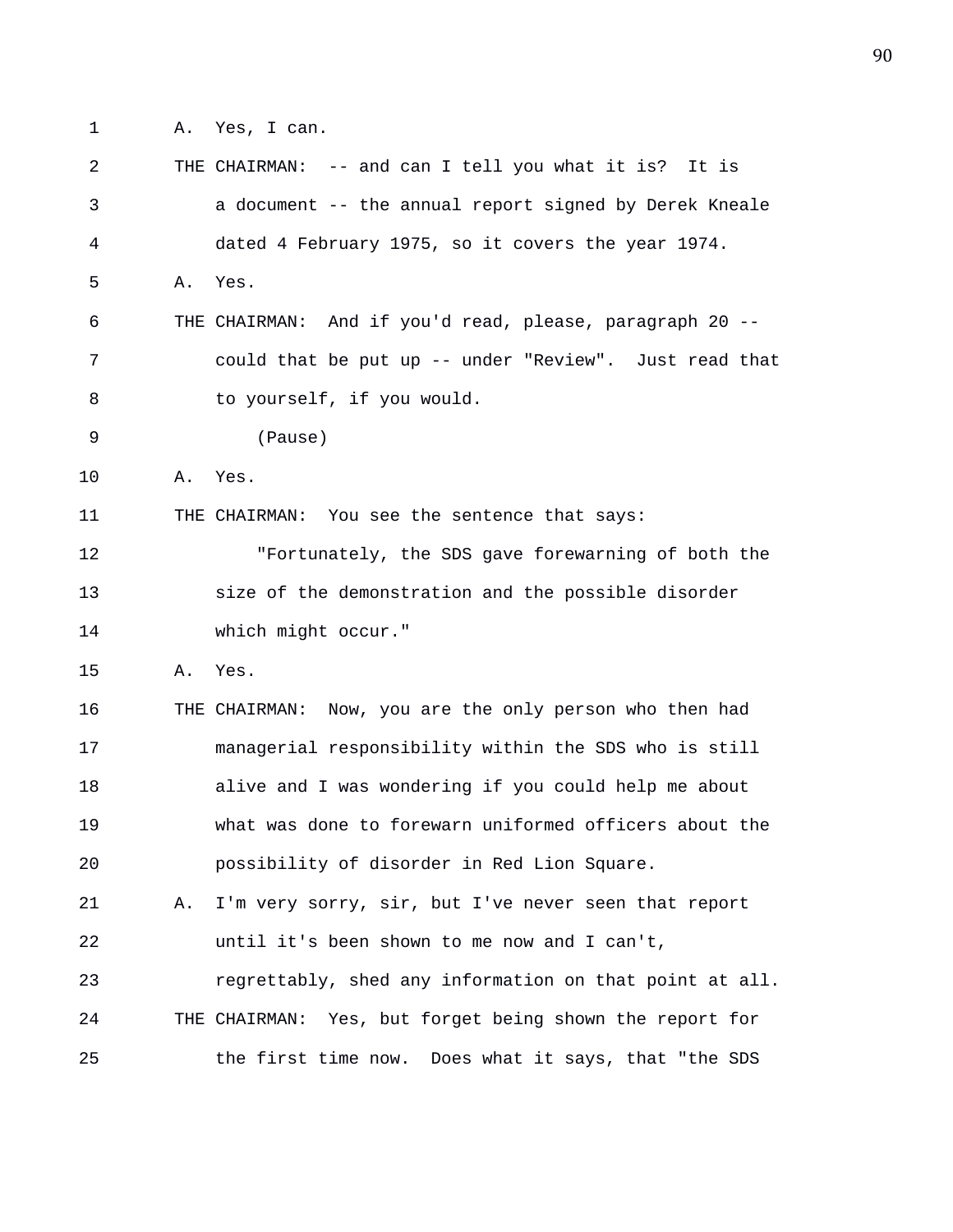1 gave forewarning of both the size of the demonstration 2 and the possible disorder which might occur", does that 3 ring any bell? 4 A. It doesn't ring any bell with that incident, I mean, but 5 being able to provide the information, that would not 6 surprise me. 7 THE CHAIRMAN: The Inquiry has not been able to retrieve any 8 documents containing that information in advance of the 9 Red Lion Square incident. It may be that the documents 10 have -- did exist and have got lost. But is there 11 an alternative possibility that information was 12 communicated orally? 13 A. Well, not as far as I know, sir. 14 THE CHAIRMAN: Your recollection is that intelligence 15 reports always went or were confirmed in writing? 16 A. Yes. 17 THE CHAIRMAN: Thank you. 18 Does anyone have any questions arising out of that? 19 No. 20 Thank you very much, Mr Brice, for coming and giving 21 evidence. Your evidence is now complete. I'm grateful 22 for you for doing so. 23 A. Thank you very much, sir. 24 THE CHAIRMAN: Thank you. 25 A. Thank you, sir.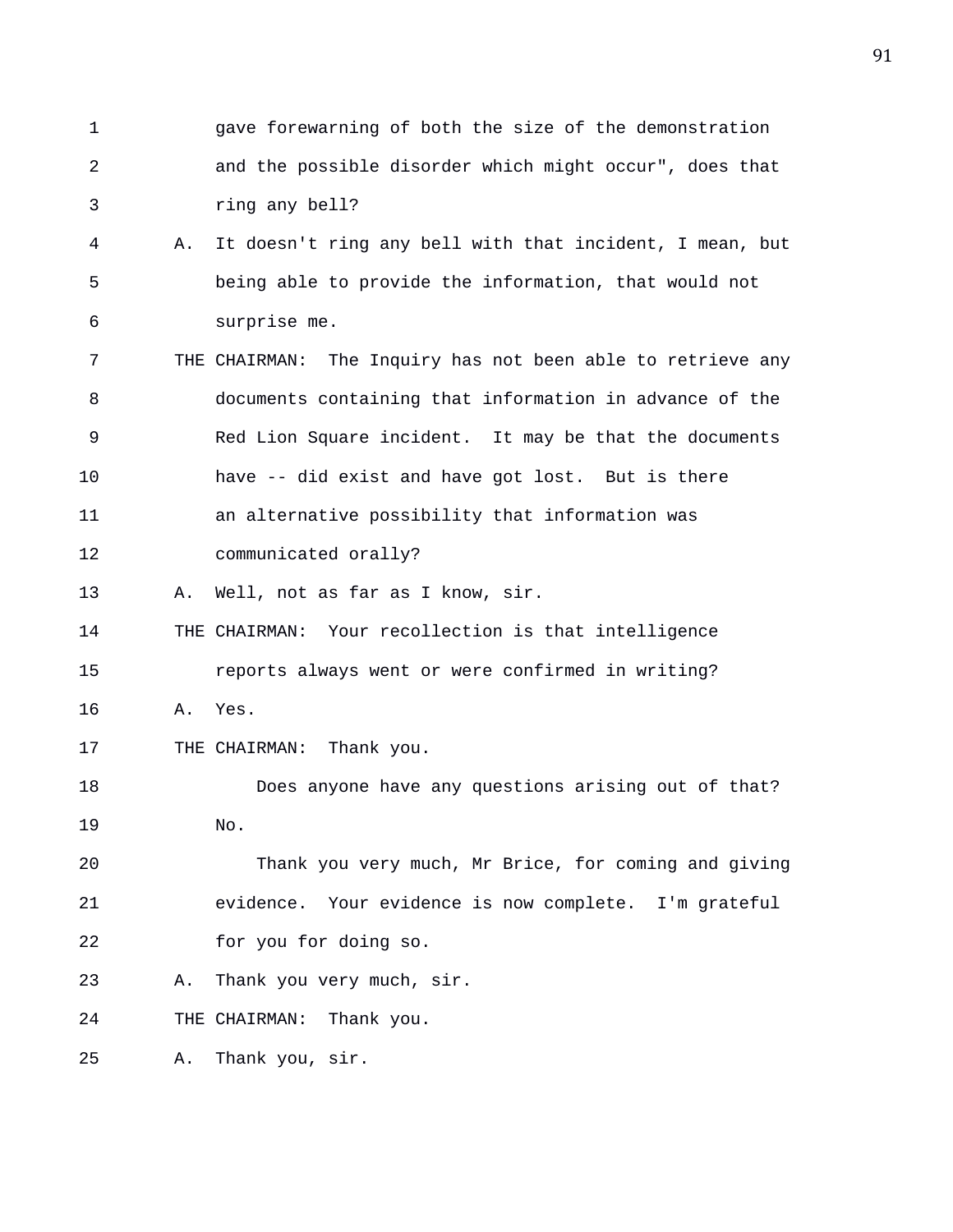| $\mathbf 1$    | THE CHAIRMAN: That, I think, concludes today's evidence, |
|----------------|----------------------------------------------------------|
| $\sqrt{2}$     | does it not? We will have, I anticipate, a rather        |
| $\mathsf{3}$   | fuller day tomorrow, so can everybody please be here on  |
| $\overline{4}$ | time to start promptly at 10.00. Thank you.              |
| 5              | $(2.18 \text{ pm})$                                      |
| 6              | (The hearing adjourned until 10.00 am on Wednesday,      |
| $\sqrt{ }$     | 18 May 2022)                                             |
| $\,8\,$        |                                                          |
| $\mathsf 9$    |                                                          |
| 10             |                                                          |
| 11             |                                                          |
| $12$           |                                                          |
| 13             |                                                          |
| 14             |                                                          |
| 15             |                                                          |
| 16             |                                                          |
| 17             |                                                          |
| $18\,$         |                                                          |
| 19             |                                                          |
| 20             |                                                          |
| 21             |                                                          |
| 22             |                                                          |
| 23             |                                                          |
| 24             |                                                          |
| 25             |                                                          |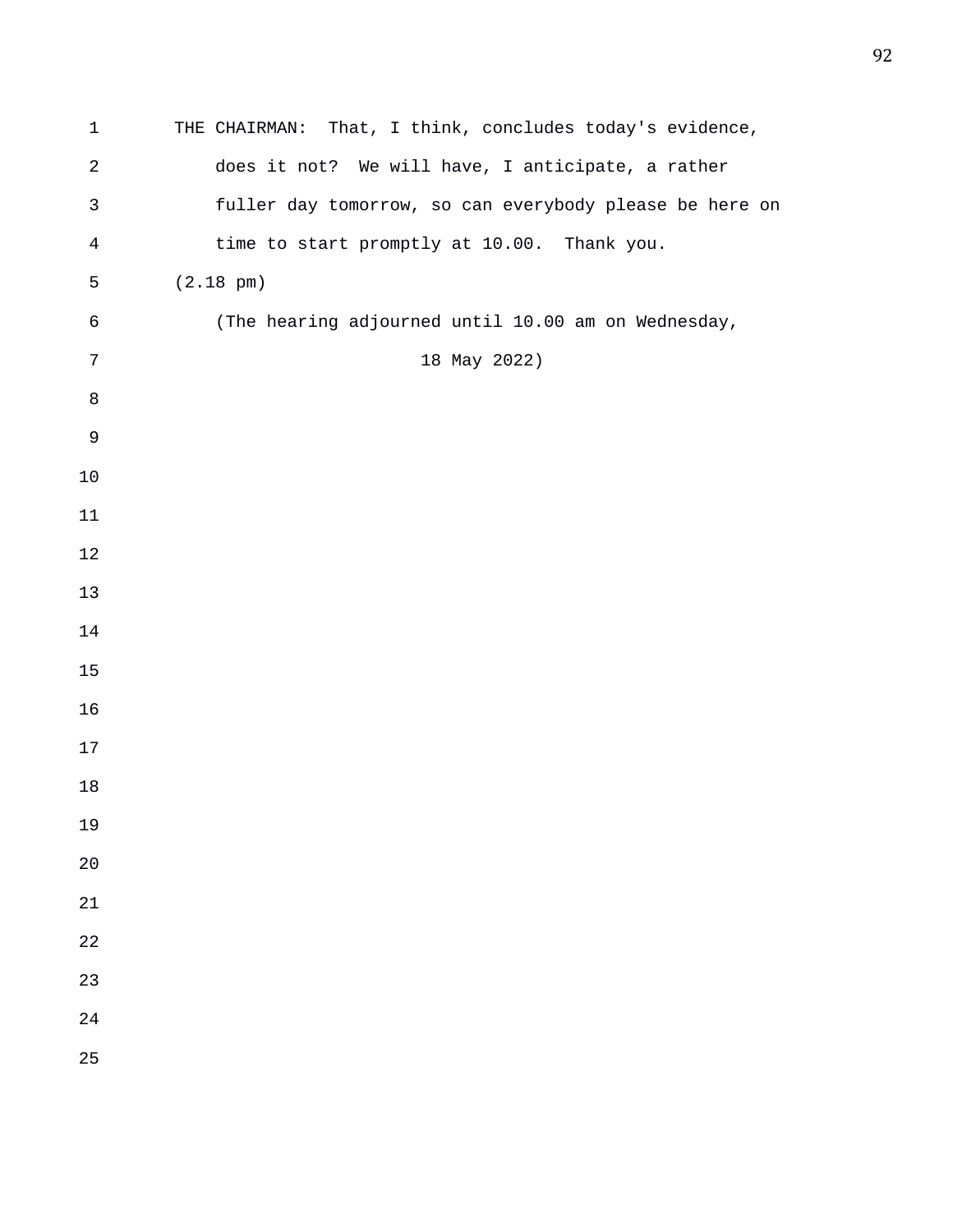| $\mathbf 1$    | INDEX                               |
|----------------|-------------------------------------|
| $\sqrt{2}$     |                                     |
| $\mathbf{3}$   | Summary of the evidence of HN2401 2 |
| $\overline{4}$ | (Anthony Greenslade)                |
| 5              | HN3378 (Derek Brice) (sworn) 10     |
| $\epsilon$     | Questions by MS SMITH 10            |
| 7              | Questions by THE CHAIRMAN 88        |
| 8              |                                     |
| $\mathsf 9$    |                                     |
| 10             |                                     |
| 11             |                                     |
| 12             |                                     |
| 13             |                                     |
| 14             |                                     |
| 15             |                                     |
| 16             |                                     |
| 17             |                                     |
| 18             |                                     |
| 19             |                                     |
| 20             |                                     |
| 21             |                                     |
| 22             |                                     |
| 23             |                                     |
| 24             |                                     |